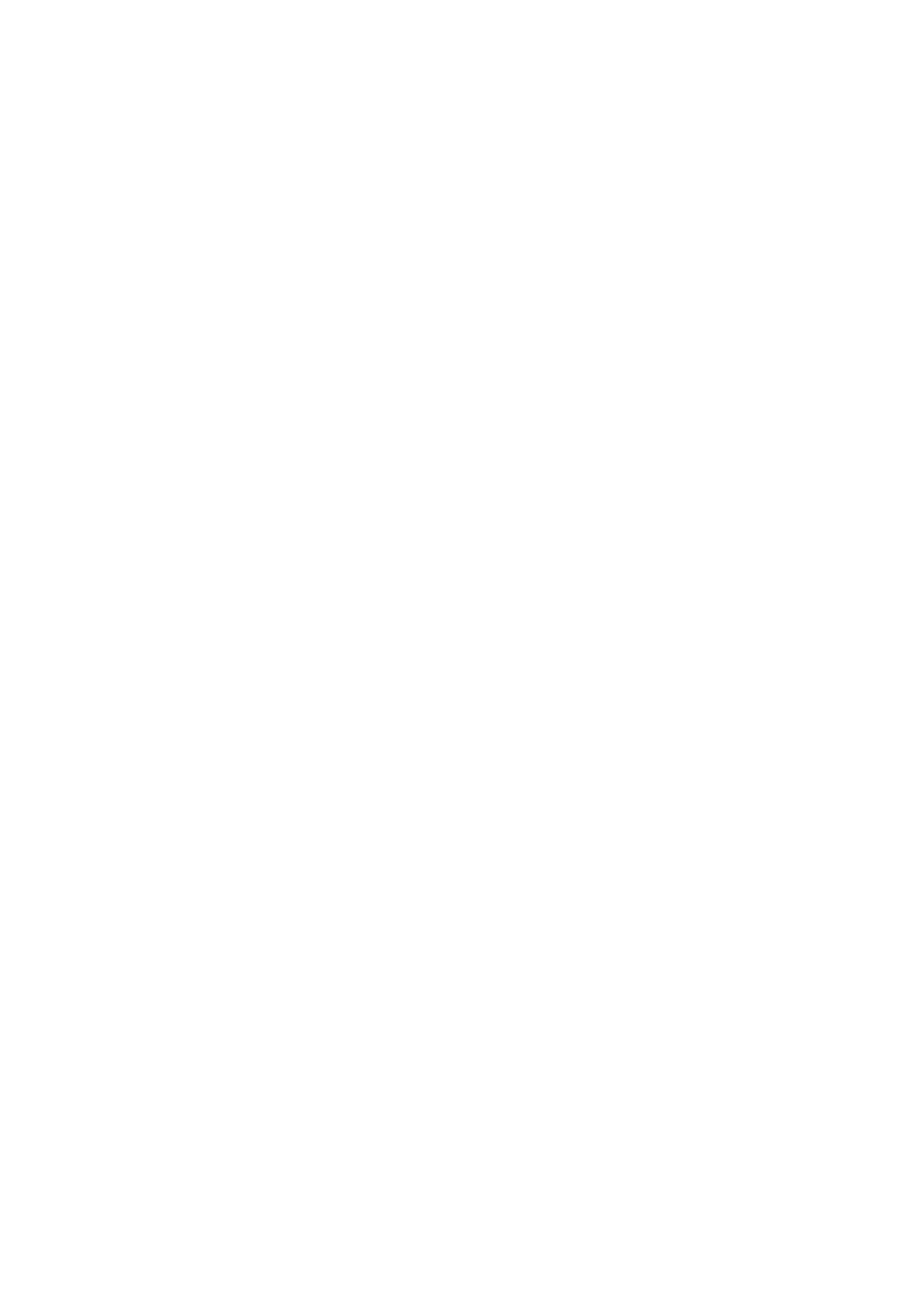# Accuracy of Annual Accounts 2016 and regularity of transactions of the state

# **Summary of audit results**

| What did we audit?                  | The State Budget Act requires the NAO to audit the accuracy of the<br>annual accounts and the regularity of transactions of the state on an<br>annual basis. The annual accounts of the state consolidate the financial<br>statements of all state accounting entities, state-controlled companies,<br>state-established foundations, and the profit-making state agency.                                                                                                                                                                                                                                                                                                                                                                                                    |  |  |  |  |  |
|-------------------------------------|------------------------------------------------------------------------------------------------------------------------------------------------------------------------------------------------------------------------------------------------------------------------------------------------------------------------------------------------------------------------------------------------------------------------------------------------------------------------------------------------------------------------------------------------------------------------------------------------------------------------------------------------------------------------------------------------------------------------------------------------------------------------------|--|--|--|--|--|
|                                     | To provide an opinion on the accuracy of the annual accounts of the state<br>and the legality of its transactions, the NAO conducted audit operations at<br>the ministries to examine the compliance of economic transactions<br>conducted in 2016 with the State Budget Acts, the State Assets Act and<br>the Public Procurement Act, and determine whether items which are<br>relevant in terms of the state's report have been correctly recognised in<br>the financial statements of the ministries. The results of conducted audit<br>operations are set out in the audit reports which the NAO has prepared for<br>each Ministry. The financial audit reports are available on the website of<br>the NAO.                                                              |  |  |  |  |  |
|                                     | The NAO examined whether the state's annual accounts provide true<br>information about the state's financial position and performance for the<br>year ended and whether state agencies have adhered to budget acts while<br>performing their economic transactions.                                                                                                                                                                                                                                                                                                                                                                                                                                                                                                          |  |  |  |  |  |
|                                     | Further, the report contains an overview of the implementation of<br>government reform but the NAO abstains from expressing its opinion on<br>that matter.                                                                                                                                                                                                                                                                                                                                                                                                                                                                                                                                                                                                                   |  |  |  |  |  |
| What was the scope of our<br>audit? | The annual accounts of the state contain the financial indicators of public<br>undertakings, foundations controlled by the state and profit-making state<br>agency. The annual accounts of companies, foundations and profit-<br>making state agency were audited by certified auditors. The NAO<br>considered the opinions of certified auditors when expressing its opinion<br>of the annual accounts of the state. The certified auditors who provided<br>their opinions on the annual accounts of foundations, companies and the<br>profit-making state agency did not assess the regularity of their<br>transactions (except for the companies and foundations listed in Annex 1<br>hereto) and the NAO has not performed any additional activities in this<br>respect. |  |  |  |  |  |
|                                     | The NAO did not carry out audit procedures to check the additional<br>information about local authorities, the public sector and the government                                                                                                                                                                                                                                                                                                                                                                                                                                                                                                                                                                                                                              |  |  |  |  |  |

Report of the National Audit Office to the Riigikogu, Tallinn, 28 July 2017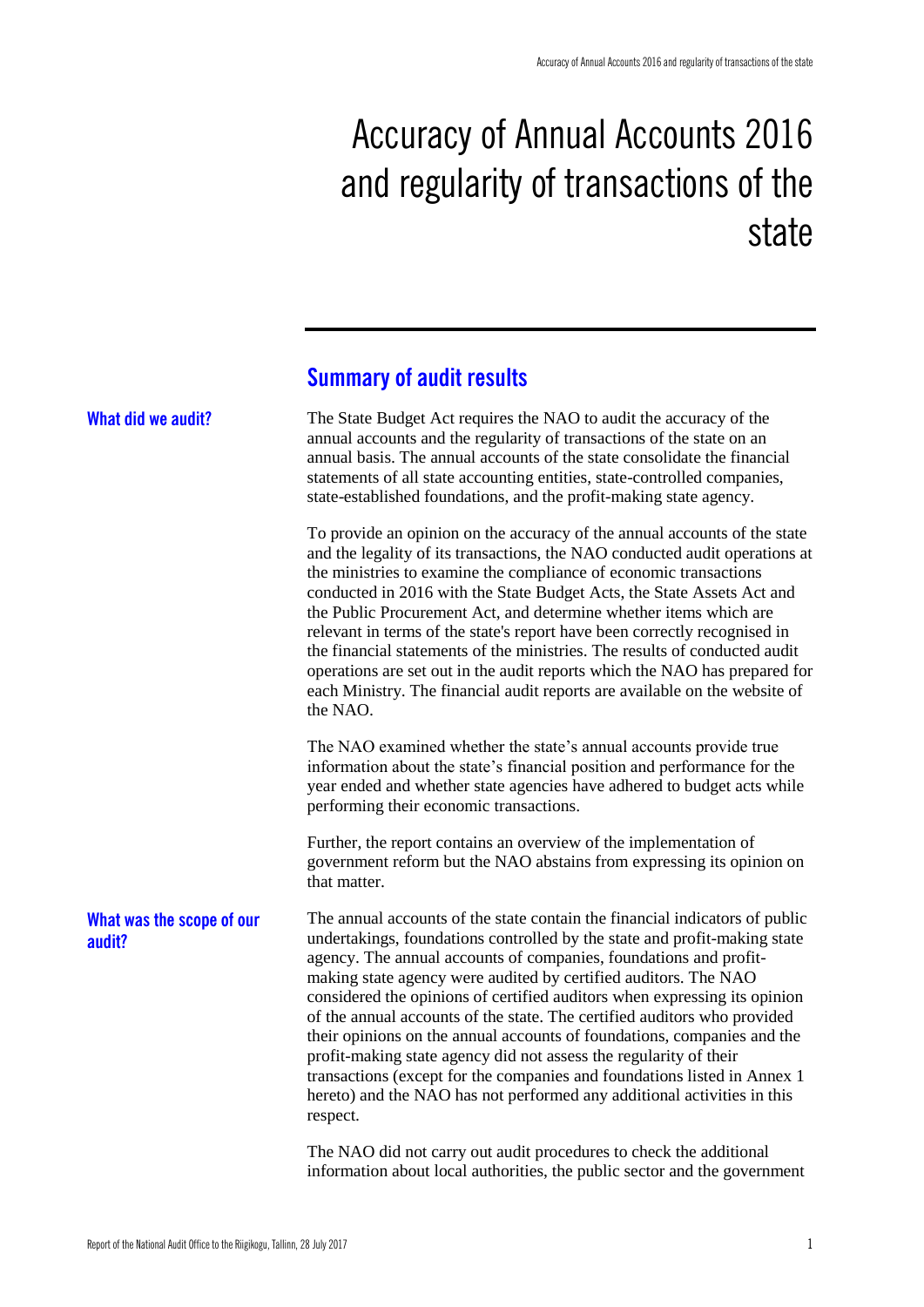sector disclosed in the Consolidated Annual Report of the State because, according to the State Budget Act, this is not the NAO's duty.

# **Why is this important for the taxpayers?**

The Consolidated Annual Report of the State endorsed by the Government of the Republic, accompanied by the NAO's audit report concerning it, is submitted to the Riigikogu for approval. The consolidated annual report of the state is the only financial statement provided to the Riigikogu - the user of the report.

According to the Accounting Act, the purpose of submitting the annual accounts of the state is to allow the Riigikogu to exercise control over the government, give the government the opportunity to explain its activities during the accounting year and provide the Riigikogu with necessary information for adopting new budgeting decisions.

By auditing the state's annual accounts the NAO provides assurance that the accounting indicators presented to the Riigikogu and the public provide true information about the state's financial position and performance for the year ended and that the State Budget Implementation Report includes relevant information about the state's revenue as well as expenditure, investments and financing operations made on the account of such revenue.

According to the 2016 State Budget Implementation Report, the revenue collected by the state in 2016 amounted to 8.58 billion euros, which exceeded the revenue of 2015 by 594 million euros. The expenditure and investments incurred by the state amounted to 8.55 billion euros, which exceeded the corresponding indicator for 2015 by 210 million euros. In 2016, the revenue exceeded expenditure and investments by 34 million euros (NB! It is not a surplus or deficit of the government sector which is calculated using other calculation methods - for more information see sub-chapter "Government Sector Surplus/Deficit" of chapter "Financial Indicators for Public and Finance Sector" of the management report within the 2016 Consolidated Annual Report of the State).

According to the consolidated annual accounts of the state, the assets of the state as at 31 December 2016 amounted to 16.5 billion euros whereas the majority were fixed assets (forests, roads, buildings and machinery). Compared to the preceding period, the monetary value of assets has increased by 171 million euros.

As at 31 December 2016, the state's liabilities totalled 7.4 billion euros an increase of 338 million euros compared to the preceding period. Longterm liabilities of 4.88 billion euros comprise the majority of liabilities. The state's loan commitments amount to 2.9 billion euros, having decreased by 16 million euros compared to the preceding period. The pension commitments of the state amount to approximately 2 billion euros.

**What did we conclude as a result of the audit?**

**The 2016 Annual Accounts of the State are correct in all material respects - save for the qualification on the value of fixed assets which means that they give a true and fair view of the state's financial position as well as its financial performance and cash flow for the year ended.**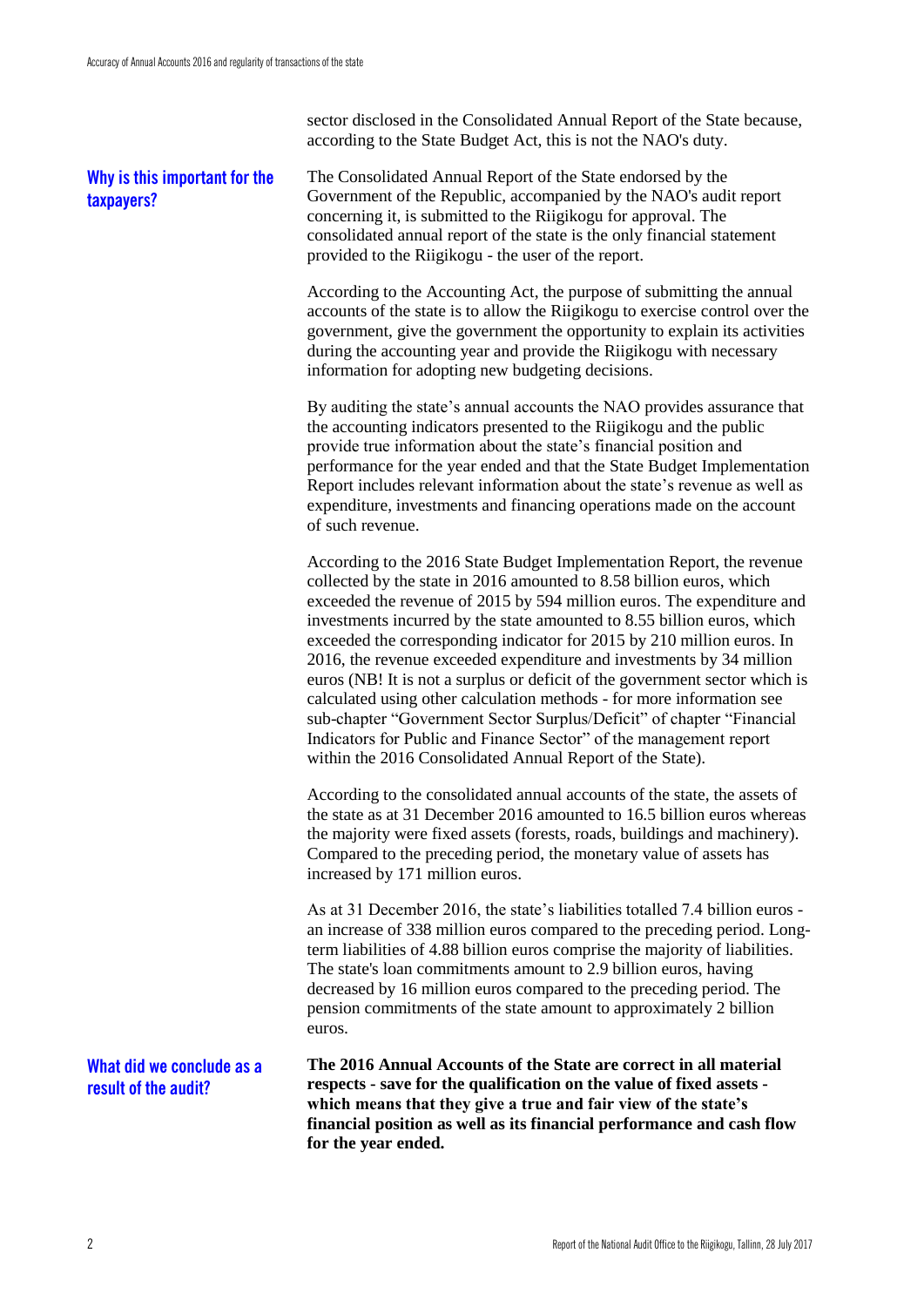**The NAO issues a comment on the fixed assets of AS Eesti Raudtee amounting to 184.7 million euros as recognised under item "Tangible fixed assets" on the consolidated balance sheet of the state** because there were indications that the value of said assets might have fallen.

The accounting of state agencies, state-controlled foundations and companies, and the profit-making state agency is well managed in most part and most annual accounts are free of material errors.

**The NAO finds that the 2016 Budget Implementation Report of the state which shows budgetary revenue of 8.58 billion euros, expenses of 8.25 billion euros, investments of 299.34 million euros and financing operations of 26.49 million euros provides reliable information on the state's revenue (incl. grants received), expenditure, investments and financing operations.**

**The NAO is of the opinion that the economic transactions of the state have in all material respects been carried out in compliance with the State Budget Act, the 2016 State Budget Act and the 2016 State Budget Act Amendment Act.** This means that the NAO did not find any significant errors in the implementation of the State Budget Acts.

The main observations of the NAO are as follows:

- As the optimal size of the Stabilisation Reserve Fund is not **laid down by law and the Ministry of Finance has not provided its assessment, there is no idea as to the amount to be held in the fund for it to be sufficient in a crisis.** For instance, such reserve funds have been set up and their required size determined by the Estonian Unemployment Insurance Fund (EUIF), the Estonian Health Insurance Fund (EHIF) and the Bank of Estonia as well as commercial banks.
- **According to the Estonian Health Insurance Fund Act and the Unemployment Insurance Act, EUIF and EHIF may not use their money for any purpose other than that laid down by their respective Acts. The Ministry of Finance has used their money for making payments on behalf of the state which is in conflict with the aforesaid Acts.** The NAO points out that the money of the EHIF and the EUIF held on the group accounts of the state belongs to those public law entities, i.e. that money is the property of the Health Insurance Fund and the Unemployment Insurance Fund. According to the law, the Ministry of Finance may hold and invest the money on those accounts, effect their payments and settlements, and render payment services to them.
- The EHIF and EUIF legal reserves amounting to 129.3 **million euros as at 31 December 2016 should, due to their nature, be placed in the Stabilisation Reserve Fund (SRF) instead of the Liquidity Reserve** where different rules apply to holding, investment and deployment of funds. Similarly to the SRF, the EHIF and EUIF are required to maintain a legal reserve to mitigate the risks stemming from macroeconomic changes, and this reserve may be deployed only in emergency situations following a specific decision to that end.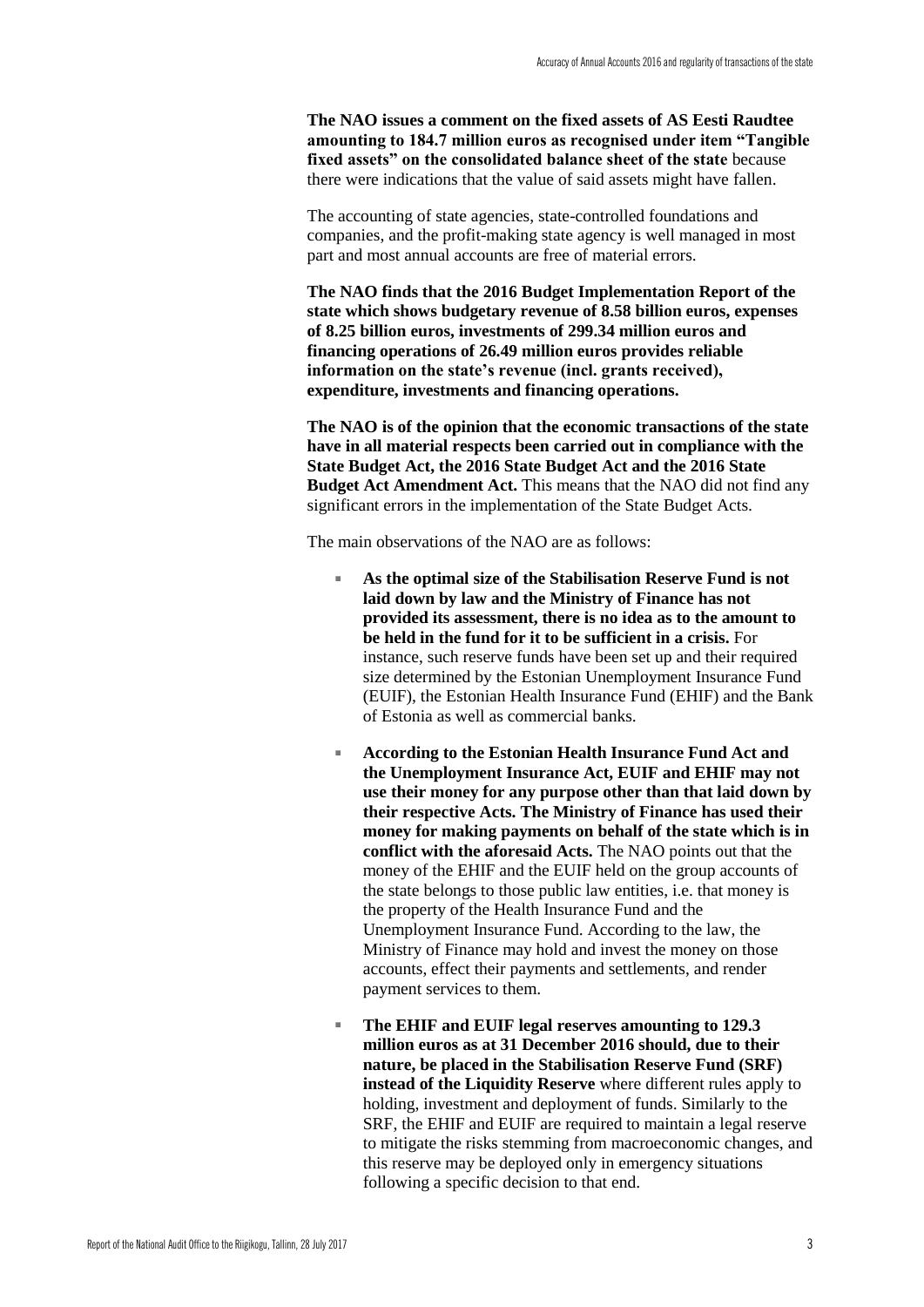- **The state budget should be more accurate and its explanatory memorandum should better clarify the substantive aspects and be more uniform.** During the audit of the state budget implementation report, the NAO learned that the totals in the 2016 State Budget Act had not been adjusted following the amendments made during the processing of the draft act, and that the calculations for deriving the sectoral totals contained errors. Having analysed the explanatory memorandum to the 2016 state budget, the NAO concluded it was of uneven quality, and it lacked explanations for some expenditure, featured notable changes in revenue and expenditure, and contained excessive information that was not helpful for reading the budget. At the time of drawing up the explanatory memorandum, there were no specific requirements in place for such memoranda.
- **Activity-based state budgets might not be the most effective method for ensuring more efficient use of money.** The Riigikogu has adopted the State Budget Act Amendment Act whereby it has decided to make the transition to activity-based budgeting by 2020. However, no objectives, methods or action plans for this transition have been laid down although the actual transition has already begun.

#### **Important recommendations of the NAO to the Minister of Finance and the Minister of Public Administration**:

- devise principles for determining the optimal size of the Stabilisation Reserve Fund by assessing the nature and amount of any emergency expenditure to ensure the availability of sufficient reserves;
- initiate the mutual alignment of the State Budget Act, the Estonian Health Insurance Fund Act and the Unemployment Insurance Act provided that using the money of the EHIF and EUIF for making payments on behalf of the state is in line with the nature and functions of these two public law entities;
- place the legal reserves of the EHIF and EUIF in the Stabilisation Reserve Fund, reassess the target level for the amount of money in the Liquidity Reserve and ensure the availability of sufficient reserves;
- set out specific requirements for the composition of information provided in the explanatory memorandum to the annual state budget, and coordinate the drafting the that memorandum so as to ensure uniform quality of information therein;
- analyse the necessity of making the transition to activity-based budgeting, and - provided that it is decided to continue with the process - lay down the principles for activity-based budgeting and the action plan for transition.

Response of the Minister of Finance and the Minister of Public Administration: the Ministers agreed with most of the recommendations made by the NAO - save for those concerning the management and use of national reserve funds - and undertook to take them into account.

**What did we recommend as a result of the audit?**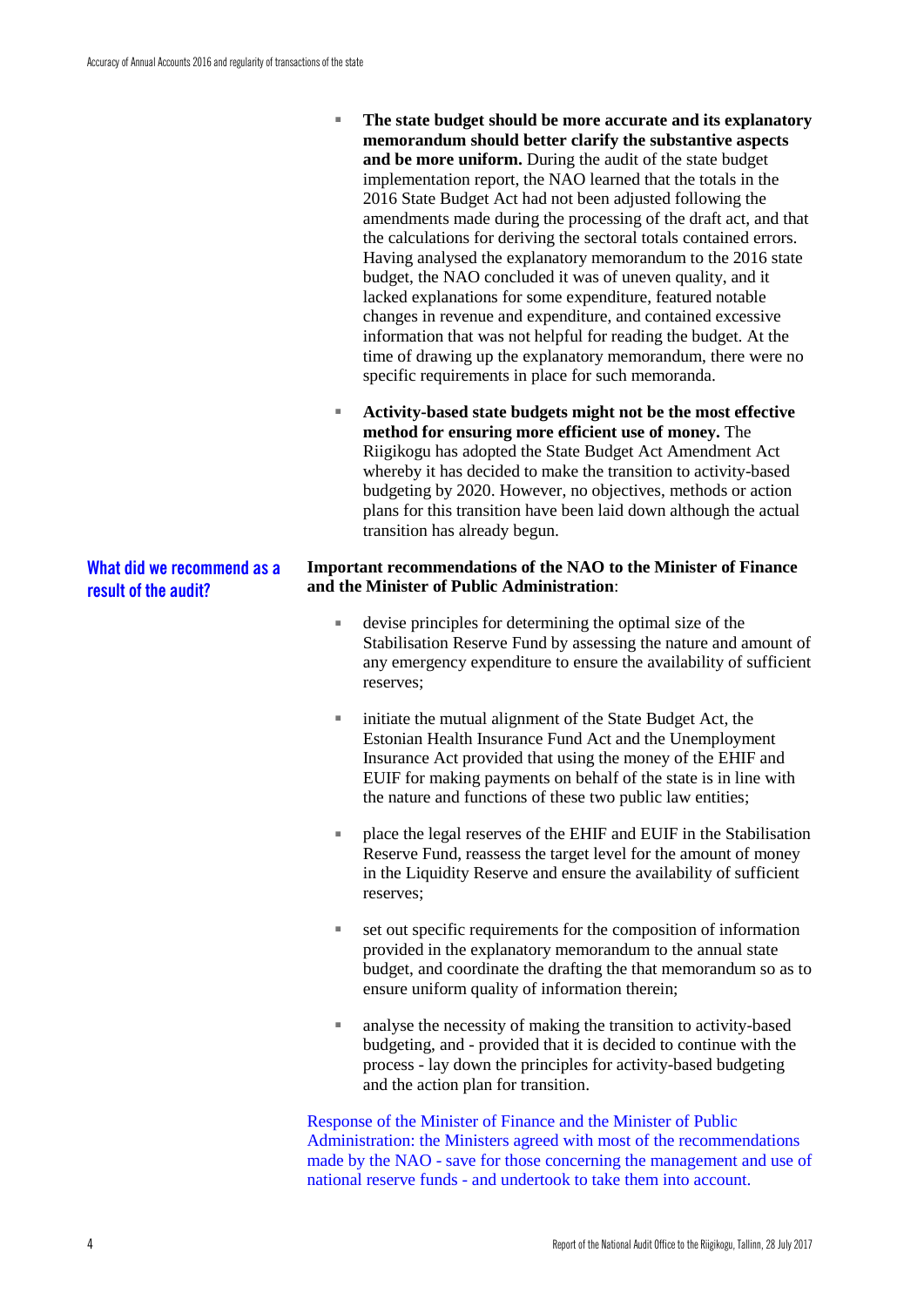# **Table of Contents**

| Opinion on the accuracy of the Annual Accounts 2016 and the regularity of transactions of the state                                                                                                   | $\mathbf{7}$     |
|-------------------------------------------------------------------------------------------------------------------------------------------------------------------------------------------------------|------------------|
| Provided that the qualification is disregarded, the state's annual accounts are accurate in all material respects                                                                                     | $\overline{1}$   |
| The balance recognised for the item "Tangible fixed assets" might be inaccurate                                                                                                                       | $\overline{7}$   |
| The accounting in foundations and companies controlled by the state and in the profit-making state agency is                                                                                          |                  |
| generally sound                                                                                                                                                                                       | 8                |
| Predominantly, the budget funds were used in accordance with the State Budget Acts                                                                                                                    | 8                |
| <b>Management and use of national reserve funds</b>                                                                                                                                                   | $\boldsymbol{9}$ |
| In five years, the Stabilisation Reserve Fund has grown by one-fifth but the government has yet to develop<br>criteria for determining the optimal size of the Fund                                   | $\boldsymbol{9}$ |
| Compared to previous years, the Liquidity Reserve has notably shrunk due to the central government's<br>negative cash flows                                                                           | 11               |
| Using the reserves of the Health Insurance Fund and the Unemployment Insurance Fund for solving                                                                                                       |                  |
| the central government's liquidity problems is inappropriate                                                                                                                                          | 12               |
| Some of the EHIF/EUIF money held and invested by the Ministry of Finance should be placed                                                                                                             |                  |
| in the Stabilisation Reserve Fund                                                                                                                                                                     | 13               |
| The liquidity risk management policy is solid but the liquidity provision contains the reserves                                                                                                       |                  |
| of the EHIF and the EUIF which is inappropriate                                                                                                                                                       | 14               |
| Drafting and use of state budgets, and changes in the near future                                                                                                                                     | 21               |
| The structure of state budgets has changed year after year which has improved comparability                                                                                                           |                  |
| with the State Budget Implementation Report                                                                                                                                                           | 21               |
| The drafters of the 2016 State Budget Act have made more careless errors than in earlier years<br>The financing of the core function of the government area of the Ministry of the Environment is not | 23               |
| transparent                                                                                                                                                                                           | 24               |
| Budget revenue of two ministries is recognised in the budget of the wrong ministry                                                                                                                    | 24               |
| The level of detail of the state budget's expense lines has been reduced which complicates the verification                                                                                           |                  |
| of the expediency of expenses<br>The explanatory memorandum to the state budget should be more accurate and uniform and clarify                                                                       | 25               |
| substantive aspects better                                                                                                                                                                            | 26               |
| The state budget fails to provide an overview of the financing of foundations                                                                                                                         | 30               |
| Planning of ICT investments in the state budget can be further improved                                                                                                                               | 30               |
| Activity-based state budgets might not be the most effective method to achieve the desired outcomes                                                                                                   | 31               |
| Management of public procurement, disclosure of procurement agreements and transactions with related                                                                                                  |                  |
| <b>parties</b>                                                                                                                                                                                        | 36               |
| The number of public invitations to tender announced by state agencies and state-controlled companies and                                                                                             |                  |
| foundations and the profit-making state agency has grown                                                                                                                                              | 36               |
| The number of similar irregularities has grown over the years                                                                                                                                         | 37               |
| State agencies and entities violate the general principles of the Public Procurement Act in a similar manner                                                                                          | 39               |
| Some agencies do not disclose procurement contracts or such contracts are not quickly and readily                                                                                                     |                  |
| accessible                                                                                                                                                                                            | 43               |
| Identification and disclosure of transactions with related parties                                                                                                                                    | 46               |
| Overview of the implementation of government reform                                                                                                                                                   | 48               |
| <b>Conclusions of the NAO regarding the audited areas</b>                                                                                                                                             | 50               |
| NAO recommendations to and replies from the Minister of Finance and                                                                                                                                   |                  |
| the Minister of Public Administration                                                                                                                                                                 | 51               |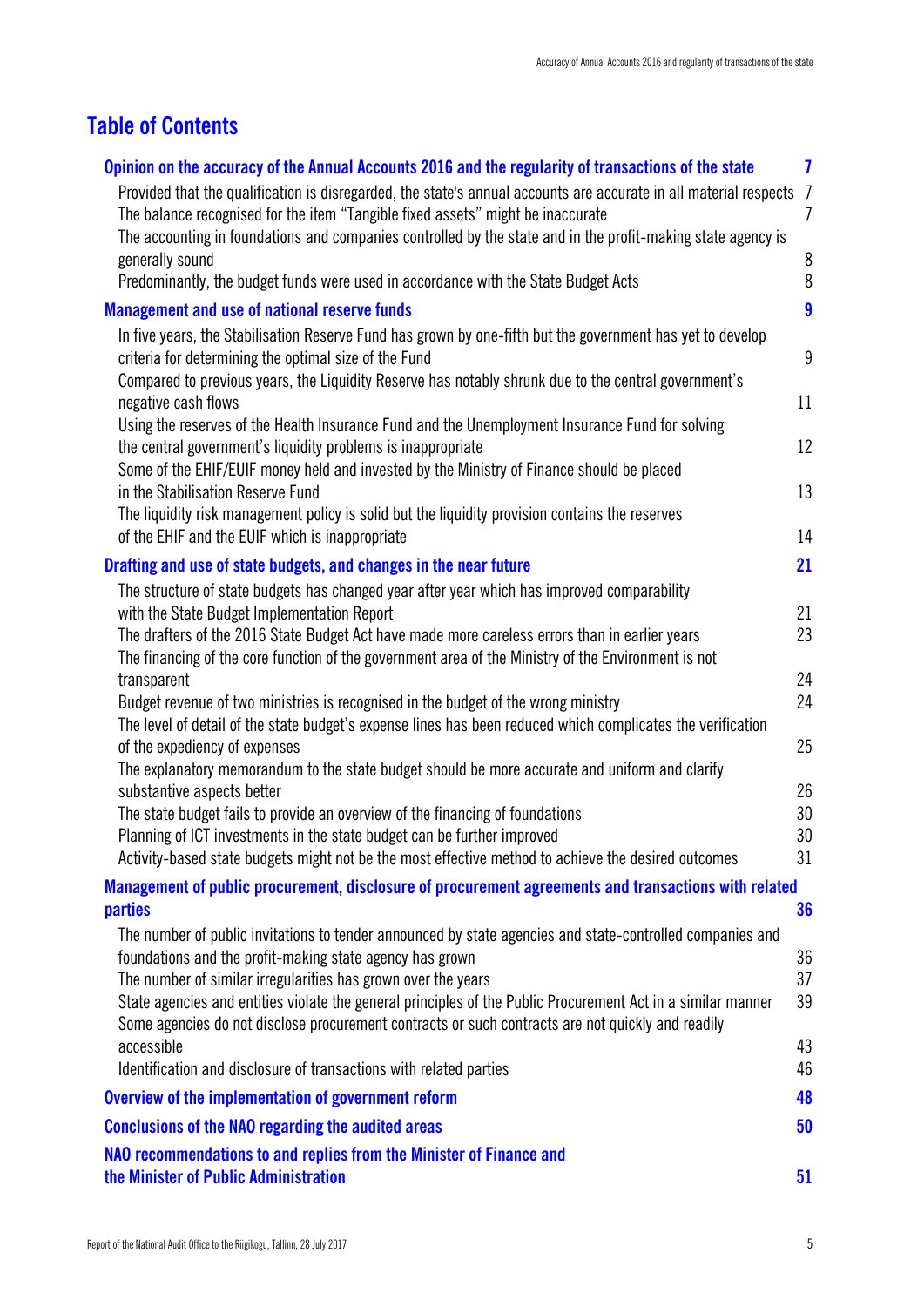| <b>Overview of the Consolidated Annual Report</b>                                                                                                            | 61 |
|--------------------------------------------------------------------------------------------------------------------------------------------------------------|----|
| <b>Description of audit</b>                                                                                                                                  | 61 |
| NAO's earlier audits on the consolidated annual report of the state                                                                                          | 64 |
| Annex 1. State-controlled companies and foundations subject to audit of regularity of transactions,<br>and results of audits of their procurement activities | 65 |
| Annex 2. Results of audits at foundations under dominant influence of the Ministry                                                                           | 67 |
| Annex 3. Results of audits at companies governed by the Ministry                                                                                             | 69 |
| Annex 4. Overview of audited areas and the corresponding opinions of the NAO                                                                                 | 70 |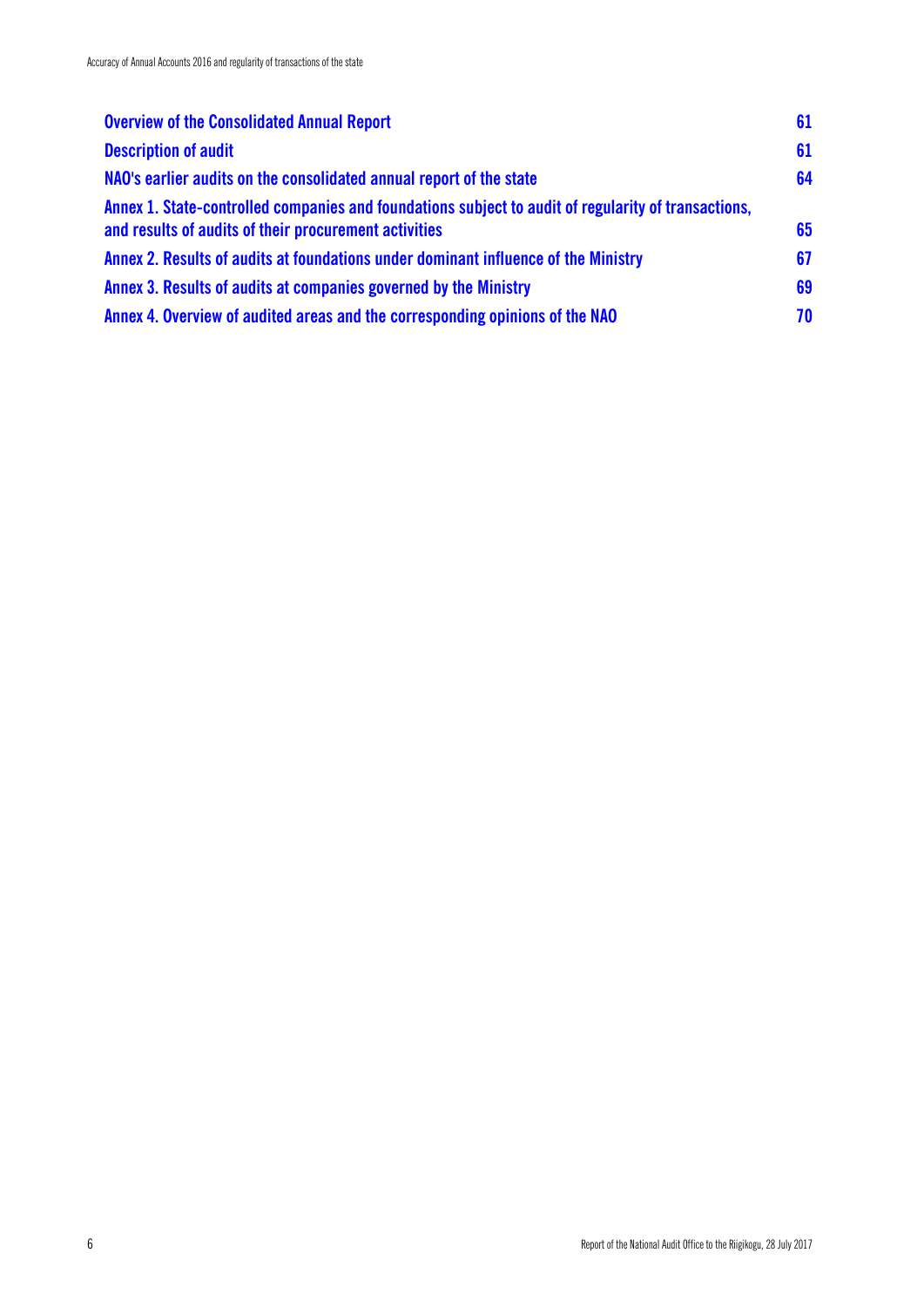# <span id="page-8-0"></span>**Opinion on the accuracy of the Annual Accounts 2016 and the regularity of transactions of the state**

<span id="page-8-1"></span>**Provided that the qualification is disregarded, the state's annual accounts are accurate in all material respects**

**1. The annual accounts of the state which indicate that the consolidated net result of the state in 2016 was -139,074,451 euros and the consolidated balance sheet total as at 31 December 2016 was 16,463,514,853 euros provide - in all material respects, save for the comment on the value of fixed assets - a true and fair view of the state's financial position, financial performance and cash flows during the ended accounting period, in accordance with the generally accepted accounting principles of Estonia. Accuracy of annual accounts**

> **2.** In the opinion of the NAO, the accounting management in state agencies is sound in general.

### <span id="page-8-2"></span>**The balance recognised for the item "Tangible fixed assets" might be inaccurate**

**3.** The consolidated balance sheet item "Tangible fixed assets" amounting to 8.35 billion euros as set out in the state's annual accounts reflects, among other things, the fixed assets of AS Eesti Raudtee amount to 280.8 million euros.

**4.** The certified auditor of AS Eesti Raudtee has issued a qualified opinion on the company's annual accounts. The auditor's comment relates to the book value of the company's tangible fixed assets totalling 187.4 million euros as at 31 December 2016. On the balance sheet date, there were indications (situation on the freight market, i.e. continuous shrinking of freight capacities since 2012, and the management's forecasts for future developments on the market) that the value of said assets may have decreased. Therefore, corporate management conducted an asset value test to identify the potential need to write down the assets.

**5.** The certified auditor was unable to obtain reasonable assurance that the inputs and premises used by the management for conducting the test were justified. Hence, the auditor was not able to determine whether and to what extent the **recoverable amount** of tangible fixed assets as at 31 December 2016 and 31 December 2015 remained below its residual book value, and whether, to what extent and for which period the loss from write-down should have been recognised.

**6.** The public sector financial accounting and reporting guidelines<sup>1</sup> contain a principle that consolidated reports must consolidate subsidiaries under dominant influence (i.e. controlled), incl. AS Eesti Raudtee, using the line-by-line method which means that any write-downs of the company's assets will affect the value of tangible fixed assets on the consolidated balance sheet of the state.

**Qualification on the value of fixed assets**

Asset value test – test carried out to determine the potential need for writedown of assets. During value test, the estimated sale price or instrumental value of the asset (so-called **recoverable** amount) is determined, and if both are smaller than the balance sheet value of the asset, the asset must be written down.

A subsidiary is considered to be under dominant influence, if the reporting entity owns more than 50% of the subsidiary's voting shares, or has control over the subsidiary's operational or financial policies, or has the right to appoint or remove most of the Supervisory Board Members.

 $\overline{\phantom{a}}$ 

<sup>&</sup>lt;sup>1</sup> Regulation No. 105 of the Minister of Finance that was titled General Rules of State Accountancy until 31 December 2016, and renamed as Public Sector Financial Accounting and Reporting Guidelines as from 1 January 2017.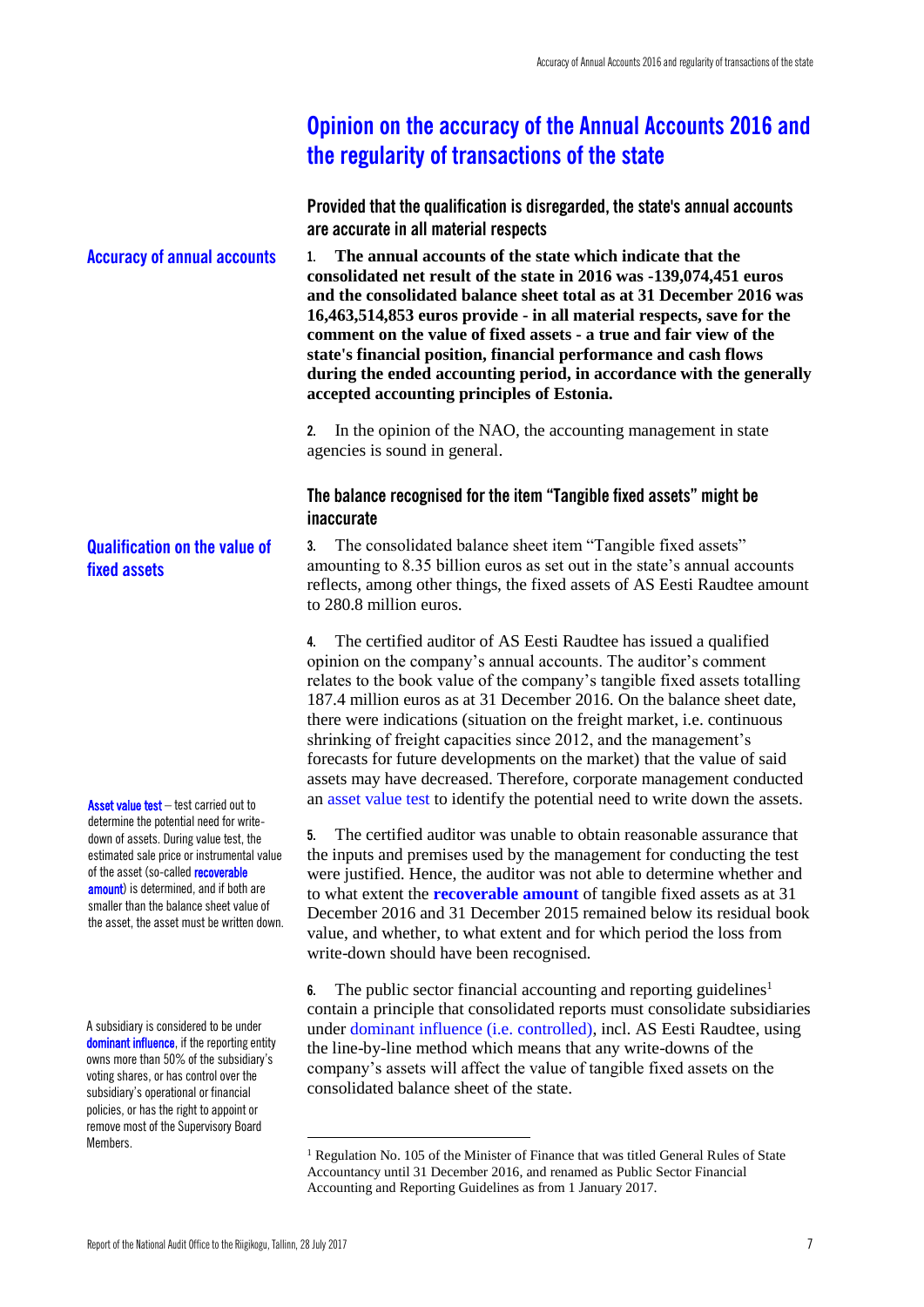**Opinions of auditors on the annual reports of companies and foundations controlled by the state and of the profitmaking state agency**

# **Observations on the annual accounts of AS Eesti Energia**

**7.** In view of the aforesaid, the NAO auditors were unable to obtain sufficient evidence supporting the need to write down the consolidated balance for item "Tangible fixed assets" on the state's balance sheet, or to increase the expensed amount under income statement item "Depreciation and value adjustment of fixed assets". Further, the situation described above affects the balance for balance sheet item "Shareholdings in public sector and associated undertakings" in the unconsolidated accounts, and for income statement item "Financial income and expenses".

# <span id="page-9-0"></span>**The accounting in foundations and companies controlled by the state and in the profit-making state agency is generally sound**

**8.** The annual accounts of the state contain the financial indicators of companies and foundations controlled by the state and of the profitmaking state agency. Certified auditors have audited the annual accounts of these entities, and the NAO has taken their opinion into account in expressing an opinion on the state's annual accounts.

**9.** In most cases, certified auditors have issued unqualified opinions on the annual accounts for 2016 of state-controlled companies and foundations and the profit-making state agency (also, see Annexes 2 and 3), except for opinions on the annual accounts of AS Eesti Raudtee, AS Nordic Aviation Group, Hiiumaa Museums Foundation and Rail Baltic Estonia OÜ . The opinion of the NAO on accuracy of the annual accounts of the state was affected by the certified auditor's qualified opinion on the annual accounts of AS Eesti Raudtee (see paragraphs 3 to 7).

**10.** The certified auditor who audited the annual accounts of AS Eesti Energia issued an unqualified opinion. Given the level of relevance as determined by the NAO, the certified auditor informed the NAO about circumstances implying that the company's assets might be overvalued by up to 3.3 million euros and its equity capital and profit for the reporting year by up to 4.3 million, and that its liabilities might be undervalued by 1 million euros.

**11.** Such observations originated from the following:

- the auditor was unable to obtain reasonable assurance that the inputs and premises used by the management for conducting a value test for the tangible fixed assets of its subsidiary Enefit Solutios AS were justified;
- the company had not recognised in its equity capital and income statement the results of the efficiency test conducted for the derivatives classified as hedging instruments;
- in the 2016 financial year, the company has applied an inaccurate calculation formula for determining the amount of  $CO<sub>2</sub>$ allowances used for its operations meaning that the provision made for  $CO<sub>2</sub>$  allowances is incorrect too.

# <span id="page-9-1"></span>**Predominantly, the budget funds were used in accordance with the State Budget Acts**

**12. According to the State Budget Implementation Report, the state's revenue in 2016 amounted to 8,584,553,739 euros, expenditure to** 

**Acts**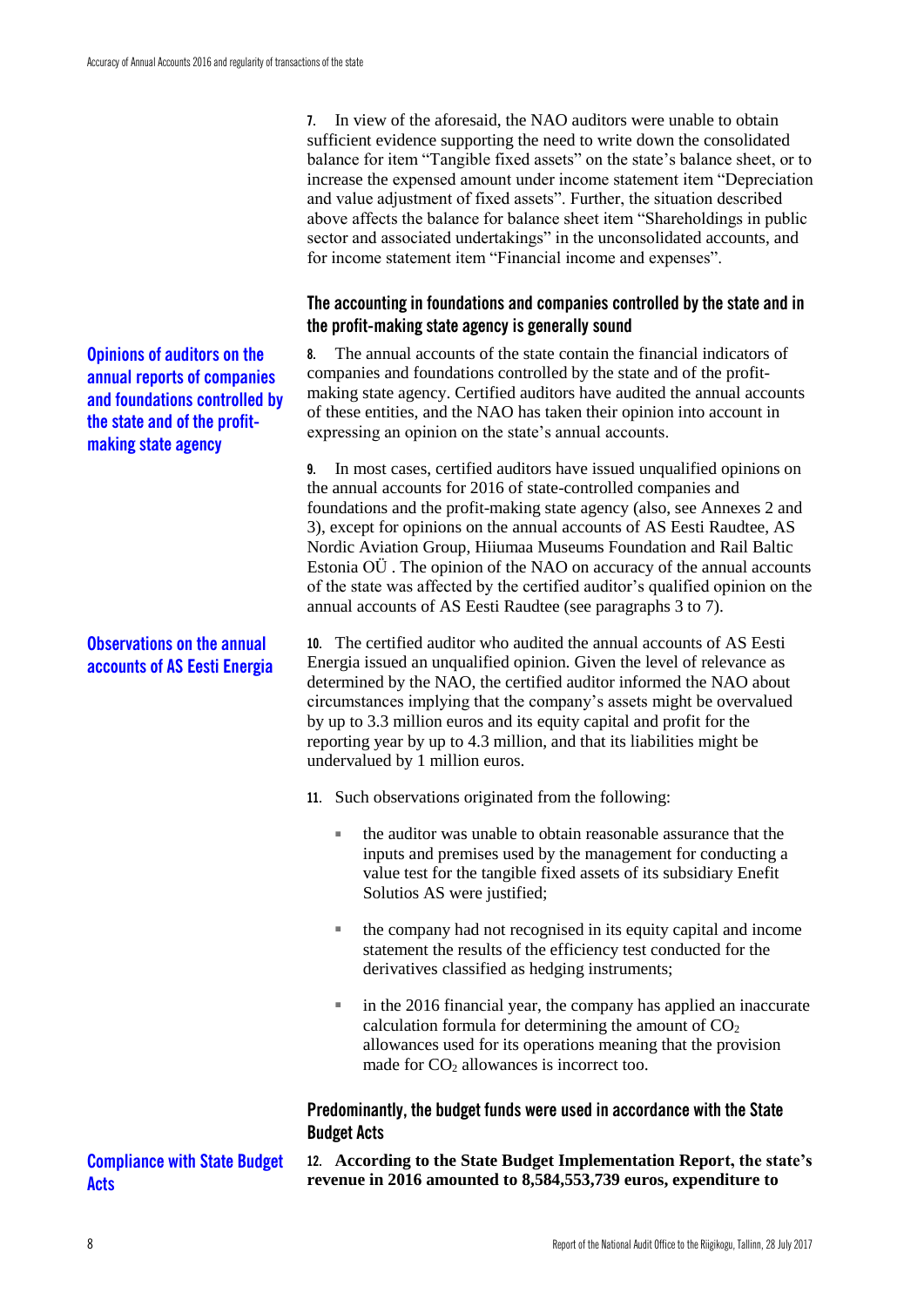**8,251,062,222 euros, investments to 299,341,000 euros, and financing transactions to 26,486,927 euros. The National Audit Office is of the opinion that the state's economic transactions were performed in all material respects in accordance with the State Budget Act, the 2016 State Budget Act and its amendment act.**

# <span id="page-10-0"></span>**Management and use of national reserve funds**

<span id="page-10-1"></span>**In five years, the Stabilisation Reserve Fund has grown by one-fifth but the government has yet to develop criteria for determining the optimal size of the Fund**

**13.** The state has two reserve funds: the Stabilisation Reserve Fund and the Liquidity Reserve. The purpose of the Stabilisation Reserve Fund (SRF) is to cover extraordinary expenses on managing overall economic risks or preventing or mitigating socio-economic, financial or other crises. The SRF can be put into use only following a decision by the Riigikogu. It is managed by the State Treasury Department of the Ministry of Finance.

**14.** The SRF is a pool of assets made up by state budget funds and other proceeds. Established in 1997, it originally amounted to 45.2 million euros (701.6 million Estonian kroons). In 1998-1999, it was used to satisfy claims assigned by the customers of Eesti Maapank amounting to 17 million euros. In 2009, 224 million euros were withdrawn from the SRF to mitigate macroeconomic risks resulting from the global economic crisis.

**15.** According to the State Budget Act, the SRF is increased on account of:

- funds earmarked as such in the state budget;
- funds transferred to the Stabilisation Reserve Fund according to the decision on distributing the surplus of the unconsolidated cash flows of the state;
- revenue from the privatisation of state assets;
- amounts allocated to the state budget from the profits of the Bank of Estonia;
- revenue from the administration of the Stabilisation Reserve Fund;
- other financial means prescribed by law.

**16.** As at 31 December 2016, the SRF amounted to 406 million euros (see Table 1), having grown by nearly 73 million over the last five years (see Table 1). The reserve fund has grown mainly on the account of annual profit allocations from the Bank of Estonia (31.9 million euros) and the surplus of the unconsolidated cash flows of the state (24.7 million euros in 2015).

**17.** In this context, it should be noted that on 19 July 2017 the Riigikogu adopted the State Budget Act Amendment Act. The said Act provides that

#### **Stabilisation Reserve Fund**

**Stabilisation Reserve Fund** - a vital financial buffer used by the government to provide financing in potential crisis situations.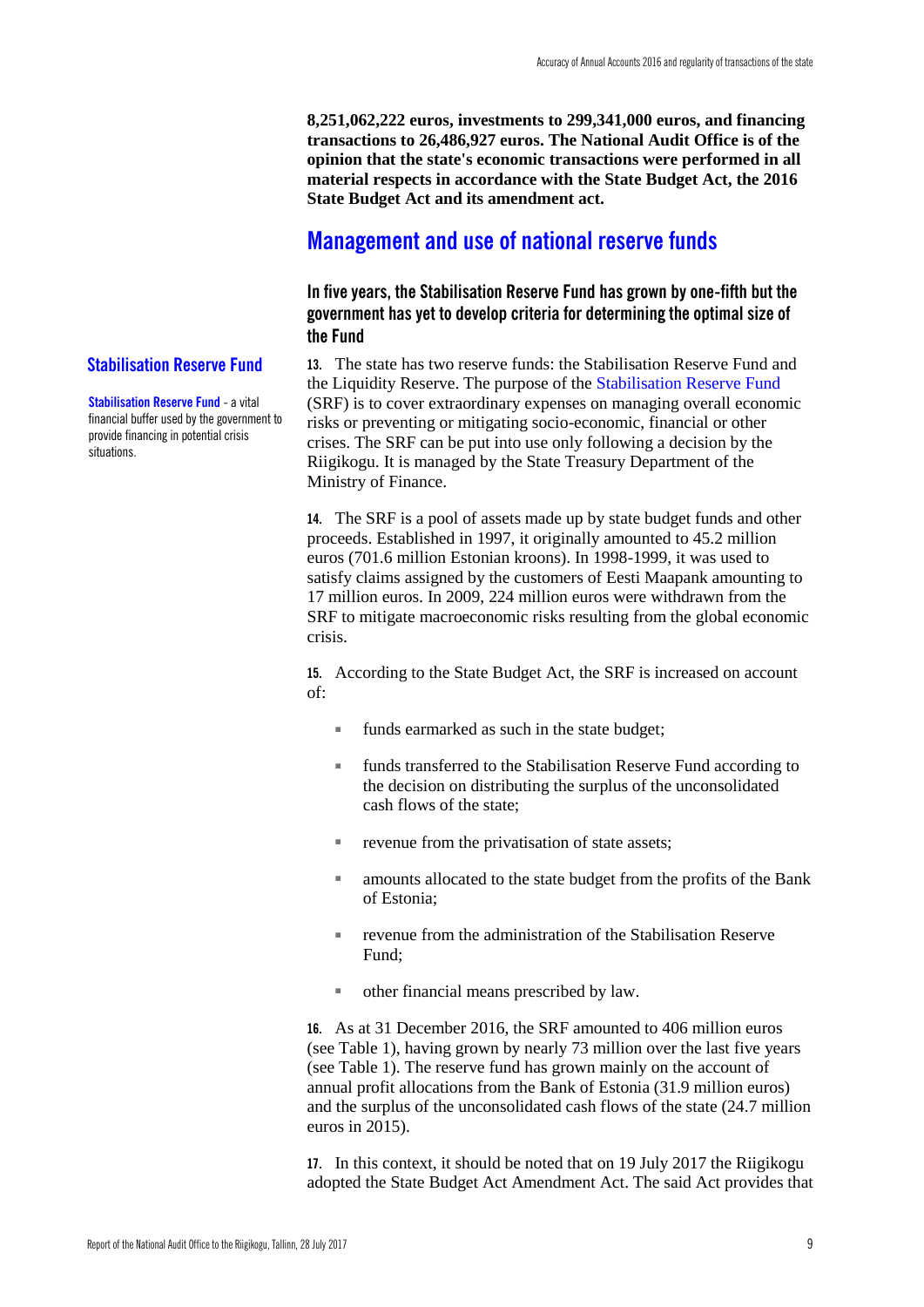in 2018 the government may use the budget surplus from preceding years towards the planned deficit for the current year which means abandoning the applicable budget balance rule which stated that the expenditure for the budget year may not exceed revenue for that year.

**18.** Using this option gives rise to an increased risk that the surplus of the unconsolidated cash flows of the state is no longer placed in the SRF as such surplus might not be generated. Revenues from privatisation (total of 10.6 million euros in the last five years) as well as revenues from the administration of the reserve fund (total of 6.2 million euros in the last five years) are relatively small and do not boost the reserve fund considerably. The allocation from the profits of the Bank of Estonia has been higher, varying from 5 to 8.5 million euros across the years.

**19. Hence, there is an increased risk that abolishing the annual budget balance requirement notably downsizes the contributions to the SRF, plus the Ministry of Finance has not devised an alternative solution to compensate for this.**

**20. The Government of the Republic has laid down rules for determining the liquidity provision target level (also, see paragraphs 22 to 26 and 38 to 43) in its regulation but there are none for calculating the optimal size of the SRF.** In should be noted that the SRF is an important reserve fund for mitigating the effects of potential crises.

**21.** Therefore, the NAO believes that the Ministry of Finance should assess the nature and level of potential emergency expenses, devise criteria for determining the optimal size of the SRF, and ensure the availability of sufficient reserves as the money currently held in the SRF might not be sufficient in a crisis situation. For instance, such reserve funds have been set up and their required size determined by the Estonian Unemployment Insurance Fund (EUIF), the Estonian Health Insurance Fund (EHIF) and the Bank of Estonia as well as commercial banks.

|                                             | 31.12.2011  | 31.12.2012    | 31.12.2013    | 31.12.2014    | 31.12.2015           | 31.12.2016                  | 31.05.2017                 |
|---------------------------------------------|-------------|---------------|---------------|---------------|----------------------|-----------------------------|----------------------------|
| <b>Stabilisation Reserve</b><br><b>Fund</b> | 332,978,128 | 347,032,206   | 360,903,427   | 368,913,286   | 398,489,324          | 405,945,665                 | 413,110,880                |
| <b>Liquidity Reserve, incl.</b>             | 604,891,317 | 1,106,153,630 | 1,055,320,607 | 1,125,002,855 | 747,875,039-<br>fold | 784,905,140-<br>fold        | 709,027,618-<br>fold       |
| state (central<br>government)               | 278,686,723 | 306,415,275   | 204,571,764   | 197,995,132   | $-331,623,420$       | $-355, 158, 484$            | $-501,907,662$             |
| total for other entities:                   | 326,204,594 | 799,738,355   | 850,748,843   | 927,007,723   | 1,079,498,459        |                             | 1,140,063,6251,210 935,280 |
| <b>EHIF</b><br>ш                            | 164,403,584 | 204,299,859   | 199,640,561   | 176,345,702   | 152,881,144          | 119,620,328                 | 109,127,085                |
| <b>EUIF</b><br>ш                            |             | 471,681,157   | 535,539,346   | 613,020,065   | 663,193,276          | 702,373,457                 | 752,929,231                |
| foundations                                 | 146,504,510 | 112,336,421   | 108,941,724   | 119,690,222   | 238,154,600          | 274,857,902                 | 322,089,252                |
| European<br>Commission                      | 15,296,500  | 11,420,919    | 6,627,213     | 17,951,734    | 25,269,440           | 43,211,937                  | 26,789,712                 |
| <b>Total reserves</b>                       | 937,878,445 | 1,453,185,837 | 1,416,224,034 | 1,493,916,140 | 1,146,364,363        | 1,190,850,805 1,122,138,498 |                            |

|  |  |  | Table 1. Market value of reserves 31.12.2011-31.05.2017, incl. the market value of the Liquidity Reserve, by entity, in EUR |  |  |  |  |
|--|--|--|-----------------------------------------------------------------------------------------------------------------------------|--|--|--|--|
|  |  |  |                                                                                                                             |  |  |  |  |

Source: Statements of state reserves by the State Treasury Department of the Ministry of Finance, data for the Treasury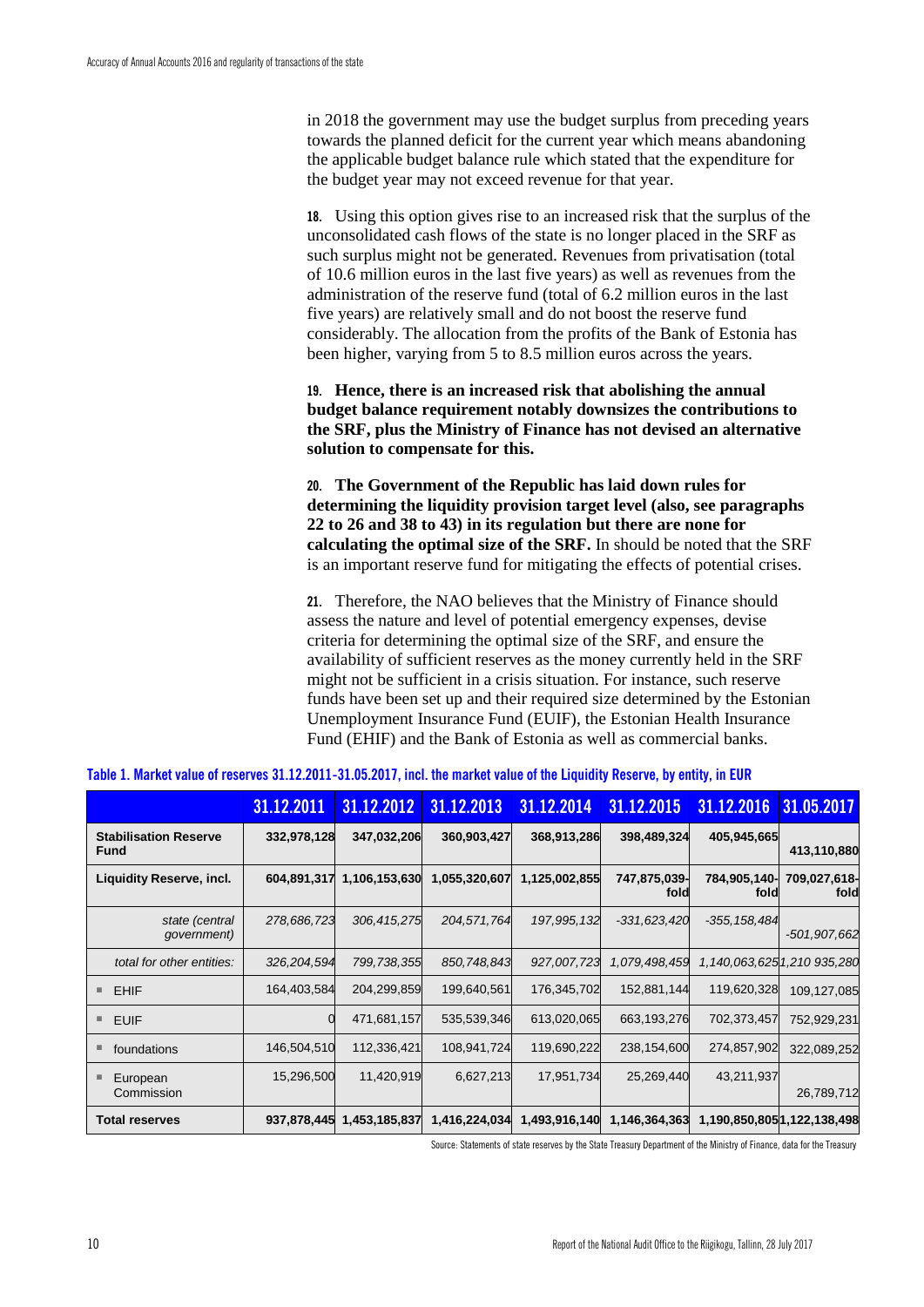# **Liquidity Reserve**

#### **Funds held by the central government**

means funds, held and invested on statutory or contractual basis, of legal entities in

public law, government-established or government-invested private law legal entities, or private law legal entities that perform administrative functions of the state.

**Central government** as defined by the NAO means all the ministries, including their government areas, and the Government Office and constitutional institutions.

#### <span id="page-12-0"></span>**Compared to previous years, the Liquidity Reserve has notably shrunk due to the central government's negative cash flows**

**22.** Financial assets that are not included in the Stabilisation Reserve Fund, i.e. the funds held by the central government as well as securities and other financial assets, make up the state's liquid financial assets - the Liquidity Reserve.

**23.** In addition to the money of the central government, the Liquidity Reserve includes the money of the Estonian Health Insurance Fund, the Estonian Unemployment Insurance Fund, state-controlled foundations, and the money prepaid by the European Commission towards EU aid. The SRF is maintained especially for crisis situations, whereas the Liquidity Reserve is used for everyday payments and investments of the central government and the aforesaid entities.

**24.** Table 1 shows that in 2012 **the size of the Liquidity Reserve nearly doubled as compared to 2011** (grew by 501 million euros). This is because as from December 2011 the money and reserves of the EHIF and as from 2012 the money and reserves of the EUIF were merged with central government's money and are held on a current account within the group accounts of the state.

**25.** Further, Table 1 demonstrates that as from 2015 the size of the Liquidity Reserve has shrunk by one-third in comparison to the preceding years because the amount of central government's liquid assets within the Liquidity Reserve has plummeted. Figure 1 shows that, compared to 2015, the central government's negative share in the reserve fund (see Table 1, line "state (central government)") has further increased as of 31 May 2017, exceeding 500 million euros and accounting for over 41% of the total amount for other entities.

#### **Figure 1. Amount of the central government's liquid assets in the Liquidity Reserve from 31.12.2011 to 31.12.2017 (in EUR)**



central government's liquid assets in the Liquidity Reserve

Source: NAO's calculations based on the statements of state reserves by the State Treasury Department of the Ministry of Finance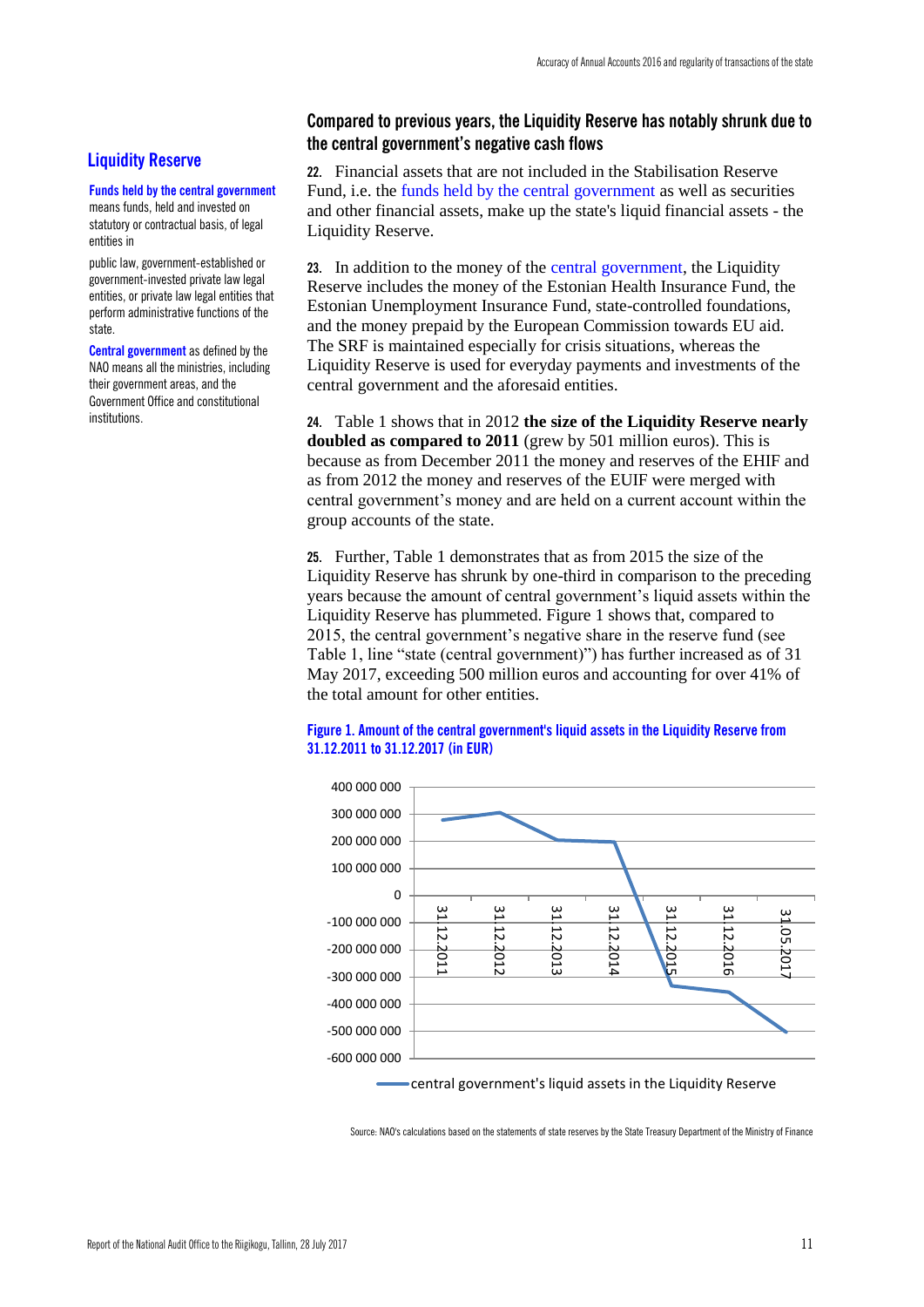**Bridge financing –** disbursement of funds with the support of the state before actually receiving foreign aid funding. Once the foreign funding is received, the money obtained as bridge financing must be returned to the state budget.

# **Use of money of the Estonian Health Insurance Fund and the Estonian Unemployment Insurance Fund**

**Holding of money** means ensuring the preservation of money of other entities and managing settlements of their behalf.

**Investing of money** means the effecting of transactions involving securities and deposits to earn profits from the money that is not needed for making expenses at the material time.

**26.** According to the Ministry of Finance, the plummeting of central government's liquid assets is due to the negative cash flows for the state budget. This means that the central government's payments exceed proceeds. The Ministry finds that this is due to the disbursement of EU structural aid towards which the EU hasn't transferred the funds yet. Hence, bridge financing has been used to disburse funds to the beneficiaries.

# <span id="page-13-0"></span>**Using the reserves of the Health Insurance Fund and the Unemployment Insurance Fund for solving the central government's liquidity problems is inappropriate**

**27.** As the central government itself holds no liquid assets (i.e. daily expenditure notably exceeds any proceeds), the Ministry of Finance has used the money (incl. reserves) of the EHIF and the EUIF which are part of the Liquidity Reserve and have been entrusted with the Ministry. However, the NAO finds that such use is not compatible with the legislation.

**28.** The NAO points out that the money of the EHIF and the EUIF held on the group accounts of the state constitutes the property of those two entities. According to the law, the Ministry of Finance may hold and invest that money, use it to effect payments and settlements of the EHIF and the EUIF, and render payment services to them.

**29.** The Estonian Health Insurance Fund Act/Unemployment Insurance Act provide that the EHIF/EUIF are public law entities which may not grant loans or secure the (loan) commitments of other entities and set out the intended purpose of using their money. The said Acts provide that the EHIF and the EUIF shall, according to a holding agreement entered into with the state, hold their money (money plus funds placed in the reserves) on a current account within the group accounts of the state, and make payments using that account. Hence, the said two Funds may not use their money for any purpose other than that laid down by their respective Acts.

**30.** The NAO wrote already last year that the State Budget Act, the Estonian Health Insurance Fund Act or the Unemployment Insurance Act do not authorise the Ministry of Finance to use the money of the EHIF/EUIF beyond those Funds' own payments, i.e. for effecting payments on behalf of the state either on temporary or more permanent basis. Such actions require an unambiguous permission/decision from the Riigikogu in the form of legislative provisions to avoid legal disputes and different interpretations and ensure legal clarity.

**31.** The Ministry of Finance has supplemented the section on holding and investing the money of other entities within the State Budget Act Amendment Act adopted on 19 June 2017 with the Ministry's right to use the money so held. However, there has been no motion to amend the Estonian Health Insurance Fund Act or the Unemployment Insurance Act accordingly. The NAO finds that supplementing the State Budget Act does not award the Ministry of Finance the right to use the money of EHIF/EUIF - two public law entities - because according to the Estonian Health Insurance Fund Act and the Unemployment Insurance Act, the Ministry may only hold and invest their money, and agreements with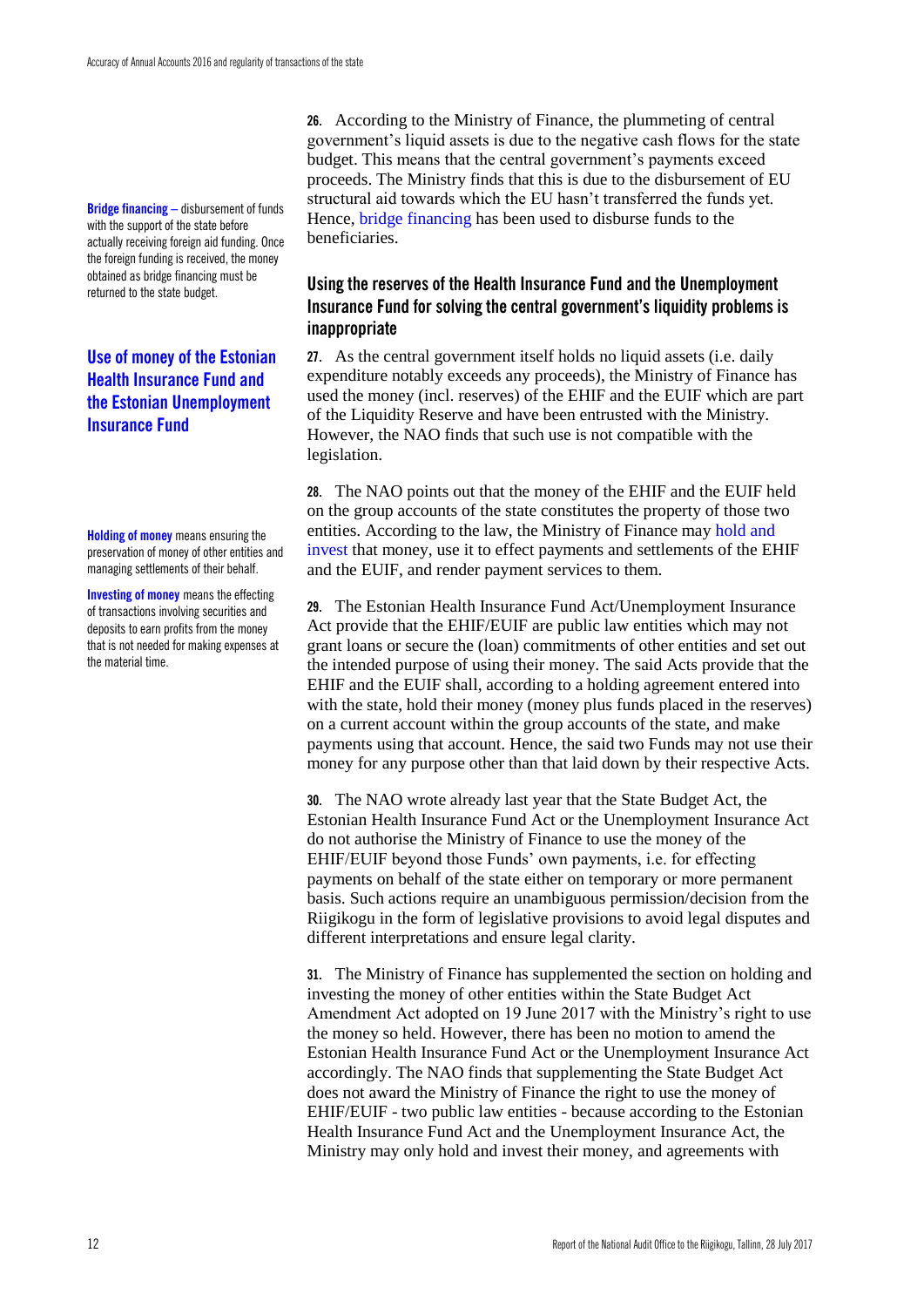those entities have been entered into for that purpose only. Hence, the current activities of the Ministry of Finance contradict the law.

# <span id="page-14-0"></span>**Some of the EHIF/EUIF money held and invested by the Ministry of Finance should be placed in the Stabilisation Reserve Fund**

**32.** As mentioned above, pursuant to the Estonian Health Insurance Fund Act and the Unemployment Insurance Act, the EHIF and the EUIF hold their legal reserves on a current account within the group accounts of the state, and make payments using that account. To this end, both entities have signed a holding agreement with the Ministry of Finance.

**33.** According to the 2016 Annual Accounts of the EHIF, as at 31 December 2016, the Ministry is holding a total of 119.6 million euros whereof 60.8 million as EHIF's legal reserves.

**34.** According to the 2016 Annual Accounts of the EUIF, as at 31 December 2016, the Ministry is holding a total of 702.4 million euros whereof 68.5 million as EUIF's legal reserves.

**35.** The Estonian Health Insurance Fund Act reads that the legal reserve of the Fund is a reserve fund made up of its budgetary means to mitigate risks to the health insurance system that arise from macroeconomic changes. The legal reserve may be deployed only in an emergency and on the basis of a Government Order following a proposal from the minister responsible for this policy sphere. Before making such a proposal to the cabinet of ministers, the responsible minister will hear the opinion of the EHIF Supervisory Board.

**36.** The Unemployment Insurance Act reads that the legal reserve of the Fund is a reserve fund made up of its budgetary means to mitigate risks to the unemployment insurance system that arise from macroeconomic changes. The legal reserve may be deployed only on the basis of a decision of the EUIF Supervisory Board in an emergency situation where the money in the EUIF's earmarked fund proves to be insufficient. Before making the corresponding decision, the Supervisory Board shall, through the responsible minister, submit a proposal to the cabinet of ministers for increasing the rate of the unemployment insurance premium to a level that ensures the collection of sufficient funds to meet the objectives of the EUIF.

**37. The NAO finds that the EHIF and EUIF legal reserves totalling 129.3 million euros as at 31 December 2016 should, due to their nature, be placed in the Stabilisation Reserve Fund (SRF) instead of the Liquidity Reserve** where different rules apply to holding, investment and deployment of funds. Similarly to the Stabilisation Reserve Fund, the Health Insurance Fund and the Unemployment Insurance Fund are required to maintain their legal reserves to manage any risks arising from macroeconomic changes. This money may be deployed only in emergency situations following a specific decision to that end.

**Legal reserves of the Health Insurance Fund and the Unemployment Insurance Fund**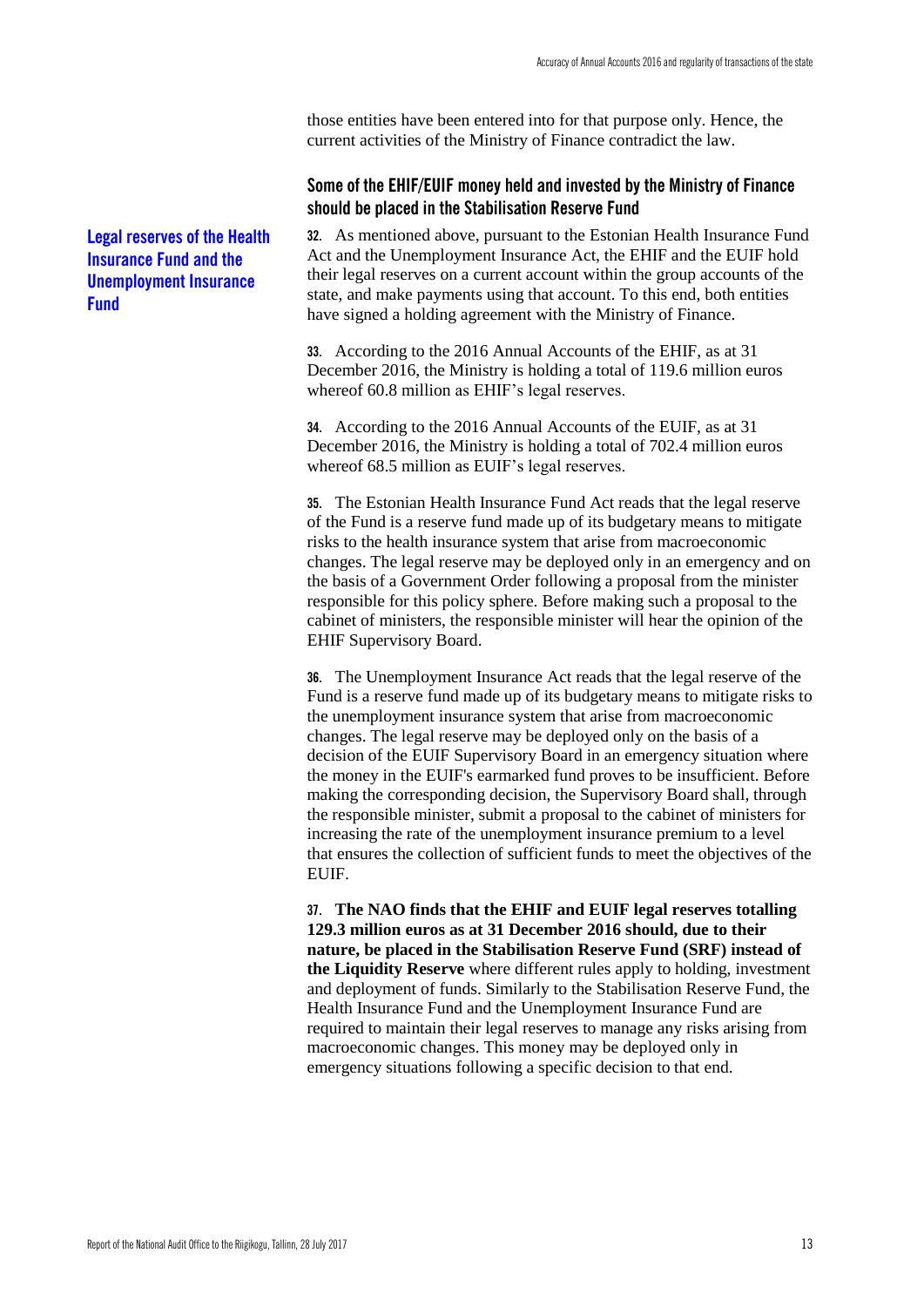# **Management of liquidity risk**

**Liquidity risk** is a risk that the state does not have sufficient liquid funds for the proper performance of its financial commitments.

The state's liquid funds are considered insufficient for the proper performance of its financial commitments, if all of the following conditions are met:

- over a three-month period, the total unused balance of the Liquidity Reserve and the loan taken by the state is smaller than the estimated negative net cash flow of the state over a ninemonth period;
- according to the cash flow forecast, over the following three months, the total unused balance of the Liquidity Reserve and the loan taken by the state remains below what is required to offset the estimated negative net cash flow of the state over a nine-month period.

Source: Government of the Republic Regulation No 44 of 21 March 2014

# <span id="page-15-0"></span>**The liquidity risk management policy is solid but the liquidity provision contains the reserves of the EHIF and the EUIF which is inappropriate**

**38.** To meet its commitments, the central government has deployed a significant amount of other entities' money held by it (30.7% of the total reserve as of the end of 2015 and 31.2% as of the end of 2016). Meanwhile, the central government must be able to fully return the reserves of EHIF and EUIF to them when required. In its audit report concerning the accounts for 2015, the NAO pointed out to the Ministry of Finance that the Ministry should assess the state's liquidity risk in its entirety and estimate whether the current liquidity management model meets the state's needs.

**39.** The Ministry responded to the NAO that the applicable liquidity management policy ensures the mitigation of the liquidity risk and thus needs to adjustments. The Ministry is convinced that it can at any given time promptly meet all financial commitments, incl. disburse the funds of depositors, as the State Treasury has been subjected to liquidity management criteria for keeping the amount of liquid resources and instant credit at the required level.

**40.** The NAO analysed the Ministry's liquidity risk management efforts. As a result, the NAO can argue that the applicable liquidity management policy is appropriate and the liquidity provision target level determined by the State Treasury is sufficient but it includes the legal reserves of the EHIF and the EUIF that are essentially stabilisation reserves rather than liquidity reserves. **Therefore, the current reserves might not be sufficient, if maintaining the legal reserves of the EHIF and EUIF is properly reorganised in view of their intended purpose.**

**41.** At the same time, the Ministry of Finance is envisaging changes in the criteria for determining the liquidity provision target level by shortening the accounting period for decrease in tax revenue (six months instead of nine) as well as the accounting period for the repayment of interest and principal for debt commitments and the acquisition of shareholdings (one month instead of nine). According to the Ministry's calculations (as of March 2017), the said changes would lower the liquidity provision target level by 25% to allow reducing the capacity of overdraft and short-term credit facilities for which the state needs to pay to transaction and commitment fees to the creditors amount to 120,000 euros in 2017 and 320,000 euros in 2018.

**42.** The NAO is of the opinion that the planned changes do not allow sufficient response time because in the event of an extensive or rapid economic downturn or financial crisis the state needs an adequate buffer period to assume long-term debt commitments and draw up a negative supplementary budget where necessary. The NAO believes that the state should have a sufficient liquidity provision to cover short-term deficit and such deficit should not be financed by means of loans as borrowing is time-consuming and significantly more expensive.

**43.** Further, the NAO points out that the balance of central government's liquid assets within the Liquidity Reserve has constantly remained negative since Q4 2015. The Liquidity Reserve has maintained its minimum level mostly thanks to the money of the Estonian Health Insurance Fund, the Estonian Unemployment Insurance Fund and state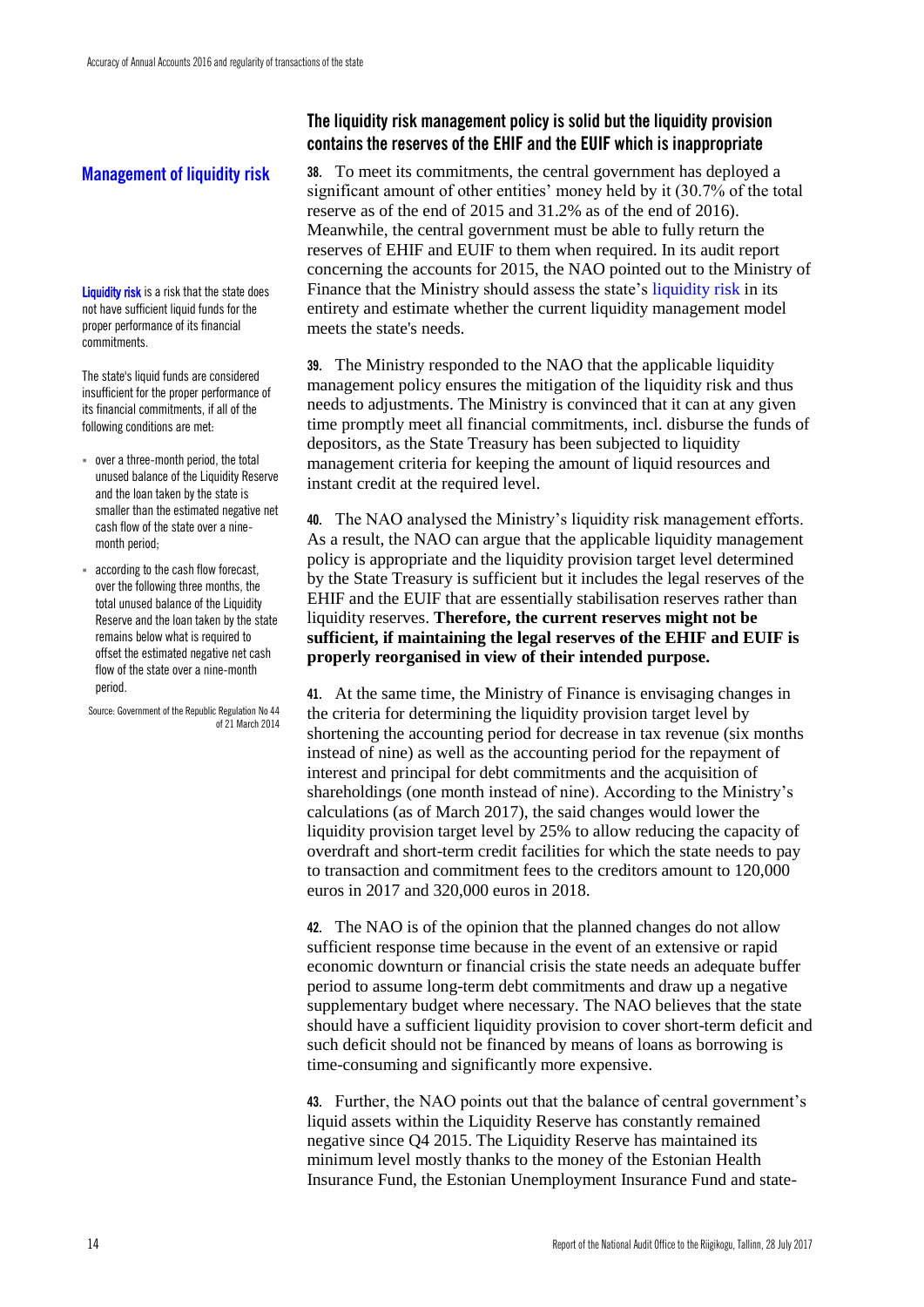controlled foundations which is held and invested by the Ministry of Finance, as well as overdraft and short-term credit facilities provided by credit institutions. Hence, maintaining a bigger liquidity buffer is relevant because smooth disbursements on behalf of EHIF, EUIF and foundations need to be ensured besides the central government's own payments.

#### **Management of the Stabilisation Reserve Fund**

**44.** The NAO argues that the Ministry of Finance's intent to save costs related to credit agreements is most welcome but alternative reasonable options should be considered. For instance, the Ministry could consider saving costs by assigning the management of the Stabilisation Reserve Fund to the Bank of Estonia which, in addition to its own reserves, manages the investment portfolio of the Guarantee Fund on the basis of a cooperation agreement and is willing to invest other long-term reserves of the public sector.

#### **45. NAO recommendations to the Minister of Finance and the Minister of Public Administration**:

- devise principles for determining the optimal size of the Stabilisation Reserve Fund by assessing the nature and amount of any emergency expenditure to ensure the availability of sufficient reserves;
- place the legal reserves of the EHIF and EUIF in the Stabilisation Reserve Fund, reassess the target level for the amount of money in the Liquidity Reserve and ensure the availability of sufficient reserves;
- analyse in coordination with the Bank of Estonia whether assigning the management of the Stabilisation Reserve Fund to the Bank of Estonia would allow cost savings;
- initiate the mutual alignment of the State Budget Act, the Estonian Health Insurance Fund Act and the Unemployment Insurance Act provided that using the money of the EHIF and EUIF for making payments on behalf of the state is in line with the nature and functions of these two pu blic law entities.

**Response of the Minister of Finance and the Minister of Public Administration**: The Ministry of Finance (MF) finds that the applicable practice for increasing the Stabilisation Reserve Fund (SRF) is adequate and there is no need to set an additional ceiling for the size of the SRF. The SRF grows mostly on the account of cash flow surplus, profit allocations from the Bank of Estonia, and other irregular revenue. Boosting the reserve on the account of current revenue would mean using the cash flow surplus to withdraw additional funds from the economy which would excessively compromise economic growth. The MF disagrees with the argument that amendments to the State Budget Act imply waiver of the balance requirement which in turn notably reduces the amount of money placed in the SRF. The balance rule adjustment certainly does not have a direct impact on the SRF. However, it might have indirect effects but merely in terms of the annual breakdown rather than across longer periods. Firstly, the balance rule governs the structural position. And cash flows depend on the nominal position which depending on the economic cycle - may differ from the structural position and have a different direction. Further, cash flows are affected by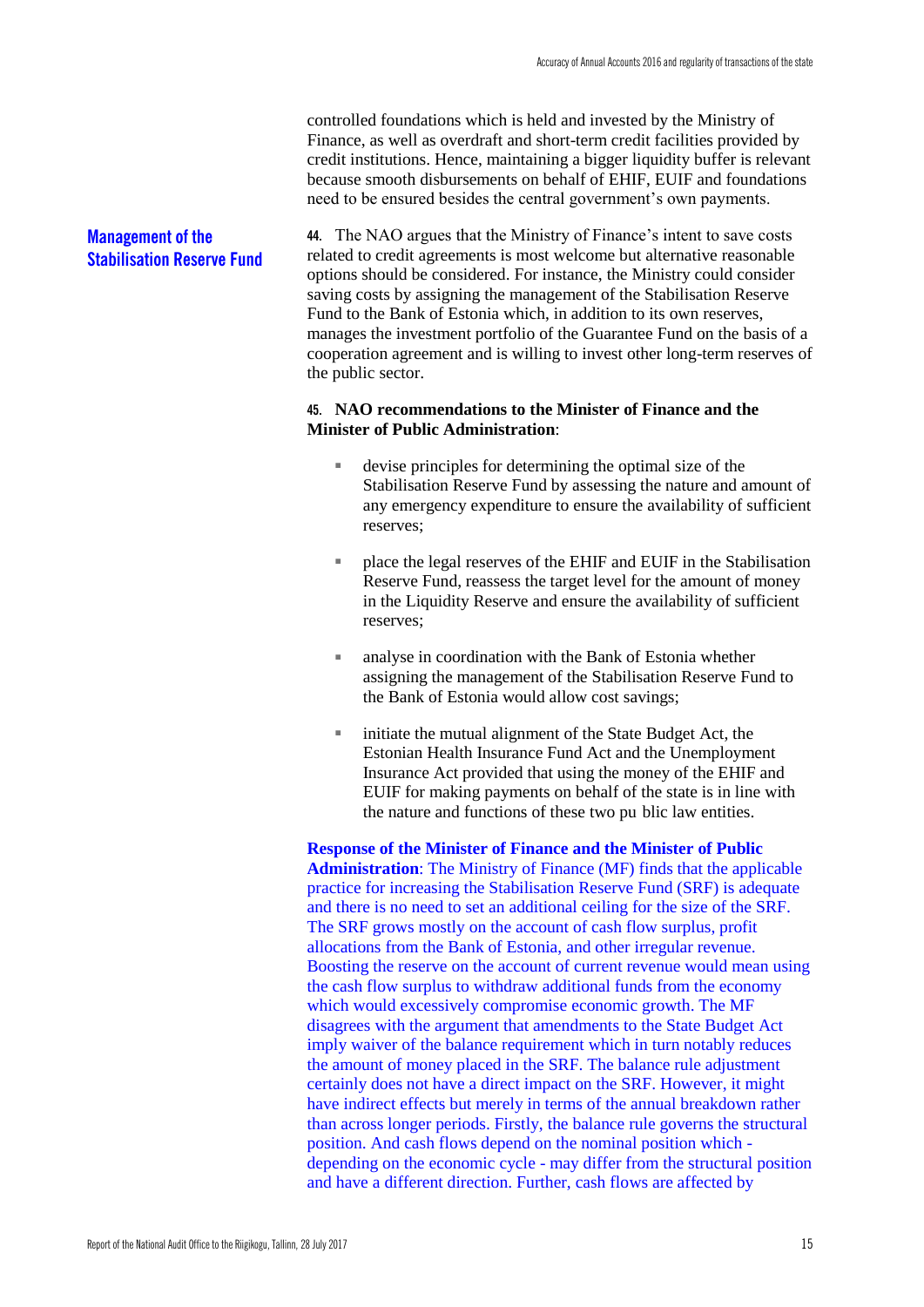financing operations that are not recognised in budget position calculations. Hence, if there is a structural surplus, cash flows could still be negative, and the other way round. Secondly, the balance rule is applied to budget planning whereas the transfer of funds to the SRF depends on the actual situation, i.e. budget implementation.

The SRF is an important tool for managing crises and emergencies and its symbolic value is to show that the state is ready for crises. However, in crisis situations, the MF cannot rely solely on the SRF because, firstly, it is extremely difficult to estimate the likelihood of various crises (natural disaster, economic crisis, financial crisis, war) and the level of ensuing expenditure. Secondly, in addition to deploying the SRF, the state can take a loan, cut costs or postpone investments in order to manage the crisis. Nevertheless, prevention of crises and more effective risk management are paramount.

The SRF will be deployed only in emergencies. The MF aims to ensure that the state's risks are managed in a way that allows the state to finance its commitments in crisis situations without having to resort to the SRF or so that its deployment is postponed for as long as possible. For example, in a crisis, the state can address international crisis management funds (ESM, IMF) or other countries to borrow money. The SRF was last deployed in 2009 when 224 million euros were withdrawn to mitigate macroeconomic risks resulting from the global economic crisis. Also, two negative supplementary budgets were drawn up in 2009 to cut state budget expenditure by 584 million euros. Back then, IMF's assistance was not needed and the ESM did not exist yet. This demonstrates that deployment of reserves is not the only or primary tool for crisis management.

The MF points out that the Riigikogu assembled all the funds of the EHIF and the EUIF to be centrally managed by the Ministry of Finance in view of the following policies:

1. Improve the management of cash flows and debt commitments in the sector because:

a) harmonised cash flow management and higher liquidity ensures more efficient use of the state's available financial resources; b) harmonised conservative investment policies yield cost savings for

EHIF/EUIF, and the entire state budget. 2. The MF ensures liquidity of the funds of EHIF/EUIF and any

investment losses will not be attributed to them. Further, the EHIF/EUIF need no longer pay for costs related to bank transfers and investment operations.

At the time of deciding this, the Riigikogu argued that the positive effect of harmonised cash flow management on the state budget and the EHIF/EUIF outweighs the assumption of increased financial risk ensuing from the presumably longer period of using the reserves of EHIF/EUIF. Hence, placing the legal reserves of EHIF/EUIF in the SRF would not be essentially compatible with the objectives set out in the legislative amendments adopted by the Riigikogu in 2011.

In 2013, the MF weighed all aspects of collaborating with the Bank of Estonia in managing the SRF. At the time, the interest rates had dropped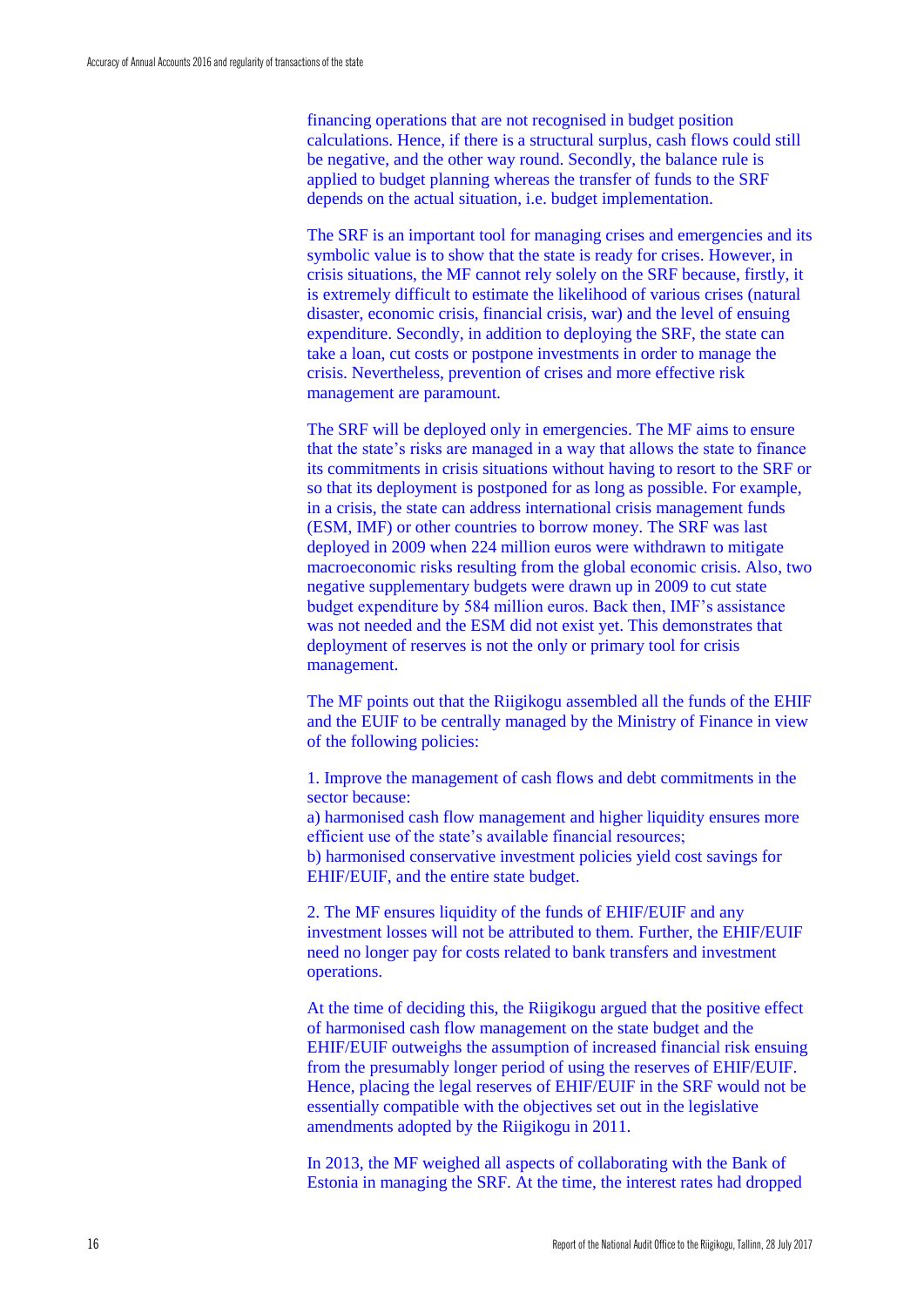and it was not financially reasonable for the state to assign the management of the SRF to the Bank of Estonia. The related management and performance fees would have significantly reduced the profitability of the SRF. We doubt that in 2017, when interest rates are even lower or negative, it would be feasible for the state to outsource the SRF management services. However, the MF does not preclude the possibility that, in the future, if interest rates are notably higher, it will reconsider relevant collaboration with the Bank of Estonia.

The EHIF and EUIF have not appeared as if by themselves, they have been set up by means of legislation. The state establishes public law legal entities as independent bodies in order to entrust them with the performance of certain public functions. It follows that public law legal entities also perform public administration functions which the state considers appropriate to implement through independent bodies rather than state agencies. Further, public law legal entities cannot, by their nature, be entrusted with functions that would not be part of the state's functions. Furthermore, public law legal entities cannot have functions beyond those of the state. Likewise, public law legal entities cannot have rights or obligations for which the state could not set limits.

Laws are the main instrument used by the state to determine the limits of the rights and obligations of such entities. Laws set out the functions of said entities. Also, laws determine the extent to which public law legal entities enter into private law relationships (e.g. various restrictions on assuming commitments or pursuing business). The state regulates the rights and obligations of public law legal entities in view of its own interests related to the specific area of public administration. However, by delegating functions to such entities the state does not entrust them with responsibility for managing the area of public administration in question. Further, despite setting up public law legal entities, the state retains responsibility for the functioning of the state as a whole meaning that the state may - in order to improve such functioning - rearrange the limits and principles of operation of said entities.

According to § 9 (2) of the Constitution of the Republic of Estonia, the fundamental rights laid down therein do not extend to public law legal entities. Essentially, fundamental rights are a person's subjective rights vis-a-vis public authorities. However, a public law legal entity constitutes a public authority - it is established by the state in public interests and essentially for the performance of some of the state's functions. Hence, as a rule, public law legal entities do not need constitutional protection against the state. The public law legal entities that require constitutional protection against the state are exhaustively listed in the Constitution (§ 38 (2) universities and research institutions, § 111 Bank of Estonia, and § 154 (1) local authorities) whereas the Estonian Health Insurance Fund and the Estonian Unemployment Insurance Fund are not among them.<sup>2</sup>

Consequently, the legal capacity and autonomy of the EHIF and the EUIF are not absolute - these are determined by the legislator and can therefore be limited by law. The rights and obligations of public law legal entities

<u>.</u>

<sup>2</sup> Also, see Truuväli, E-J and others. Constitution of the Republic of Estonia. Commented edition. Tallinn 2008, page 109, § 9, comment 5.2.3.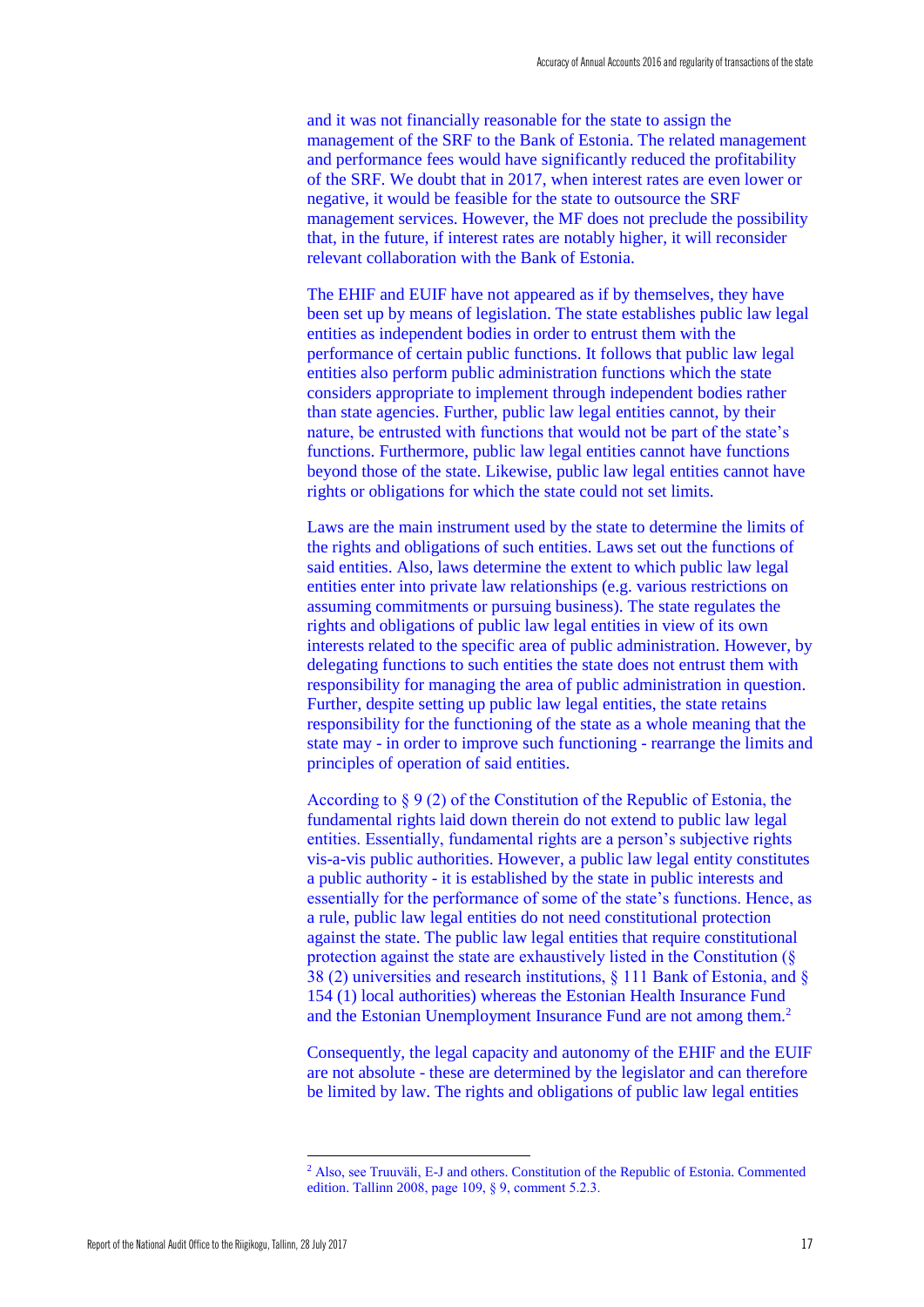are more limited than those of private law entities just as the ownership rights of public entities are usually more limited.<sup>3</sup>

The purpose of the Act Amending State Budget Act, Alcohol, Tobacco, Fuel and Electricity Excise Duty Act, Estonian Health Insurance Fund Act, Local Government Financial Management Act and Unemployment Insurance Act in connection with 2012 State Budget Act, 7 December 2011, was to preserve the autonomy of the EHIF and the EUIF in performing their core functions. Changes made in the ownership rights of EHIF/EUIF related to very specific aspects - the holding and investing of funds. The holding and investing of funds is not a core function of EHIF/EUIF meaning that they retained full autonomy in performing their statutory functions.

The amendments adopted with the Act of 7 December 2011 did not interfere with the performance of core functions of EHIF/EUIF. This is supported by § 39 (2) of the Estonian Health Insurance Fund Act and § 341 (2) of the Unemployment Insurance Act which clearly provide that the deposit agreement with the state must, at any time, allow EHIF/EUIF to make payments using money held on a current account within the group accounts of the state to perform their statutory functions. In view of the need to maintain constant and unlimited access of EHIF/EUIF to their money, the Estonian Health Insurance Fund Act and the Unemployment Insurance Act provide for entering into deposit agreements rather than loan agreements.

We would like to explain that the deposit agreement is essentially an agreement where the depositary (in this case the state) undertakes to safekeep the movable property entrusted to it by the depositor (in this case EHIF/EUIF) and return it to the depositor at the end of the deposit period. The Law of Obligations Act allows the interpretation that the property to be deposited includes money which means that each agreement where a person entrusts its money with another person is not necessarily a loan agreement.

According to the regulatory framework set up under the Act of 7 December 2011, the funds of EHIF/EUIF are held on their own current accounts and they have unlimited rights to use their funds at any given time. Such a legal relationship amounts to a deposit relationship rather than a loan relationship. An essential feature of a loan agreement is the lender's obligation to disburse the loan amount to the borrower, i.e. in this case, transfer the money to the current account of the state. Another essential feature of a loan agreement is the lender's obligation to enable the borrower to use the loan throughout the agreed period and refrain from reclaiming the loan amount before the agreed repayment date. The latter feature is not characteristic of the regulatory framework established by the said Act.

A deposit agreement is, for instance, a current account agreement made with a bank - undoubtedly, the bank uses the money on the current account to finance its other products but such an agreement is made for an indefinite period (demand deposit), hence not constituting a loan agreement. The reason here is that the money is held on the account of

<u>.</u>

<sup>3</sup> See Merusk, K. Avalik-õiguslik juriidiline isik avaliku halduse organisatsioonis. Juridica, 1996, No. 4, pages 174 to 178.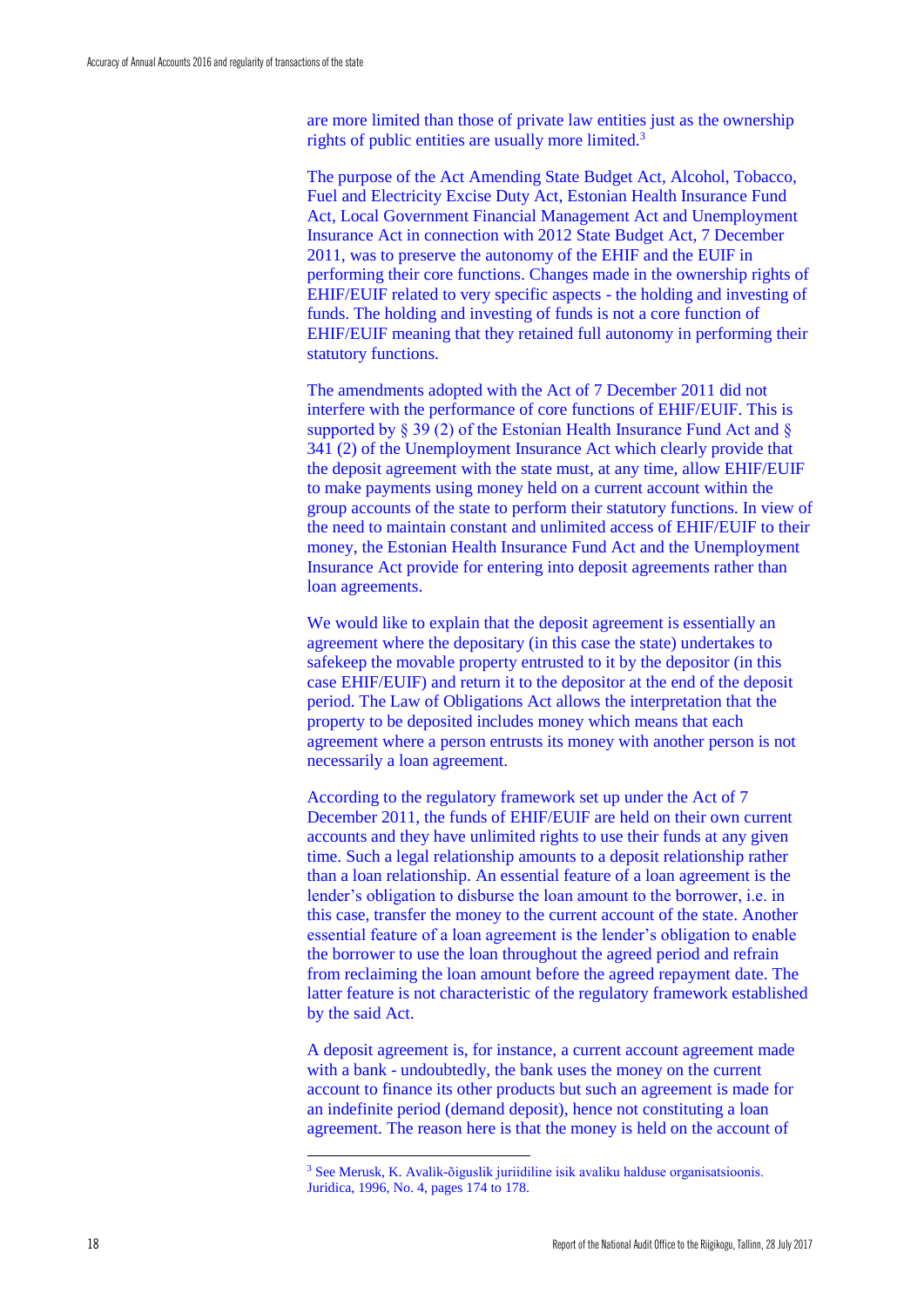the current account holder and the holder may use his money any time. The current situation is similar - the money of EHIF/EUIF is held on their current accounts within the group accounts of the state and they can use their money any time.

The argument in the report that the MF has used the money of EHIF/EUIF towards the commitments of the state is misleading and not based on the legal concept of money as a fungible item. Likewise, this argument is not compatible with the Law of Obligation Act's provisions on agreements for depositing money. § 39 (1) of the Estonian Health Insurance Fund Act and § 341 (1) of the Unemployment Insurance Act clearly provide that a deposit agreement shall be entered into between the state and EHIF/EUIF. The provisions on deposit agreements are set out in the Law of Obligations Act that extends to deposit agreements between the state and EHIF/EUIF. According to § 896 (1), if fungible items, especially money, are deposited, the parties agree that the depositary undertakes to return items of the same kind, quality and quantity rather than the same item itself. Ownership and risk of accidental loss of items will be transferred to the depositary at the time of transfer of possession. Hence, the law provides that depositing money as a fungible item essentially means that the ownership of the item is transferred to the depositary and the depositary may use the depositor's money until the end of the deposit period.

§ 67 (2) of the State Budget Act grants additional authorisation to use the money as it stipulates that the state use the deposited money provided that the owners of the money can make payments on account of their money any time. We disagree with the NAO's opinion and argue that this matter need not be regulated by the Estonian Health Insurance Fund Act or the Unemployment Insurance Act. The Estonian Health Insurance Fund Act and the Unemployment Insurance Act require the EHIF/EUIF to deposit their funds pursuant to a deposit agreement on a current account within the group accounts of the state. Neither the Estonian Health Insurance Fund Act nor the Unemployment Insurance Act do not regulate how the state should hold the funds under the deposit agreement. Similarly, the said Acts do not regulate how a credit institution should hold the EHIF/EUIF funds under the deposit agreement. The Estonian Health Insurance Fund Act governs the activities of the EHIF - public law legal entity - and, by analogy, the Unemployment Insurance Act governs the activities of the EUIF, whereas the state's activities related to managing its cash flows and holding the money of other entities are governed by the State Budget Act, and the nature of the deposit agreement is defined in the Law of Obligations Act. In this context, the State Budget Act is a constitutional legal instrument which means that issues governed by the State Budget Act cannot be regulated by so-called ordinary instruments (e.g. Estonian Health Insurance Fund Act, Unemployment Insurance Act). Neither is it legally proper or necessary to regulate the contents of the deposit agreement between the state and the EHIF/EUIF in specific legal instruments beyond the Law of Obligations Act.

Undoubtedly, the depositary must comply with the deposit agreement's terms and conditions - in this case - ensuring that the owners of the money can use the money on their accounts to make payments any time. Another similarity to holding money in the bank is that banknotes are not kept in the bank's safe deposit box with "tags attached". Surely, the bank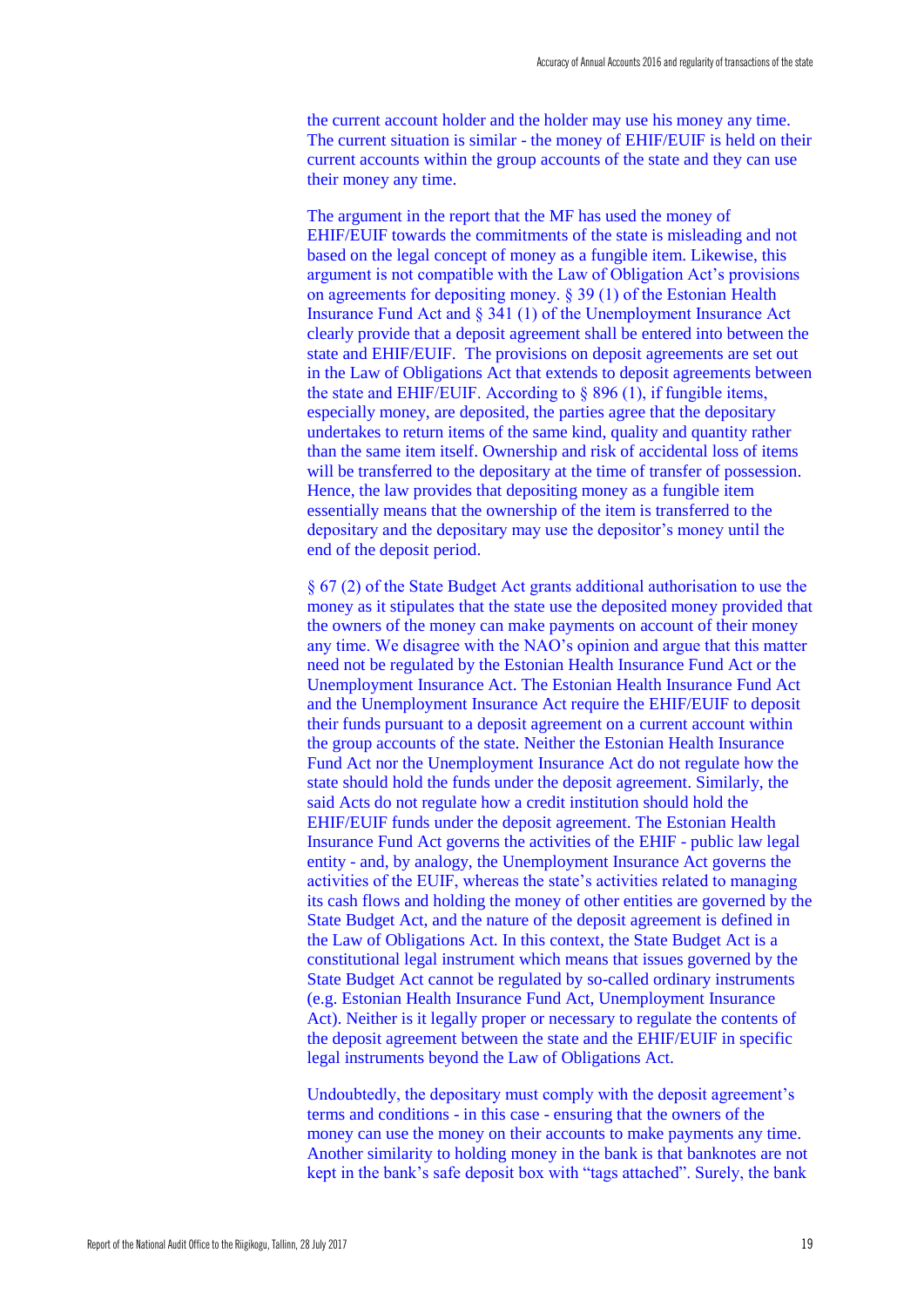uses the deposited money and the depositor will not be able to reclaim the very same banknote. We underline that the money of EHIF/EUIF is still there and, according to  $\S 67 (1)$  and (2), the MF must enable entities that hold money in the State Treasury to make payments on the account of their funds at any time for the purpose of performing their statutory functions. There is no evidence that the MF has obstructed the EHIF/EUIF in making payments on account of their funds and thereby violated the law or the applicable deposit agreements. The MF can borrow sufficient amounts from the banks on the same day or subject to a notice of up to 15 days to ensure that the payments of all users of the group accounts of the state will be made as and when necessary. The MF will resort to borrowing, if doing so is necessary for managing the cash flows. By postponing the use of borrowed funds, the state saves loan interest costs.

The need to amend the Estonian Health Insurance Fund Act and the Unemployment Insurance Act was addressed by the Finance Committee of the Riigikogu during the legislative proceeding of the draft 456 SE following a motion for amendment by the faction of the Estonian Free Party. The Finance Committee did not consider it necessary to amend the said Acts and decided that making the relevant adjustment in the State Budget Act is sufficient. In  $\S 67(2)$  of the State Budget Act, the Riigikogu has expressly authorised the state to use third parties' funds that it holds until such time as the owners of the money express their intent to deploy those funds.

We reiterate that, even if the money of EHIF/EUIF was held by a credit institution rather than the state, the money of those public law legal entities would be most certainly be put to use. In such case, the credit institution would use the held funds to finance its other expenses and return the funds to EHIF/EUIF only on demand. It remains unclear whether in that case the NAO would argue that such actions by credit institutions are not permitted and should be prohibited by specific legal instruments?

The rules and principles for the management of state's cash flows as set out in Regulation No. 44 of 21 March 2014 of the Government of the Republic on "Principles for Management of the State's Cash Flows and the Stabilisation Reserve Fund" are designed to ensure that the state has, at any time, access to funds required for conducting transactions specified in the state budget as well as funds for making payments on behalf of entities depositing their money with the state. The MF must ensure that at any given moment the Liquidity Reserve holds enough money to ensure smooth routine payments of entities keeping their money in the State Treasury (§ 66 (1) of the State Budget Act). To this end, the MF draws up cash flow forecasts on a daily basis and, based on such forecasts, either invests available money or borrows funds. According to  $\S 67(4)$  of the State Budget Act, cash flows are managed integrally pursuant to the said Regulation which means that the approach outlined in the report - for cash flow management purposes, the state should be distinguished from EHIF/EUIF or the EHIF from the EUIF - is not based on the provisions of the State Budget Act.

Further, we would like to explain that, according to § 9 (2) through (6) of Regulation No. 44 of 21 March 2014 of the Government of the Republic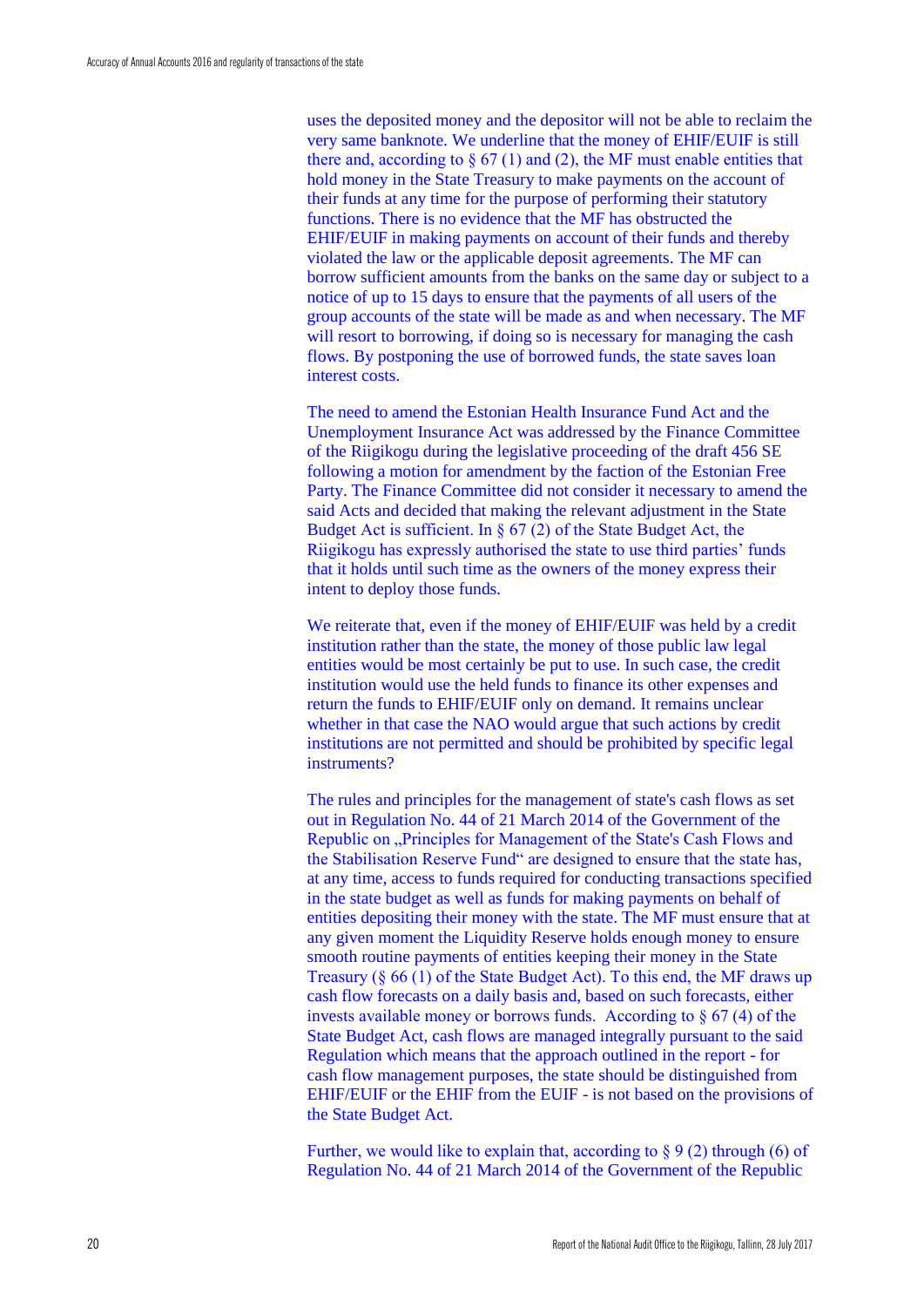on "Principles for Management of the State's Cash Flows and the Stabilisation Reserve Fund", the minimum level of the Liquidity Reserve for the group is determined on the basis of forecasts for negative net cash flows of the state and entities keeping their money in the State Treasury rather than on the basis of the total of funds of group members with positive balance (balance of funds of  $E HIF + EUIF \leq$  balance of Liquidity Reserve). The minimum level of the Liquidity Reserve for the group is determined on the basis of the nine-month forecast for the level of negative net cash flows of the state which, among other factors, takes in account the total payments from social security funds. The outlined regulatory framework is based on the consolidated cash flow management principle which provides that the Liquidity Reserve must hold sufficient funds to make payments of all entities keeping money there, whereas cash flows are managed integrally meaning that at a specific time the cash flows of various entities might be balanced out. Pursuant to § 67 (2) of the State Budget Act, the balancing of intra-group cash flows may not limit the ability of EHIF/EUIF to make payments, but the explanatory memorandum to the said Act clearly provides for the possibility that the balances of the state's accounts might be negative at some point. Meanwhile, the state pays the Health Insurance Fund and the Unemployment Insurance Fund interest on the balances of their accounts (not based on the balance of the Liquidity Reserve), i.e. a fee for using their money. Hence, as a result of such operations, their financial resources increase instead of shrinking.

To sum up the foregoing, the MF finds that the use of money of the EHIF/EUIF as provided for by the legislation and at times when the said public law legal entities do not need this money to perform their functions, does not affect the nature of EHIF/EUIF or their ability to perform duties entrusted with them. The holding and investing of funds is not a core function of EHIF/EUIF meaning that they retained full autonomy in performing their statutory functions and using their money. The Estonian Health Insurance Fund Act and the Unemployment Insurance Act are in line with the State Budget Act - each Act has its specific scope and it would not be legally proper to use the Acts governing the activities of the EHIF/EUIF to regulate or duplicate areas within the scope of the State Budget Act which is a constitutional legal instrument.

**Comment from the NAO**: To ensure legal clarity, the NAO has requested the Chancellor of Justice to form an opinion on this matter.

# <span id="page-22-0"></span>**Drafting and use of state budgets, and changes in the near future**

# <span id="page-22-1"></span>**The structure of state budgets has changed year after year which has improved comparability with the State Budget Implementation Report**

**Presentation of state budgets**

**46.** The state budget is a financial plan of the state which sets out funds that the state plans to collect, mediate or use during the budgetary year. The state budget is broken down into administrative categories (government areas of ministries, constitutional institutions, Government Office) and according to financial nature (revenue, expenditure, investment and financial operation).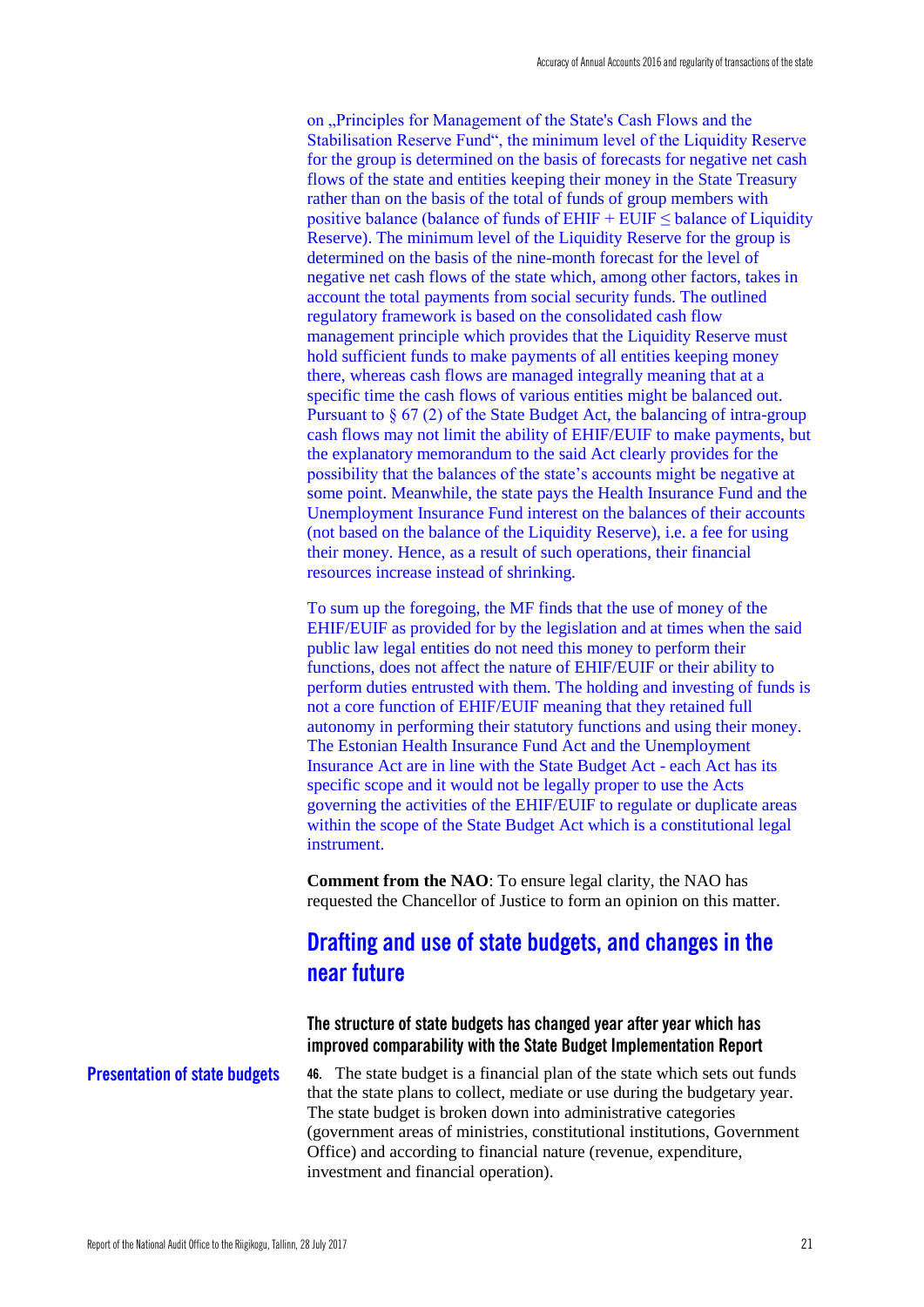**47.** The contents (structure, breakdown, level of detail, etc.) of the state's annual financial plan drafted and adopted by the Riigikogu on annual basis (annual State Budget Acts) has changed year after year. Over the last yen years, the appearance of the budget act has changed considerably whereas some changes have improved the comparability of the annual budget act with the budget implementation report. Examples:

- annual State Budget Acts recognise all planned revenue and expenditure in all material respects;
- annual State Budget Acts mostly envisage budgetary revenue according to their statutory collectors (except for the observation outlined in paragraphs 59 to 62).
- a note (a31) to the State Budget Implementation Report explains the reasons for differences between planned and actual proceeds (incl. grants, revenue from economic activities);
- transactions between state agencies are distinguishable in all material respects (except for purchase & sale of goods and services) and have been recognised once in the report for most cases;
- annual State Budget Acts predominantly assign budgetary expenditure to agencies actually disbursing the funds.

**48.** Likewise, the information disclosed on budgetary expenses and investments to be carried over has improved. The report indicates the amounts carried over from 2015 to 2016 and forward from 2016 to 2017 and designates the relevant ministerial government areas. The reasons for not using the money have been disclosed in all material respects.

**49.** Regardless of the foregoing, there are still some material and fundamental errors in the drafting and use of the state budget.

**50. NAO recommendation to the Minister of Finance and the Minister of Public Administration**: outline, in the consolidated annual report of the state, justifications for carrying forward significant amounts from the accounting year to the following year, and include a reference to the location of more detailed information.

**Response of the Minister of Finance and the Minister of Public Administration:** Note a31 to the Annual Consolidated Report of the State (pp. 180 to 186) includes an overview of the funds carried over from 2015 to 2016 and forward from 2016 to 2017, broken down by budget components and government areas. In conjunction with the transition to accrual-based budgeting as from 2017, there are several adjustments in relation to the provisions of the Regulation of the Ministry of Finance on "Procedure for Drafting of State Budget Strategy and Budgets of Government Areas of Ministries, and for Carry-over of State Budget Funds" as regards the process of carry-over of unused funds:

funds are carried over in two parts - the advances in January and the main part in August;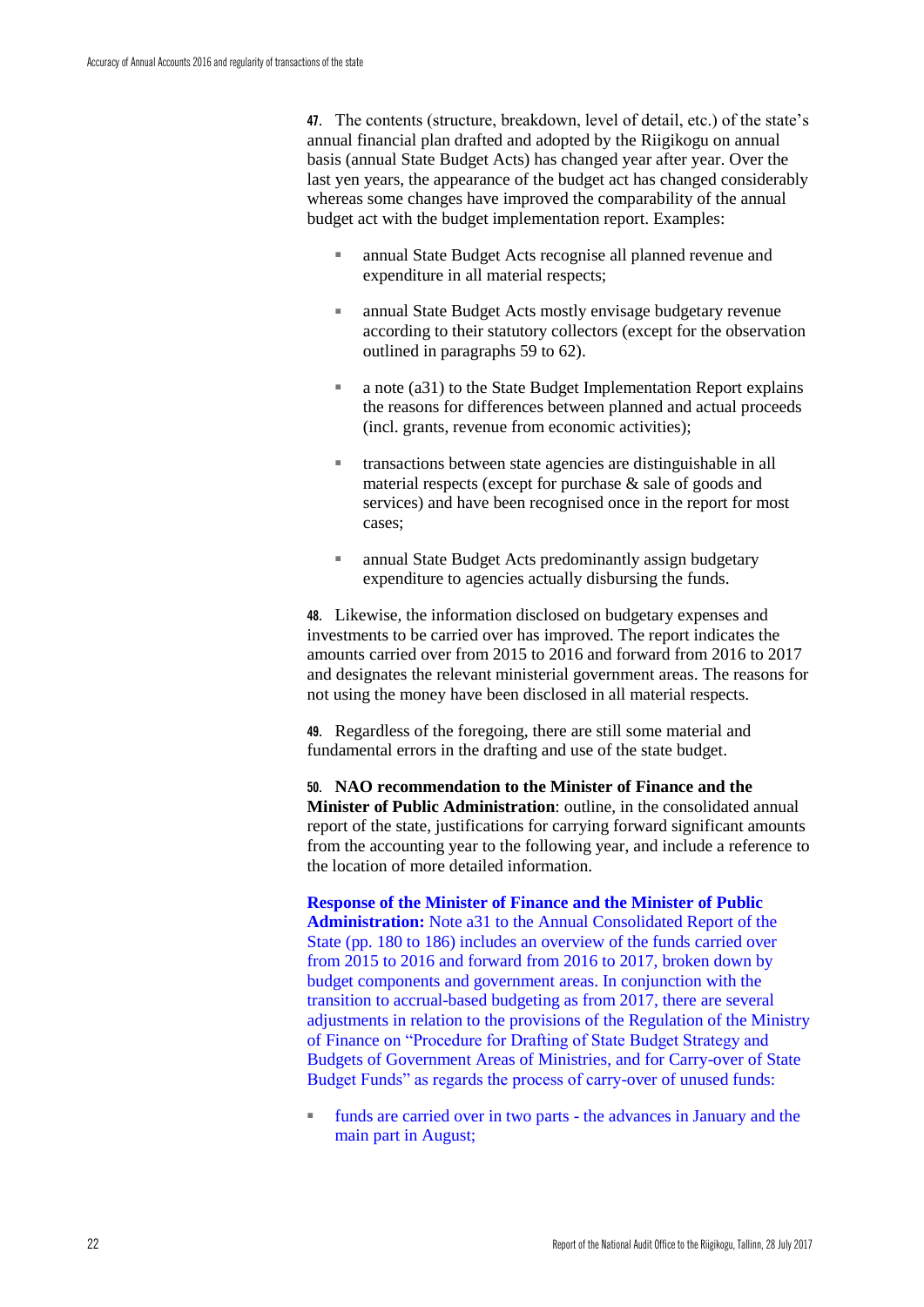balances carried over by agencies are adjusted with prepayments and commitments, and the use of investments in 2015 has been extended by a further year.

The so-called funds with limits, according to a Directive of the Minister of Finance, make up about 35% of amounts carried over whereby relevant detailed explanations are included in the Directive and its Annexes. An overview of funds carried over as advances is available on the web site of the MF at http://www.fin.ee/riigieelarve-2017.

A significant share of the remaining funds that are "carried over automatically" is made up by foreign aid and the related co-financing (about 40% of the total carried over). As the final balances that include adjustments for prepayments and commitments are determined in the course of auditing, the relevant overview will be available by the end of August.

The second-largest group of expenses automatically carried over is made up by balances of tax revenue collected by the state (about 20% of the total carry-over) that are to be transferred to other entities (Health Insurance Fund, Unemployment Insurance Fund, local authorities, etc.) according to tax laws. The obligation to transfer the money and the relevant procedures are set out in tax laws. We believe that Note a31 shows - with sufficient clarity - how much remained untransferred as at year-end. Money does not remain untransferred because of omitted work or low capacity.

In addition to the above two groups, the revenue from economic activities are carried over automatically (about 5% of the total carried over). Each state agency may use the revenue from economic activities at its own discretion for carrying out its operations.

A finalised overview of carry-over of funds with limits as well as automatic carry-overs will be made available on the web site of the FM no later than in September 2017. As adjustments will no longer affect the carry-overs in future years, the overview will be comprehensive and it will be included in the annual consolidated report of the state and accompanied by references to more detailed information.

#### <span id="page-24-0"></span>**The drafters of the 2016 State Budget Act have made more careless errors than in earlier years**

**51.** The NAO detected that the 2016 State Budget Act adopted by the Riigikogu contains errors. Most of these are attributable to carelessness.

**52.** The aggregate amounts in the 2016 State Budget Act have not been recalculated or adjusted following the amendments made in the course of the legislative proceeding in the Riigikogu. The added or adjusted amounts were shown under the budgets for respective government areas but the aggregates for revenue, expenditure, investments and financing operations as provided in the heading of the state budget were not corrected. Further, the budgeted amounts classified according to functions of government (COFOG) have been miscalculated.

# **Financing operations of the Ministry of Rural Affairs**

**53.** The audit revealed that the financing operations of the government area of the Ministry of Rural Affairs were not accurately recognised in

# **Errors in the totals in the 2016 State Budget Act**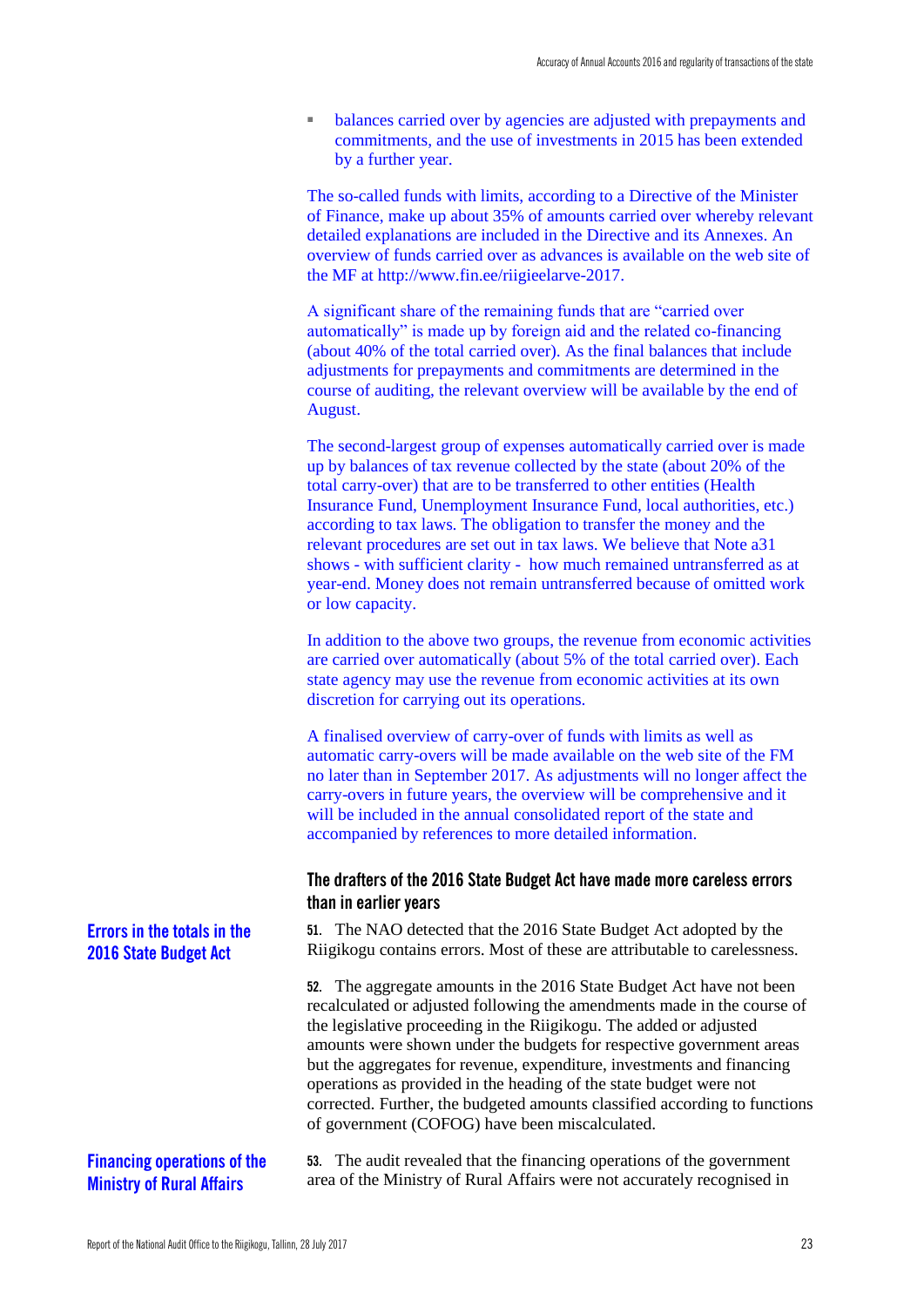the 2016 State Budget Act. Specifically, the totals for lines concerning the increase and decrease of financial assets feature signs opposite to what they should be.

**54.** The explanatory memorandum to the 2016 State Budget Act indicates that 2.56 million euros were planned for intervention purchases - this expense should have been recognised in the Act and its explanatory memorandum as increase of financial assets and be preceded by a minus sign. The plan was to gain 2.06 million euros from the sale of products in intervention stockpiles - as it constitutes revenue, the decrease in financial assets should have been preceded by a plus sign.

**55.** As a result of these errors, the budget and its explanatory memorandum indicate that the financing operations result in budgetary revenue of 0.5 million euros. However, they should have recognised a decrease of 0.5 million euros in funds.

# <span id="page-25-0"></span>**The financing of the core function of the government area of the Ministry of the Environment is not transparent**

**56.** The core functions of ministries are still not completely financed from the total allocated to them under the annual State Budget Act. So, in 2016, the core function of the Ministry of the Environment and its agencies were financed through the Environmental Investment Centre (EIC). Hence, all of the money necessary for environment-related activities within the Ministry's government area were not planned as expenditure in the Ministry's budget. In 2016, the activities of the Ministry of the Environment and its agencies were financed in the amount of 8.7 million euros through the EIC. This practice has been implemented for years.

**57.** In the interests of transparency of the state budget, the National Audit Office disapproves of such financing of the Ministry's core function, because there is no comprehensive overview of the amount the Ministry needs from the state budget for its activities. Further, this practice increases the administrative burden, because in order to receive funds through the EIC, the Ministry and its agencies must prepare project applications, which the EIC then reviews and the Ministry's committee evaluates. Thereafter, the EIC's Supervisory Board will approve the applications. Later, the beneficiaries must report on the use of support and the EIC will then inspect these reports.

**58.** Previously, the Ministry of Finance has agreed with the NAO's observation and promised to seek remedies.

# <span id="page-25-1"></span>**Budget revenue of two ministries is recognised in the budget of the wrong ministry**

**59.** Revenue of 15 million euros generated by the activities of the Ministry of Justice (incl. government fees for court procedures, various fees charged for services provided by registers) has been recognised in the budget implementation report of the Ministry of Finance rather than in the relevant report of the Ministry of Justice. Likewise, the environmental charges generated by the Ministry of the Environment, amounting to 70.95 million euros, are recognised in the budget implementation report of the Ministry of Finance rather than that of the **Budget revenue of ministries**

# **Financing of the Ministry of the Environment through the Environmental Investment Centre**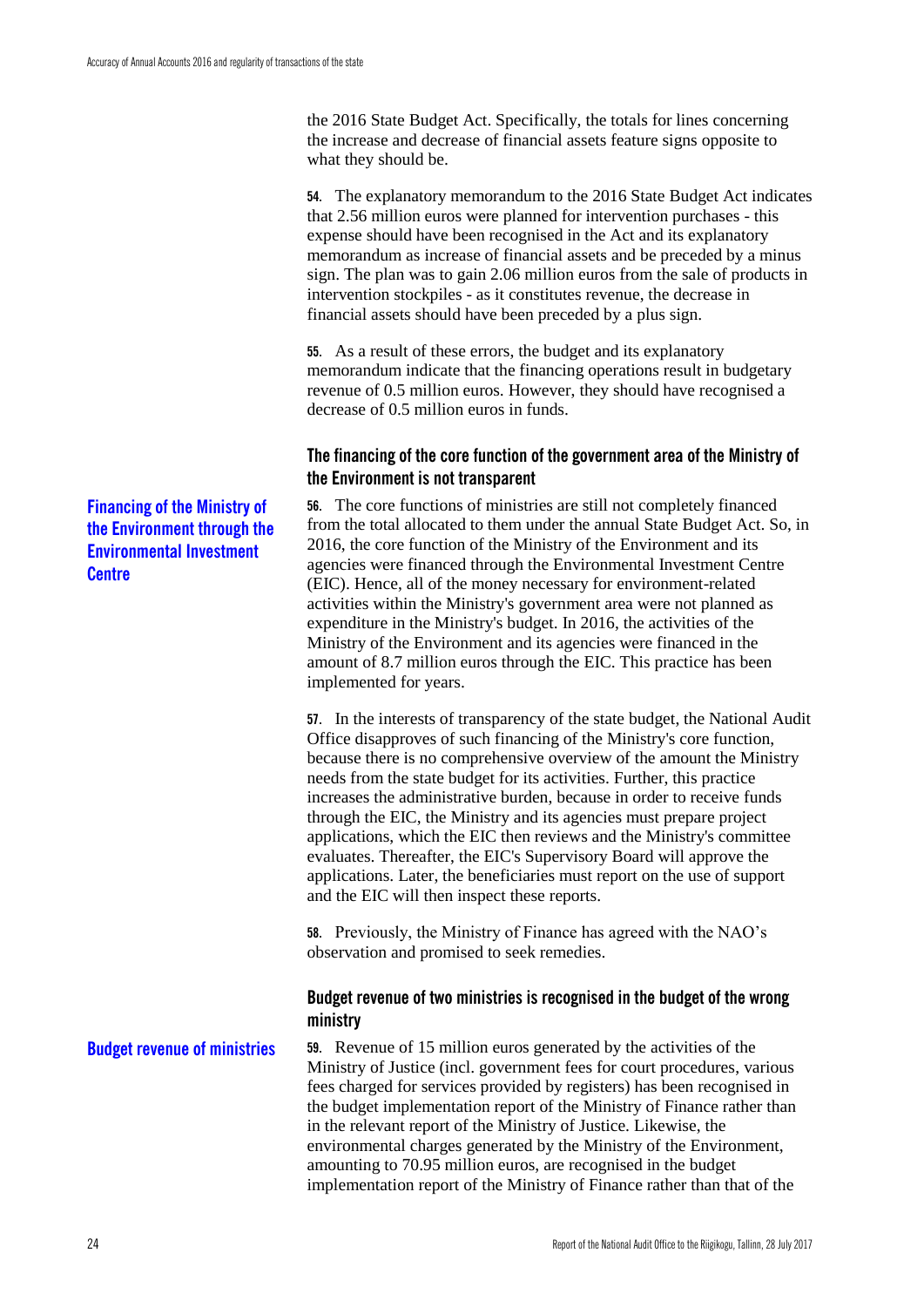Ministry of the Environment. The Ministry of the Environment and the Ministry of Justice keep account of environmental charges and government levies, respectively.

**60.** These errors have occurred because, in drawing up the annual state budget, the Ministry of Finance has envisaged the aforesaid revenue on its own budget lines because the money is paid to the bank accounts of the Tax and Customs Board. The Ministry of Finance finds that in this case the revenue must be planned in the budget of the Ministry that receives it. However, this principle has not been outlined in the Budgeting Guidelines.<sup>4</sup> According to the General Rules of State Accountancy, revenue (incl. government fees and charges) should be recognised in the income statement of the state accounting entity that provided services in return of the corresponding revenue.

**61.** In such cases, it would be appropriate to plan the environmental charges and recognise their collection as revenue of the Ministry of the Environment, because it is responsible for the planning, imposition, verification and accounting of revenue from environmental charges. Likewise, it would be appropriate to plan and recognise the collection of levies and fees for court procedures as revenue in the budget of the Ministry of Justice because levies and procedural fees are imposed by courts governed by the Ministry of Justice.

**62.** The 2017 State Budget Act and its explanatory memorandum provides that as from 2017 the government levies collected through courts and the Centre of Registers and Information Systems are recognised in the budget of the Ministry of Justice, and environmental charges in the budget of the Ministry of the Environment. This is due the transition to accrual-based budgeting that harmonises the accounting principles for budgeting and book-keeping, and recognises revenue in the budgets of entities responsible for generating it.

# <span id="page-26-0"></span>**The level of detail of the state budget's expense lines has been reduced which complicates the verification of the expediency of expenses**

**63.** The comparability of the state budget with its implementation report has slowly improved over the years, whereas information on the intended use of budgeted amounts has become more limited. The level of detail of expenses in the State Budget Act has been reduced: preceding annual state budgets distinguished between expenses according to their purpose (e.g. budget indicated the nature and beneficiary of grants) but this practice has been abandoned over the years and such information is available for some expenses only.

**64.** Although this presentation method provides flexibility for the Government of the Republic should the intended purpose of budget funds change, it undermines the Riigikogu's control over budget drafting and implementation.

**65.** According to the State Budget Act Amendment Act adopted on 19 June 2017, the level of detail of expenses determined in the annual budget

# **Level of detail and verifiability of the budget**

<u>.</u>

<sup>4</sup> Regulation No. 9 of the Ministry of Finance, 4 February 2016, on "Procedure for Drafting of State Budget Strategy and Budgets of Government Areas of Ministries, and for Carry-over of State Budget Funds".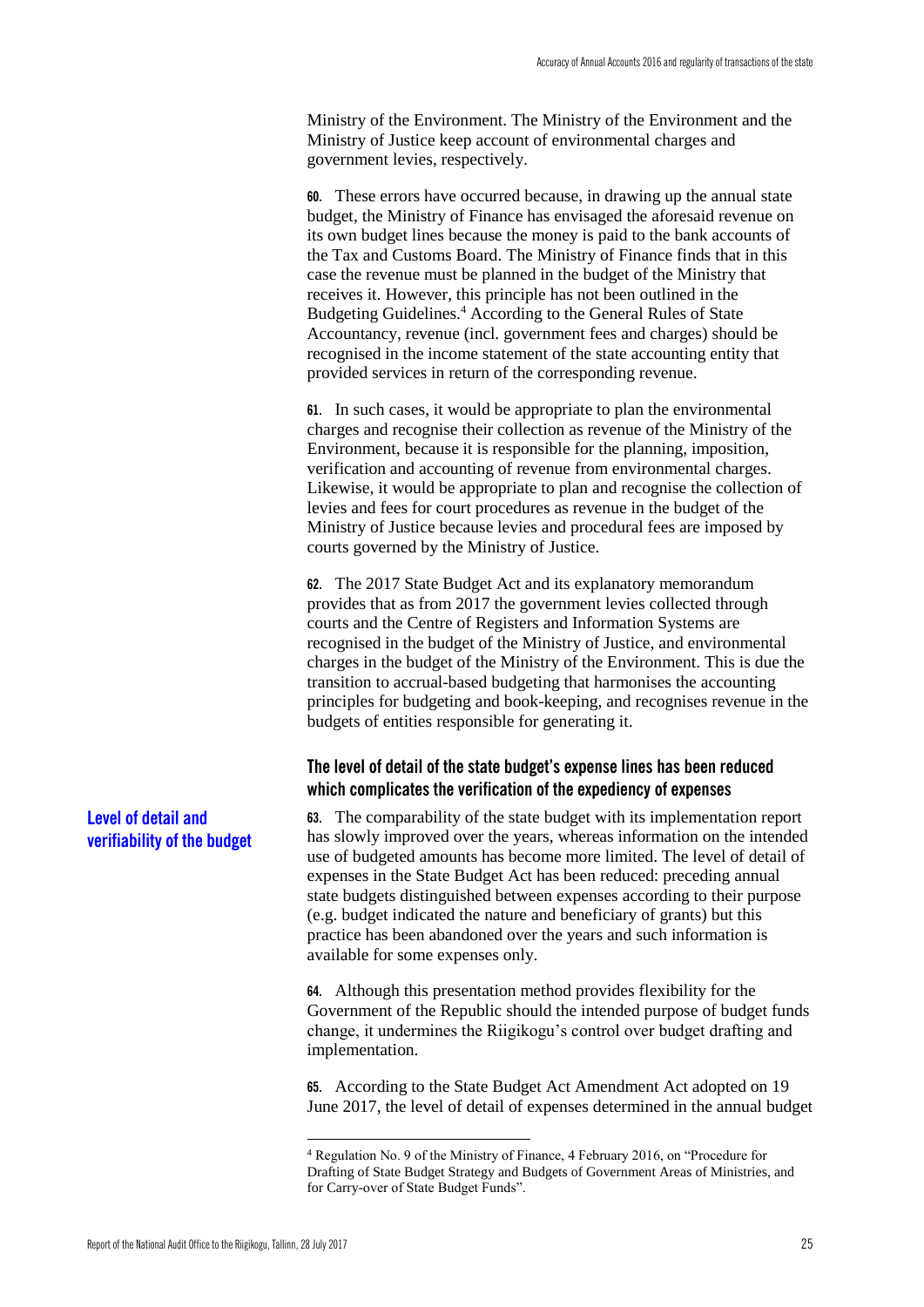act will be reduced even further because the Riigikogu will no longer endorse the economic purpose of expenses - this will be done by respective ministers responsible for each sphere.

**66.** The NAO finds that the roles of the executive and the legislature should be balanced. This means that the Riigikogu must have sufficient powers and information to monitor the activities of the Government of the Republic.

**67.** The said legislative amendment replaces development plans of ministerial government areas with sectoral development plans. Drafting of such development plans is not mandatory (save where provided for by the law), if the required performance goals are set out in the explanatory memorandum to the state budget.

**68.** According to the State Budget Act, the budget is to be planned across performance areas and programmes which will be listed by the cabinet of ministers who have the power to change the contents of performance areas and programmes even as often as annually when drafting the state budget (or when the cabinet is reshuffled, for instance). This undermines the Riigikogu's ability to have a say in issues of national importance.

**69.** It remains unclear, however, in which form and how specifically will the contents of performance areas and programmes be described, i.e. what kind of information will the Riigikogu have for deciding how much money it should allocate to certain performance areas or programmes. Also, it remains unclear as to how will the government ensure comparability with the implementation of preceding annual budgets that should serve as input for budget decisions.

**70.** If distribution of funds between programmes is modified often and the sufficiently detailed information about their contents is not provided, the Riigikogu will be unable to have a say about the substantive aspects of the budget because essential and substantive budget adjustments remain overshadowed by the technical changes in budget presentation.

# <span id="page-27-0"></span>**The explanatory memorandum to the state budget should be more accurate and uniform and clarify substantive aspects better**

**71.** The changes introduced by the State Budget Act Amendment Act of 19 June 2017 significantly increase the role of the explanatory memorandum to the state budget in budget proceedings because detailed information on financed activities will now be provided only in the memorandum. Therefore, the explanatory memorandum should provide adequate information on the essence of financed activities and do so in a manner that would allow making reasoned decisions on determining the amount of money required. The information should be clearly structured, reliable, complete and free from any ambiguities.

**72.** The increasing importance of the explanatory memorandum is further evidenced by the new requirement in the State Budget Act to the effect that the explanatory memorandum to the annual state budget must contain information on planned investments, cash flow forecast and budget balance over the following three years.

# **Importance of the explanatory memorandum to the State Budget Act**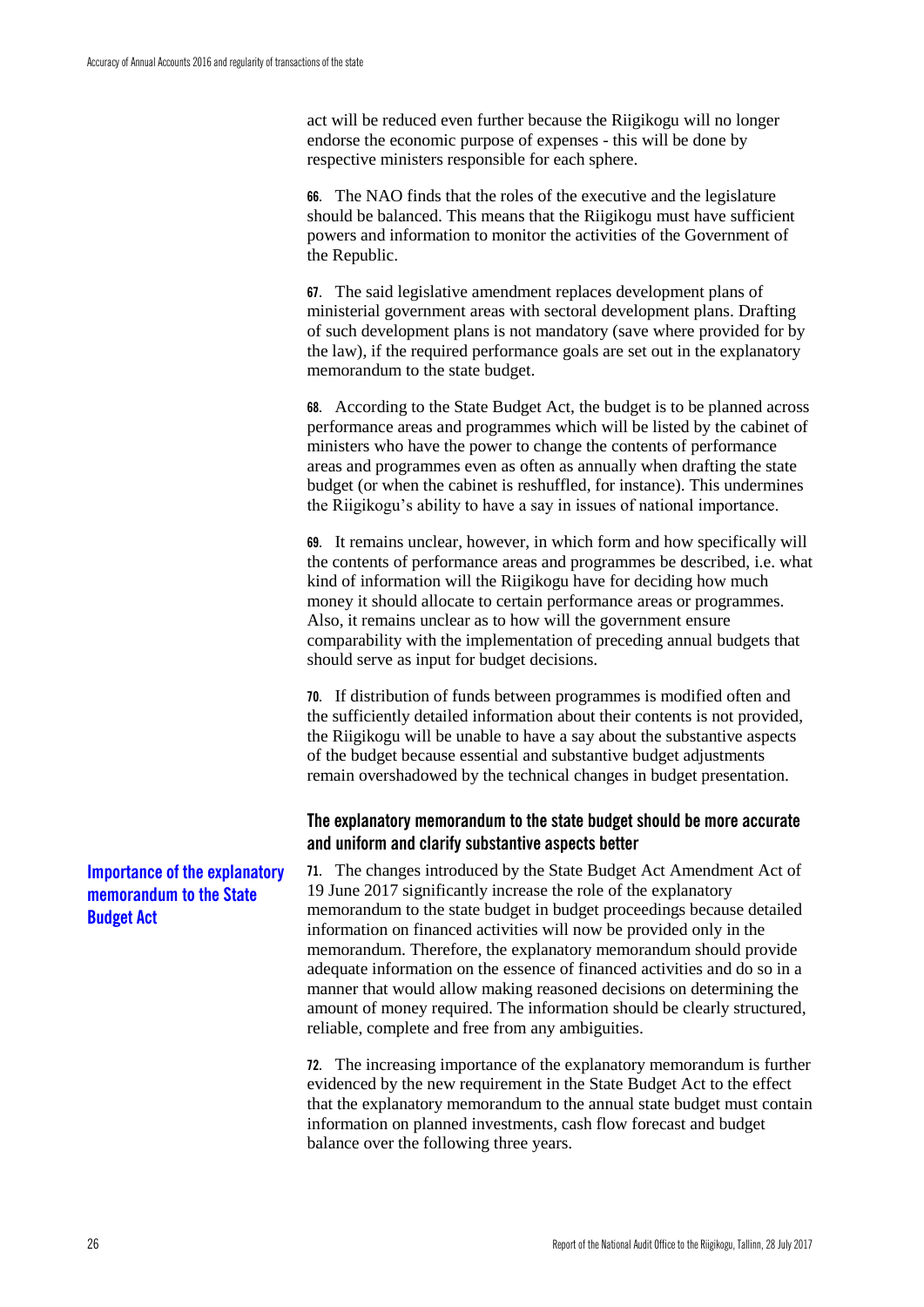# **Quality of the explanatory memorandum to the State Budget Act**

Comprehensible and clear – the reader of the explanatory memorandum does not require expert knowledge about the sphere in question to understand what the budgeted amount consists of and which activities are to be financed using that amount.

Complete and transparent – all the important lines are explained, there are no major amounts for which lack substantive explanation or are accompanied by a shallow explanation, there are not significant differences between the memorandum and the adopted budget, and major budget adjustments compared to the preceding year have been explained.

Rational – there are no detailed explanations about insignificant amounts. **73.** To provide an opinion on the current drafting quality of the explanatory memorandum, the NAO assessed the contents of the explanatory memorandum to the 2016 State Budget Act. To this end, auditors analysed the information in the memorandum and the use of funds earmarked for specific activities. The aim was to ascertain whether the information on ministerial government areas in the explanatory memorandum to the 2016 State Budget Act is comprehensible and clear, complete and transparent, and rational.

**74.** The NAO thinks that the state budget's explanatory memorandum prepared under the leadership of the Ministry of Finance is an essential document describing the ends to which the taxpayers' money is used and outlining the priorities. Hence, the memorandum needs to be sound, i.e. all budget lines in the State Budget Act and its explanatory memorandum need to be in conformity with each other and for important budget lines the memorandum must explain the purpose of using the money. Such explanations need to be comprehensible, clear, complete, transparent and rational.

**75.** The general public and the Riigikogu can use the memorandum to assess the expediency and necessity of expenses. The inadequacy or incompleteness of explanations in the memorandum increases the risk that the State Budget Act is used to channel money into activities that cannot be assessed for necessity and/or this money is not used expediently.

**76.** As at the time of drafting the 2016 budget, there were no adequate requirements in place for the explanatory memorandum drawn up for the budget of the ministry's government area, or for the information included in such memorandum. The reference material to be used was the Regulation of the Minister of Finance on "Procedure for Drafting of State Budget Strategy and Budgets of Government Areas of Ministries, and for Carry-over of State Budget Funds". The Regulation required the ministries to provide detailed explanations about certain budget lines without containing any requirements for the explanatory memorandum to the draft annual state budget. Requirements to the memorandum's contents are specified in the State Budget Act but these are not enough to ensure its high quality.

**77.** The requirements in the Rules for Good Legislative Practice and Legislative Drafting concerning explanatory memoranda to legislative drafts do not take into account the substantive characteristics of the explanatory memorandum to the annual draft state budget.

**78.** Officers of the State Budget Department of Ministry of Finance coordinated the preparation of the explanatory memorandum. In 2016, the Ministry of Finance (MF) furnished the government areas with precompleted forms of the explanatory memorandum that contained tables with lines for which explanations were requested.

**79.** In the course of interviews conducted by the NAO, the officials of ministries told that the memorandum is essentially drafted on the basis of available materials and the officers of the MF have requested shortening the texts as well as providing further clarifications. On the aggregate, the interviewed individuals find that too few guidelines are provided for drafting the memorandum.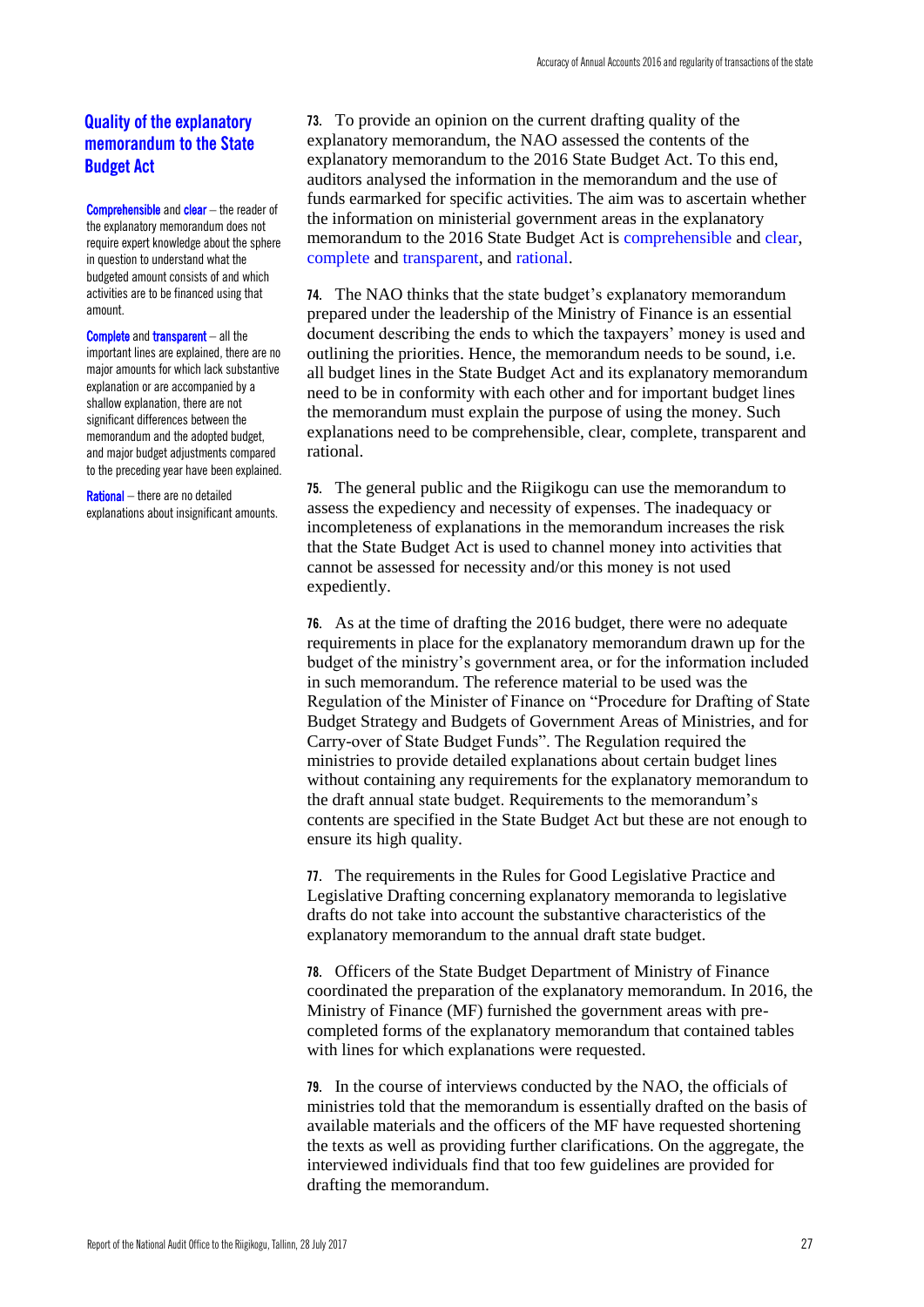**80.** As a result of its audits, the NAO concludes that the explanatory memorandum to the 2016 state budget is of uneven quality, does not explain the essential purpose of expenses or the significant adjustments in revenue and expenditure. On the other hand, it provided excessive information that did not help in reading the budget. For example, there were long explanations about activities not directly linked to expenses, small budget items, and legislative amendments envisaged for the coming year. In one instance, the registered properties of a government area were listed.

**81.** The explanatory memorandum to the state budget featured several errors of calculation as well as careless errors:

- The expenditure on investment support of the Ministry of Social Affairs as shown in the table in the explanatory memorandum to the Act were 5.6 million euros smaller than provided for by the budget and detailed in the text of the memorandum. The memorandum contains a table on the provision of social services showing a total of 39.5 million euros available for 2016 but adding up the figures in the detailed breakdown yields a total of 38.5 million euros which is one million euros less.
- In the budget of the Ministry of Culture, the totals for lines "Granted earmarked support" and "Additional allocation" differed by 1.3 million euros from the total for detailed lines. The totals for labour and management costs added up to 20 million euros although the table showed only 15 million.

**82.** The purpose of some important budget lines was not detailed. For example, for the Ministry of Economic Affairs and Communications, there was no explanation as to what kind of financial assets were planned to be acquired for the 32.65 million euros earmarked in the budget act. The explanatory memorandum to the 2017 State Budget Act provides that information.

**83.** However, the memorandum does not detail all significant changes in budgeted amounts as compared to the preceding year:

- In the government area of the Ministry of Defence, the expenditure on international membership fees grew by 0.77 million euros (10.3%) and management costs went up by 2.7 million (45%) as compared to the preceding year but the reasons behind this increase were not included in the memorandum.
- The 2016 budget of the Ministry of the Environment contained revenue from the sale of greenhouse gas emission allowances that exceeded the preceding year's figure by 26.0 million euros. However, there was no explanation as to why such revenue growth is expected. The expenditure of the Environmental Agency dropped by 1.8 million euros but the reasons behind this were not provided.

**84.** Throughout the memorandum, there were no explanations provided for budget adjustments made during legislative proceedings in the Riigikogu - funds were added to some budget lines and a further 6.5 million euros were allocated following proposals from Members of the

# **Examples of shortcomings in the explanatory memorandum to the 2016 State Budget Act**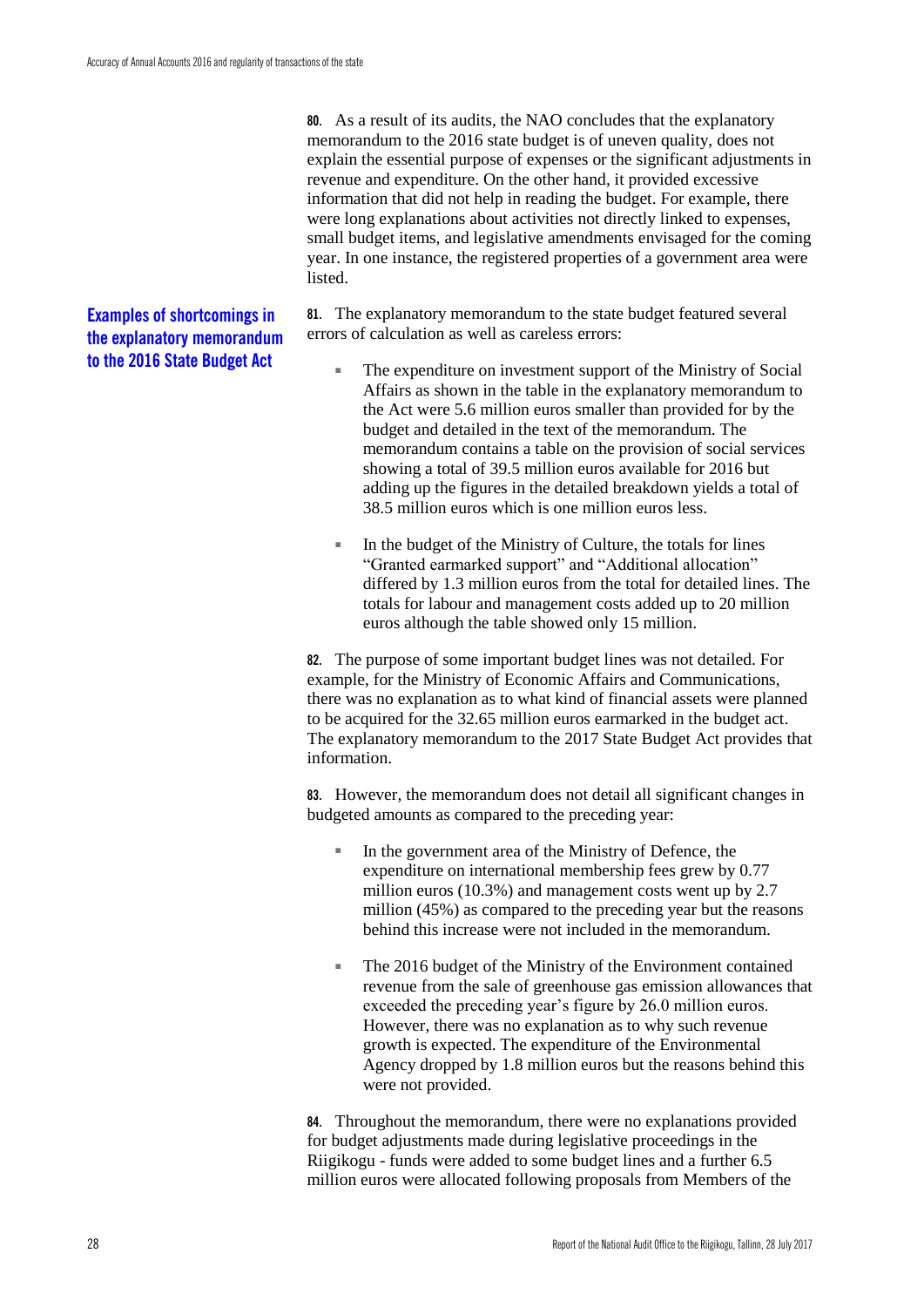Riigikogu. For those items, a table showing the allocated amounts was added to the memorandum but there was no explanation as to which organisations would be supported using such funds. The NAO finds that additional explanations help achieve greater transparency, clarity and comprehensibility.

- **85.** The explanatory memorandum contained conflicting information:
	- As for the budget of the Ministry of Culture, there were conflicts between tables and body text of the memorandum - the text implied an increase in expenses whereas the table showed a decrease.
	- As for the Ministry of the Interior, the explanation about the change in the management costs of the Police and Border Guard Board was controversial. The same explanation justified both a decrease as well as an increase in costs. r

**86.** For several ministerial government areas, explanations were given about clearly insignificant expenses. For instance, in the budget of the Ministry of Social Affairs, revenues amounting to 140 and 1,600 and 2,128 euros were detailed. For Ministry of Justice, revenues from the sale of stocks and fixed assets amounting to 300 euros were explained in detail.

**87.** The NAO argues that it is not reasonable to burden the reader with unnecessary information and the explanatory memorandum to the budget should focus only on information that is essential for better understanding the budgeted revenue, expenses, investments and financial operations.

#### **88. NAO recommendations to the Minister of Finance and the Minister of Public Administration**:

- exercise greater care in drafting the budget act, take into account all adjustments made during legislative proceedings, and ensure conformity between amounts shown on the various budget lines;
- set out specific requirements for the composition of information provided in the explanatory memorandum to the annual state budget both on ministerial and national level, and coordinate the drafting the that memorandum so as to ensure uniform quality of information therein.

**Response of the Minister of Finance and the Minister of Public Administration:** We agree that the quality of State Budget Acts and their explanatory memoranda can be further improved. The Ministry of Finance (MF) and the ministerial government areas have made consistent efforts to this end. In coordination with the ministerial government areas, the process of drafting the 2017 state budget has been developed to automatically create the state budget and its explanatory memorandum within the information system. This development has notably reduced the administrative burden and the number of errors in introducing last minute decisions in the budget act.

In the future, we will try to work more closely with the Riigikogu whilst the Riigikogu makes changes in the state budget.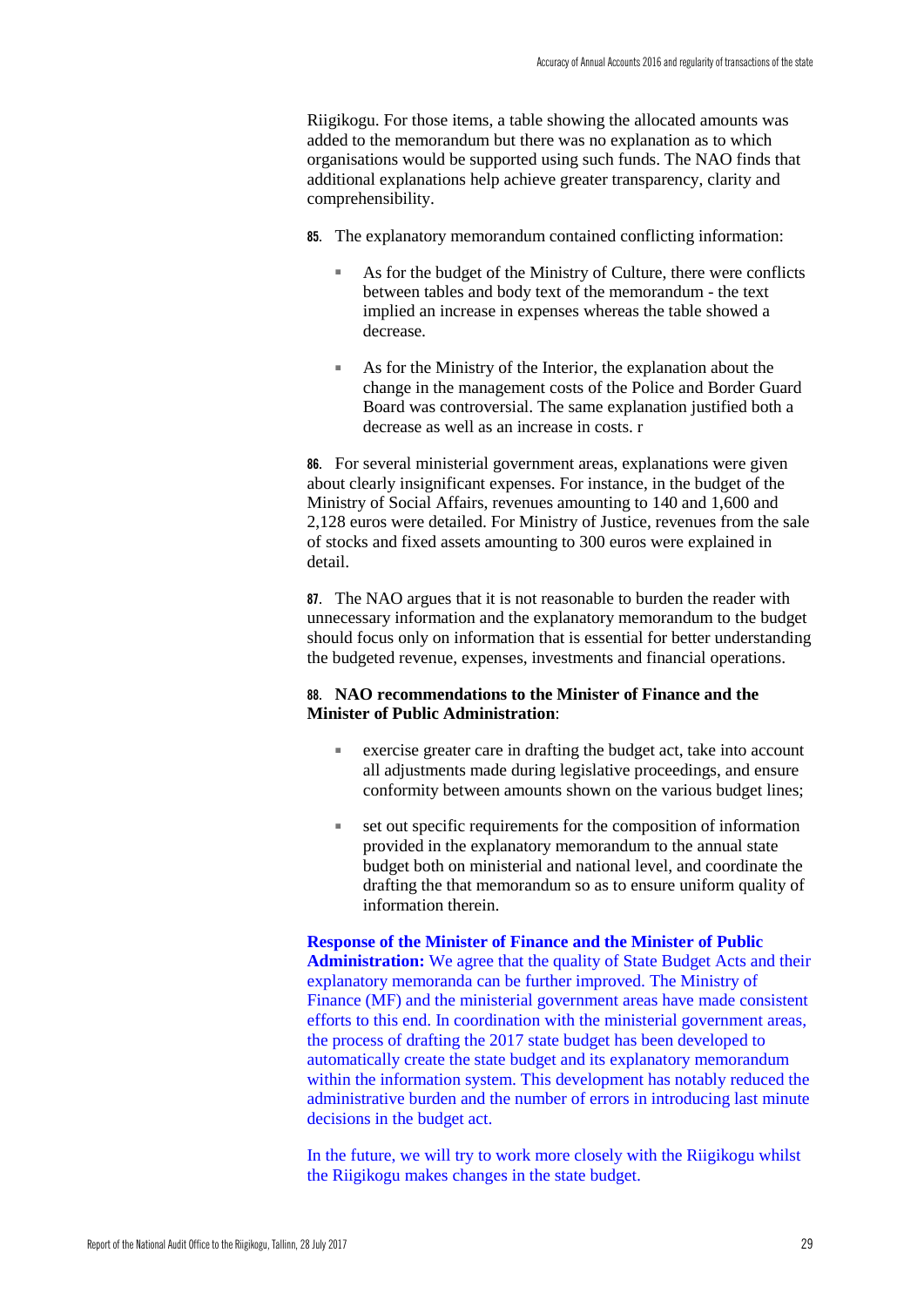The general guidelines for drafting explanatory memoranda are being developed. These will be included in the manual on state budget drafting. Further, we'll reserve more time for harmonising the information disclosed in explanatory memoranda.

#### <span id="page-31-0"></span>**The state budget fails to provide an overview of the financing of foundations**

**89.** Although the state establishes more and more new foundations and the funding granted to foundations keeps growing, the annual State Budget Act or its explanatory memorandum lack an overview of funding awarded. **Financing of foundations**

> **90.** For years, the NAO has been reiterating that the financing of foundations from the state budget should be more transparent. The annual State Budget Act and its explanatory memorandum hardly provide clarity as to the amount and purpose of funding to be allocated to foundations. As the aggregate allocated to foundations is made up of various sources and budgets of different government areas, there is no summary overview, and it is impossible to learn how much money the foundations actually get from the state budget.

**91.** The Ministry of Finance has undertaken to provide consolidated information at least in the explanatory memorandum to the state budget but has failed to do so over the last five years. Consequently, readers still need to scroll through the 2016 State Budget Act and its explanatory memorandum to find bits and pieces of information about the funding of foundations. And to make matters even worse - information in the memorandum is incomplete as there are no data for some foundations.

**92. NAO recommendation to the Minister of Finance and the Minister of Public Administration**: during the process of drafting the state budget, consolidate and disclose in the budget's explanatory memorandum complete information on funding provided to foundations and indicate the intended purpose of such funds.

**Response of the Minister of Finance and the Minister of Public**  Administration: Funding to be granted to foundations is not completely finalised at the time of processing the budget in the Riigikogu because the grant of funding is the responsibility of ministers who adopt final decisions only at the beginning of the year after the Riigikogu has already approved the budget. However, we will try to negotiate with the ministerial government areas so that such information would be available and included in the adjusted explanatory memorandum prepared at the start of the year.

#### <span id="page-31-1"></span>**Planning of ICT investments in the state budget can be further improved**

#### **Planning of ICT investments**

**93.** It is audit report for the 2015 financial year, the NAO made several recommendations on the planning of investments in information and communication technology (ICT). The main reason behind the said recommendations was that the role, functions, criteria for evaluating financing requests and rules of procedure of the committee that works at the Ministry of Economic Affairs and Communications (MEAC) and is involved in the planning of ICT investments were not formally laid down, and this lead to non-transparency as to the weight and justification of the committee's decisions.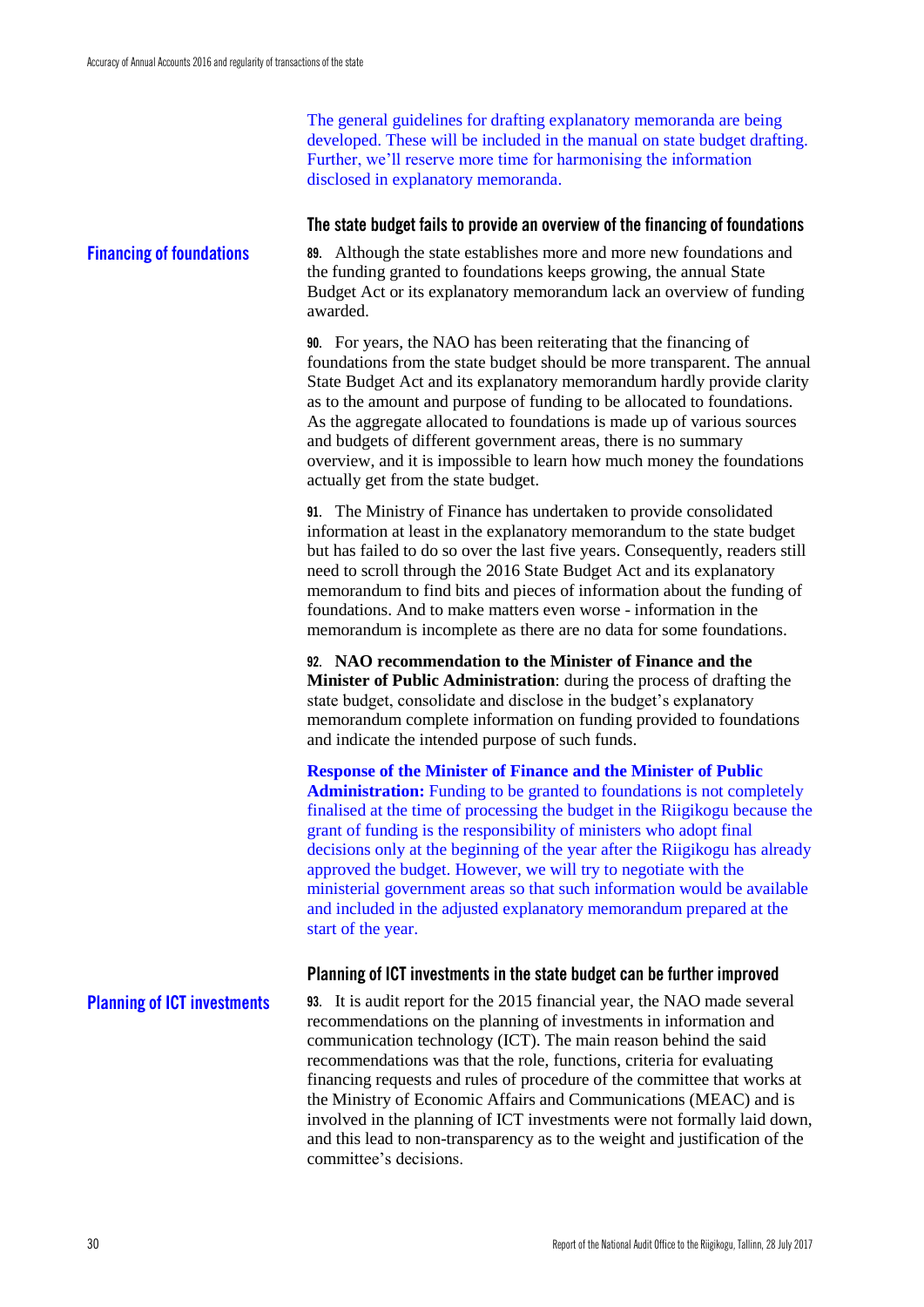**94.** The Ministry of Finance (MF) has complied with two of the recommendations. As from February 2017, the role and functions of the ICT Committee at the MEAC are set out in a Regulation of the Minister of Finance<sup>5</sup> on the procedure for drafting the state budget. In the course of drafting the 2017 state budget, the MF has informed all government areas and constitutional institutions that, from now on, ICT financing requests below 200,000 euros will be also be reviewed by the Committee.

**95.** However, the rules of procedure of the ICT Committee have not been established and there is no requirement to assess the effectiveness of ICT projects. The NAO finds maintains that the Committee's rules of procedure should be laid down to ensure transparency of the evaluation process, and the effectiveness of approved ICT projects should be assessed. This would allow establishing clearer links between the Committee's decisions and the outcomes of projects, and putting greater responsibility on implementing entities for achieving success.

**96. NAO recommendation to the Minister of Finance and the Minister of Public Administration**: establish rules of procedure of the ICT Committee and lay down the criteria for assessing the effectiveness of projects that have been awarded financing by the Committee.

**Response of the Minister of Finance and the Minister of Public Administration:** We will review the so-called ICT Committee's rules of procedure and the criteria for reviewing supplementary financing requests before the new State Budget Act 2019-2022 process, and we intend to combine the processes of review of ICT projects and justification of ICT strategies of government areas and write down specific guidelines for those processes. § 13 of the Regulation of the Minister of Finance already lists the general criteria applicable to ICT projects.

The financed ICT projects and expenses are monitored on the same basis as any other state budget funds. First and foremost, ICT projects should help attain the objectives and outcomes set for the government area, and various indicators are used to measure this. It would not be practicable to develop a standalone set of rules for performance assessment as this would increase the administrative burden and create confusion with regard to the existing performance assessment principles. Further, ICT expenses differ substantively (maintenance, personnel, development costs, etc.) making it impossible to apply uniform performance assessment criteria.

#### **Activity-based budgeting**

Activity-based budgeting is a budgeting method where - in view of the organisation's strategic goals - firstly, the amount of outputs (programs) required during the budget period is determined and budgeted, and secondly, the amount of activities and resources necessary for achieving such outputs and the corresponding expenditure is determined. In parallel, the concept of performance budgeting is used to convey the same meaning.

# <span id="page-32-0"></span>**Activity-based state budgets might not be the most effective method to achieve the desired outcomes**

**97.** The state intends to make the transition to activity-based state budgets by 2020, and the MF believes that this approach should provide an overview of how much the state contributes towards the attainment of goals set across various sectors. Such goals derive from sectoral development plans.

<u>.</u>

<sup>5</sup> Regulation No. 9 of the Ministry of Finance, 4 February 2016, on "Procedure for Drafting of State Budget Strategy and Budgets of Government Areas of Ministries, and for Carry-over of State Budget Funds".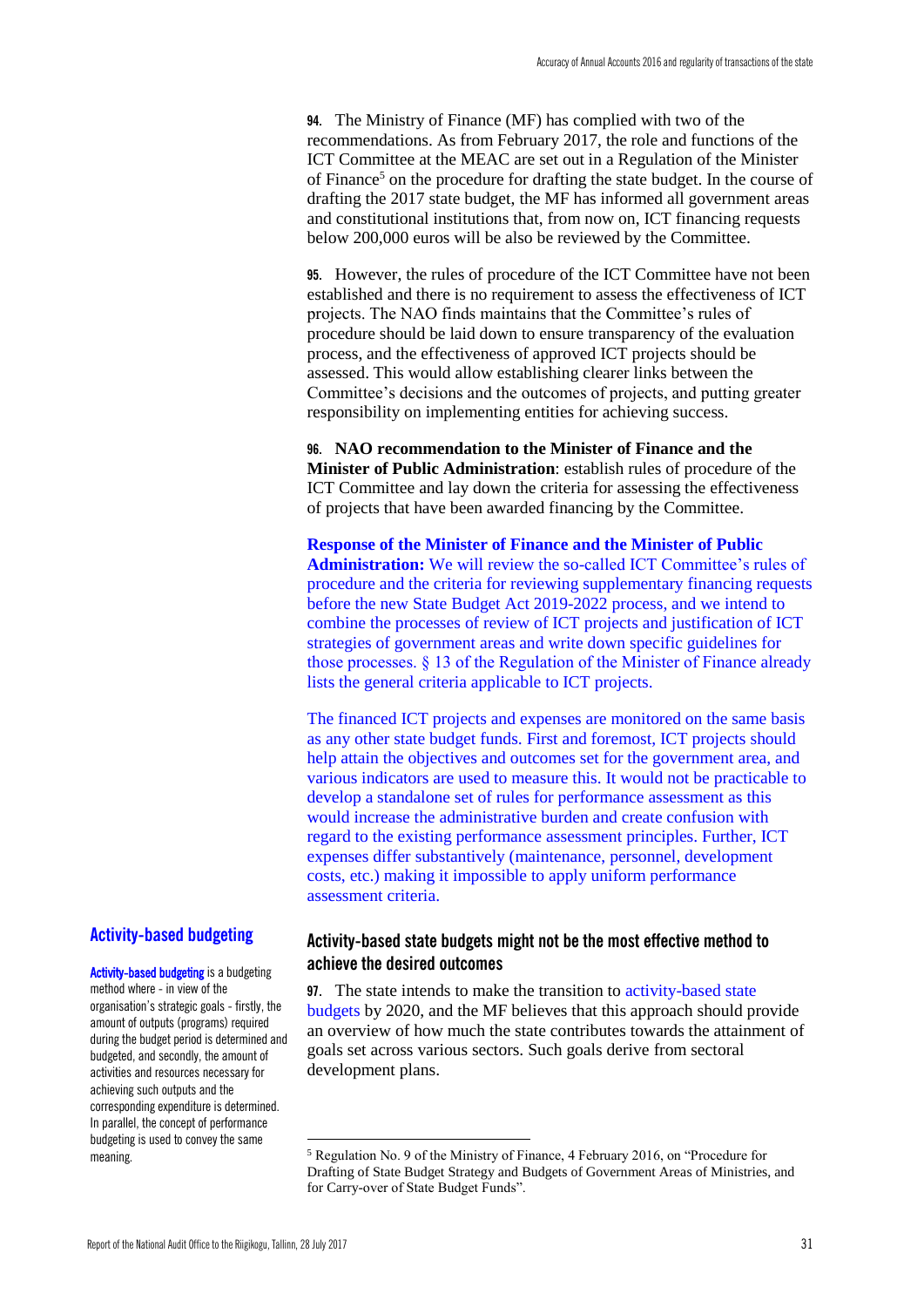**98.** The MF believes that the transition to activity-based state budgets should facilitate more effective cooperation between government areas to improve coherence between goals, activities and resources.

**99.** At the time of drawing up the audit report, the MF and the other ministries had not yet come to an agreement on the principles and substantive aspects of activity-based budgeting or the relevant transition programme. The MF has briefly addressed the goals of activity-based budgeting in the manual on strategic planning and financial management. The primary purpose of activity-based budgeting is to achieve more effective use of budget funds.

**100.** The NAO finds that without an agreement within the cabinet of ministers on the principles and substantive aspects of activity-based budgeting it would be difficult to reach a consensus between the ministries as to what should be done and what the final outcome should look like, because each government area has its own interpretation of the goals and the measures for achieving them.

**101.** Likewise, the ministers should think it through and determine how the budget should be managed and how the information on activities should be used for decision-making. This determines what kind of framework will be established for activity-based budgeting, what kind of data is needed to implement it, and how will information be consolidated, presented and used. The NAO claims that these aspects have not been adequately addressed albeit the transition to activity-based budgeting has already started.

**102.** The NAO is sceptical about the need to convert the state budget into an activity-based budget. The NAO believes that the use of activity-based cost accounting in ministries within certain limits could lead to more efficient use of budget funds but the activity-based approach to state budget drafting might not be the optimal solution for attaining this goal.

**103.** There has been no analysis as to whether, in which areas and how the use of activity-based budgeting would be reasonable. Neither has anyone considered whether the desired benefits could be achieved by employing simpler and less labour-intensive alternatives.

**104.** As long as there are no clear agreements, specific goals or designated users of information so obtained, and no substantive analysis has been conducted, there is a risk that a lot of effort will be put into creating something that nobody will use or need. Of course, drafting activitybased state budgets is possible but the question is whether it is necessary and feasible.

**105.** The NAO finds that - regardless of what will be the next steps after the analysis - the following criteria need to be met: the principles, activities, and action plan for transition to activity-based budgeting have been laid down; uniform cost accounting methods and the supporting software are available; and all parties have a common understanding of activity-based budgeting, its necessity, and the benefits to be gained.

**Activity-based cost accounting**

**106.** According to the manual on strategic planning and financial management developed by the MF, activity-based cost management will allow much more accurate assessment of the cost of various services and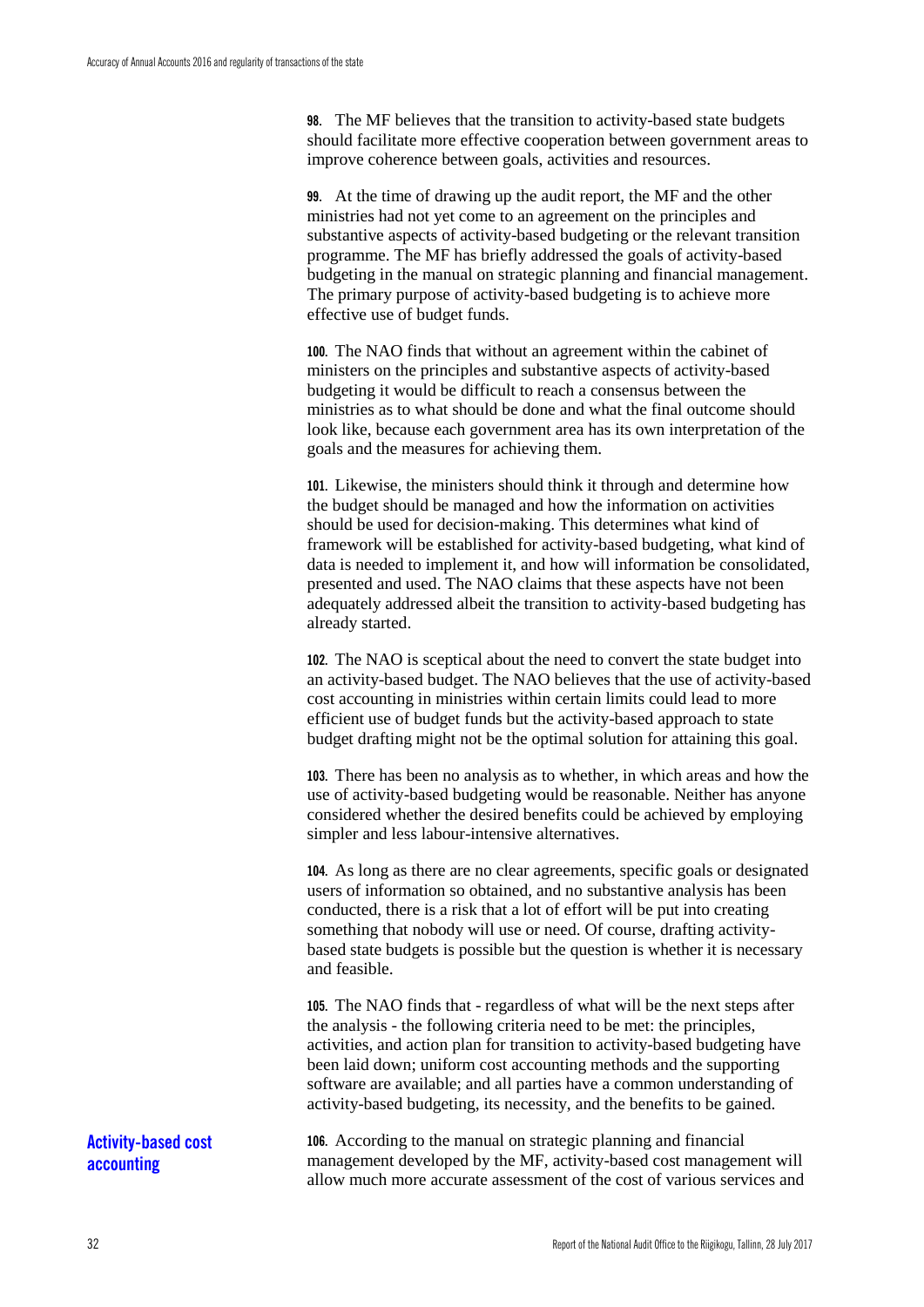programmes. As the price of each service is derived from the cost of activities necessary for providing the service, it is easier to understand how changes in the price of various cost components affect the final cost of the service. Information on the actual cost of services and programmes allows making well-considered management decisions

**107.** Activity-based cost accounting requires appropriate software. Functions supporting activity-based accounting that are included in the state's financial accounting software SAP have not been put into use yet. If the government decides to start using the functions offered by SAP, a uniform cost model should be employed.

**108.** The NAO maintains that the MF should develop criteria defining the cost model and its mandatory elements. This ensures that the cost calculation methods are homogeneous, hence allowing comparability across ministries.

**109.** To develop a common understanding, the MF has invited public tenders and subsequently signed framework agreements with two audit companies in November 2016 to advise state agencies in matters concerning the transition to activity-based budgeting. The aim of these advisory activities is to prepare ministerial government areas for the transition to activity-based budgeting and revise the methods for such transition in coordination with the contracting authority.

**110.** The tasks of the project team include gaining an overview of the current situation of government areas and the work processes of agencies, developing accounting items for activity-based accounting, and advising on the development of the cost model.

**111.** The transition to activity-based budgeting will take place in line with the readiness, willingness and capabilities of the ministries. The Ministry of Education and Research (MER) was the first government area to use the activity-based approach for drawing up its part of the 2016 state budget.

> **112.** The Ministry of Social Affairs, the Ministry of the Interior, the Ministry of Defence and the Ministry of Finance have commenced with preparations, and the Ministry of Culture has been involved in relevant discussions. The Ministry of Social Affairs decided to use the activitybased approach for drawing up its part of the 2018 state budget and the Ministry of the Interior opted to do so as from the 2019 budget. The remaining ministries will draft their budgets accordingly starting with the budget for 2020.

> **113.** The MER pioneered the adoption of activity-based budgeting in 2016. One of the MER's objectives was to better understand what is done and why, or what should be done to respond faster to changes and use resources more purposefully and flexibly. In addition, the MER sought to ensure the availability of solid management information for policy design and decision-making.

**114.** The NAO is of the opinion that the MER has not yet attained those objectives. The transition to activity-based budgeting was formal without properly planning the operational aspects and without adequate guidance and methodological support from the Ministry of Finance.

#### **Cost analysis software**

Cost model – a set of principles for collecting data on direct and indirect costs, breaking down costs between activities or services, and calculating the cost of services or products.

# **Pilot project of the Ministry of Education and Research**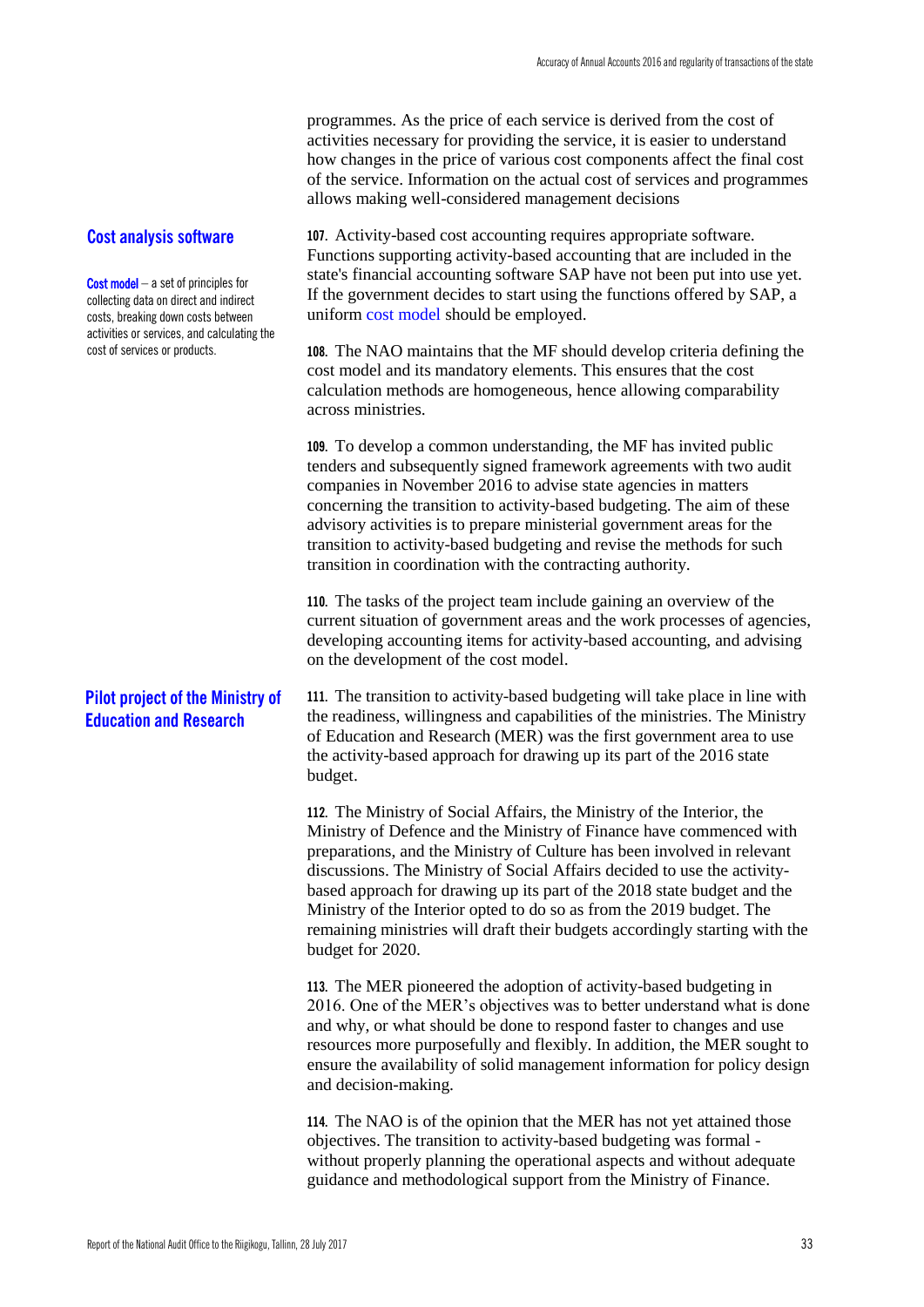**115.** The transition process and implementation of activity-based budgeting was labour-intensive and burdensome for the involved staff members of the MER and the agencies it governs. As informed by the governed agencies, the instructions they received from the MER for using activity-based budgeting were insufficient.

**116.** The Budget Department of the Ministry of Finance has failed to ensure that the MER would adopt activity-based budgeting in line with the corresponding objectives. A lot of work has been done following the rushed and ill-advised actions of the MER but there is no assurance that the resulting financial information has a target group and such information can be used for making management decisions.

**117.** The MER deemed it positive that the transition to activity-based budgeting yielded greater flexibility in drafting and implementing the budget because ministers were granted the authority to adjust the breakdown of operational costs and investments within programmes. The NAO believes that this outcome could have been achieved without adopting activity-based budgeting.

**118.** The NAO finds that clear decisions have been omitted in the process of transition to activity-based state budgets and the preparations for the process have been inadequate. As the transition to activity-based budgeting significantly changes the financial management policy of the state, the Ministry of Finance should review the current process, set clear targets and goals, assess whether such transition is still justified, and determine whether the efforts so far have led or may lead to the desired goals. **Need to analyse the efforts so far** 

#### **119. NAO recommendations to the Minister of Finance and the Minister of Public Administration**:

- analyse the need to make the transition to activity-based budgeting, and if the process is to continue:
	- agree on the principles of activity-based budgeting and the relevant transition programme, and ensure that all parties have a common understanding of activity-based budgeting and its implementation;
	- ensure the availability of uniform methods for activity-based budgeting and of software that enables its implementation;
	- determine how the budget should be managed and how the information on activities should be used; and
- thereafter, provide the government with an overview of progress achieved and further actions.

**Response of the Minister of Finance and the Minister of Public Administration:** The transition to activity-based budgeting is based on the applicable State Budget Act that was drafted in the light of the following analyses: report by a parliamentary committee on "Potential paradigm shift in fiscal policy within the parliamentary system of Estonia", OECD reports on "Towards a Single Government Approach" and "Fostering Strategic Capacity across Governments and Digital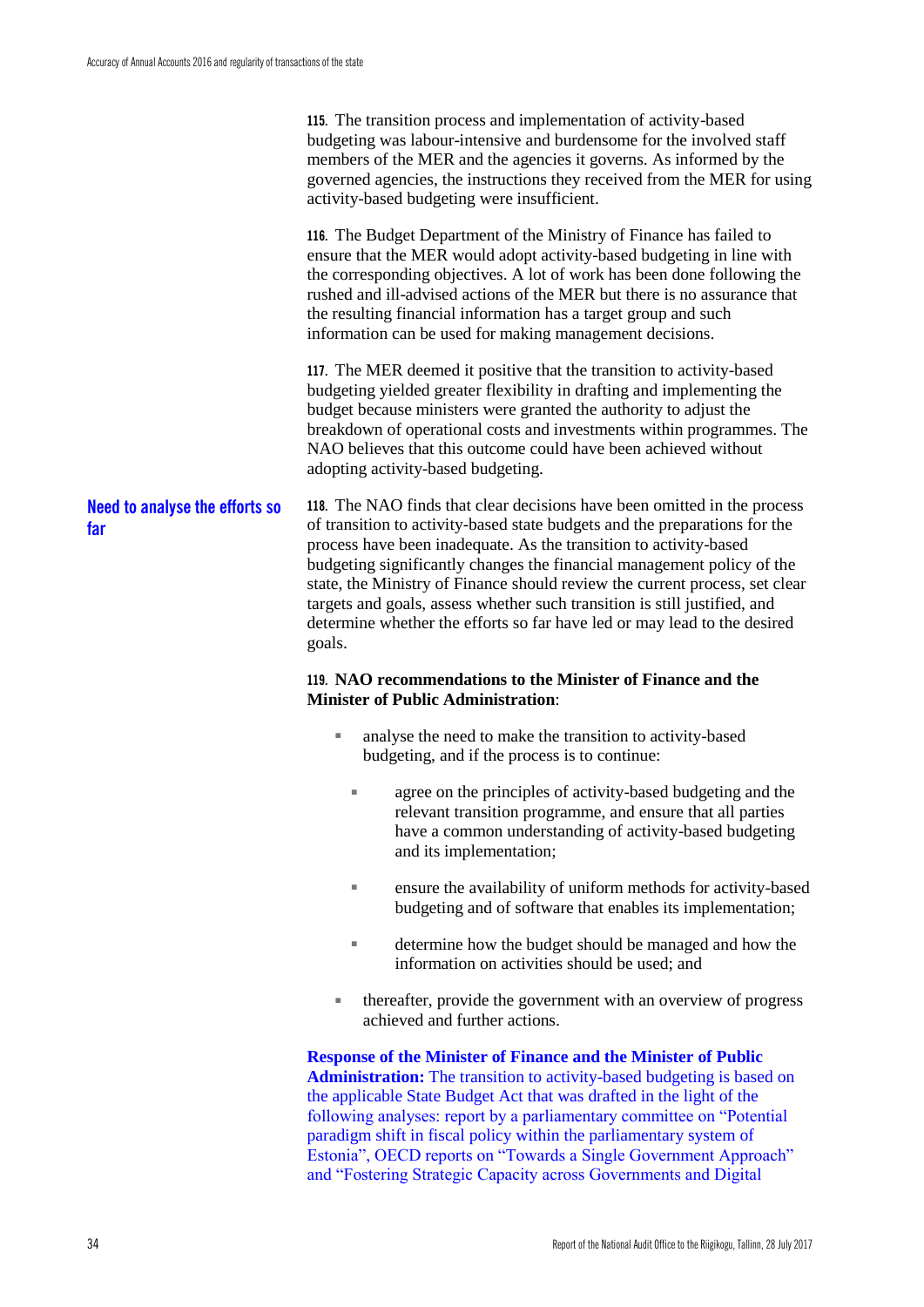Services across Borders", NAO audit on "Activities of the Government of the Republic in assessing the impact of its work and in reporting of the results of its work", study by professor Giuseppe Gross on "Performancebased budgeting: A cross-country comparison", the project by Policy Research Centre Praxis on "Determination of performance areas of the state", and the joint report by the University of Tartu and Geomedia OÜ on "Analysis of strategic planning and management of the state". The list is not exhaustive.

The essential principles of activity-based budgeting are set out in the State Budget Act and its explanatory memorandum that introduced activity-based budgeting in 2014. The most important principle is the balancing of needs and possibilities within the budget in view of the state's strategic objectives. The state budget is drawn up on the basis of available funds according to the financial forecast of the state and the needs outlined in strategic development plans. Needs are outlined on the basis of the desired effects to be achieved in the community and the services provided to people that are financed from the state budget. For example, the state arranges the provision of emergency medical care to boost the number of healthy life years. Activity-based budgeting means that the state budget determines how much money the state allocates to each sector whereby the planned and actual cost of each activity designed for the population is known. The budget consists of performance areas and programmes. Sectoral totals consist of the prices of relevant government-financed services calculated using the cost models.

Activity-based information enables public sector leaders and the general public to better evaluate the economy, efficiency and effectiveness of expenses made using taxpayers' money. The management information obtained through activity-based budgeting will be used by the MF for drafting the state budget and conducting budget negotiations and by the ministers for managing the activities and budgets of their government areas.

The MF supplies the action plan for transition to activity-based budgeting as part of the "Overview of developments in strategic planning and financial management". The main stages set out therein include structuring of strategic planning, introduction of cost models in state agencies, and mapping on public services. In 2017, the state introduced the accrual-based budget as a preparatory measure. To support the transition the MF will arrange the revision of legislation and instructional materials, the development of IT solutions, and the provision of training. The transition of each ministry will be supported by an individual project that comes with its own action plan.

The methodology required for the transition to activity-based budgeting is set out in documents listed below. The basic rules and work arrangements are governed by the legislation. The State Budget Act adopted by the Riigikogu puts in place the legal framework for activity-based budgeting. Detailed rules are contained in implementing provisions: "Budget Classification", "Procedure for Drafting of State Budget Strategy and Budgets of Government Areas of Ministries, and for Carry-over of State Budget Funds", "Types of Strategic Development Plans, and Procedures for Drafting, Revising, Implementing and Evaluating Them, and for Reporting Thereon" and "Public Sector Financial Accounting and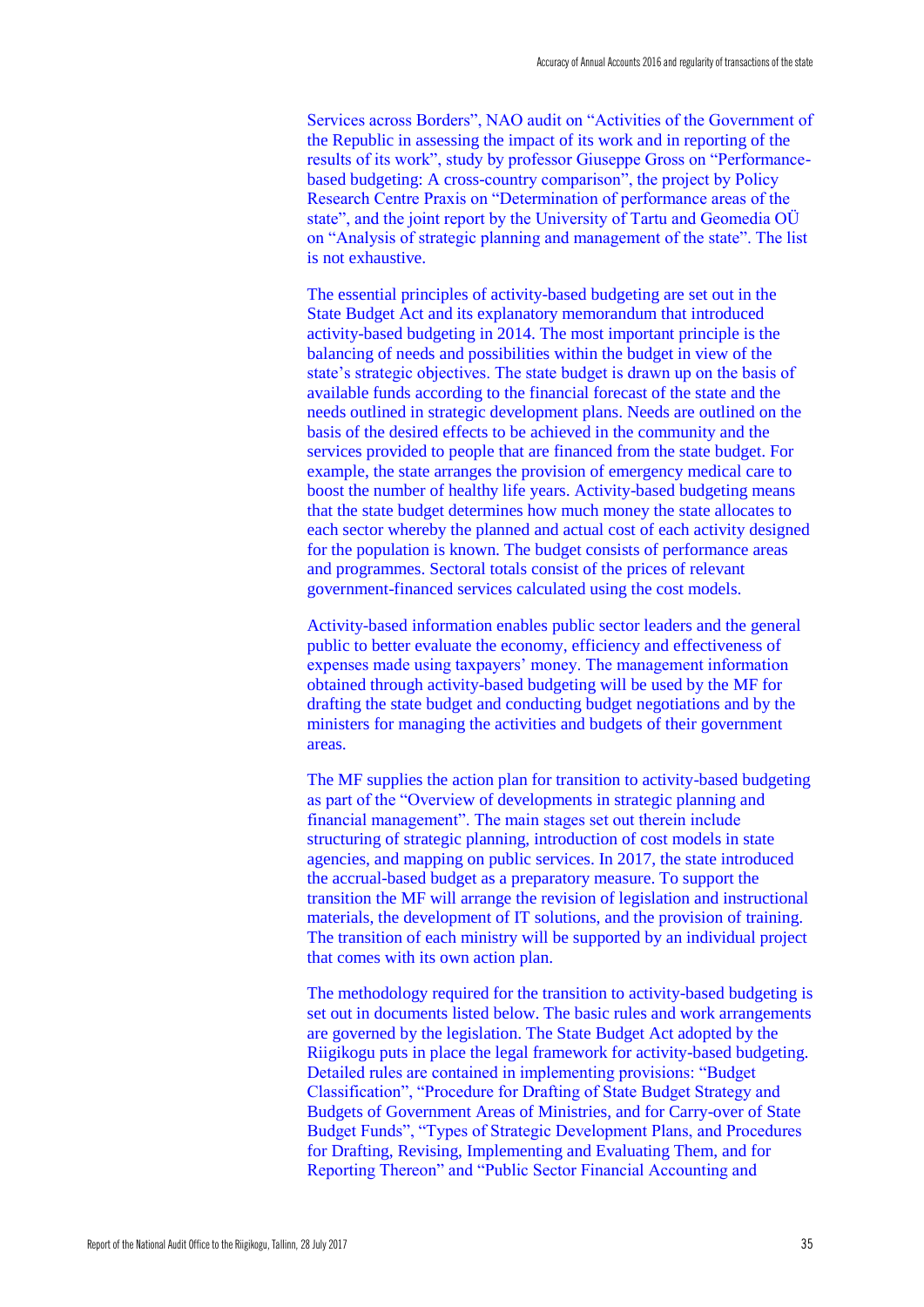Reporting Guidelines". Detailed instructions supporting the transition are all on the web site "Manual on Strategic Planning and Financial Management".

The software necessary for introducing activity-based budgeting that allows collecting and processing the relevant information includes the State Budget Information System (SBIS2), the Strategic Management Information System (SMIS), and the accounting and reporting modules of the SAP accounting software. These systems have been redeveloped to accommodate the transition. To cut the workload related to the management of cost models and enable the use of more complex models, we are currently acquiring the Cost Accounting Information System (CAIS).

The cabinet of ministers is informed as and when necessary. The last time the cabinet discussed the transition to activity-based budgeting was in connection with the amendment of the State Budget Act in spring 2017.

### **Management of public procurement, disclosure of procurement agreements and transactions with related parties**

### **The number of public invitations to tender announced by state agencies and state-controlled companies and foundations and the profit-making state agency has grown**

**120.** According to the Public Procurement Register, the state agencies had a total of 2,036 completed or pending procurements in 2016 amounting to 592 million euros (also, see Table 2). The register shows that, compared to the preceding year, the number of procurements was higher by 187 and their total value had grown by 101 million euros. In its financial audits for 2016, the NAO has audited the compatibility of economic transactions of ministries (excl. the Ministry of Foreign Affairs) with the Public Procurement Act.

**Table 2. The number and monetary value of completed and pending procurements by state agencies and entities governed by them in 2016**

| <b>State agency</b>                                | <b>Completed and pending procurement</b><br>projects in 2016 |                                  |
|----------------------------------------------------|--------------------------------------------------------------|----------------------------------|
|                                                    | <b>Numbe</b><br>r                                            | <b>Total value (EUR million)</b> |
| Ministry of Education and<br>Research              | 228                                                          | 21                               |
| Ministry of Justice*                               | 51                                                           | 6                                |
| Ministry of Defence                                | 172                                                          | 102                              |
| Ministry of the Environment                        | 322                                                          | 132                              |
| Ministry of Culture                                | 44                                                           | $\overline{4}$                   |
| Ministry of Rural Affairs                          | 130                                                          | 21                               |
| Ministry of Economic Affairs and<br>Communications | 523                                                          | 162                              |

**Value and audit of public procurement**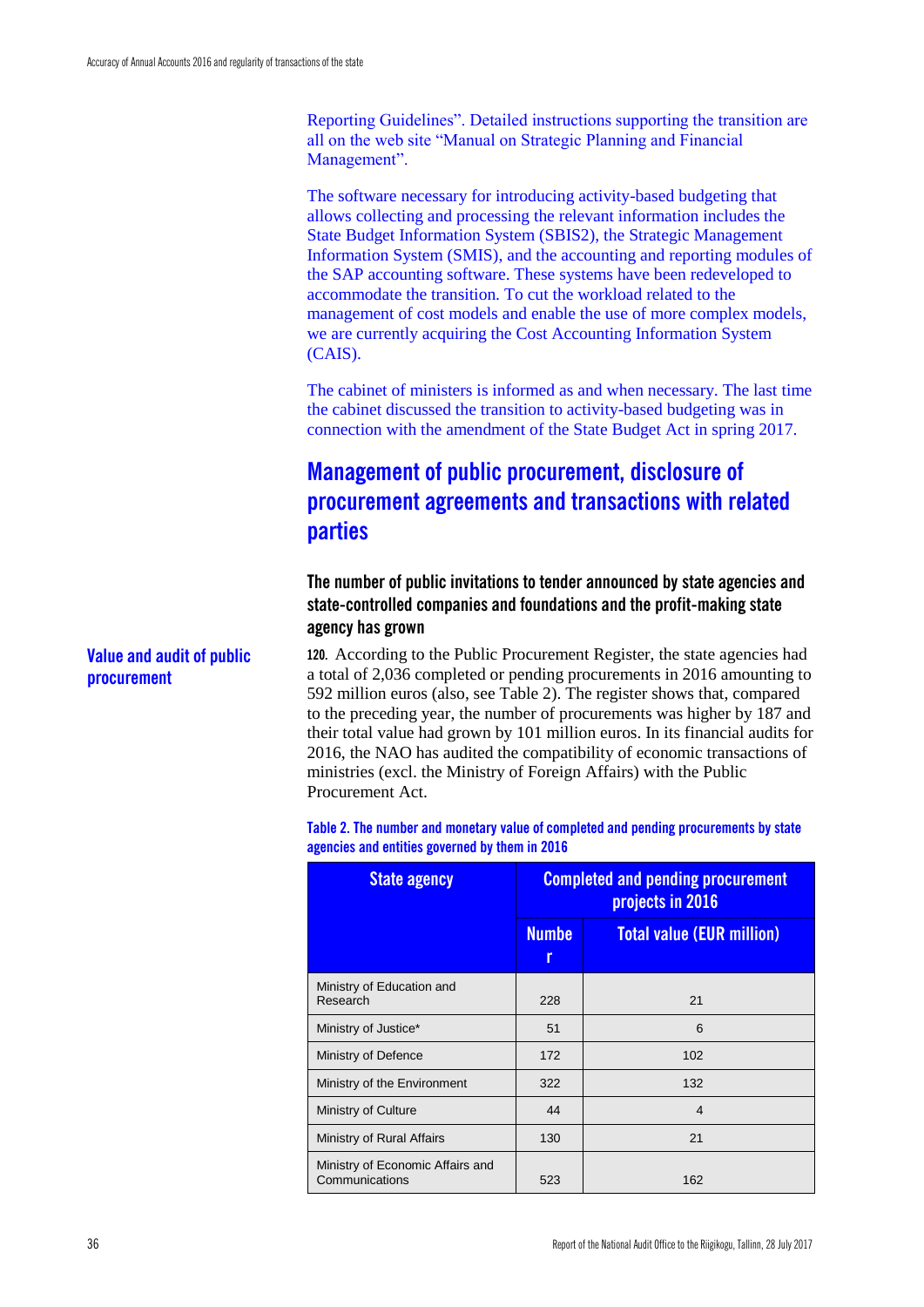| Ministry of Finance**       | 119   | 36  |  |
|-----------------------------|-------|-----|--|
| Ministry of the Interior    | 195   | 52  |  |
| Ministry of Social Affairs  | 142   | 40  |  |
| Ministry of Foreign Affairs | 47    | 10  |  |
| Government Office           | 32    | 3   |  |
| Constitutional institutions | 31    | 3   |  |
| <b>Total</b>                | 2,036 | 592 |  |

\* As from 1 July 2016, any procurement projects for the Ministry of Justice and the agencies it governs are managed by the Centre of State Support Services, save for ICT procurements which are still managed by the Centre of Registers and Information Systems.

\*\* Procurement projects managed by the Centre of State Support Services on behalf of the Ministry of Justice and the agencies it governs are recognised on the line for the Ministry of Finance.

Source: NAO calculations based on the Public Procurement Register as at 2 February 2017

**121.** The obligation to comply with the principles set out in the Public Procurement Act and conduct procurement procedures where necessary extends to all foundations controlled by the state, the profit-making state agency, and most of the state-controlled companies (hereinafter "entities"). On its web site, the NAO has published a list of important entities whose transactions should be audited for regularity. The certified auditors who audited the annual accounts of those entities have not audited compliance with the Public Procurement Act in all statecontrolled companies, foundations, or the profit-making state agency, because the contracts for outsourcing auditing services in 2016 did not include auditing the regularity of transactions.

**122.** Similarly to state agencies, the number of procurements by entities has grown. In 2016, entities announced 1,578 public tenders (see Table 3) which is 76 more than over the preceding year. However, the total value of their public procurement has dropped by 26 million euros. Certified auditors have audited compliance with the Public Procurement Act in companies and foundations listed in Annex 1.

|                                       | <b>Completed and pending procurement</b><br>projects in 2016 |                                  |
|---------------------------------------|--------------------------------------------------------------|----------------------------------|
|                                       | <b>Number</b>                                                | <b>Total value (EUR million)</b> |
| Government-invested companies         | 705                                                          | 224                              |
| State-established foundations         | 715                                                          | 159                              |
| <b>State Forest Management Centre</b> | 158                                                          | 118                              |
| Total                                 | 1,578                                                        | 501                              |

**Table 3. The number and monetary value of completed and pending procurement projects by state-controlled companies and foundations and the profit-making state agency in 2016**

Source: NAO calculations based on the Public Procurement Register as at 2 February 2017

#### **The number of similar irregularities has grown over the years**

**123.** The purpose of the Public Procurement Act is to ensure the transparent, expedient and economical use of the money of contracting authorities, equal treatment of entities, and effective exploitation of the prevailing competition environment for public procurement purposes. The Act sets out general principles to serve those purposes.

### **Purpose of the Public Procurement Act**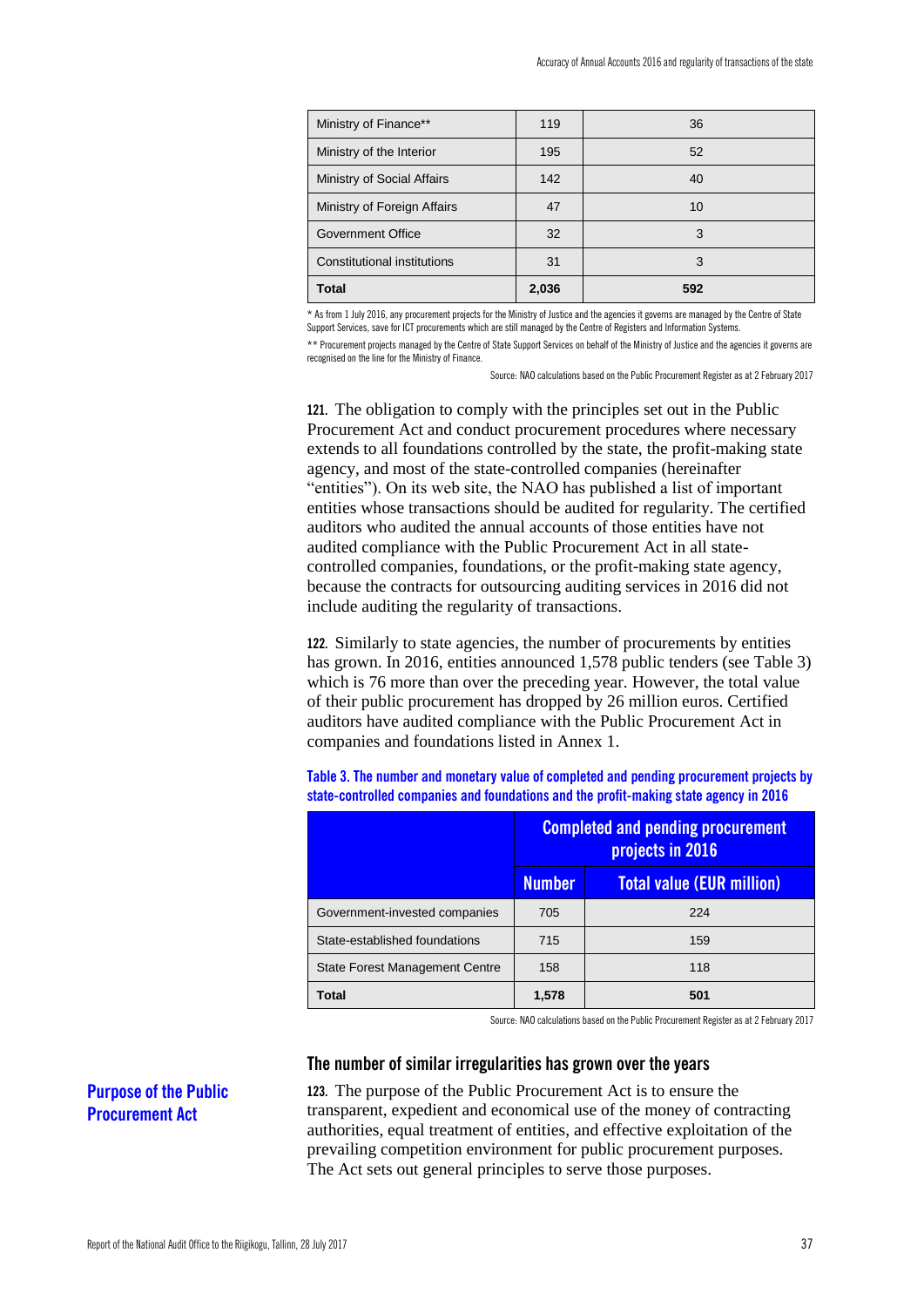**124.** The audits concerning the 2016 financial year conducted in ministries and entities revealed that internal controls required for procurement management were in place in most cases, save for AS Tallinna Sadam, and that such controls are usually solid. This means that, overall, sufficiently thorough procurement procedures are in place and procurement plans are mostly up to date.

**125.** However, the omission of procurement procedures, incl. simplified procedures, still continues to be a problem. In 2016, state agencies and entities have made purchases totalling at least 4.2 million euros and at least 11.1 million euros, respectively, without inviting public tenders.

**126.** Further, contracting authorities and entities violate procedural rules, fail to submit public procurement reports and their annexes to the Public Procurement Register or submit after a delay, etc. As for state agencies, the NAO made observations in all ministerial audits, whereas in 11 out of 27 audited entities the auditors did not detect such irregularities. A detailed overview of violations of the Public Procurement Act is set out in Table 4.

| <b>Type of violation</b>                                                                                  | <b>State</b><br>agencies | <b>Entities</b> |
|-----------------------------------------------------------------------------------------------------------|--------------------------|-----------------|
| Statutory procurement procedures were omitted,<br>incl.                                                   | 99                       | 103             |
| simplified procedures were omitted                                                                        | 73                       | 31              |
| Incorrect type of procedure                                                                               | 5                        | $\mathbf{1}$    |
| Public procurement report filed with delay or<br>omitted                                                  | 70                       | 3               |
| Procurement documents, incl. procurement<br>reports, are incomplete or contain inaccurate<br>information  | 5                        | 4               |
| Written contract omitted                                                                                  | 3                        | $\mathbf{1}$    |
| Shortcomings in the verification of tax arrears                                                           | 10                       | 17              |
| Procurement procedures need revision                                                                      | 6                        | 16              |
| Other violations of the Act                                                                               | 6                        | 4               |
| Invitation to tender potentially tailored to certain<br>bidders                                           | $\Omega$                 | $\overline{2}$  |
| Violation of procedural rules, incl. failure to respect<br>time limits or verify compliance with criteria | 6                        | $\overline{7}$  |
| Contracting entity failed to define itself as such                                                        | $\Omega$                 | 1               |
| <b>Total violations</b>                                                                                   | 210                      | 159             |

| Table 4. Type and number of violations of the Public Procurement Act detected in the course |  |
|---------------------------------------------------------------------------------------------|--|
| of audits at state agencies and entities                                                    |  |

Source: NAO audit reports and memoranda, and reports by certified auditors to the NAO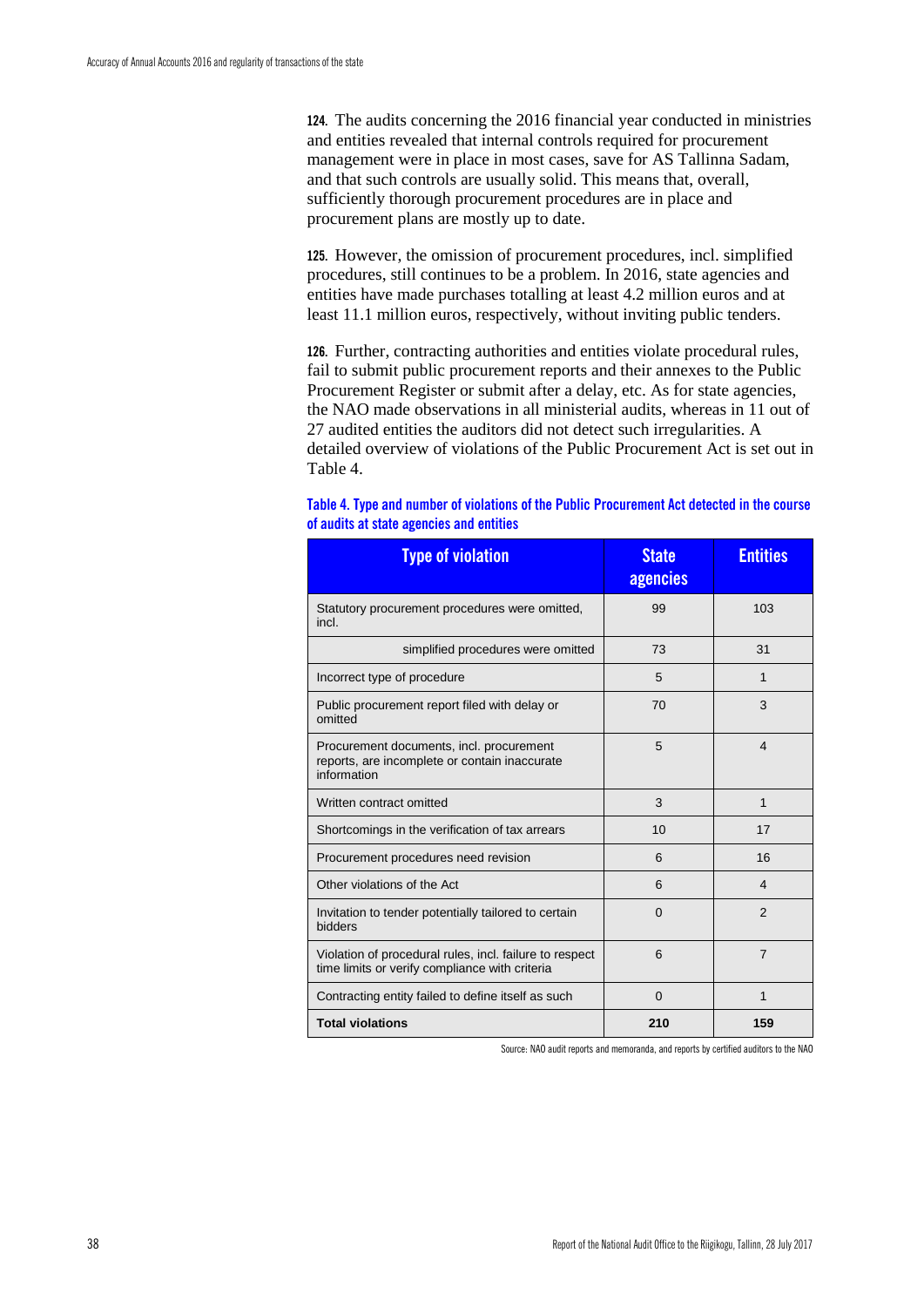### **State agencies and entities violate the general principles of the Public Procurement Act in a similar manner**

**127.** In 2016, similarly to previous years, both state agencies and entities have mostly violated the **principles of transparency and verifiability**. This means that information provided to persons interested in tendering was neither equally available to everyone nor was it sufficient, relevant and up to date, or that the entire procurement procedure was neither public nor documented.

**128.** The NAO argues that respecting the said principles is essential to allow retrospective verification of events, decisions and their justifications.

**129.** The implementation of these principles must be supported by the procurement procedures of agencies. In this context, it is important that these regulate the agency's work arrangements insofar as necessary and are compatible with the Public Procurement Act. The Estonian Chamber of Trade and Commerce points out the same in its opinion $<sup>6</sup>$  on the draft of</sup> the Public Procurement Act adopted on 14 June 2017 adding that the procedures should be made public and the Public Procurement Register, for example, should allow monitoring whether the procurement is implemented in compliance with the applicable procedure.

**130.** Agencies governed by the Ministry of Defence and the Ministry of Education and Research were the most frequent violators of the principles of transparency and verifiability among state agencies. The most common violation attributable to the Ministry of Defence was the delayed filing of public procurement reports and their annexes with the Public Procurement Register. As for the government area of the Ministry of Education and Research, procurement procedures required by the Act were omitted.

**131.** Also, the **principles of equal treatment and proportionality** are frequently violated. This means that all persons interested in tendering, applicants and tenderers are not subjected to uniform criteria and/or everyone is not granted an equal opportunity to be awarded with the contract.

**132.** For example, contracting entities have often failed to verify whether the tenderer has tax arrears. Due to this omission, tenderers who should have been eliminated from the procurement procedure because they had tax arrears or failed to meet the established qualification criteria were qualified or even declared successful.

**133.** The NAO finds that awarding contracts to tenderers who fail to meet the qualification criteria set out in the Public Procurement Act but are declared successful due to inadequate controls makes it questionable whether the contracting entity will actually receive the goods or services because the tenderer might not be able to meet the commitments it has assumed in its tender.

**Violations of the Public Procurement Act have become more frequent whereas the nature of violations remains unchanged**

Tax arrears means, for the purposes of the Public Procurement Act, arrears of national taxes or local taxes levied in the municipality of the place of residence or seat of the tenderer, or social security contributions, or interest calculated on tax not paid by the due date.

<u>.</u>

<sup>&</sup>lt;sup>6</sup> See Note 2 to the explanatory memorandum,

[https://www.riigikogu.ee/tegevus/eelnoud/eelnou/ecbd5b61-734c-41b1-bff5](https://www.riigikogu.ee/tegevus/eelnoud/eelnou/ecbd5b61-734c-41b1-bff5-a54f285bce53/Riigihangete%20seadus) [a54f285bce53/Riigihangete%20seadus.](https://www.riigikogu.ee/tegevus/eelnoud/eelnou/ecbd5b61-734c-41b1-bff5-a54f285bce53/Riigihangete%20seadus)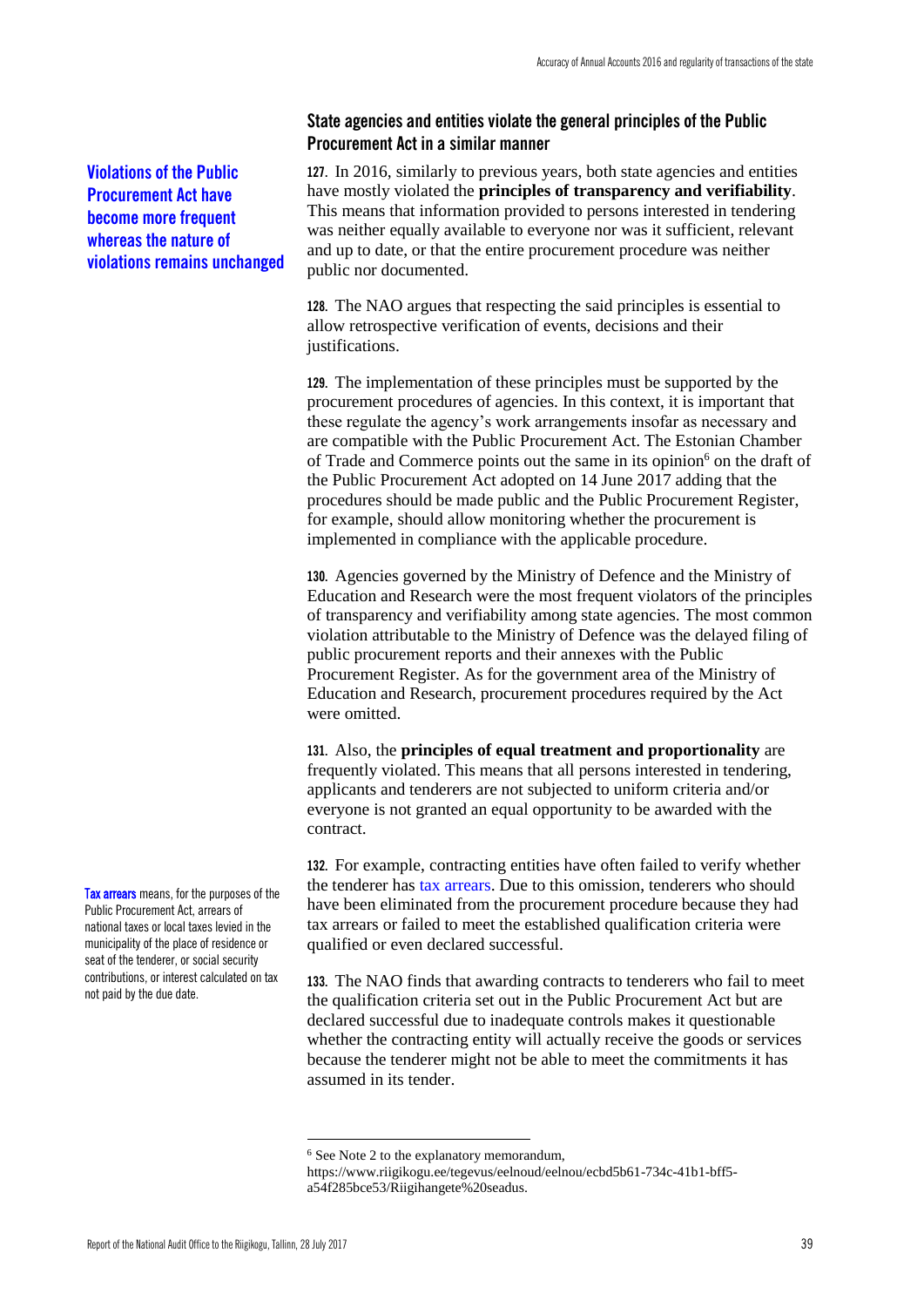**134.** The Estonian Association of SMEs, the Estonian Chamber of Trade and Commerce and the Estonian Employers' Confederation have highlighted the same risk in their opinions on the draft of the Public Procurement Act adopted on 14 June 2017. Further, they have pointed out that in such cases there is a risk that the procurement must be cancelled and a new invitation to tender announced. This, however, amounts to a waste of resources of tenderers and contracting entities and causes notable delays.

**135.** The number of violations of the **principle of economy and feasibility** by contracting entities is a somewhat smaller. The purpose of this principle is to ensure that the public procurement of the state and public sector is managed optimally so that the right item is acquired at the right time, in the correct amount and in the right place, and the price/quality ratio is optimal.

**136.** A similar number of audit observations concern shortcomings related to the **effective use of competition**. Applying this principle helps determine which of the tenderers is capable of submitting the most attractive tender. Competition between tenderers increases economy and is essential in ensuring transparency.

**137.** The highest number of violations of the principles of equal treatment and proportionality, economy and expediency, and effective use of competition was detected by the auditors in the government area of the Ministry of Education and Research - approximately twice as much as in agencies governed by the Ministry of Culture and the Ministry of Economic Affairs and Communications.

**138.** In terms of entities, the foundations and companies governed by the Ministry of Social Affairs and the Ministry of Economic Affairs and Communications featured the highest number of irregularities for all fundamental principles. Among the said entities, foundations North Estonia Medical Centre (NEMC) and Tartu University Hospital, and the public limited company Tallinna Sadam accommodated three top spots in the violators' ranking. All said entities omitted procurement procedures, incl. simplified procedures. Plus, NEMC was often guilty of not verifying potential tax arrears before contract award, thus neglecting the principles of equal treatment and proportionality.

**139.** The irregularities described above are caused by a number of factors from human errors to not being familiar with or misinterpreting the Public Procurement Act. Like over the previous years, errors are usually caused by poor or inaccurate planning: entities are unable to estimate the amount or cost of goods or services that are needed. The shortcomings in the organisation of procurements are problems related to the varying interpretation and implementation of the Act and insufficient experience or capability, especially in small agencies. **Reasons behind irregularities**

**140.** One of principles of the Public Procurement Act is **avoiding conflicts of interest**. This means that in the fulfilment of their duties, individuals must refrain from making decisions that directly affect his own financial interests or those of his close relatives or legal entities connected to him. **Avoiding conflicts of interest**

> **141.** In the course of audit procedures, the NAO examined whether and how the members of procurement committees at state agencies declare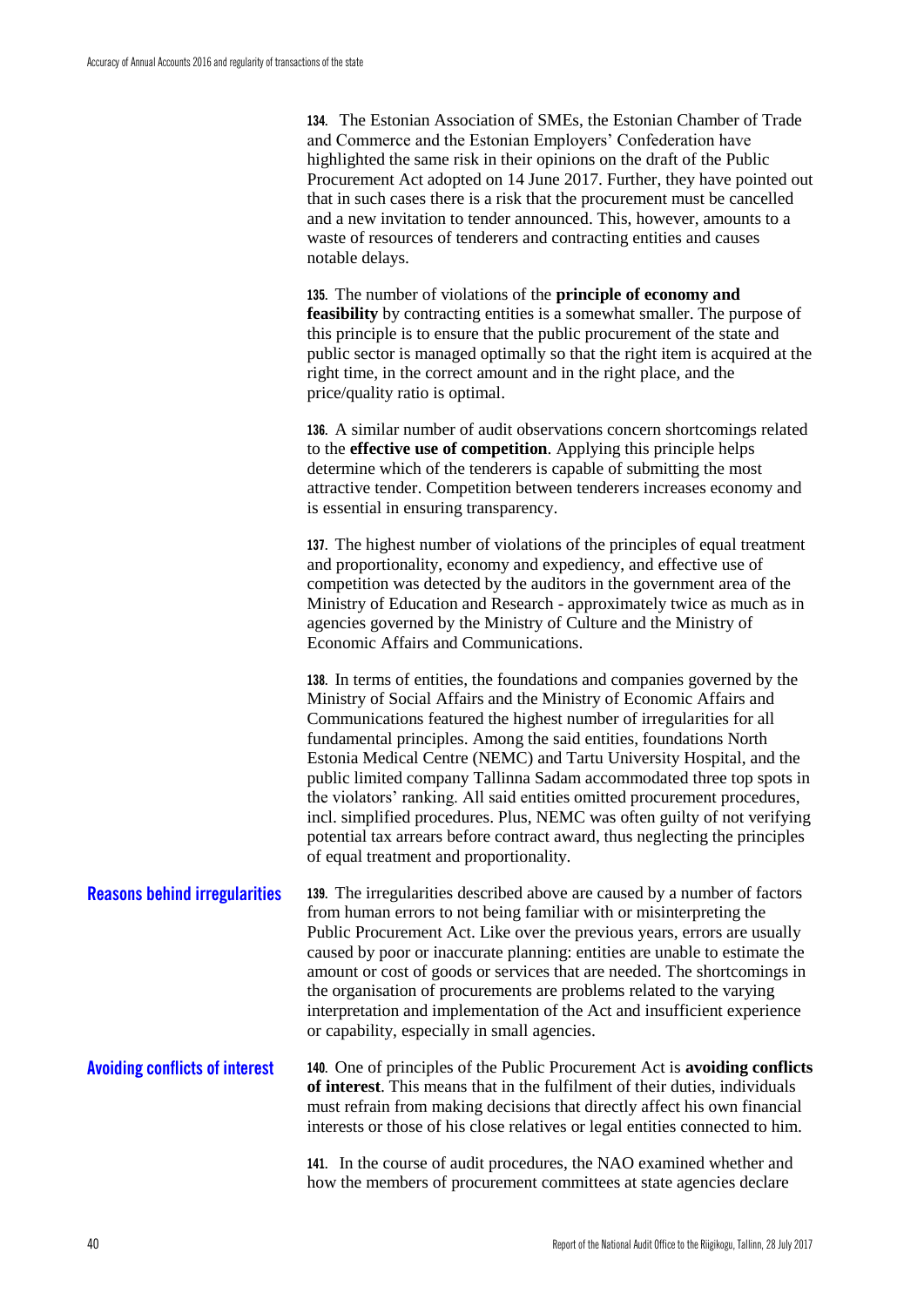their independence from tenderers. Usually, members of procurement committees do not provide written declarations of independence from tenderers. Although the procurement procedures established in many agencies do not require the committee members to declare their independence, the Public Procurement Act requires the contracting entities to avoid conflicts of interest that could damage competition when conducting public procurement.

**142.** According to the Anti-corruption Act, officials may not carry out acts or make decisions or be involved therein, if the decision is made or act is carried out with regard to the official himself or a person related to him, or the official is aware of conflicting interests, risk of corruption or other circumstances that arise doubt as to his impartiality or objectivity.

**143.** The NAO believes that the measures applied by state agencies might not be sufficient to avoid conflicts of interest because there is no assurance that committee members are independent every time they are involved in the committee's work.

**144.** The NAO finds that requiring the relevant officials to declare in writing that they have no conflict of interests raises awareness of the applicable procedural restrictions and helps to ensure that the use of public funds, incl. the management of public procurement, is fair and unbiased. To avoid increasing the administrative burden, this declaration could be inserted in documents which the committee members need to sign according to the Public Procurement Act, for example, the report on the qualification of tenderers.

#### **145. NAO recommendations to the Minister of Public Administration:**

- continue and expand centralised procurement and foster joint procurement, implement publicity measures to this end, and consolidate and analyse the agencies' procurement needs;
- make the declaration of independence mandatory and, to that end, instruct contracting entities to employ solutions which do not increase the administrative burden; and
- intensify monitoring in state-controlled companies and foundations where compliance with the Public Procurement Act has not been or is not planned to be audited.

**Response of the Minister of Public Administration**: The expansion of centralised and joint procurement has always been one of the objectives pursued by the government as attested by two orders adopted by the Government of the Republic in 2016 on extending centralised procurement.

The centralised procurement powers of the Centre of Registers and Information Systems (CRIS) were extended as from 1 July 2017 to include the acquisition of printers. Hence, the CRIS is the mandatory central contracting entity for acquiring office computers, monitors and printers for ministries, the agencies they govern, and the Government Office. In addition to centralised procurement, the CRIS arranges joint procurement in the field of ICT.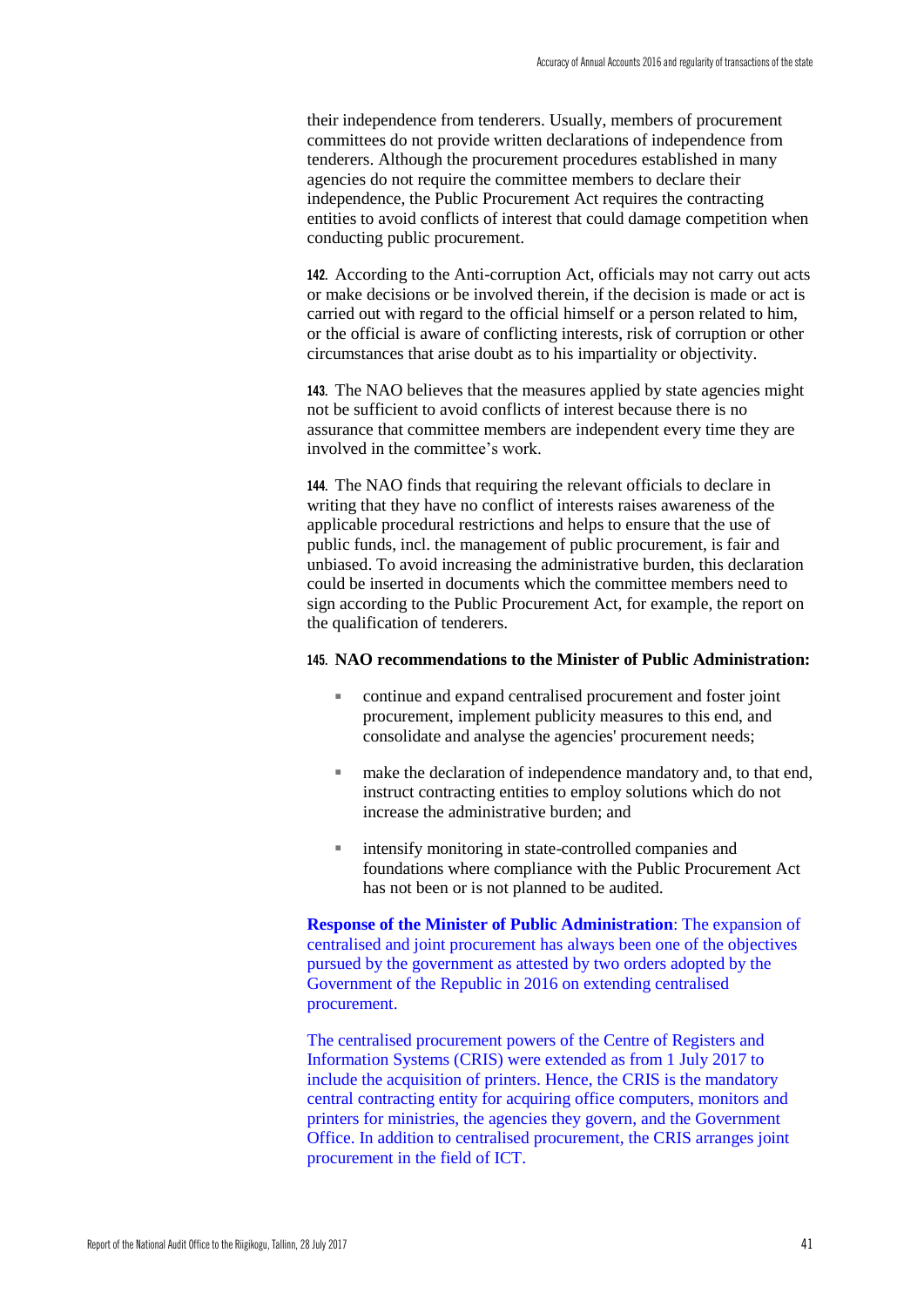The Centre of State Support Services (CSSS) was appointed as a voluntary central contracting entity for government agencies and the state agencies administered by them as from 1 July 2016. As a result, agencies are relieved of the duty to acquire goods and services individually and can focus on their core functions.

As from 1 January 2016, the CSSS provides services to the Government Office and as from 1 July 2016 to the Ministry of Finance (MF) and the Ministry of Justice and the agencies governed by them. As the CSSS was established for the purpose of providing centralised support services to state agencies, the analysis of further expanding centralised and joint procurement will continue, and presumably the CSSS will take over the management of procurement for the government area of the Ministry of Social Affairs in 2017.

The functions of the CSSS include, among other things, consolidating the procurement needs of agencies it serves into a single procurement schedule to determine public tenders aimed at acquiring similar items and arrange joint procurement. The joint procurement plan of CSSS and CRIS is available at https://kesksedhanked.rik.ee/ providing and overview of past and planned joint and centralised procurement projects.

In this context, it is worth highlighting the establishment of the Centre for Defence Investment that manages defence procurement as from 1 January 2017.

The MF in coordination with other ministries will continue to analyse the possibilities of expanding joint and centralised procurement. Notices of joint procurement and information on tendering is published, among other channels, in the public e-procurement portal: https://riigihanked.riik.ee/lr1/web/guest/index.

To improve the transparency and verifiability of public tenders, the MF has - following the procurement procedure analysis conducted in 2014 recommended supplementing the procurement procedures with the requirement that procurement committee members and other officials guiding the procurement process must sign a written declaration certifying that they have no conflicts of interest. Further, to mitigate the risk of violation of procedural restrictions, we recommended that agencies put in place procedures for scrutinising the declarations of lack of conflicts of interest.

§ 9 of the new Public Procurement Act requires all contracting entities to put in place measures for preventing, identifying and eliminating conflicts of interest.

Furthermore, for providing guidance to contracting entities, we have published in the public e-procurement portal a reference to the Manual on Avoiding Conflicts of Interest developed jointly by the Ministry of Justice and the MF to help contracting entities introduce proper preventive measures for avoiding conflicts of interest. The manual is available at https://riigihanked.riik.ee/lr1/web/guest/huvide-konfliktikasiraamat.

As another step to prevent and avoid conflicts of interest, we intend to further develop the Public Procurement Register is 2018 and allow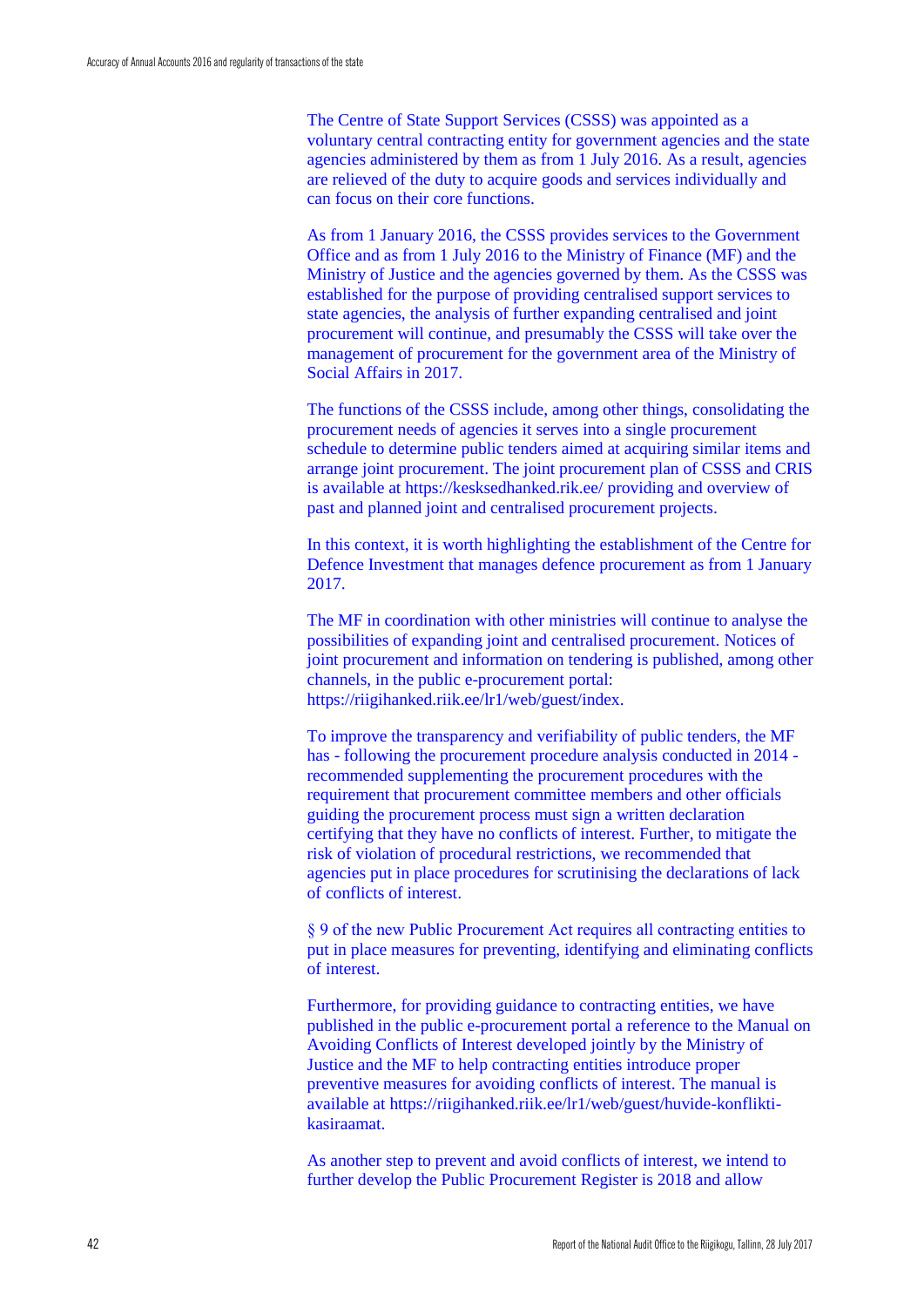persons associated with the procurement to use the register for declaring that they have no such relation with the tenderer that would compromise their impartiality.

Since 2013, the annual risk analysis has served as the main input for preparing the MF's scheduled inspection plan for public procurement. The risk analysis aims to define priority areas for inspection (e.g. types of contracting entities or procurement procedures entailing a higher risk). Risk indicators (objective numerical values, estimations) are defined and the types of contracting entities are selected on the basis of information collected in the course of conducting public tenders and by the Public Procurement and State Aid Department whilst supervising public tenders. Another source is NAO audits and recommendations. We agree that the procurement activities of state-controlled companies and foundations require continued attention, and in preparing the inspection plans for following years we will take into account, insofar as possible, the NAO recommendation to inspect companies and foundations whose procurement activities have not been audited in recent years.

Also, we would like to point out that every year the scheduled inspection sample developed on the basis of the MF's risk analysis has included some companies controlled by the state or local government and statecontrolled foundations - a detailed overview is available at https://riigihanked.riik.ee/lr1/web/guest/2016-jarelevalve.

The scheduled inspection sample for 2017 includes several companies and foundations controlled by the state or local government. As the inspection procedures for 2017 are pending, information on contracting entities in the sample is not public yet.

All aforesaid recommendations by the NAO would certainly be supported by improving the general know-how of contracting entities which is a potential EU initiative in the field of public procurement in the framework of the professionalisation measure.

### **Some agencies do not disclose procurement contracts or such contracts are not quickly and readily accessible**

**146.** In its audits, the NAO assessed the practices of state agencies related to the disclosure of procurement contracts and identified several shortcomings. The government areas of the Ministry of Culture, the Ministry of the Environment, and the Ministry of Education and Research featured the highest number of failures to disclose contracts and their metadata. **Disclosure of contracts**

> **147.** The NAO auditors learned that agencies in the said government areas were little aware of the Public Information Act's requirements to disclose information on contracts - they had no idea what should be made public or where or when. Procurement contracts were neither available on the agencies' web sites nor entered in their public document registers. Plus, there were cases where agencies completely lacked a public document register in 2016.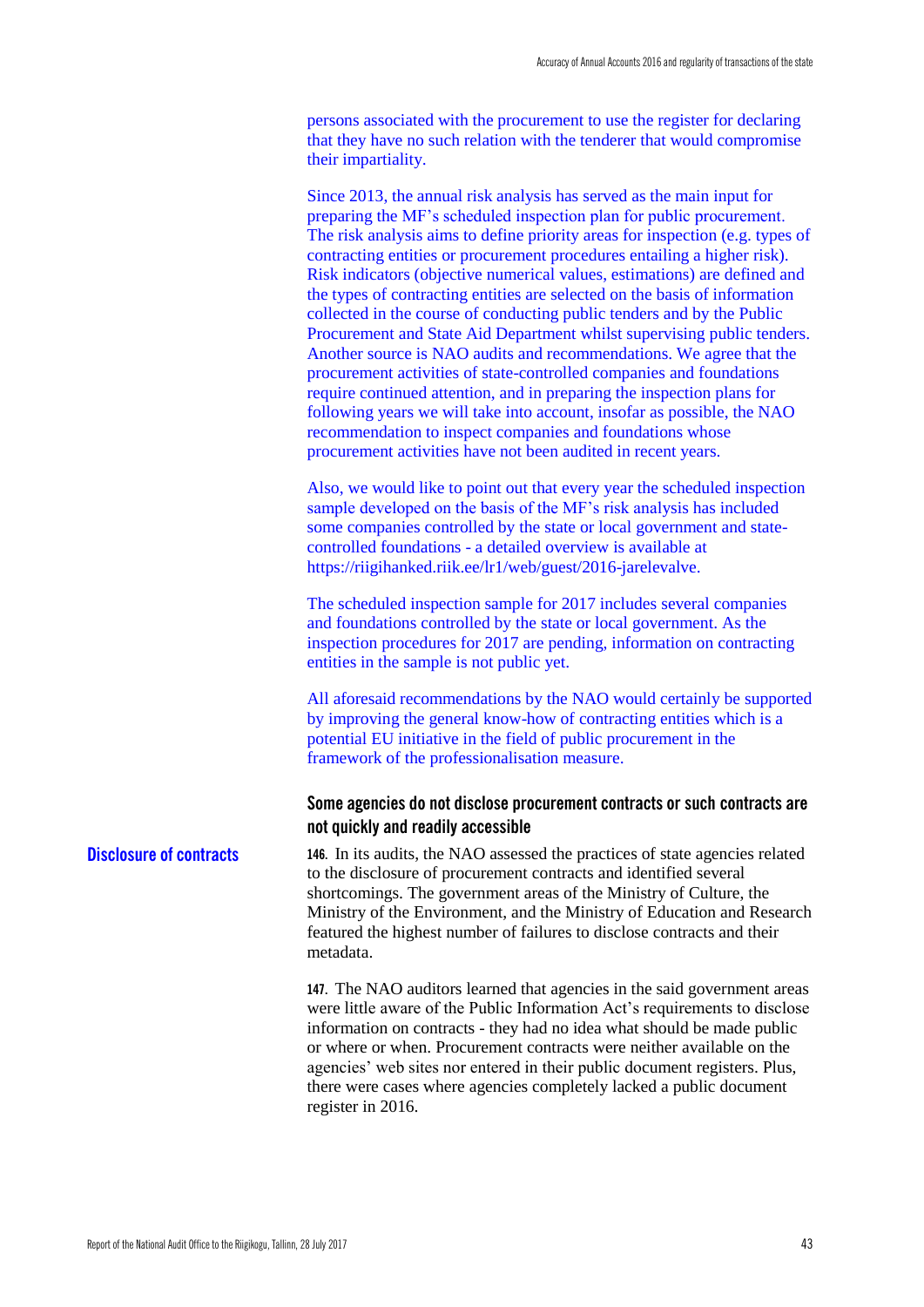A restriction on access is applied to information listed in § 35 of the Public Information Act that the holder of information may not disclose and that should be classified as internal.

Procurement contracts must be completely exempt from the restriction on access because procurement procedures are conducted using public money and § 36 (1) 9) and 10) prohibit the classification of use of budget funds, fees and benefits paid from the budget, or financial commitments of agencies.

### **Subjecting contracts to a restriction on access**

Business secret means - according to § 63 (1) of the Competition Act - information concerning the business activities of an undertaking the communication of which to other persons is likely to harm the interests of such undertaking, above all, technical and financial information relating to know-how, information concerning the methodology of validation of expenditure, production secrets and processes, sources of supply, volumes of purchase and sales, market shares, clients and distributors, marketing plans, expenditure and price structures and sales strategy are deemed to be business secrets. Information subject to disclosure or disclosed to the public does not constitute a business secret.

**148.** To ensure the transparency and verifiability of using public funds, the Public Information Act requires the state agencies to allow anyone to access public information as quickly and readily as possible. As procurement contracts contain public information, these must be registered and made available in the agencies' public document registers. If a procurement contract is subject to a restriction on access, the contract must be entered in the agency's public document register by indicating its metadata and the basis for imposing the restriction. Any public information in the contract must be disclosed whenever a request for information is filed.

**149.** In other government areas, the failure to disclose contracts and their metadata was mostly due to negligence of officials and weak internal controls. For example, agencies governed by the Ministry of the Interior held several contracts that were not entered in the document registers although the agencies were convinced that it was necessary to do so: officials were unaware that upon entering the contract in the document management system, a note on disclosure should have been made in the system.

**150.** Agencies had subjected nearly one-half of contracts inspected during audits to a restriction on access. The NAO examined whether imposing such restrictions was justified. Two-thirds of contracts subjected to a restriction on access were classified on the basis of Public Information Act  $\S 35(1)$  17) which provides that an agency may not disclose information that might compromise a business secret.

**151.** The NAO argues that the initiative for classifying information as a business secret can originate from a business - the state agency can only do so in cases where the presence of a commercial secret in the contract is evident. According to the agencies, they imposed the restrictions at their own discretion without businesses showing any initiative.

**152.** Invoking business secrecy was very popular among agencies governed by the Ministry of Economic Affairs and Communications who justified the restriction as follows: if a tender which is confidential pursuant to the Public Procurement Act is annexed to the procurement contract, the contract is automatically subjected to a restriction on access. For years, the Road Administration has employed the practice that every procurement contract is accompanied with the relevant tender which means that all contracts are automatically subjected to a restriction on access.

**153.** However, for the purposes of the Public Procurement Act, tenders may be treated as such only until the completion of the procurement procedure. Once the contract has been awarded, the Act no longer applies and restrictions on access may not be imposed on this ground. The imposition of restrictions should be based on the Public Information Act and the disclosure of tenders on their content.

**154.** The NAO finds that automatically subjecting contracts to the restriction is not justified. Even though contracting entities must protect confidential data like technical information or business secrets after the completion of the procurement procedure, their decision to disclose or not disclose information should be based on what the business operator sees as confidential information and why.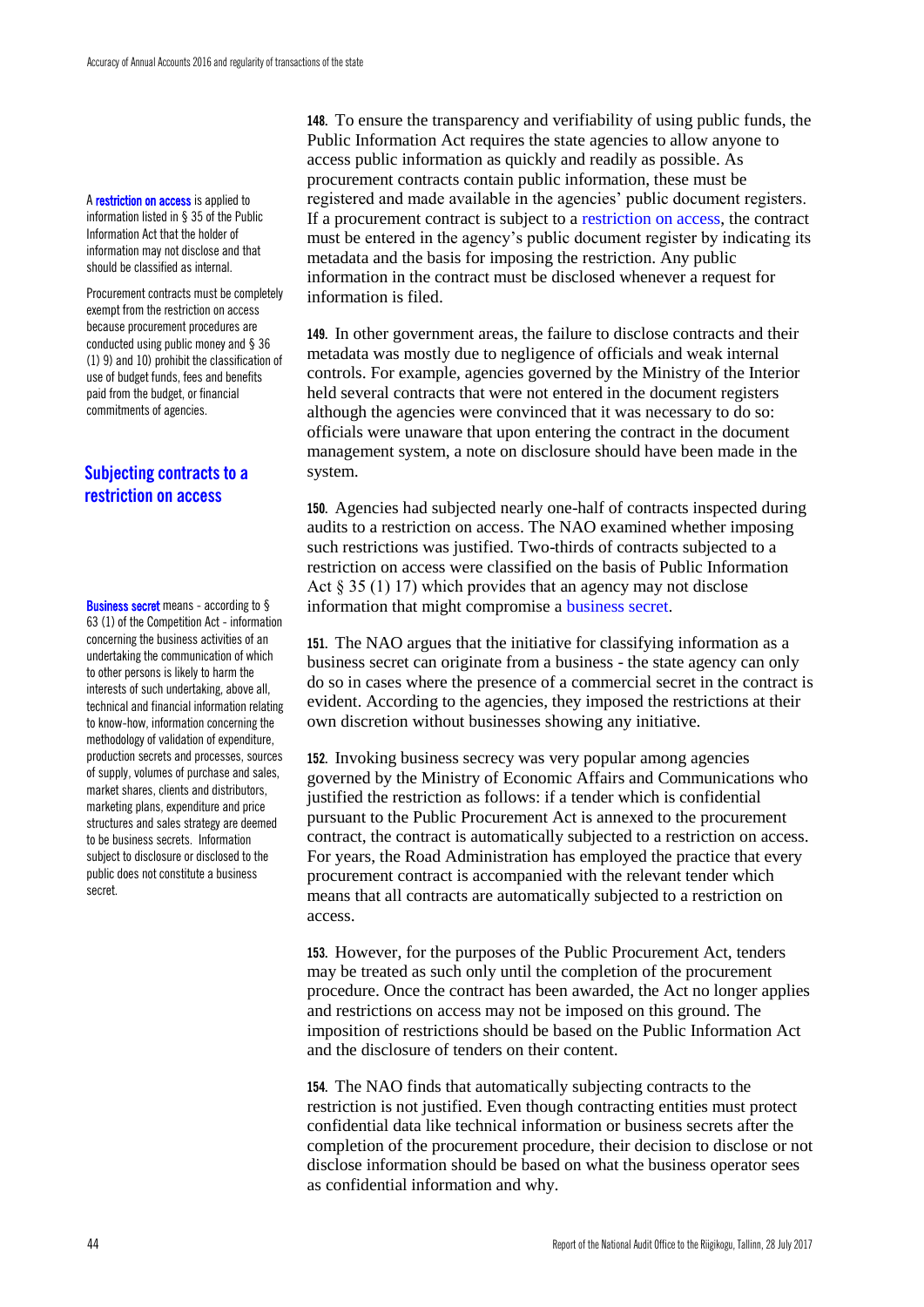**155.** Before imposing automatic restrictions on contracts the agencies should analyse the contents of tenders and obtain assurance that such restrictions are justified. Above all, agencies must respect the rule that procurement contracts are public documents just as tenders usually are after the end of the procurement procedure. Further, agencies should analyse whether it is justified to annex the tender to each procurement contract. Tenders could be handled separately from contracts in the agencies' document registers.

**156.** Even though agencies disclose contracts subjected to a restriction on access when a request for public information is filed, the general public is unable to verify the use of public money as quickly and readily as would be reasonable.

**157. NAO recommendation to the Minister of Public Administration**: raise the state agencies' awareness of the need to disclose contracts awarded following public tenders to ensure that information is quickly and readily accessible for everyone and restrictions on access are granted only insofar as justified.

**Response of the Minister of Public Administration**: The Public Procurement Register publishes basic information about contracts awarded following public tenders - parties, date of signature, contract period, cost and any significant contract amendments made during the contract period. Contracting entities can add files containing contracts in the register but these are not public. The further developments of the Public Procurement Register to be undertaken in 2018 will allow contracting entities to publish contract files in the register.

However, it should be noted that the disclosure of contracts is a matter of principle affecting the entire public sector and cannot be decided lightly or without proper reasoning. It is true that normally contracts are either disclosed or access to them is restricted through document registers.

Pursuant to § 36 (1) 9) and 10) of the Public Information Act (PIA), documents on the use of budget funds of municipalities or public law legal entities and fees and benefits paid from their budgets as well as data on the financial commitments of information holders may not be classified as internal. However,  $\S 35 (1) 17$  of the PIA prohibits disclosing the business secrets of business operators. In the framework of freedom of enterprise and protection of property rights, business secrets of operators are a sort of constitutional value which in this context means that any disclosure of contracts must strike a reasonable balance between public and private interests and employ a solution that is practical and minimises the burden on parties involved.

As for the confidentiality of tenders, I disagree with the opinion in paragraph 153 to the effect that the Public Procurement Act no longer applies once the contract has been awarded. Concurring with this opinion would, among other things, lead to an interpretation that once the procurement contract has been awarded the parties may amend it at their own discretion and without restrictions - but this is not true. According to § 110 (5) of the new Public Procurement Act, tenders are confidential until the decision announcing the successful tender is made. Information in tenders may be disclosed only insofar as provided for by the Public Procurement Act.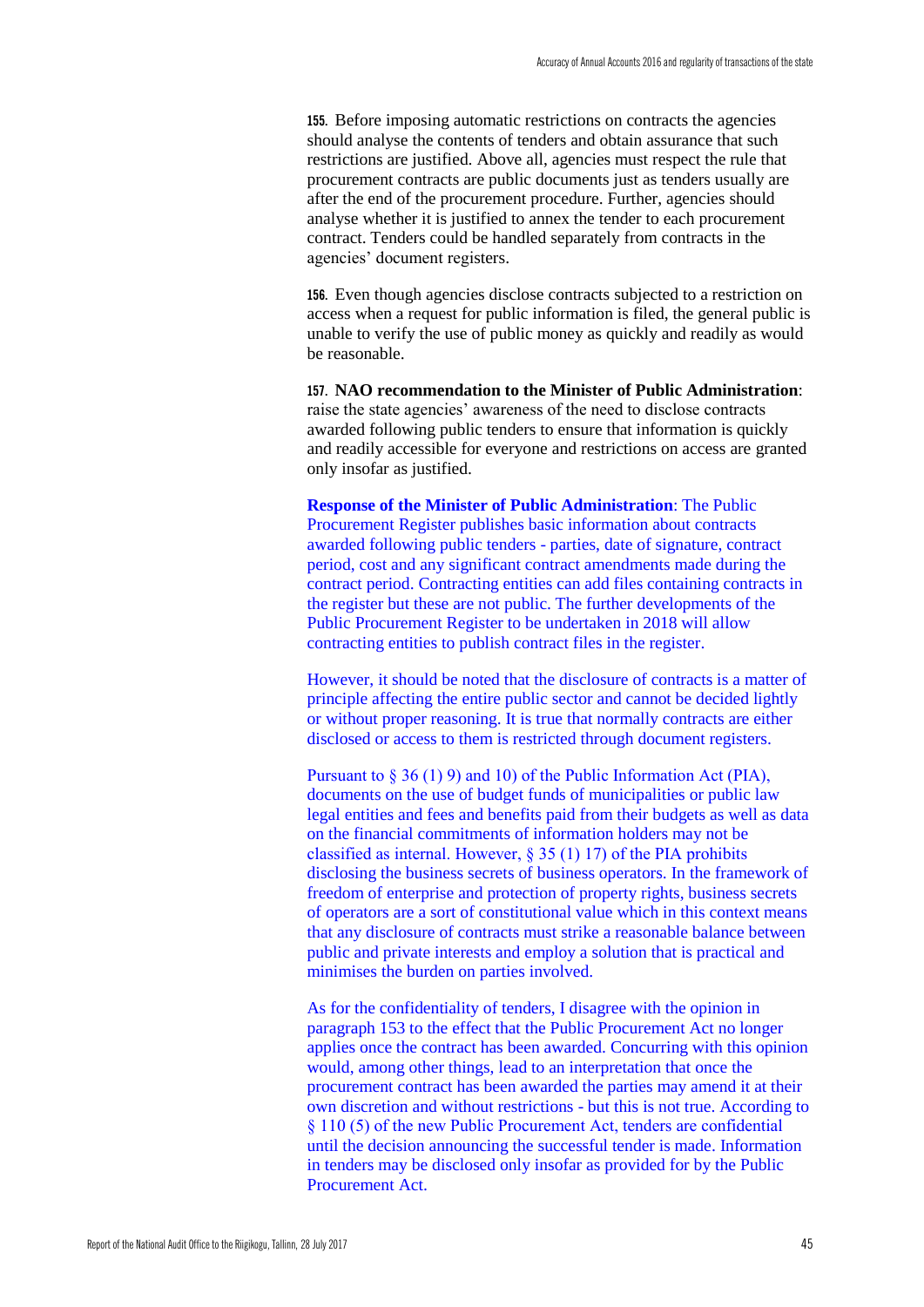### **Disclosure of transactions with related parties**

Related parties include the members of the highest governing bodies, executives, and their family members, including spouses, unmarried partners and children, as defined in the accounting policies and procedures of the government area as well as foundations, non-profit associations and companies where the aforesaid persons either individually or collectively with their family members have control or significant influence.

The Ministry of Finance fosters the publication of procurement contracts in the Public Procurement Register and we intend to increase awareness of this opportunity through the public e-procurement portal, training courses, and other media. Besides, the European Commission is currently examining the practice of disclosing contracts in the EU Member States to make relevant recommendations by the end of 2017 that we can use as input for designing any national measures.

### **Identification and disclosure of transactions with related parties**

**158.** The Public Sector Financial Accounting and Reporting Guidelines<sup>7</sup> ("General Rules") provide that annual accounts shall disclose information on transactions with related parties that are not in line with the legislation or the general requirements of the accounting entity's internal documents, or the market situation. The NAO argues that the principles contained in the General Rules and the accounting policies and procedures of government areas are not sufficient to ensure that all the required transactions are recognised in annual accounts.

**159.** According to the General Rules, individuals drawing up, coordinating and approving transaction documents are responsible for collecting information on transactions with related parties. The duty of such individuals is to supplement transaction documents subject to disclosure with the corresponding information so that accountants could recognise the transactions in balance records using the proper counterparty code. The NAO finds that assigning the duty to endorse documents to parties related to the transaction fails to ensure impartial assessment of transactions and increases the risk that transactions which are not in line with the legislation or market situation are omitted from the annual accounts.

**160.** The NAO finds that individuals independent from transactions - like the internal auditors of ministries - should be responsible for the identification and disclosure of transactions with related parties within the government areas. The NAO identified only a few cases where the government areas had followed this principle. For example, the responsible individual in the Ministry of Finance is the Head of its Internal Audit Department.

**161.** The NAO believes that principles set out in the General Rules and implemented by the government areas need to be adjusted to provide readers of annual accounts with more accurate information on transactions with related parties for evaluating the effectiveness of internal controls and the impact of transactions on financial statements.

**162.** The NAO maintains that the state should increase the transparency of transactions conducted at state agencies by disclosing even such transactions between related parties that are not recognised in the annual accounts. The NAO pointed this out in the audit report concerning the 2015 financial year.

<u>.</u>

<sup>7</sup> Regulation No. 105 of the Minister of Finance that was titled General Rules of State Accountancy until 31 December 2016, and renamed as Public Sector Financial Accounting and Reporting Guidelines as from 1 January 2017.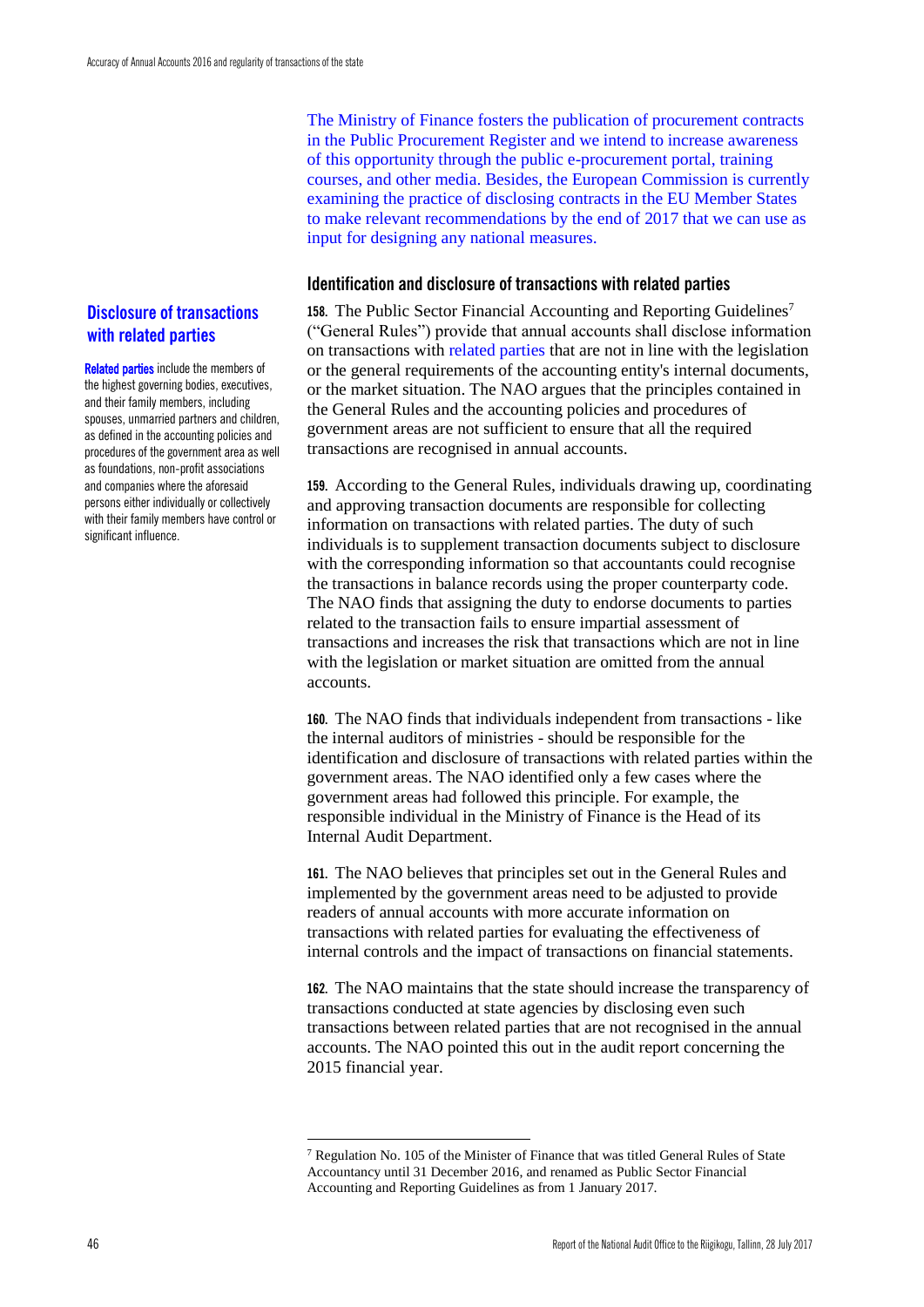The **public money application** is a web application for viewing and analysing the data in the Balance Records Information System. The application is available at [http://riigiraha.fin.ee.](http://riigiraha.fin.ee/)

**163.** The NAO finds that the fastest and easiest solution would be using the public money application as provided for by the government's Anticorruption Strategy for disclosing transactions of local governments. The strategy includes the goal to disclose transactions for each private law legal entity - currently, the Balance Sheet Records System recognises transactions with public sector counterparties only and transactions with private law entities only on aggregate.

**164.** Another goal is to interconnect the Balance Sheet Records System and the Commercial Register to display the members of management and owners of counterparties in the public money application. As the strategy provides for the further development of the application anyway, it should extend to the entire government sector rather than disclosing only the transactions of local government bodies. This would help the general public and the agencies themselves to identify transactions with related parties, improve the transparency of transactions throughout the government sector and manage the corruption risk.

#### **165. NAO recommendations to the Minister of Public Administration:**

- amend the General Rules so that transactions with related parties would be identified and disclosed by an independent individual;
- undertake to further develop the public money application in coordination with the Minister of Justice so that the general public would have access to information on all government sector transactions broken down by private law counterparties, and the members of management and owners of such counterparties.

**Response of the Minister of Public Administration**: We agree that the state should consider further increasing the transparency of the transactions of government sector bodies and disclosing more information on transactions with related parties.

However, we believe that merely appointing an individual responsible for identifying transactions with related parties does not solve the problem because the collection of data required for such monitoring, incl. the collection of personal data within agencies, should be in line with the provisions of the Personal Data Protection Act. Therefore, the individual responsible should either collect personal data subject to the approval of related parties or delegate the responsibility for disclosing transactions with related parties to such related parties. The Head of Internal Audit Department of the MF has done so by requiring the related parties to furnish an additional declaration.

Further development of the public money application is neither a simple nor quick task because this requires software developments for identifying information in suitable format in accounting systems and any interconnected information systems and moving this information into the public money application; interfaces linking the latter to the Commercial Register would need further development too. Example of a problem: accounting systems contain many entries, incl. aggregate entries, that are not accompanied by registry codes identifying specific counterparties. Hence, software developments might not yield the desired outcome.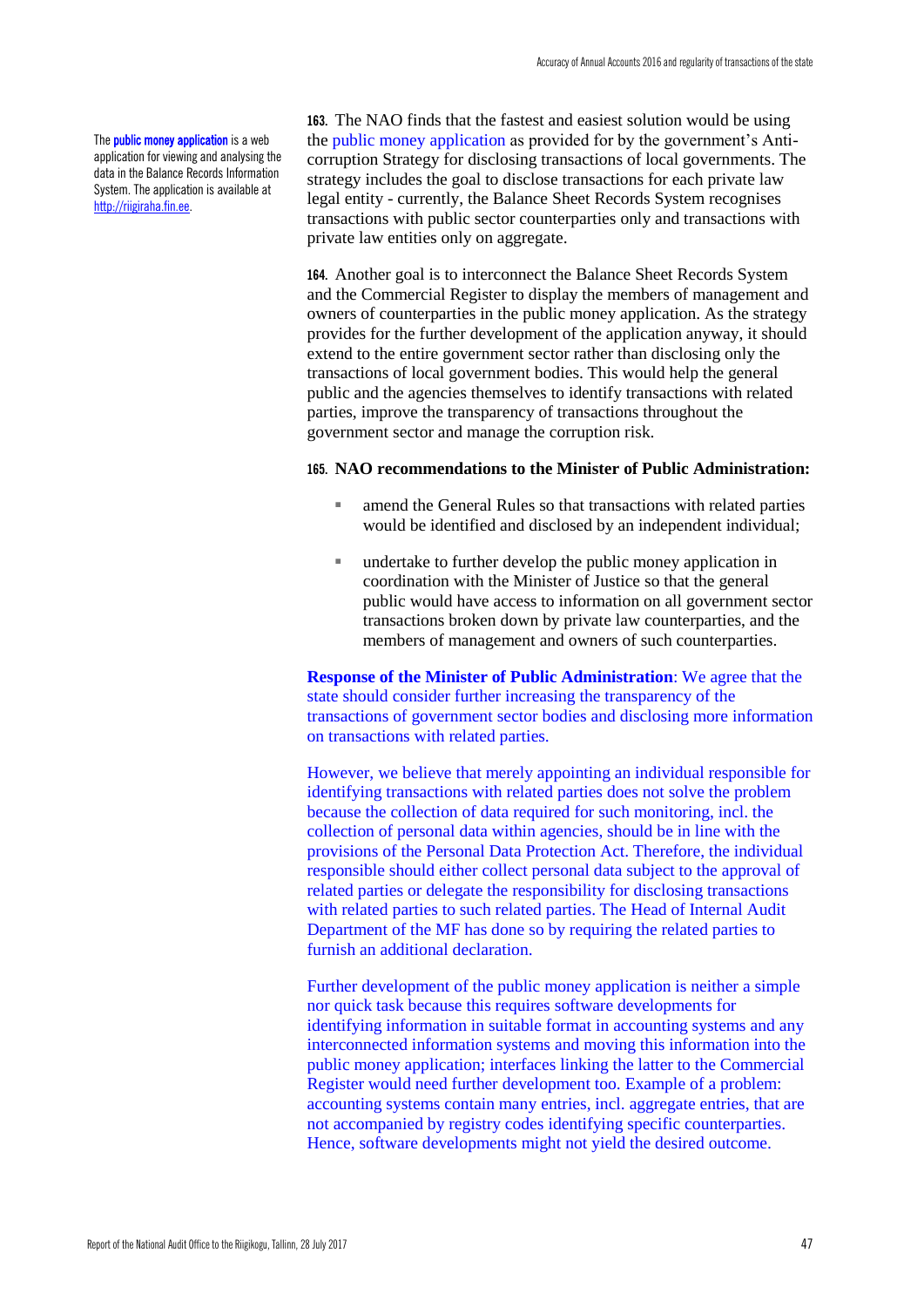We intend to involve the Heads of Internal Audit of the ministries in discussing the recommendations made by the NAO and seeking better solutions for monitoring transactions with related parties and disclosing transactions with private sector counterparties. Thereafter, we can consider revising the General Rules and further developing the public money application.

### **Overview of the implementation of government reform**

**166.** In 2015, the Government of the Republic launched the implementation of the government reform with its main focus on reducing the government sector staff during the period from 1 June 2015 to 31 May 2016. Other (long-term) measures of the government reform included analysis of government functions (central government sector and social security funds) and any related restructuring proposals, mapping and analysis of public services, resource pooling, etc.

**167.** As the government's decision affects the management of public finances and the use of budget funds allocated to ministries, the NAO analysed the implementation of the staff cut in all ministerial government areas. In that context, the NAO examined the implemented and envisaged budget and staff adjustments and the core and auxiliary functions involved. The NAO auditors analysed whether and how the cuts have affected the provision of services and implementation of activities.

**168.** Based on this, the NAO finds that the reform has not witnessed many new initiatives and, in most cases, previously developed restructuring plans were put into effect. In ministries that lacked any previous reform programmes, the lay-offs were more painful and led to the deterioration of services provided, staff overload and labour shortage.

**169.** The government decision set lay-off targets for each ministerial government area taking partly into account the earlier lay-offs and the number of staff. The Ministry of the Interior which had already laid off a notable number of staff was allowed to lay off less and another exception was made for persons in active service in the Defence Forces, plus some nationwide projects were taken into account (e.g. Estonian presidency, work ability reform and Republic of Estonia 100).

**170.** The papers drafted by the MF and submitted to the cabinet of ministers addressed, among other things, the potential risks related to layoffs: foundations whose staff number has grown the most will be excluded; services will be outsourced using contracts under the law of obligations rather than employment contracts; core functions will be financed from external sources, etc.

**171.** In addition, the said papers noted that notably cutting the government sector spending and staff number calls for fundamental changes in the performance of government functions and provision of public services, and that changes in government sector spending and, staff number and work arrangements can take place only if the government sector starts doing something fundamentally differently (structural reforms, reorganisation of functions) or starts doing less (delegation to private or third sector). Focusing only on staff cuts without reorganising the

### **Implementation of government reform**

Government reform - restructuring of governance launched in 2015 with one of its goals being more effective and affordable arrangement of work within the government sector which requires reducing the government sector staff in line with the shrinking of working-age population.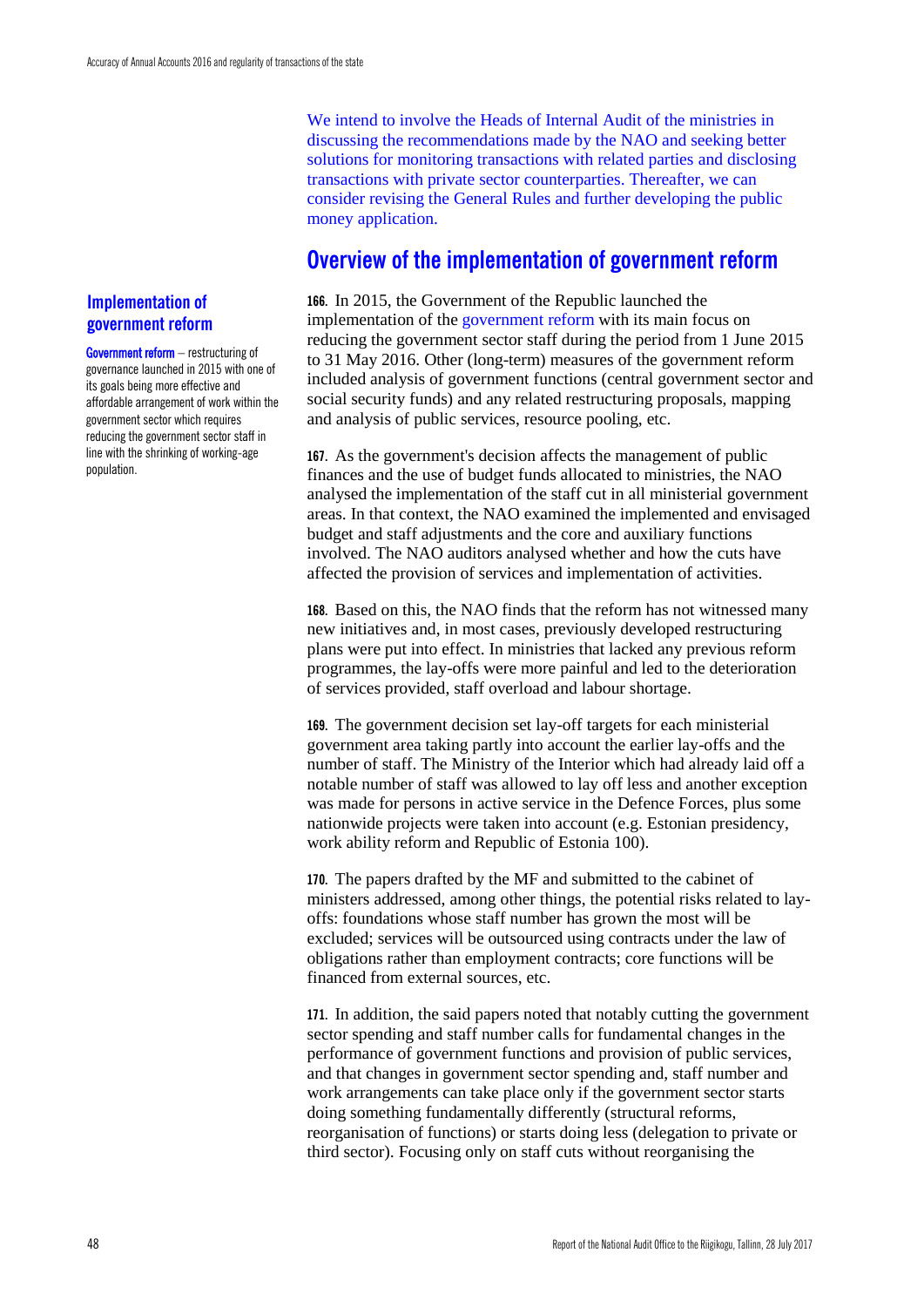services and processes could compromise the performance of the core functions of government and the quality and availability of services.

**172.** Interviews conducted by the NAO revealed that several ministries complied with the lay-off commitment by implementing previously developed reform programmes which reduced the need for labour. So, the Ministry of Defence restructured the manned guard services of the Defence League, the Tax and Customs Board governed by the MF reorganised its functions, and in the government area of the Ministry of Justice the support services of prisons and the work of registers maintained by courts were reorganised. In the said ministries, the lay-off scheme did not entail the pressure to reduce the provision of services or cut some activities because the long-term plans already took into account the need for staff cuts and these ministries had enough time to prepare for reorganisation, for example, by automating some work operations or centralising the support services.

**173.** However, in other ministries the lay-off process was not so smooth, affecting the provision of services, resulting in some labour shortage and staff overload. Officials of the Ministry of the Environment, the Ministry of Culture, the Ministry of Rural Affairs, the Ministry of the Interior, and the Ministry of Economic Affairs and Communications pointed out the negative effects on: the amount of services provided; the workload of current staff, and; the time limits for service provision.

**174.** The only one who failed to meet the target was the Ministry of Social Affairs as the hospitals it administers refused to carry out the lay-offs arguing that the planned lay-offs would significantly compromise the capacity to provide health services. The Chancellor of Justice whom the Tartu University Hospital Foundation addressed a petition claimed that the Ministry has no authority to directly intervene in the foundation's management or prescribe the number of its staff.

**175.** The NAO finds that implementing such superficial staff cuts without evaluating their impact on services and functions is unreasonable because its jeopardises the functioning of some services provided by the state. Also, such cuts do not take into account the current inefficiency: duplication of functions between government areas and excessive bureaucracy, and potential substitute functions that should be discontinued in the first place.

**176.** Likewise, this approach does not take into account past reforms and thus puts ministries which have already tried to rationalise their operations at a disadvantage compared to ministries that have not paid any attention to this so far.

**177.** The NAO believes that staff cuts are possible only following an analysis of the functions and duties of the state and determination of the number of staff required to perform them. Before massive lay-offs, the government analyse their impact on service provision and support staff cuts by other restructuring measures, for example, optimising the provision of support services or automating some functions. This systematic approach allows identifying areas to be reformed and ensuring that functions are optimised in the best possible way and without compromising services provided by the state.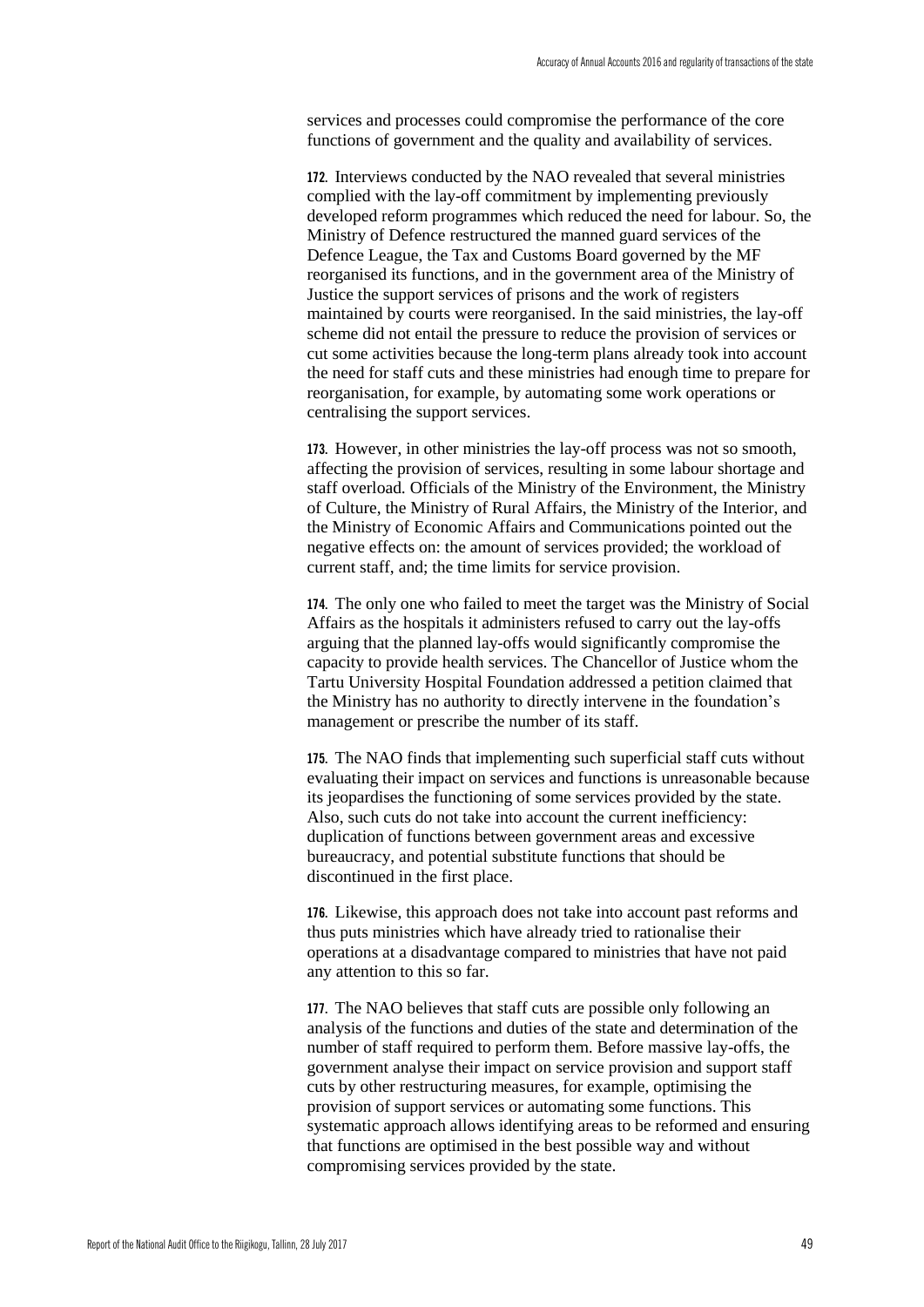**178.** The MF submitted a similar opinion to the cabinet of ministers before the latter decided to go ahead with universal lay-offs.

### **Conclusions of the NAO regarding the audited areas**

**179.** Table 5 provides an overview of policy areas audited by the NAO and the main conclusions regarding the regularity of economic transactions in the audited areas. The monetary value of policy areas as in the 2016 state budget implementation report.

#### **Table 5. Audited policy areas and opinions by the NAO**

| <b>Audited area</b>                                                                                                                                                                                                                                        | <b>Monetary</b><br>value in<br><b>2016, in EUR</b> | <b>Are the</b><br><b>transactions</b><br>correctly<br>recognised in the<br>accounts? | <b>Have the principles of</b><br>the listed legislation<br>been respected in<br><b>conducting transactions</b><br>within the audit scope? |
|------------------------------------------------------------------------------------------------------------------------------------------------------------------------------------------------------------------------------------------------------------|----------------------------------------------------|--------------------------------------------------------------------------------------|-------------------------------------------------------------------------------------------------------------------------------------------|
| <b>Collection of revenue, incl. taxes and social</b><br>security contributions, sale of goods and services,<br>other revenue, financial revenue                                                                                                            | 7.967 billion                                      | Yes                                                                                  | Yes                                                                                                                                       |
| Receipt of support, incl. mediation of support                                                                                                                                                                                                             | 618 million                                        | Yes                                                                                  | Yes                                                                                                                                       |
| Granting of support, incl. mediation of support                                                                                                                                                                                                            | 4.038 billion                                      | Yes                                                                                  | Yes                                                                                                                                       |
| Effecting of operating expenses and assumption<br>of commitments, incl. labour and management<br>costs, other operating expenses, financial<br>expenses, public procurement                                                                                | 4.201 billion                                      | Yes                                                                                  | Yes                                                                                                                                       |
| Transactions in state assets, incl. investments,<br>and public procurement                                                                                                                                                                                 | 299 million                                        | Yes                                                                                  | Yes                                                                                                                                       |
| <b>Depositing of public funds (interest revenue)</b><br>from bonds, deposits and loans, other financial<br>revenue)                                                                                                                                        | 14 million*                                        | Yes                                                                                  | Yes                                                                                                                                       |
| <b>Exercise of founder's rights in foundations, non-</b><br>profit associations and the profit-making state<br>agency; state participation in legal persons<br>governed by private law (purchase and sale of<br>shareholdings and collection of dividends) | 148 million*                                       | Yes                                                                                  | Yes                                                                                                                                       |

\* As featured in the state's unconsolidated cash flow statement for 2016.

**180.** A summary of audited policy areas and the NAO's opinions, broken down by ministries, is set out in Annex 4 hereto. The NAO has given detailed explanations of the omissions found and recommendations on how to avoid them in the audit reports and memos sent to state accounting entities. The financial audit reports are available on the website of the NAO.

/signed digitally/

Alar Karis Auditor General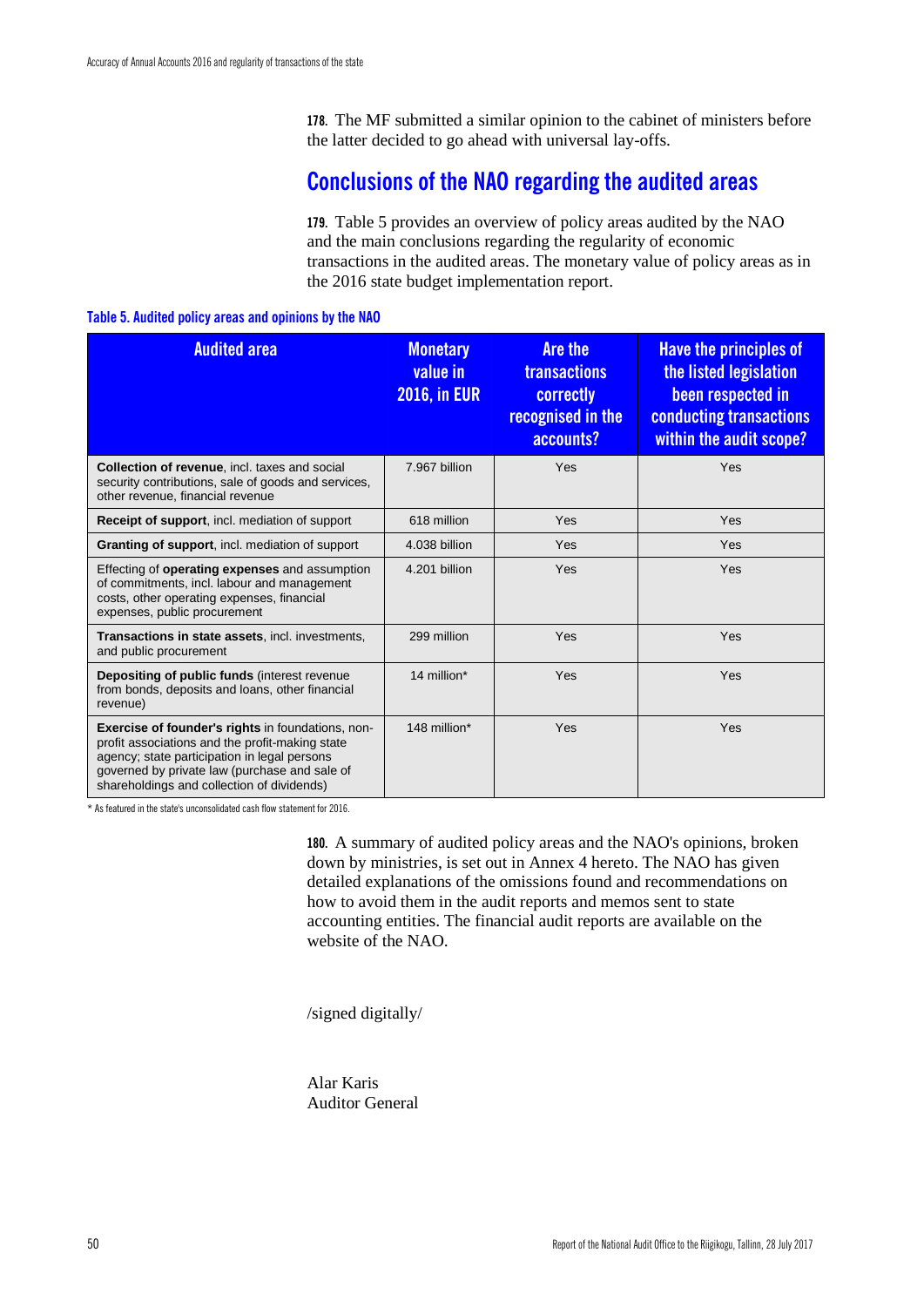### **NAO recommendations to and replies from the Minister of Finance and the Minister of Public Administration**

The NAO's audit did not result in any recommendations to the Ministry of Finance in this report. On 27 July 2017, the ministers sent their response to the draft audit report by the NAO.

### **Overall comments on the audit report**

The report by the NAO serves as an input for improving the management of public finances and developing the policy on and strategic planning of state assets as it highlights the various aspects of the said policy areas that need improvement. We would like to thank the NAO for their efforts and look forward to continued constructive cooperation over the forthcoming accounting periods.

| <b>NAO recommendations</b>                                                                                                                                                                                                  | <b>Replies from audited entity</b>                                                                                                                                                                                                                                                                                                                                                                                                                                                                                                                                                                                                                                                                                                                                                                                                                                                                                     |
|-----------------------------------------------------------------------------------------------------------------------------------------------------------------------------------------------------------------------------|------------------------------------------------------------------------------------------------------------------------------------------------------------------------------------------------------------------------------------------------------------------------------------------------------------------------------------------------------------------------------------------------------------------------------------------------------------------------------------------------------------------------------------------------------------------------------------------------------------------------------------------------------------------------------------------------------------------------------------------------------------------------------------------------------------------------------------------------------------------------------------------------------------------------|
| <b>National reserve funds</b>                                                                                                                                                                                               |                                                                                                                                                                                                                                                                                                                                                                                                                                                                                                                                                                                                                                                                                                                                                                                                                                                                                                                        |
| 45. NAO recommendations to the Minister of<br><b>Finance and the Minister of Public</b><br><b>Administration:</b>                                                                                                           | Response of the Minister of Finance and the Minister of Public<br><b>Administration:</b> The Ministry of Finance (MF) finds that the applicable<br>practice for increasing the Stabilisation Reserve Fund (SRF) is adequate and<br>there is no need to set an additional ceiling for the size of the SRF. The SRF                                                                                                                                                                                                                                                                                                                                                                                                                                                                                                                                                                                                      |
| devise principles for determining the optimal<br>size of the Stabilisation Reserve Fund by<br>assessing the nature and amount of any<br>emergency expenditure to ensure the<br>availability of sufficient reserves;         | grows mostly on the account of cash flow surplus, profit allocations from the<br>Bank of Estonia, and other irregular revenue. Boosting the reserve on the<br>account of current revenue would mean using the cash flow surplus to<br>withdraw additional funds from the economy which would excessively<br>compromise economic growth. The MF disagrees with the argument that                                                                                                                                                                                                                                                                                                                                                                                                                                                                                                                                        |
| place the legal reserves of the EHIF and<br>EUIF in the Stabilisation Reserve Fund.<br>reassess the target level for the amount of<br>money in the Liquidity Reserve and ensure<br>the availability of sufficient reserves; | amendments to the State Budget Act imply waiver of the balance<br>requirement which in turn notably reduces the amount of money placed in the<br>SRF. The balance rule adjustment certainly does not have a direct impact on<br>the SRF. However, it might have indirect effects but merely in terms of the<br>annual breakdown rather than across longer periods. Firstly, the balance rule<br>governs the structural position. And cash flows depend on the nominal                                                                                                                                                                                                                                                                                                                                                                                                                                                  |
| analyse in coordination with the Bank of<br>Estonia whether assigning the management<br>of the Stabilisation Reserve Fund to the<br>Bank of Estonia would allow cost savings;                                               | position which - depending on the economic cycle - may differ from the<br>structural position and have a different direction. Further, cash flows are<br>affected by financing operations that are not recognised in budget position<br>calculations. Hence, if there is a structural surplus, cash flows could still be                                                                                                                                                                                                                                                                                                                                                                                                                                                                                                                                                                                               |
| initiate the mutual alignment of the State<br>Budget Act, the Estonian Health Insurance<br>Fund Act and the Unemployment Insurance                                                                                          | negative, and the other way round. Secondly, the balance rule is applied to<br>budget planning whereas the transfer of funds to the SRF depends on the<br>actual situation, i.e. budget implementation.                                                                                                                                                                                                                                                                                                                                                                                                                                                                                                                                                                                                                                                                                                                |
| Act provided that using the money of the<br>EHIF and EUIF for making payments on<br>behalf of the state is in line with the nature<br>and functions of these two public law entities.                                       | The SRF is an important tool for managing crises and emergencies and its<br>symbolic value is to show that the state is ready for crises. However, in crisis<br>situations, the MF cannot rely solely on the SRF because, firstly, it is<br>extremely difficult to estimate the likelihood of various crises (natural disaster,                                                                                                                                                                                                                                                                                                                                                                                                                                                                                                                                                                                        |
| (paragraphs 13 to 44)                                                                                                                                                                                                       | economic crisis, financial crisis, war) and the level of ensuing expenditure.<br>Secondly, in addition to deploying the SRF, the state can take a loan, cut<br>costs or postpone investments in order to manage the crisis. Nevertheless,<br>prevention of crises and more effective risk management are paramount.                                                                                                                                                                                                                                                                                                                                                                                                                                                                                                                                                                                                    |
|                                                                                                                                                                                                                             | The SRF will be deployed only in emergencies. The MF aims to ensure that<br>the state's risks are managed in a way that allows the state to finance its<br>commitments in crisis situations without having to resort to the SRF or so that<br>its deployment is postponed for as long as possible. For example, in a crisis,<br>the state can address international crisis management funds (ESM, IMF) or<br>other countries to borrow money. The SRF was last deployed in 2009 when<br>224 million euros were withdrawn to mitigate macroeconomic risks resulting<br>from the global economic crisis. Also, two negative supplementary budgets<br>were drawn up in 2009 to cut state budget expenditure by 584 million euros.<br>Back then, IMF's assistance was not needed and the ESM did not exist yet.<br>This demonstrates that deployment of reserves is not the only or primary tool<br>for crisis management. |
|                                                                                                                                                                                                                             | The MF points out that the Riigikogu assembled all the funds of the EHIF and<br>the EUIF to be centrally managed by the Ministry of Finance in view of the<br>following policies:                                                                                                                                                                                                                                                                                                                                                                                                                                                                                                                                                                                                                                                                                                                                      |
|                                                                                                                                                                                                                             | 1. Improve the management of cash flows and debt commitments in the                                                                                                                                                                                                                                                                                                                                                                                                                                                                                                                                                                                                                                                                                                                                                                                                                                                    |

sector because: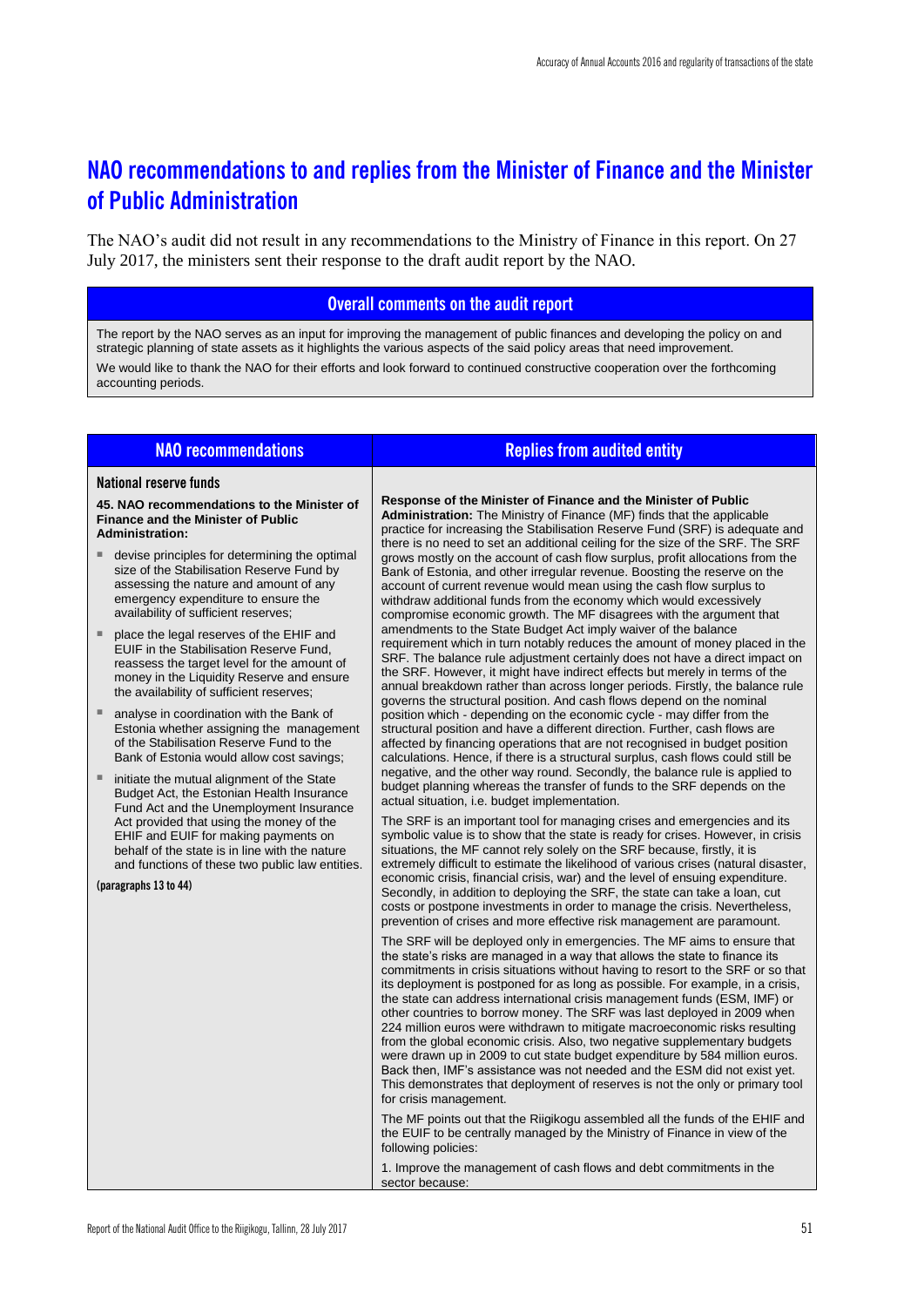| <b>NAO recommendations</b> | <b>Replies from audited entity</b>                                                                                                                                                                                                                                                                                                                                                                                                                                                                                                                                                                                                                                                                                                                                                                                                                                                                                                                                                                  |
|----------------------------|-----------------------------------------------------------------------------------------------------------------------------------------------------------------------------------------------------------------------------------------------------------------------------------------------------------------------------------------------------------------------------------------------------------------------------------------------------------------------------------------------------------------------------------------------------------------------------------------------------------------------------------------------------------------------------------------------------------------------------------------------------------------------------------------------------------------------------------------------------------------------------------------------------------------------------------------------------------------------------------------------------|
|                            | a) harmonised cash flow management and higher liquidity ensures more<br>efficient use of the state's available financial resources;<br>b) harmonised conservative investment policies yield cost savings for<br>EHIF/EUIF, and the entire state budget.                                                                                                                                                                                                                                                                                                                                                                                                                                                                                                                                                                                                                                                                                                                                             |
|                            | 2. The MF ensures liquidity of the funds of EHIF/EUIF and any investment<br>losses will not be attributed to them. Further, the EHIF/EUIF need no longer<br>pay for costs related to bank transfers and investment operations.                                                                                                                                                                                                                                                                                                                                                                                                                                                                                                                                                                                                                                                                                                                                                                      |
|                            | At the time of deciding this, the Riigikogu argued that the positive effect of<br>harmonised cash flow management on the state budget and the EHIF/EUIF<br>outweighs the assumption of increased financial risk ensuing from the<br>presumably longer period of using the reserves of EHIF/EUIF. Hence, placing<br>the legal reserves of EHIF/EUIF in the SRF would not be essentially<br>compatible with the objectives set out in the legislative amendments adopted<br>by the Riigikogu in 2011.                                                                                                                                                                                                                                                                                                                                                                                                                                                                                                 |
|                            | In 2013, the MF weighed all aspects of collaborating with the Bank of Estonia<br>in managing the SRF. At the time, the interest rates had dropped and it was<br>not financially reasonable for the state to assign the management of the SRF<br>to the Bank of Estonia. The related management and performance fees<br>would have significantly reduced the profitability of the SRF. We doubt that in<br>2017, when interest rates are even lower or negative, it would be feasible for<br>the state to outsource the SRF management services. However, the MF does<br>not preclude the possibility that, in the future, if interest rates are notably<br>higher, it will reconsider relevant collaboration with the Bank of Estonia.                                                                                                                                                                                                                                                              |
|                            | The EHIF and EUIF have not appeared as if by themselves, they have been<br>set up by the government by means of legislation. The state establishes<br>public law legal entities as independent bodies in order to entrust them with<br>the performance of certain public functions. It follows that public law legal<br>entities also perform public administration functions which the state considers<br>appropriate to implement through independent bodies rather than state<br>agencies. Further, public law legal entities cannot, by their nature, be<br>entrusted with functions that would not be part of the state's functions.<br>Furthermore, public law legal entities cannot have functions beyond those of<br>the state. Likewise, public law legal entities cannot have rights or obligations<br>for which the state could not set limits.                                                                                                                                          |
|                            | Laws are the main instrument used by the state to determine the limits of the<br>rights and obligations of such entities. Laws set out the functions of said<br>entities. Also, laws determine the extent to which public law legal entities<br>enter into private law relationships (e.g. various restrictions on assuming<br>commitments or pursuing business). The state regulates the rights and<br>obligations of public law legal entities in view of its own interests related to<br>the specific area of public administration. However, by delegating functions to<br>such entities the state does not entrust them with responsibility for managing<br>the area of public administration in question. Further, despite setting up<br>public law legal entities, the state retains responsibility for the functioning of<br>the state as a whole meaning that the state may - in order to improve such<br>functioning - rearrange the limits and principles of operation of said entities. |
|                            | According to § 9 (2) of the Constitution of the Republic of Estonia, the<br>fundamental rights laid down therein do not extend to public law legal<br>entities. Essentially, fundamental rights are a person's subjective rights vis-a-<br>vis public authorities. However, a public law legal entity constitutes a public<br>authority - it is established by the state in public interests and essentially for<br>the performance of some of the state's functions. Hence, as a rule, public law<br>legal entities do not need constitutional protection against the state. The<br>public law legal entities that require constitutional protection against the state<br>are exhaustively listed in the Constitution (§ 38 (2) universities and research<br>institutions, $\S$ 111 Bank of Estonia, and $\S$ 154 (1) local authorities) whereas<br>the Estonian Health Insurance Fund and the Estonian Unemployment<br>Insurance Fund are not among them. <sup>8</sup>                            |
|                            | Consequently, the legal capacity and autonomy of the EHIF and the EUIF are<br>not absolute - these are determined by the legislator and can therefore be<br>limited by law. The rights and obligations of public law legal entities are more<br>limited than those of private law entities just as the ownership rights of public<br>entities are usually more limited. <sup>9</sup>                                                                                                                                                                                                                                                                                                                                                                                                                                                                                                                                                                                                                |

<sup>8</sup> Also, see Truuväli, E-J and others. Constitution of the Republic of Estonia. Commented edition. Tallinn 2008, page 109, § 9, comment 5.2.3.

 $\overline{a}$ 

<sup>9</sup> See Merusk, K. Avalik-õiguslik juriidiline isik avaliku halduse organisatsioonis. Juridica, 1996, No. 4, pages 174 to 178.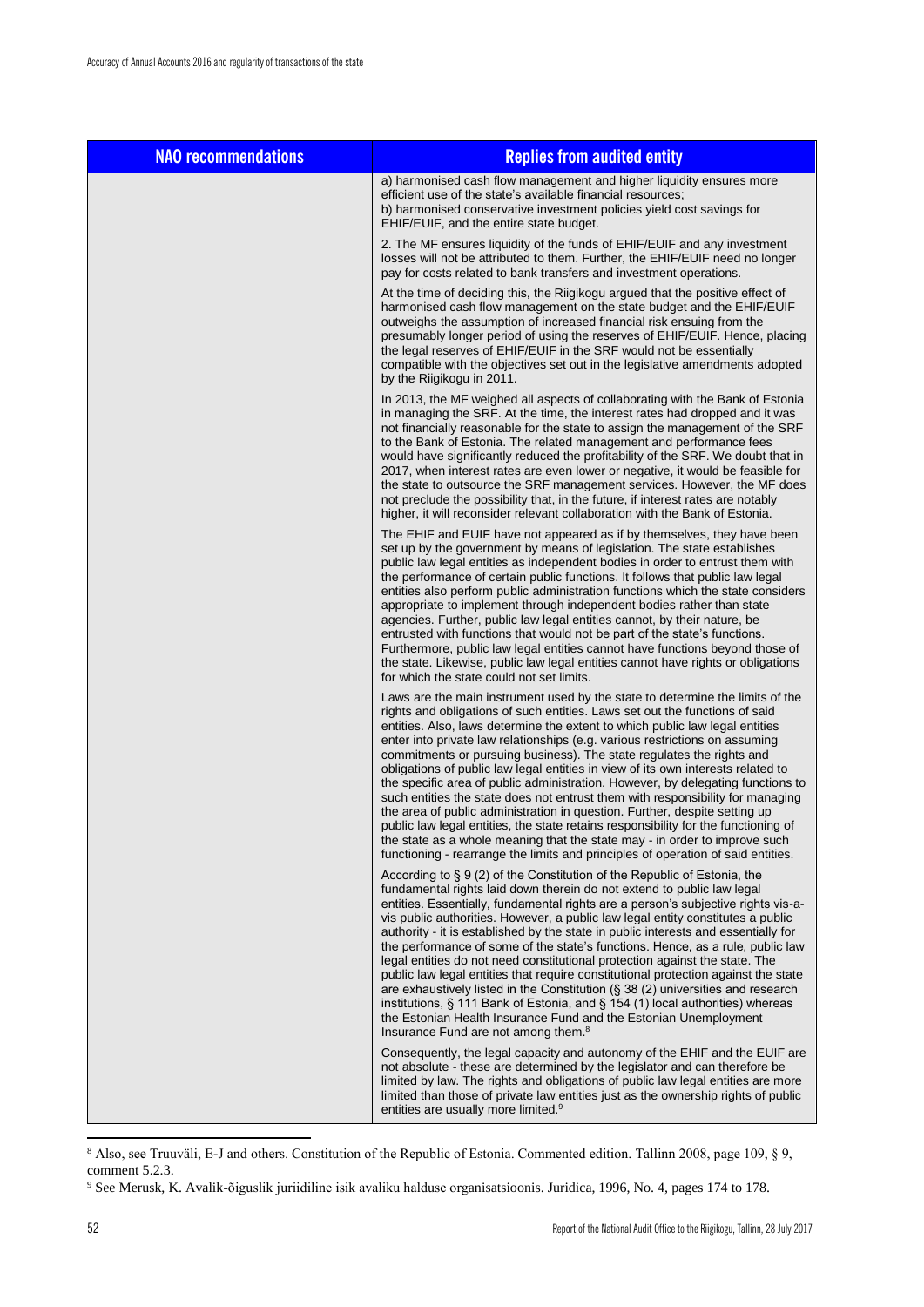| <b>NAO recommendations</b> | <b>Replies from audited entity</b>                                                                                                                                                                                                                                                                                                                                                                                                                                                                                                                                                                                                                                                                                                                                                                                                                                                                                                                                                                                                                                                                                                                                                                                                                                                                                   |
|----------------------------|----------------------------------------------------------------------------------------------------------------------------------------------------------------------------------------------------------------------------------------------------------------------------------------------------------------------------------------------------------------------------------------------------------------------------------------------------------------------------------------------------------------------------------------------------------------------------------------------------------------------------------------------------------------------------------------------------------------------------------------------------------------------------------------------------------------------------------------------------------------------------------------------------------------------------------------------------------------------------------------------------------------------------------------------------------------------------------------------------------------------------------------------------------------------------------------------------------------------------------------------------------------------------------------------------------------------|
|                            | The purpose of the Act Amending State Budget Act, Alcohol, Tobacco, Fuel<br>and Electricity Excise Duty Act, Estonian Health Insurance Fund Act, Local<br>Government Financial Management Act and Unemployment Insurance Act in<br>connection with 2012 State Budget Act, 7 December 2011, was to preserve<br>the autonomy of the EHIF and the EUIF in performing their core functions.<br>Changes made in the ownership rights of EHIF/EUIF related to very specific<br>aspects - the holding and investing of funds. The holding and investing of<br>funds is not a core function of EHIF/EUIF meaning that they retained full<br>autonomy in performing their statutory functions.                                                                                                                                                                                                                                                                                                                                                                                                                                                                                                                                                                                                                                |
|                            | The amendments adopted with the Act of 7 December 2011 did not interfere<br>with the performance of core functions of EHIF/EUIF. This is supported by §<br>39 (2) of the Estonian Health Insurance Fund Act and § 341 (2) of the<br>Unemployment Insurance Act which clearly provide that the deposit<br>agreement with the state must, at any time, allow EHIF/EUIF to make<br>payments using money held on a current account within the group accounts<br>of the state to perform their statutory functions. In view of the need to<br>maintain constant and unlimited access of EHIF/EUIF to their money, the<br>Estonian Health Insurance Fund Act and the Unemployment Insurance Act<br>provide for entering into deposit agreements rather than loan agreements.                                                                                                                                                                                                                                                                                                                                                                                                                                                                                                                                               |
|                            | We would like to explain that the deposit agreement is essentially an<br>agreement where the depositary (in this case the state) undertakes to<br>safekeep the movable property entrusted to it by the depositor (in this case<br>EHIF/EUIF) and return it to the depositor at the end of the deposit period.<br>The Law of Obligations Act allows the interpretation that the property to be<br>deposited includes money which means that each agreement where a<br>person entrusts its money with another person is not necessarily a loan<br>agreement.                                                                                                                                                                                                                                                                                                                                                                                                                                                                                                                                                                                                                                                                                                                                                           |
|                            | According to the regulatory framework set up under the Act of 7 December<br>2011, the funds of EHIF/EUIF are held on their own current accounts and<br>they have unlimited rights to use their funds at any given time. Such a legal<br>relationship amounts to a deposit relationship rather than a loan relationship.<br>An essential feature of a loan agreement is the lender's obligation to disburse<br>the loan amount to the borrower, i.e. in this case, transfer the money to the<br>current account of the state. Another essential feature of a loan agreement is<br>the lender's obligation to enable the borrower to use the loan throughout the<br>agreed period and refrain from reclaiming the loan amount before the agreed<br>repayment date. The latter feature is not characteristic of the regulatory<br>framework established by the said Act.                                                                                                                                                                                                                                                                                                                                                                                                                                                |
|                            | A deposit agreement is, for instance, a current account agreement made with<br>a bank - undoubtedly, the bank uses the money on the current account to<br>finance its other products but such an agreement is made for an indefinite<br>period (demand deposit), hence not constituting a loan agreement. The<br>reason here is that the money is held on the account of the current account<br>holder and the holder may use his money any time. The current situation is<br>similar - the money of EHIF/EUIF is held on their current accounts within the<br>group accounts of the state and they can use their money any time.                                                                                                                                                                                                                                                                                                                                                                                                                                                                                                                                                                                                                                                                                    |
|                            | The argument in the report that the MF has used the money of EHIF/EUIF<br>towards the commitments of the state is misleading and not based on the<br>legal concept of money as a fungible item. Likewise, this argument is not<br>compatible with the Law of Obligation Act's provisions on agreements for<br>depositing money. § 39 (1) of the Estonian Health Insurance Fund Act and §<br>341 (1) of the Unemployment Insurance Act clearly provide that a deposit<br>agreement shall be entered into between the state and EHIF/EUIF. The<br>provisions on deposit agreements are set out in the Law of Obligations Act<br>that extends to deposit agreements between the state and EHIF/EUIF.<br>According to § 896 (1), if fungible items, especially money, are deposited, the<br>parties agree that the depositary undertakes to return items of the same kind,<br>quality and quantity rather than the same item itself. Ownership and risk of<br>accidental loss of items will be transferred to the depositary at the time of<br>transfer of possession. Hence, the law provides that depositing money as a<br>fungible item essentially means that the ownership of the item is transferred<br>to the depositary and the depositary may use the depositor's money until the<br>end of the deposit period. |
|                            | § 67 (2) of the State Budget Act grants additional authorisation to use the<br>money as it stipulates that the state use the deposited money provided that<br>the owners of the money can make payments on account of their money any<br>time. We disagree with the NAO's opinion and argue that this matter need                                                                                                                                                                                                                                                                                                                                                                                                                                                                                                                                                                                                                                                                                                                                                                                                                                                                                                                                                                                                    |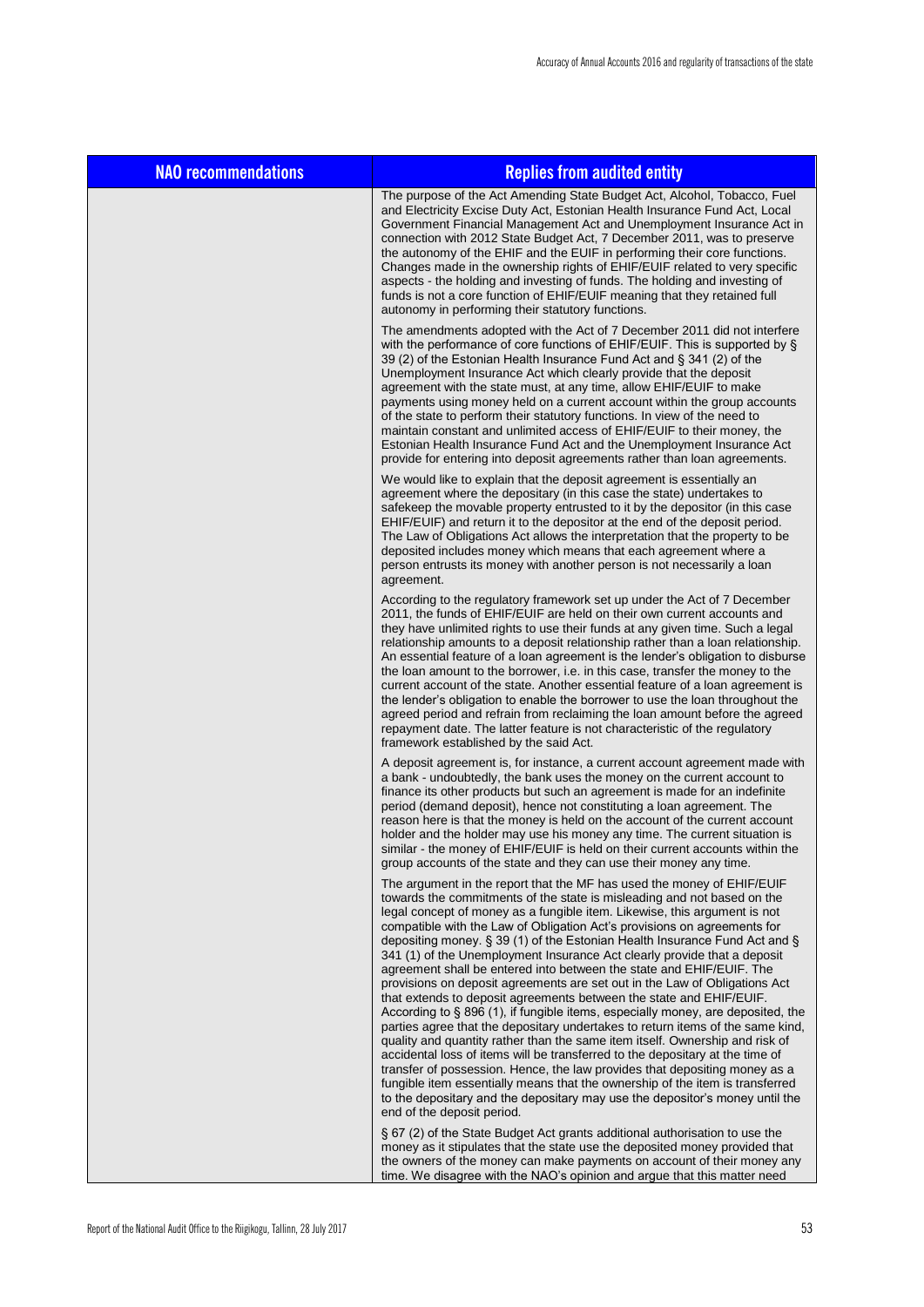| <b>NAO recommendations</b> | <b>Replies from audited entity</b>                                                                                                                                                                                                                                                                                                                                                                                                                                                                                                                                                                                                                                                                                                                                                                                                                                                                                                                                                                                                                                                                                                                                                                                                                                                                                                                                                                                                                                                                                                                                         |
|----------------------------|----------------------------------------------------------------------------------------------------------------------------------------------------------------------------------------------------------------------------------------------------------------------------------------------------------------------------------------------------------------------------------------------------------------------------------------------------------------------------------------------------------------------------------------------------------------------------------------------------------------------------------------------------------------------------------------------------------------------------------------------------------------------------------------------------------------------------------------------------------------------------------------------------------------------------------------------------------------------------------------------------------------------------------------------------------------------------------------------------------------------------------------------------------------------------------------------------------------------------------------------------------------------------------------------------------------------------------------------------------------------------------------------------------------------------------------------------------------------------------------------------------------------------------------------------------------------------|
|                            | not be regulated by the Estonian Health Insurance Fund Act or the<br>Unemployment Insurance Act. The Estonian Health Insurance Fund Act and<br>the Unemployment Insurance Act require the EHIF/EUIF to deposit their<br>funds pursuant to a deposit agreement on a current account within the group<br>accounts of the state. Neither the Estonian Health Insurance Fund Act nor<br>the Unemployment Insurance Act do not regulate how the state should hold<br>the funds under the deposit agreement. Similarly, the said Acts do not<br>regulate how a credit institution should hold the EHIF/EUIF funds under the<br>deposit agreement. The Estonian Health Insurance Fund Act governs the<br>activities of the EHIF - public law legal entity - and, by analogy, the<br>Unemployment Insurance Act governs the activities of the EUIF, whereas the<br>state's activities related to managing its cash flows and holding the money of<br>other entities are governed by the State Budget Act, and the nature of the<br>deposit agreement is defined in the Law of Obligations Act. In this context,<br>the State Budget Act is a constitutional legal instrument which means that<br>issues governed by the State Budget Act cannot be regulated by so-called<br>ordinary instruments (e.g. Estonian Health Insurance Fund Act,<br>Unemployment Insurance Act). Neither is it legally proper or necessary to<br>regulate the contents of the deposit agreement between the state and the<br>EHIF/EUIF in specific legal instruments beyond the Law of Obligations Act. |
|                            | Undoubtedly, the depositary must comply with the deposit agreement's terms<br>and conditions - in this case - ensuring that the owners of the money can use<br>the money on their accounts to make payments any time. Another similarity<br>to holding money in the bank is that banknotes are not kept in the bank's safe<br>deposit box with "tags attached". Surely, the bank uses the deposited money<br>and the depositor will not be able to reclaim the very same banknote. We<br>underline that the money of EHIF/EUIF is still there and, according to $\S$ 67 (1)<br>and (2), the MF must enable entities that hold money in the State Treasury to<br>make payments on the account of their funds at any time for the purpose of<br>performing their statutory functions. There is no evidence that the MF has<br>obstructed the EHIF/EUIF in making payments on account of their funds and<br>thereby violated the law or the applicable deposit agreements. The MF can<br>borrow sufficient amounts from the banks on the same day or subject to a<br>notice of up to 15 days to ensure that the payments of all users of the group<br>accounts of the state will be made as and when necessary. The MF will<br>resort to borrowing, if doing so is necessary for managing the cash flows. By<br>postponing the use of borrowed funds, the state saves loan interest costs.                                                                                                                                                                                    |
|                            | The need to amend the Estonian Health Insurance Fund Act and the<br>Unemployment Insurance Act was addressed by the Finance Committee of<br>the Riigikogu during the legislative proceeding of the draft 456 SE following a<br>motion for amendment by the faction of the Estonian Free Party. The Finance<br>Committee did not consider it necessary to amend the said Acts and decided<br>that making the relevant adjustment in the State Budget Act is sufficient. In §<br>67 (2) of the State Budget Act, the Riigikogu has expressly authorised the<br>state to use third parties' funds that it holds until such time as the owners of<br>the money express their intent to deploy those funds.                                                                                                                                                                                                                                                                                                                                                                                                                                                                                                                                                                                                                                                                                                                                                                                                                                                                     |
|                            | We reiterate that, even if the money of EHIF/EUIF was held by a credit<br>institution rather than the state, the money of those public law legal entities<br>would be most certainly be put to use. In such case, the credit institution<br>would use the held funds to finance its other expenses and return the funds<br>to EHIF/EUIF only on demand. It remains unclear whether in that case the<br>NAO would argue that such actions by credit institutions are not permitted<br>and should be prohibited by specific legal instruments?                                                                                                                                                                                                                                                                                                                                                                                                                                                                                                                                                                                                                                                                                                                                                                                                                                                                                                                                                                                                                               |
|                            | The rules and principles for the management of state's cash flows as set out<br>in Regulation No. 44 of 21 March 2014 of the Government of the Republic on<br>"Principles for Management of the State's Cash Flows and the Stabilisation<br>Reserve Fund" are designed to ensure that the state has, at any time, access<br>to funds required for conducting transactions specified in the state budget as<br>well as funds for making payments on behalf of entities depositing their<br>money with the state. The MF must ensure that at any given moment the<br>Liquidity Reserve holds enough money to ensure smooth routine payments<br>of entities keeping their money in the State Treasury (§ 66 (1) of the State<br>Budget Act). To this end, the MF draws up cash flow forecasts on a daily<br>basis and, based on such forecasts, either invests available money or<br>borrows funds. According to $\S$ 67 (4) of the State Budget Act, cash flows are<br>managed integrally pursuant to the said Regulation which means that the<br>approach outlined in the report - for cash flow management purposes, the<br>state should be distinguished from EHIF/EUIF or the EHIF from the EUIF - is<br>not based on the provisions of the State Budget Act.                                                                                                                                                                                                                                                                                                            |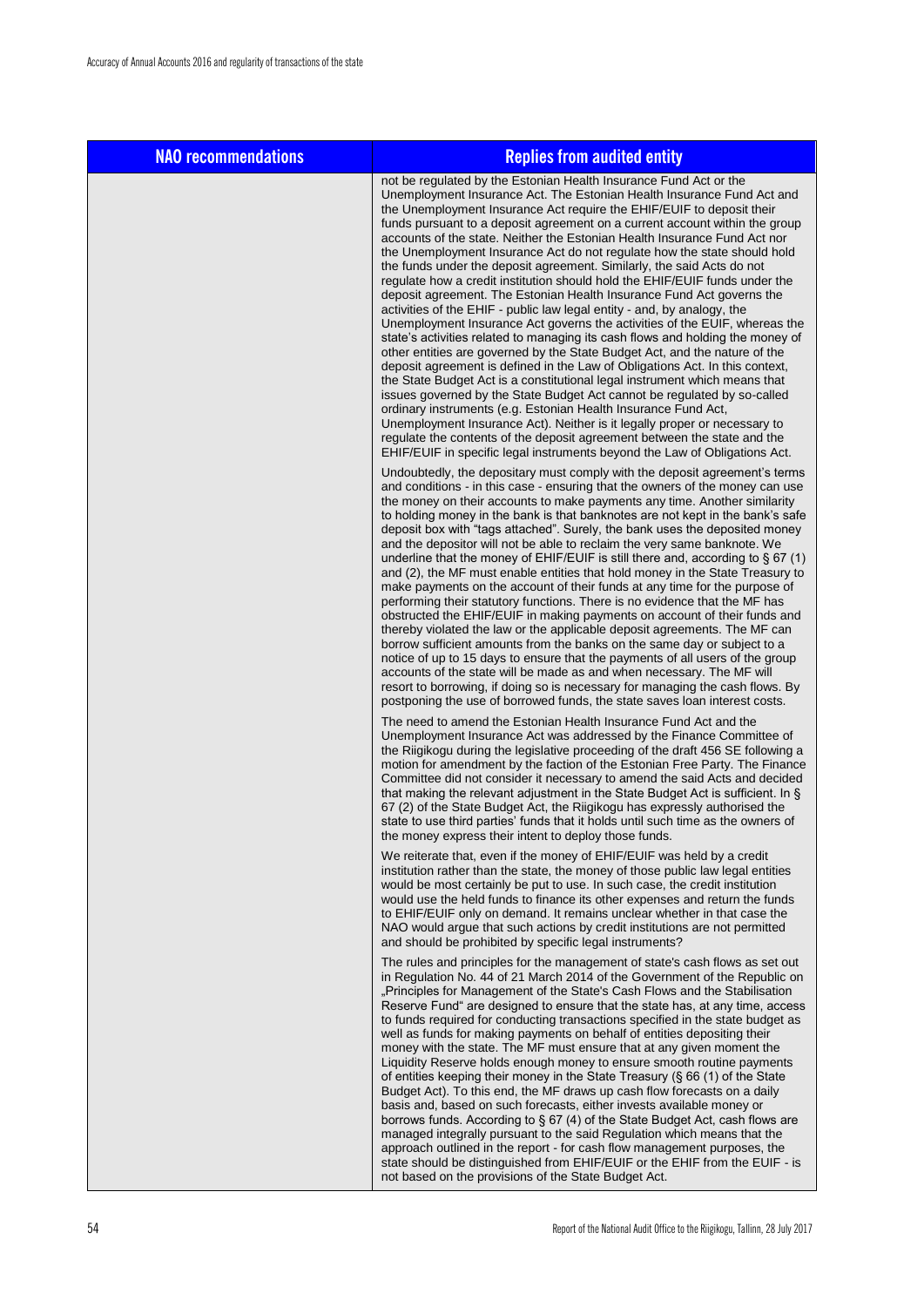| <b>NAO recommendations</b>                                                                                                                                                                                                                                                                                                                                                                                                      | <b>Replies from audited entity</b>                                                                                                                                                                                                                                                                                                                                                                                                                                                                                                                                                                                                                                                                                                                                                                                                                                                                                                                                                                                                                                                                                                                                                                                                                                                                                                                                                                                                                                                                                                                                                                                                                                                                                                                                                                                                                                                                                                                              |
|---------------------------------------------------------------------------------------------------------------------------------------------------------------------------------------------------------------------------------------------------------------------------------------------------------------------------------------------------------------------------------------------------------------------------------|-----------------------------------------------------------------------------------------------------------------------------------------------------------------------------------------------------------------------------------------------------------------------------------------------------------------------------------------------------------------------------------------------------------------------------------------------------------------------------------------------------------------------------------------------------------------------------------------------------------------------------------------------------------------------------------------------------------------------------------------------------------------------------------------------------------------------------------------------------------------------------------------------------------------------------------------------------------------------------------------------------------------------------------------------------------------------------------------------------------------------------------------------------------------------------------------------------------------------------------------------------------------------------------------------------------------------------------------------------------------------------------------------------------------------------------------------------------------------------------------------------------------------------------------------------------------------------------------------------------------------------------------------------------------------------------------------------------------------------------------------------------------------------------------------------------------------------------------------------------------------------------------------------------------------------------------------------------------|
|                                                                                                                                                                                                                                                                                                                                                                                                                                 | Further, we would like to explain that, according to $\S$ 9 (2) through (6) of<br>Regulation No. 44 of 21 March 2014 of the Government of the Republic on<br>"Principles for Management of the State's Cash Flows and the Stabilisation<br>Reserve Fund", the minimum level of the Liquidity Reserve for the group is<br>determined on the basis of forecasts for negative net cash flows of the state<br>and entities keeping their money in the State Treasury rather than on the<br>basis of the total of funds of group members with positive balance (balance of<br>funds of $EHIF + EUIF \leq balance$ of Liquidity Reserve). The minimum level of<br>the Liquidity Reserve for the group is determined on the basis of the nine-<br>month forecast for the level of negative net cash flows of the state which,<br>among other factors, takes in account the total payments from social security<br>funds. The outlined regulatory framework is based on the consolidated cash<br>flow management principle which provides that the Liquidity Reserve must<br>hold sufficient funds to make payments of all entities keeping money there,<br>whereas cash flows are managed integrally meaning that at a specific time<br>the cash flows of various entities might be balanced out. Pursuant to $\S 67(2)$<br>of the State Budget Act, the balancing of intra-group cash flows may not limit<br>the ability of EHIF/EUIF to make payments, but the explanatory<br>memorandum to the said Act clearly provides for the possibility that the<br>balances of the state's accounts might be negative at some point.<br>Meanwhile, the state pays the Health Insurance Fund and the Unemployment<br>Insurance Fund interest on the balances of their accounts (not based on the<br>balance of the Liquidity Reserve), i.e. a fee for using their money. Hence, as<br>a result of such operations, their financial resources increase instead of<br>shrinking. |
|                                                                                                                                                                                                                                                                                                                                                                                                                                 | To sum up the foregoing, the MF finds that the use of money of the<br>EHIF/EUIF as provided for by the legislation and at times when the said<br>public law legal entities do not need this money to perform their functions,<br>does not affect the nature of EHIF/EUIF or their ability to perform duties<br>entrusted with them. The holding and investing of funds is not a core function<br>of EHIF/EUIF meaning that they retained full autonomy in performing their<br>statutory functions and using their money. The Estonian Health Insurance<br>Fund Act and the Unemployment Insurance Act are in line with the State<br>Budget Act - each Act has its specific scope and it would not be legally<br>proper to use the Acts governing the activities of the EHIF/EUIF to regulate<br>or duplicate areas within the scope of the State Budget Act which is a<br>constitutional legal instrument.<br><b>Comment from the NAO:</b> To ensure legal clarity, the NAO has requested                                                                                                                                                                                                                                                                                                                                                                                                                                                                                                                                                                                                                                                                                                                                                                                                                                                                                                                                                                       |
|                                                                                                                                                                                                                                                                                                                                                                                                                                 | the Chancellor of Justice to form an opinion on this matter.                                                                                                                                                                                                                                                                                                                                                                                                                                                                                                                                                                                                                                                                                                                                                                                                                                                                                                                                                                                                                                                                                                                                                                                                                                                                                                                                                                                                                                                                                                                                                                                                                                                                                                                                                                                                                                                                                                    |
| <b>Presentation of state budget</b><br>50. NAO recommendation to the Minister of<br><b>Finance and the Minister of Public</b><br>Administration: outline, in the consolidated<br>annual report of the state, justifications for<br>carrying forward significant amounts from the<br>accounting year to the following year, and<br>include a reference to the location of more<br>detailed information.<br>(paragraphs 46 to 49) | Response of the Minister of Finance and the Minister of Public<br>Administration: Note a31 to the Annual Consolidated Report of the State<br>(pp. 180 to 186) includes an overview of the funds carried over from 2015 to<br>2016 and forward from 2016 to 2017, broken down by budget components<br>and government areas. In conjunction with the transition to accrual-based<br>budgeting as from 2017, there are several adjustments in relation to the<br>provisions of the Regulation of the Ministry of Finance on "Procedure for<br>Drafting of State Budget Strategy and Budgets of Government Areas of<br>Ministries, and for Carry-over of State Budget Funds" as regards the process<br>of carry-over of unused funds:                                                                                                                                                                                                                                                                                                                                                                                                                                                                                                                                                                                                                                                                                                                                                                                                                                                                                                                                                                                                                                                                                                                                                                                                                               |
|                                                                                                                                                                                                                                                                                                                                                                                                                                 | funds are carried over in two parts - the advances in January and the<br>main part in August;                                                                                                                                                                                                                                                                                                                                                                                                                                                                                                                                                                                                                                                                                                                                                                                                                                                                                                                                                                                                                                                                                                                                                                                                                                                                                                                                                                                                                                                                                                                                                                                                                                                                                                                                                                                                                                                                   |
|                                                                                                                                                                                                                                                                                                                                                                                                                                 | balances carried over by agencies are adjusted with prepayments and<br>ш<br>commitments, and the use of investments in 2015 has been extended by<br>a further year.                                                                                                                                                                                                                                                                                                                                                                                                                                                                                                                                                                                                                                                                                                                                                                                                                                                                                                                                                                                                                                                                                                                                                                                                                                                                                                                                                                                                                                                                                                                                                                                                                                                                                                                                                                                             |
|                                                                                                                                                                                                                                                                                                                                                                                                                                 | The so-called funds with limits, according to a Directive of the Minister of<br>Finance, make up about 35% of amounts carried over whereby relevant<br>detailed explanations are included in the Directive and its Annexes. An<br>overview of funds carried over as advances is available on the web site of the<br>MF at http://www.fin.ee/riigieelarve-2017.                                                                                                                                                                                                                                                                                                                                                                                                                                                                                                                                                                                                                                                                                                                                                                                                                                                                                                                                                                                                                                                                                                                                                                                                                                                                                                                                                                                                                                                                                                                                                                                                  |
|                                                                                                                                                                                                                                                                                                                                                                                                                                 | A significant share of the remaining funds that are "carried over<br>automatically" is made up by foreign aid and the related co-financing (about<br>40% of the total carried over). As the final balances that include adjustments<br>for prepayments and commitments are determined in the course of auditing,<br>the relevant overview will be available by the end of August.                                                                                                                                                                                                                                                                                                                                                                                                                                                                                                                                                                                                                                                                                                                                                                                                                                                                                                                                                                                                                                                                                                                                                                                                                                                                                                                                                                                                                                                                                                                                                                               |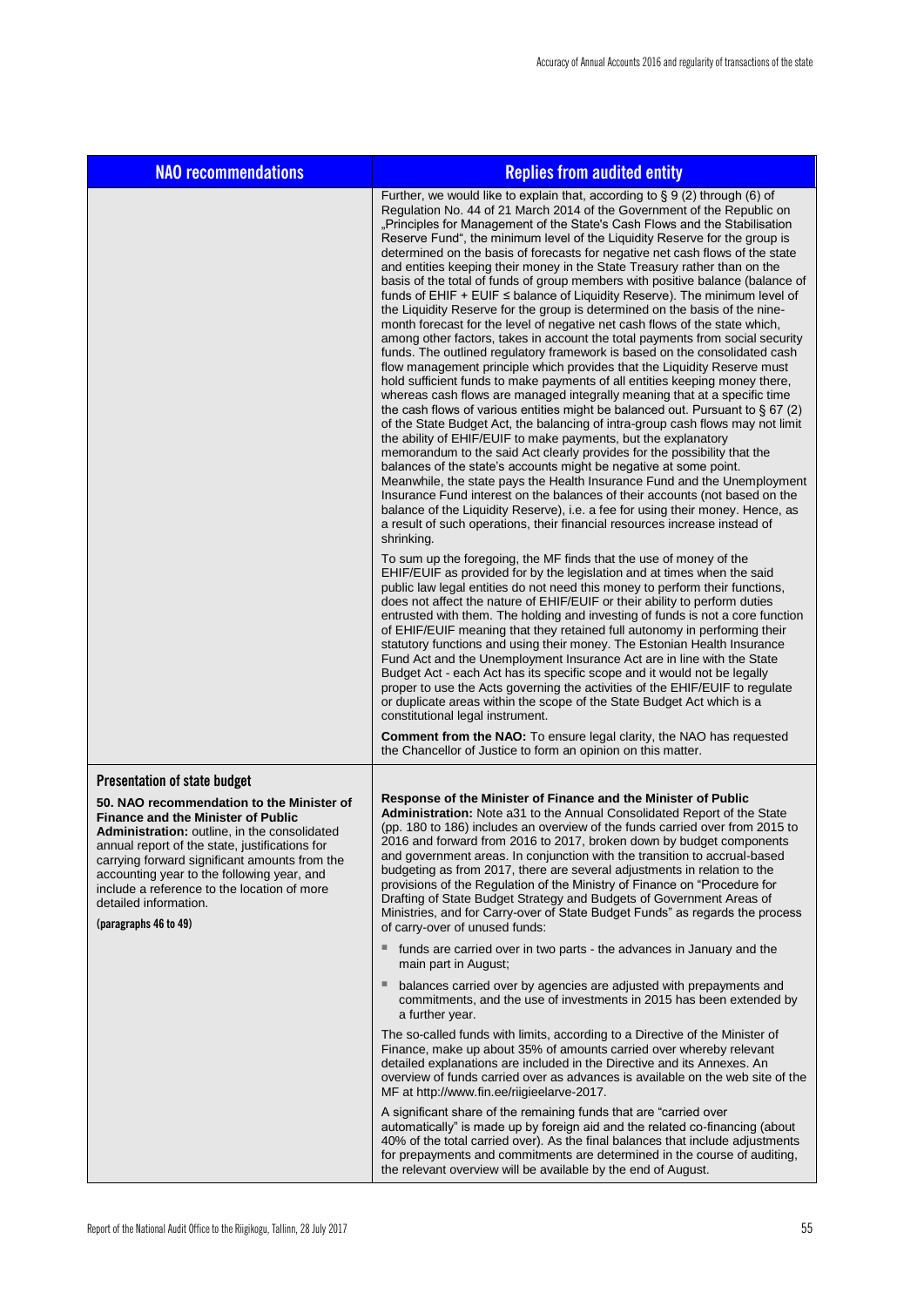| <b>NAO recommendations</b>                                                                                                                                                                                                                                                                                                                                                  | <b>Replies from audited entity</b>                                                                                                                                                                                                                                                                                                                                                                                                                                                                                                                                                                                                                                                                           |
|-----------------------------------------------------------------------------------------------------------------------------------------------------------------------------------------------------------------------------------------------------------------------------------------------------------------------------------------------------------------------------|--------------------------------------------------------------------------------------------------------------------------------------------------------------------------------------------------------------------------------------------------------------------------------------------------------------------------------------------------------------------------------------------------------------------------------------------------------------------------------------------------------------------------------------------------------------------------------------------------------------------------------------------------------------------------------------------------------------|
|                                                                                                                                                                                                                                                                                                                                                                             | The second-largest group of expenses automatically carried over is made up<br>by balances of tax revenue collected by the state (about 20% of the total<br>carry-over) that are to be transferred to other entities (Health Insurance Fund,<br>Unemployment Insurance Fund, local authorities, etc.) according to tax laws.<br>The obligation to transfer the money and the relevant procedures are set out<br>in tax laws. We believe that Note a31 shows - with sufficient clarity - how<br>much remained untransferred as at year-end. Money does not remain<br>untransferred because of omitted work or low capacity.                                                                                    |
|                                                                                                                                                                                                                                                                                                                                                                             | In addition to the above two groups, the revenue from economic activities are<br>carried over automatically (about 5% of the total carried over). Each state<br>agency may use the revenue from economic activities at its own discretion<br>for carrying out its operations.                                                                                                                                                                                                                                                                                                                                                                                                                                |
|                                                                                                                                                                                                                                                                                                                                                                             | A finalised overview of carry-over of funds with limits as well as automatic<br>carry-overs will be made available on the web site of the FM no later than in<br>September 2017. As adjustments will no longer affect the carry-overs in<br>future years, the overview will be comprehensive and it will be included in the<br>annual consolidated report of the state and accompanied by references to<br>more detailed information.                                                                                                                                                                                                                                                                        |
| <b>Explanatory memorandum to the State Budget</b>                                                                                                                                                                                                                                                                                                                           |                                                                                                                                                                                                                                                                                                                                                                                                                                                                                                                                                                                                                                                                                                              |
| Act<br>88. NAO recommendations to the Minister of<br><b>Finance and the Minister of Public</b><br><b>Administration:</b><br>exercise greater care in drafting the budget<br>ш<br>act, take into account all adjustments made<br>during legislative proceedings, and ensure<br>conformity between amounts shown on the<br>various budget lines;                              | Response of the Minister of Finance and the Minister of Public<br>Administration: We agree that the quality of State Budget Acts and their<br>explanatory memoranda can be further improved. The Ministry of Finance<br>(MF) and the ministerial government areas have made consistent efforts to<br>this end. In coordination with the ministerial government areas, the process<br>of drafting the 2017 state budget has been developed to automatically create<br>the state budget and its explanatory memorandum within the information<br>system. This development has notably reduced the administrative burden<br>and the number of errors in introducing last minute decisions in the budget<br>act. |
| ٠<br>set out specific requirements for the<br>composition of information provided in the<br>explanatory memorandum to the annual<br>state budget both on ministerial and national<br>level, and coordinate the drafting the that<br>memorandum so as to ensure uniform<br>quality of information therein.                                                                   | In the future, we will try to work more closely with the Riigikogu whilst the<br>Riigikogu makes changes in the state budget.<br>The general guidelines for drafting explanatory memoranda are being<br>developed. These will be included in the manual on state budget drafting.<br>Further, we'll reserve more time for harmonising the information disclosed in<br>explanatory memoranda.                                                                                                                                                                                                                                                                                                                 |
| (paragraphs 71 to 87)<br><b>Financing of foundations</b>                                                                                                                                                                                                                                                                                                                    |                                                                                                                                                                                                                                                                                                                                                                                                                                                                                                                                                                                                                                                                                                              |
| 92. NAO recommendation to the Minister of<br><b>Finance and the Minister of Public</b><br>Administration: during the process of drafting<br>the state budget, consolidate and disclose in the<br>budget's explanatory memorandum complete<br>information on funding provided to foundations<br>and indicate the intended purpose of such<br>funds.<br>(paragraphs 89 to 91) | Response of the Minister of Finance and the Minister of Public<br><b>Administration:</b> Funding to be granted to foundations is not completely<br>finalised at the time of processing the budget in the Riigikogu because the<br>grant of funding is the responsibility of ministers who adopt final decisions<br>only at the beginning of the year after the Riigikogu has already approved the<br>budget. However, we will try to negotiate with the ministerial government<br>areas so that such information would be available and included in the<br>adjusted explanatory memorandum prepared at the start of the year.                                                                                |
| <b>Planning of ICT investments</b>                                                                                                                                                                                                                                                                                                                                          |                                                                                                                                                                                                                                                                                                                                                                                                                                                                                                                                                                                                                                                                                                              |
| 96. NAO recommendation to the Minister of<br><b>Finance and the Minister of Public</b><br>Administration: establish rules of procedure of<br>the ICT Committee and lay down the criteria for<br>assessing the effectiveness of projects that<br>have been awarded financing by the Committee.<br>(paragraphs 93 to 95)                                                      | Response of the Minister of Finance and the Minister of Public<br><b>Administration:</b> We will review the so-called ICT Committee's rules of<br>procedure and the criteria for reviewing supplementary financing requests<br>before the new State Budget Act 2019-2022 process, and we intend to<br>combine the processes of review of ICT projects and justification of ICT<br>strategies of government areas and write down specific guidelines for those<br>processes. § 13 of the Regulation of the Minister of Finance already lists the<br>general criteria applicable to ICT projects.                                                                                                              |
|                                                                                                                                                                                                                                                                                                                                                                             | The financed ICT projects and expenses are monitored on the same basis as<br>any other state budget funds. First and foremost, ICT projects should help<br>attain the objectives and outcomes set for the government area, and various<br>indicators are used to measure this. It would not be practicable to develop a<br>standalone set of rules for performance assessment as this would increase<br>the administrative burden and create confusion with regard to the existing<br>performance assessment principles. Further, ICT expenses differ                                                                                                                                                        |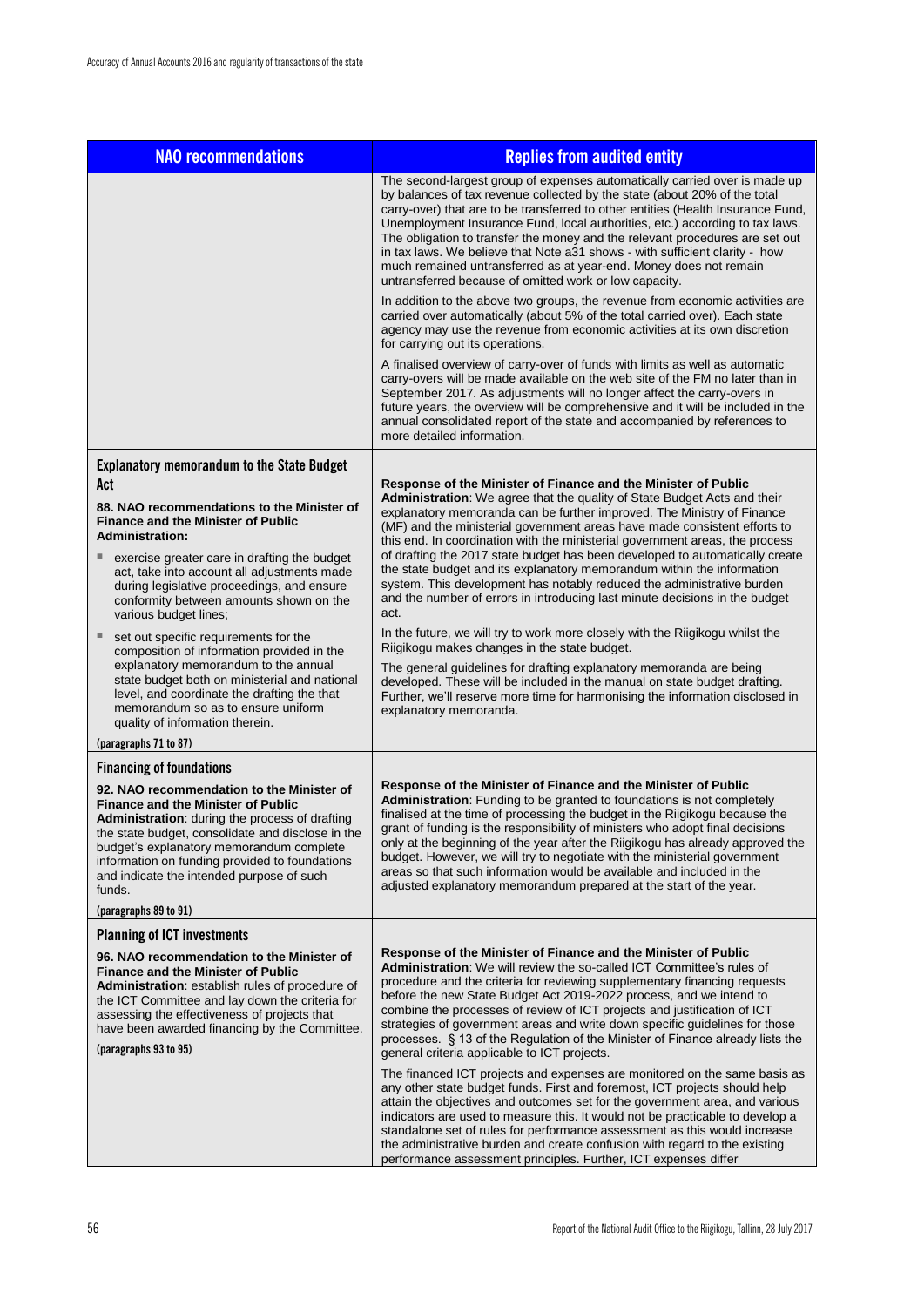| <b>NAO recommendations</b>                                                                                                                                                                                                                                                                                                                                                                                                                                                                                                                                                                                                                                                                                                     | <b>Replies from audited entity</b>                                                                                                                                                                                                                                                                                                                                                                                                                                                                                                                                                                                                                                                                                                                                                                                                                                                                                                                                                                                                                                                                                                                                                                                                                                                                                                                                                                                                                                                                                                                                                                                                                                                                                                                                                                                                                                                                                                                                                                                                                                                                                                                                                                                                                                                                                                                                                                                                                                                                                                                                                   |  |  |  |  |
|--------------------------------------------------------------------------------------------------------------------------------------------------------------------------------------------------------------------------------------------------------------------------------------------------------------------------------------------------------------------------------------------------------------------------------------------------------------------------------------------------------------------------------------------------------------------------------------------------------------------------------------------------------------------------------------------------------------------------------|--------------------------------------------------------------------------------------------------------------------------------------------------------------------------------------------------------------------------------------------------------------------------------------------------------------------------------------------------------------------------------------------------------------------------------------------------------------------------------------------------------------------------------------------------------------------------------------------------------------------------------------------------------------------------------------------------------------------------------------------------------------------------------------------------------------------------------------------------------------------------------------------------------------------------------------------------------------------------------------------------------------------------------------------------------------------------------------------------------------------------------------------------------------------------------------------------------------------------------------------------------------------------------------------------------------------------------------------------------------------------------------------------------------------------------------------------------------------------------------------------------------------------------------------------------------------------------------------------------------------------------------------------------------------------------------------------------------------------------------------------------------------------------------------------------------------------------------------------------------------------------------------------------------------------------------------------------------------------------------------------------------------------------------------------------------------------------------------------------------------------------------------------------------------------------------------------------------------------------------------------------------------------------------------------------------------------------------------------------------------------------------------------------------------------------------------------------------------------------------------------------------------------------------------------------------------------------------|--|--|--|--|
|                                                                                                                                                                                                                                                                                                                                                                                                                                                                                                                                                                                                                                                                                                                                | substantively (maintenance, personnel, development costs, etc.) making it<br>impossible to apply uniform performance assessment criteria.                                                                                                                                                                                                                                                                                                                                                                                                                                                                                                                                                                                                                                                                                                                                                                                                                                                                                                                                                                                                                                                                                                                                                                                                                                                                                                                                                                                                                                                                                                                                                                                                                                                                                                                                                                                                                                                                                                                                                                                                                                                                                                                                                                                                                                                                                                                                                                                                                                            |  |  |  |  |
| <b>Transition to activity-based budgeting</b><br>119. NAO recommendations to the Minister<br>of Finance and the Minister of Public<br><b>Administration:</b>                                                                                                                                                                                                                                                                                                                                                                                                                                                                                                                                                                   | Response of the Minister of Finance and the Minister of Public<br>Administration: The transition to activity-based budgeting is based on the<br>applicable State Budget Act that was drafted in the light of the following                                                                                                                                                                                                                                                                                                                                                                                                                                                                                                                                                                                                                                                                                                                                                                                                                                                                                                                                                                                                                                                                                                                                                                                                                                                                                                                                                                                                                                                                                                                                                                                                                                                                                                                                                                                                                                                                                                                                                                                                                                                                                                                                                                                                                                                                                                                                                           |  |  |  |  |
| analyse the need to make the transition to<br>activity-based budgeting, and if the process<br>is to continue:<br>ш<br>agree on the principles of activity-based<br>budgeting and the relevant transition<br>programme, and ensure that all parties have<br>a common understanding of activity-based<br>budgeting and its implementation;<br>ensure the availability of uniform methods for<br>activity-based budgeting and of software that<br>enables its implementation;<br>ш<br>determine how the budget should be<br>managed and how the information on<br>activities should be used; and<br>thereafter, provide the government with an<br>overview of progress achieved and further<br>actions.<br>(paragraphs 97 to 118) | analyses: report by a parliamentary committee on "Potential paradigm shift in<br>fiscal policy within the parliamentary system of Estonia", OECD reports on<br>"Towards a Single Government Approach" and "Fostering Strategic Capacity<br>across Governments and Digital Services across Borders", NAO audit on<br>"Activities of the Government of the Republic in assessing the impact of its<br>work and in reporting of the results of its work", study by professor Giuseppe<br>Gross on "Performance-based budgeting: A cross-country comparison", the<br>project by Policy Research Centre Praxis on "Determination of performance<br>areas of the state", and the joint report by the University of Tartu and<br>Geomedia OÜ on "Analysis of strategic planning and management of the<br>state". The list is not exhaustive.<br>The essential principles of activity-based budgeting are set out in the State<br>Budget Act and its explanatory memorandum that introduced activity-based<br>budgeting in 2014. The most important principle is the balancing of needs<br>and possibilities within the budget in view of the state's strategic objectives.<br>The state budget is drawn up on the basis of available funds according to the<br>financial forecast of the state and the needs outlined in strategic development<br>plans. Needs are outlined on the basis of the desired effects to be achieved<br>in the community and the services provided to people that are financed from<br>the state budget. For example, the state arranges the provision of emergency<br>medical care to boost the number of healthy life years. Activity-based<br>budgeting means that the state budget determines how much money the<br>state allocates to each sector whereby the planned and actual cost of each<br>activity designed for the population is known. The budget consists of<br>performance areas and programmes. Sectoral totals consist of the prices of                                                                                                                                                                                                                                                                                                                                                                                                                                                                                                                                                                                                         |  |  |  |  |
|                                                                                                                                                                                                                                                                                                                                                                                                                                                                                                                                                                                                                                                                                                                                | relevant government-financed services calculated using the cost models.<br>Activity-based information enables public sector leaders and the general<br>public to better evaluate the economy, efficiency and effectiveness of<br>expenses made using taxpayers' money. The management information<br>obtained through activity-based budgeting will be used by the MF for drafting<br>the state budget and conducting budget negotiations and by the ministers for<br>managing the activities and budgets of their government areas.<br>The MF supplies the action plan for transition to activity-based budgeting as<br>part of the "Overview of developments in strategic planning and financial<br>management". The main stages set out therein include structuring of<br>strategic planning, introduction of cost models in state agencies, and<br>mapping on public services. In 2017, the state introduced the accrual-based<br>budget as a preparatory measure. To support the transition the MF will<br>arrange the revision of legislation and instructional materials, the<br>development of IT solutions, and the provision of training. The transition of<br>each ministry will be supported by an individual project that comes with its<br>own action plan.<br>The methodology required for the transition to activity-based budgeting is set<br>out in documents listed below. The basic rules and work arrangements are<br>governed by the legislation. The State Budget Act adopted by the Riigikogu<br>puts in place the legal framework for activity-based budgeting. Detailed rules<br>are contained in implementing provisions: "Budget Classification", "Procedure<br>for Drafting of State Budget Strategy and Budgets of Government Areas of<br>Ministries, and for Carry-over of State Budget Funds", "Types of Strategic<br>Development Plans, and Procedures for Drafting, Revising, Implementing<br>and Evaluating Them, and for Reporting Thereon" and "Public Sector<br>Financial Accounting and Reporting Guidelines". Detailed instructions<br>supporting the transition are all on the web site "Manual on Strategic<br>Planning and Financial Management".<br>The software necessary for introducing activity-based budgeting that allows<br>collecting and processing the relevant information includes the State Budget<br>Information System (SBIS2), the Strategic Management Information System<br>(SMIS), and the accounting and reporting modules of the SAP accounting<br>software. These systems have been redeveloped to accommodate the |  |  |  |  |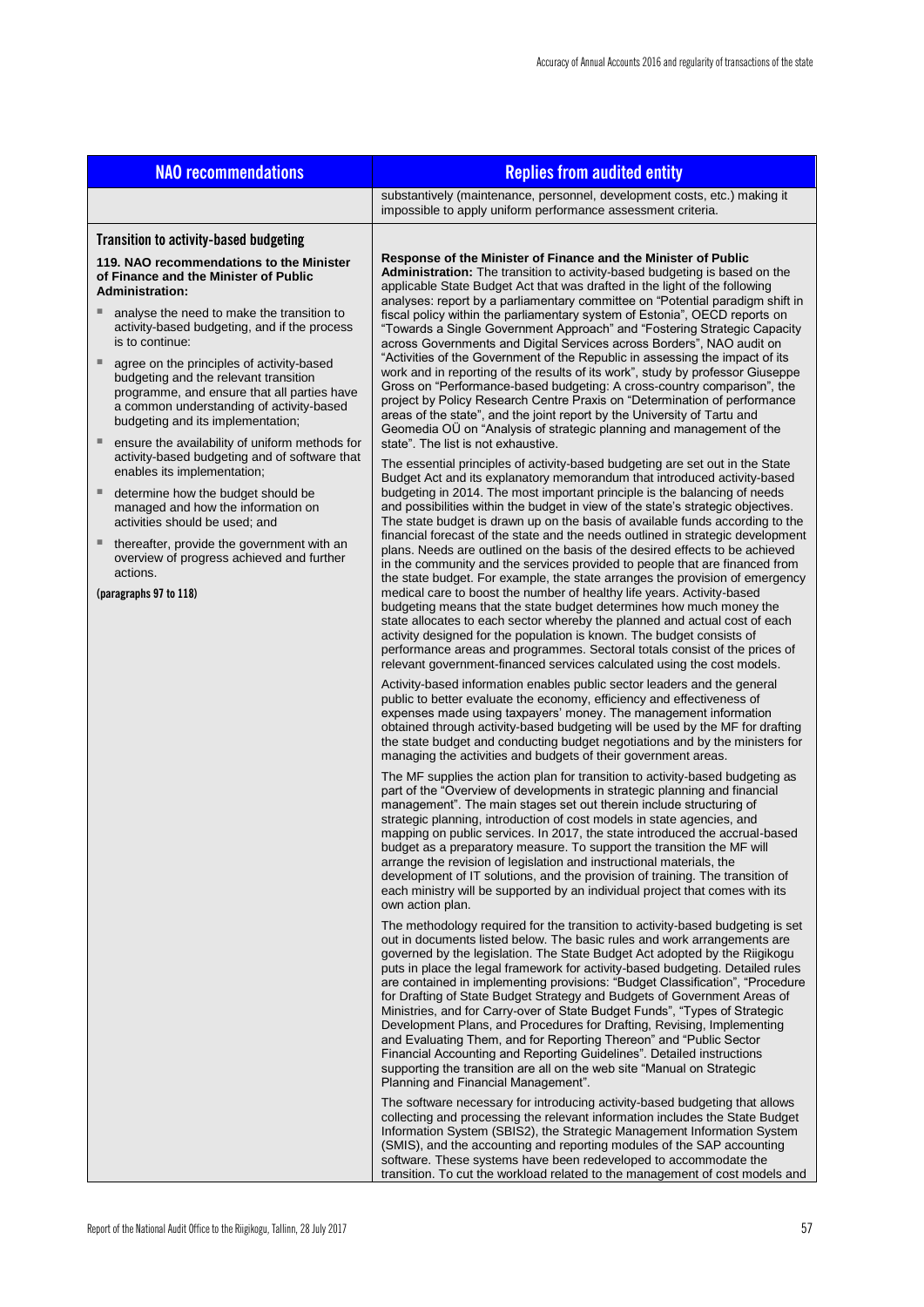| <b>NAO recommendations</b>                                                                                                                                                                   | <b>Replies from audited entity</b>                                                                                                                                                                                                                                                                                                                                                                                                                                                                                                                                                                                       |  |  |  |  |
|----------------------------------------------------------------------------------------------------------------------------------------------------------------------------------------------|--------------------------------------------------------------------------------------------------------------------------------------------------------------------------------------------------------------------------------------------------------------------------------------------------------------------------------------------------------------------------------------------------------------------------------------------------------------------------------------------------------------------------------------------------------------------------------------------------------------------------|--|--|--|--|
|                                                                                                                                                                                              | enable the use of more complex models, we are currently acquiring the Cost<br>Accounting Information System (CAIS).                                                                                                                                                                                                                                                                                                                                                                                                                                                                                                      |  |  |  |  |
|                                                                                                                                                                                              | The cabinet of ministers is informed as and when necessary. The last time<br>the cabinet discussed the transition to activity-based budgeting was in<br>connection with the amendment of the State Budget Act in spring 2017.                                                                                                                                                                                                                                                                                                                                                                                            |  |  |  |  |
| <b>Management of public procurement</b>                                                                                                                                                      |                                                                                                                                                                                                                                                                                                                                                                                                                                                                                                                                                                                                                          |  |  |  |  |
| 145. NAO recommendations to the Minister<br>of Public Administration:                                                                                                                        | <b>Response of the Minister of Public Administration:</b> The expansion of<br>centralised and joint procurement has always been one of the objectives<br>pursued by the government as attested by two orders adopted by the                                                                                                                                                                                                                                                                                                                                                                                              |  |  |  |  |
| continue and expand centralised<br>procurement and foster joint procurement,<br>implement publicity measures to this end,<br>and consolidate and analyse the agencies'<br>procurement needs; | Government of the Republic in 2016 on extending centralised procurement.<br>The centralised procurement powers of the Centre of Registers and<br>Information Systems (CRIS) were extended as from 1 July 2017 to include<br>the acquisition of printers. Hence, the CRIS is the mandatory central<br>contracting entity for acquiring office computers, monitors and printers for                                                                                                                                                                                                                                        |  |  |  |  |
| ٠<br>make the declaration of independence<br>mandatory and, to that end, instruct<br>contracting entities to employ solutions which                                                          | ministries, the agencies they govern, and the Government Office. In addition<br>to centralised procurement, the CRIS arranges joint procurement in the field<br>of ICT.                                                                                                                                                                                                                                                                                                                                                                                                                                                  |  |  |  |  |
| do not increase the administrative burden;<br>and<br>٠<br>intensify monitoring in state-controlled<br>companies and foundations where<br>compliance with the Public Procurement Act          | The Centre of State Support Services (CSSS) was appointed as a voluntary<br>central contracting entity for government agencies and the state agencies<br>administered by them as from 1 July 2016. As a result, agencies are relieved<br>of the duty to acquire goods and services individually and can focus on their<br>core functions.                                                                                                                                                                                                                                                                                |  |  |  |  |
| has not been or is not planned to be audited.<br>(paragraphs 120 to 144)                                                                                                                     | As from 1 January 2016, the CSSS provides services to the Government<br>Office and as from 1 July 2016 to the Ministry of Finance (MF) and the<br>Ministry of Justice and the agencies governed by them. As the CSSS was<br>established for the purpose of providing centralised support services to state<br>agencies, the analysis of further expanding centralised and joint procurement<br>will continue, and presumably the CSSS will take over the management of<br>procurement for the government area of the Ministry of Social Affairs in 2017.                                                                 |  |  |  |  |
|                                                                                                                                                                                              | The functions of the CSSS include, among other things, consolidating the<br>procurement needs of agencies it serves into a single procurement schedule<br>to determine public tenders aimed at acquiring similar items and arrange joint<br>procurement. The joint procurement plan of CSSS and CRIS is available at<br>https://kesksedhanked.rik.ee/ providing and overview of past and planned<br>joint and centralised procurement projects.                                                                                                                                                                          |  |  |  |  |
|                                                                                                                                                                                              | In this context, it is worth highlighting the establishment of the Centre for<br>Defence Investment that manages defence procurement as from 1 January<br>2017.                                                                                                                                                                                                                                                                                                                                                                                                                                                          |  |  |  |  |
|                                                                                                                                                                                              | The MF in coordination with other ministries will continue to analyse the<br>possibilities of expanding joint and centralised procurement. Notices of joint<br>procurement and information on tendering is published, among other<br>channels, in the public e-procurement portal:<br>https://riigihanked.riik.ee/lr1/web/quest/index.                                                                                                                                                                                                                                                                                   |  |  |  |  |
|                                                                                                                                                                                              | To improve the transparency and verifiability of public tenders, the MF has -<br>following the procurement procedure analysis conducted in 2014 -<br>recommended supplementing the procurement procedures with the<br>requirement that procurement committee members and other officials quiding<br>the procurement process must sign a written declaration certifying that they<br>have no conflicts of interest. Further, to mitigate the risk of violation of<br>procedural restrictions, we recommended that agencies put in place<br>procedures for scrutinising the declarations of lack of conflicts of interest. |  |  |  |  |
|                                                                                                                                                                                              | § 9 of the new Public Procurement Act requires all contracting entities to put<br>in place measures for preventing, identifying and eliminating conflicts of<br>interest.                                                                                                                                                                                                                                                                                                                                                                                                                                                |  |  |  |  |
|                                                                                                                                                                                              | Furthermore, for providing guidance to contracting entities, we have<br>published in the public e-procurement portal a reference to the Manual on<br>Avoiding Conflicts of Interest developed jointly by the Ministry of Justice and<br>the MF to help contracting entities introduce proper preventive measures for<br>avoiding conflicts of interest. The manual is available at<br>https://riigihanked.riik.ee/lr1/web/guest/huvide-konflikti-kasiraamat.                                                                                                                                                             |  |  |  |  |
|                                                                                                                                                                                              | As another step to prevent and avoid conflicts of interest, we intend to further<br>develop the Public Procurement Register is 2018 and allow persons<br>associated with the procurement to use the register for declaring that they<br>have no such relation with the tenderer that would compromise their<br><i>impartiality.</i>                                                                                                                                                                                                                                                                                      |  |  |  |  |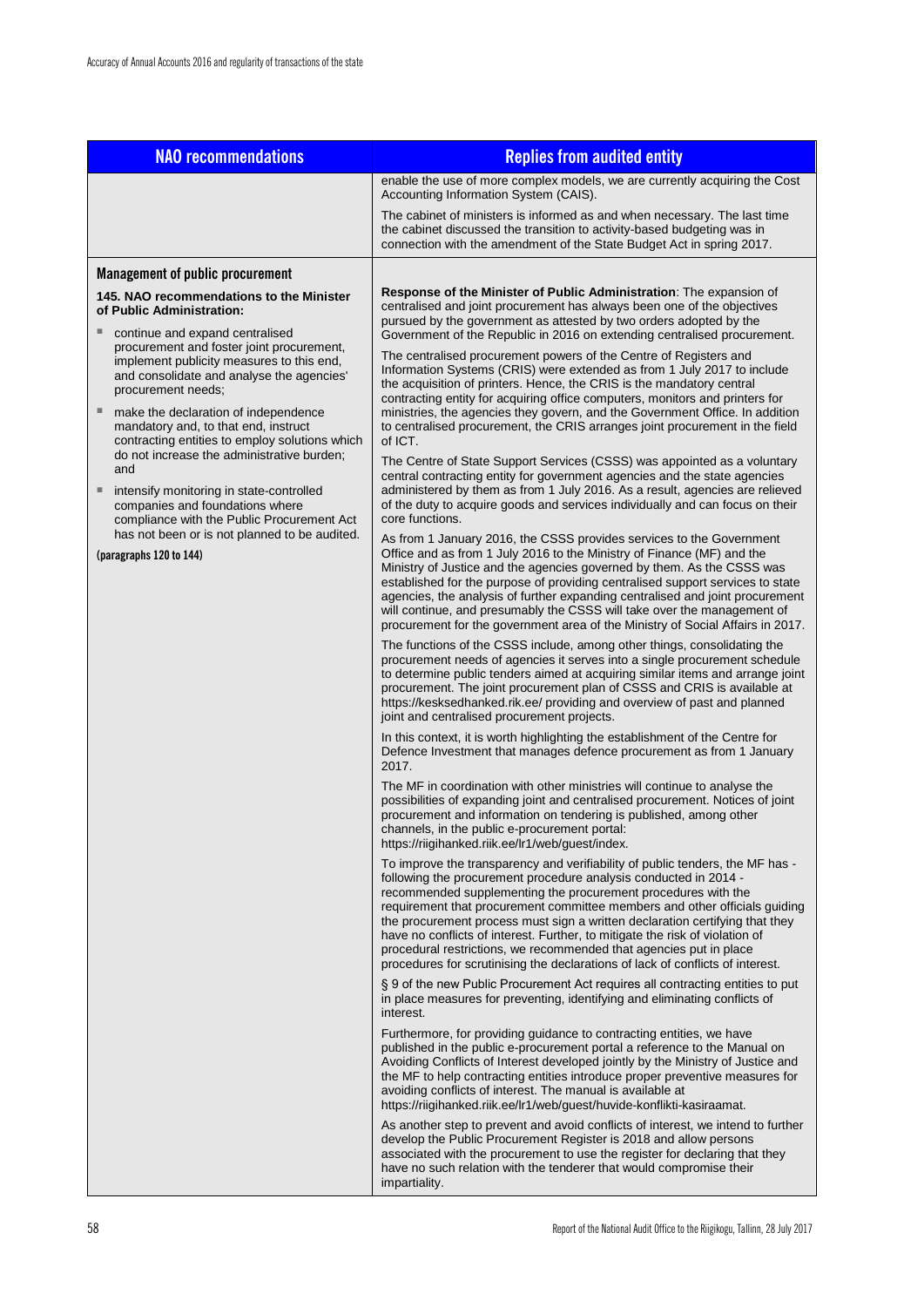| <b>NAO recommendations</b>                                                                                                                                                                                                                                                                                                                    | <b>Replies from audited entity</b>                                                                                                                                                                                                                                                                                                                                                                                                                                                                                                                                                                                                                                                                                                                                                                                                                                                                                                                                                                                                     |  |  |  |
|-----------------------------------------------------------------------------------------------------------------------------------------------------------------------------------------------------------------------------------------------------------------------------------------------------------------------------------------------|----------------------------------------------------------------------------------------------------------------------------------------------------------------------------------------------------------------------------------------------------------------------------------------------------------------------------------------------------------------------------------------------------------------------------------------------------------------------------------------------------------------------------------------------------------------------------------------------------------------------------------------------------------------------------------------------------------------------------------------------------------------------------------------------------------------------------------------------------------------------------------------------------------------------------------------------------------------------------------------------------------------------------------------|--|--|--|
|                                                                                                                                                                                                                                                                                                                                               | Since 2013, the annual risk analysis has served as the main input for<br>preparing the MF's scheduled inspection plan for public procurement. The<br>risk analysis aims to define priority areas for inspection (e.g. types of<br>contracting entities or procurement procedures entailing a higher risk). Risk<br>indicators (objective numerical values, estimations) are defined and the types<br>of contracting entities are selected on the basis of information collected in the<br>course of conducting public tenders and by the State Aid Department whilst<br>supervising public tenders. Another source is NAO audits and<br>recommendations. We agree that the procurement activities of state-<br>controlled companies and foundations require continued attention, and in<br>preparing the inspection plans for following years we will take into account,<br>insofar as possible, the NAO recommendation to inspect companies and<br>foundations whose procurement activities have not been audited in recent<br>years. |  |  |  |
|                                                                                                                                                                                                                                                                                                                                               | Also, we would like to point out that every year the scheduled inspection<br>sample developed on the basis of the MF's risk analysis has included some<br>companies controlled by the state or local government and state-controlled<br>foundations - a detailed overview is available at<br>https://riigihanked.riik.ee/lr1/web/guest/2016-jarelevalve.                                                                                                                                                                                                                                                                                                                                                                                                                                                                                                                                                                                                                                                                               |  |  |  |
|                                                                                                                                                                                                                                                                                                                                               | The scheduled inspection sample for 2017 includes several companies and<br>foundations controlled by the state or local government. As the inspection<br>procedures for 2017 are pending, information on contracting entities in the<br>sample is not public yet.                                                                                                                                                                                                                                                                                                                                                                                                                                                                                                                                                                                                                                                                                                                                                                      |  |  |  |
|                                                                                                                                                                                                                                                                                                                                               | All aforesaid recommendations by the NAO would certainly be supported by<br>improving the general know-how of contracting entities which is a potential<br>EU initiative in the field of public procurement in the framework of the<br>professionalisation measure.                                                                                                                                                                                                                                                                                                                                                                                                                                                                                                                                                                                                                                                                                                                                                                    |  |  |  |
| Disclosure of procurement contracts                                                                                                                                                                                                                                                                                                           |                                                                                                                                                                                                                                                                                                                                                                                                                                                                                                                                                                                                                                                                                                                                                                                                                                                                                                                                                                                                                                        |  |  |  |
| 157. NAO recommendation to the Minister of<br><b>Public Administration:</b> raise the state<br>agencies' awareness of the need to disclose<br>contracts awarded following public tenders to<br>ensure that information is quickly and readily<br>accessible for everyone and restrictions on<br>access are granted only insofar as justified. | Response of the Minister of Public Administration: The Public<br>Procurement Register publishes basic information about contracts awarded<br>following public tenders - parties, date of signature, contract period, cost and<br>any significant contract amendments made during the contract period.<br>Contracting entities can add files containing contracts in the register but<br>these are not public. The further developments of the Public Procurement<br>Register to be undertaken in 2018 will allow contracting entities to publish<br>contract files in the register.                                                                                                                                                                                                                                                                                                                                                                                                                                                    |  |  |  |
| $\frac{156}{2}$                                                                                                                                                                                                                                                                                                                               | However, it should be noted that the disclosure of contracts is a matter of<br>principle affecting the entire public sector and cannot be decided lightly or<br>without proper reasoning. It is true that normally contracts are either<br>disclosed or access to them is restricted through document registers.                                                                                                                                                                                                                                                                                                                                                                                                                                                                                                                                                                                                                                                                                                                       |  |  |  |
|                                                                                                                                                                                                                                                                                                                                               | Pursuant to § 36 (1) 9) and 10) of the Public Information Act (PIA),<br>documents on the use of budget funds of municipalities or public law legal<br>entities and fees and benefits paid from their budgets as well as data on the<br>financial commitments of information holders may not be classified as<br>internal. However, $\S 35(1) 17$ of the PIA prohibits disclosing the business<br>secrets of business operators. In the framework of freedom of enterprise and<br>protection of property rights, business secrets of operators are a sort of<br>constitutional value which in this context means that any disclosure of<br>contracts must strike a reasonable balance between public and private<br>interests and employ a solution that is practical and minimises the burden on<br>parties involved.                                                                                                                                                                                                                  |  |  |  |
|                                                                                                                                                                                                                                                                                                                                               | As for the confidentiality of tenders, I disagree with the opinion in paragraph<br>153 to the effect that the Public Procurement Act no longer applies once the<br>contract has been awarded. Concurring with this opinion would, among other<br>things, lead to an interpretation that once the procurement contract has been<br>awarded the parties may amend it at their own discretion and without<br>restrictions - but this is not true. According to $\S$ 110 (5) of the new Public<br>Procurement Act, tenders are confidential until the decision announcing the<br>successful tender is made. Information in tenders may be disclosed only<br>insofar as provided for by the Public Procurement Act.                                                                                                                                                                                                                                                                                                                         |  |  |  |
|                                                                                                                                                                                                                                                                                                                                               | The Ministry of Finance fosters the publication of procurement contracts in<br>the Public Procurement Register and we intend to increase awareness of this<br>opportunity through the public e-procurement portal, training courses, and<br>other media. Besides, the European Commission is currently examining the<br>practice of disclosing contracts in the EU Member States to make relevant                                                                                                                                                                                                                                                                                                                                                                                                                                                                                                                                                                                                                                      |  |  |  |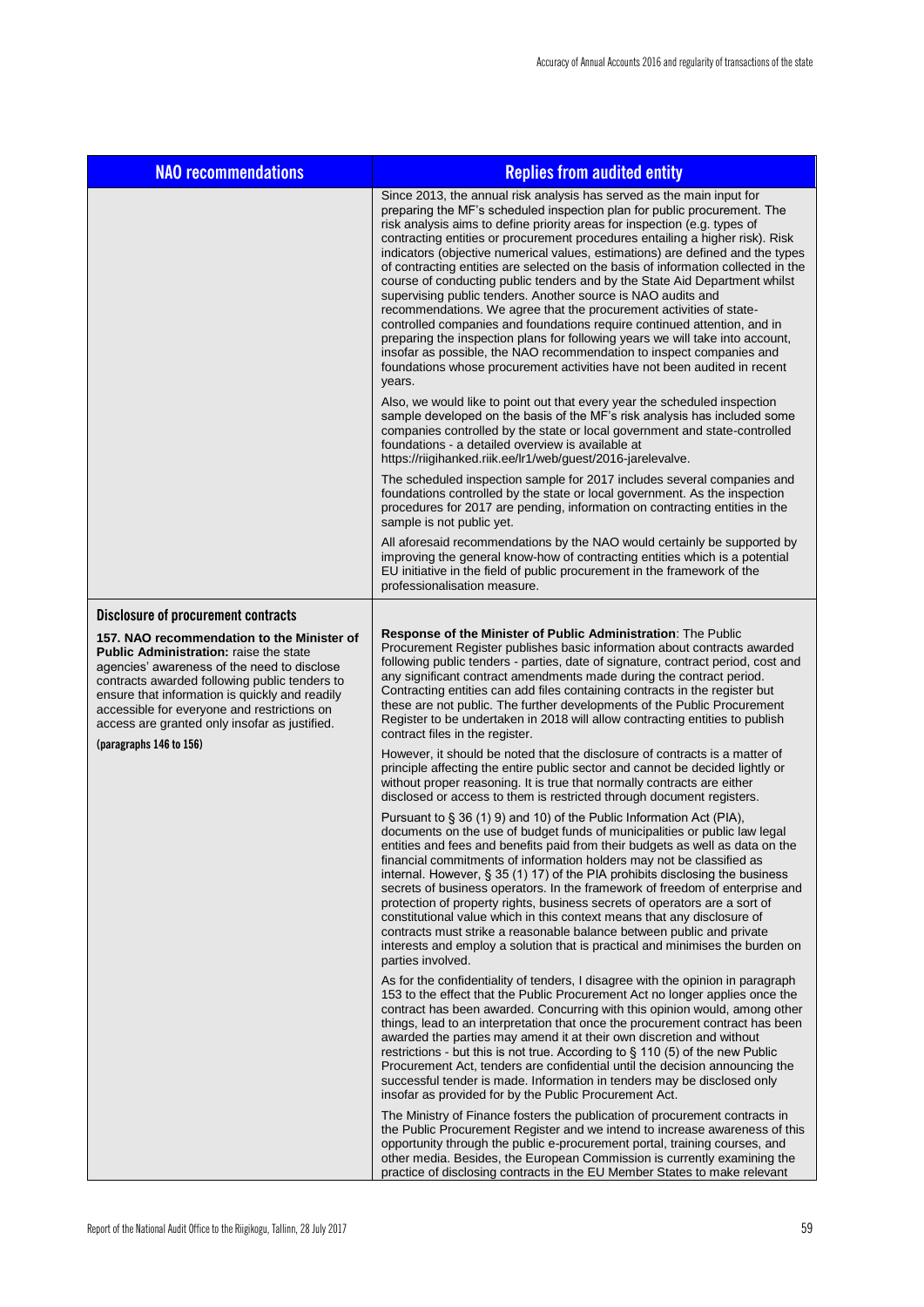| <b>NAO recommendations</b>                                                                                                                                                                                                                                                                                             | <b>Replies from audited entity</b>                                                                                                                                                                                                                                                                                                                                                                                                                                                                                                                                                                                                                                               |  |  |
|------------------------------------------------------------------------------------------------------------------------------------------------------------------------------------------------------------------------------------------------------------------------------------------------------------------------|----------------------------------------------------------------------------------------------------------------------------------------------------------------------------------------------------------------------------------------------------------------------------------------------------------------------------------------------------------------------------------------------------------------------------------------------------------------------------------------------------------------------------------------------------------------------------------------------------------------------------------------------------------------------------------|--|--|
|                                                                                                                                                                                                                                                                                                                        | recommendations by the end of 2017 that we can use as input for designing<br>any national measures.                                                                                                                                                                                                                                                                                                                                                                                                                                                                                                                                                                              |  |  |
| <b>Transactions with related parties</b>                                                                                                                                                                                                                                                                               |                                                                                                                                                                                                                                                                                                                                                                                                                                                                                                                                                                                                                                                                                  |  |  |
| 165. NAO recommendations to the Minister<br>of Public Administration:                                                                                                                                                                                                                                                  | <b>Response of the Minister of Public Administration:</b> We agree that the<br>state should consider further increasing the transparency of the transactions<br>of government sector bodies and disclosing more information on transactions                                                                                                                                                                                                                                                                                                                                                                                                                                      |  |  |
| amend the General Rules so that<br>ш                                                                                                                                                                                                                                                                                   | with related parties.                                                                                                                                                                                                                                                                                                                                                                                                                                                                                                                                                                                                                                                            |  |  |
| transactions with related parties would be<br>identified and disclosed by an independent<br>individual:                                                                                                                                                                                                                | However, we believe that merely appointing an individual responsible for<br>identifying transactions with related parties does not solve the problem<br>because the collection of data required for such monitoring, incl. the                                                                                                                                                                                                                                                                                                                                                                                                                                                   |  |  |
| ш<br>undertake to further develop the public<br>money application in coordination with the<br>Minister of Justice so that the general public<br>would have access to information on all<br>government sector transactions broken down<br>by private law counterparties, and the<br>members of management and owners of | collection of personal data within agencies, should be in line with the<br>provisions of the Personal Data Protection Act. Therefore, the individual<br>responsible should either collect personal data subject to the approval of<br>related parties or delegate the responsibility for disclosing transactions with<br>related parties to such related parties. The Head of Internal Audit Department<br>of the MF has done so by requiring the related parties to furnish an additional<br>declaration.                                                                                                                                                                       |  |  |
| such counterparties.<br>(paragraphs 158 to 164)                                                                                                                                                                                                                                                                        | Further development of the public money application is neither a simple nor<br>quick task because this requires software developments for identifying<br>information in suitable format in accounting systems and any interconnected<br>information systems and moving this information into the public money<br>application; interfaces linking the latter to the Commercial Register would<br>need further development too. Example of a problem: accounting systems<br>contain many entries, incl. aggregate entries, that are not accompanied by<br>registry codes identifying specific counterparties. Hence, software<br>developments might not yield the desired outcome. |  |  |
|                                                                                                                                                                                                                                                                                                                        | We intend to involve the Heads of Internal Audit of the ministries in<br>discussing the recommendations made by the NAO and seeking better<br>solutions for monitoring transactions with related parties and disclosing<br>transactions with private sector counterparties. Thereafter, we can consider<br>revising the General Rules and further developing the public money<br>application.                                                                                                                                                                                                                                                                                    |  |  |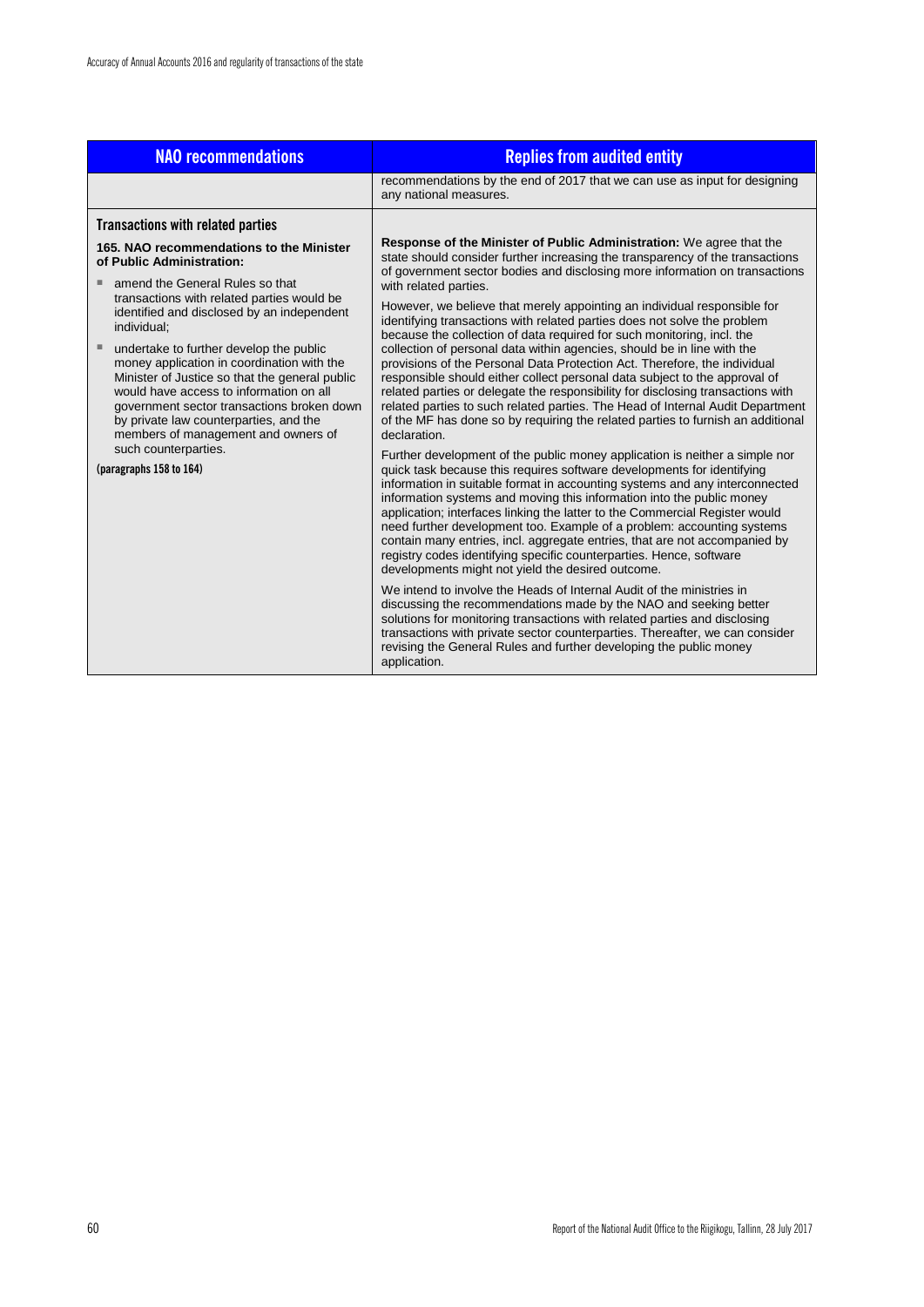### **Overview of the Consolidated Annual Report**

The Consolidated Annual Report of the State has been prepared pursuant to the State Budget Act and the Generally Accepted Accounting Principles of Estonia. The Consolidated Annual Report of the State comprises the state's annual accounts with the State Budget Implementation Report (i.e. the state's consolidated and unconsolidated report), additional information about local governments, the public sector and the government sector, and the management report.

The accounts of 17 state accounting entities with the agencies in their areas of government, the State Forest Management Centre, 68 foundations under the control of the state and 30 companies are consolidated in the consolidated annual accounts of the state. Additional information is given about 213 local authorities, and the indicators of the foundations, non-profit organisations and subsidiaries under their control are also included. On top of the above, additional information about the government sector and public sector also contains legal entities in public law and entities under their direct or indirect control.

The Minister of Finance and the Minister of Public Administration are responsible for the preparation of the Consolidated Annual Report of the State and state accountancy is organised by the Financial Accounting Department of the State Shared Service Centre.

### **Description of audit**

### **Audit objective**

The State Budget Act requires the NAO to audit the annual accounts of the state. Likewise, the NAO is required to audit the regularity of transactions conducted by the state.

The objective of the audit is to provide an opinion on the annual accounts 2016 and the regularity of transactions of the state. The Annual Accounts of the State contain the balance sheet of consolidated and unconsolidated assets and liabilities as at 31/12/2016, the consolidated and unconsolidated income statement, report on changes in net assets and cash flow statement for the financial year ended on 31/12/2016 a summary of the accounting policies and procedures used in preparing the annual accounts and other explanatory notes. The annual accounts contain the State Budget Implementation Report as a supplementary statement.

### **Principles for expressing an opinion**

The NAO's opinion on the accuracy of the annual accounts of the state and the regularity of transactions means that:

- the annual accounts are correct if they are prepared pursuant to the accounting principles generally accepted in Estonia and to the Accounting Act, and all material information which provides a correct and fair view of the financial position of the state has been made public;
- transactions are legitimate if performed in compliance with the State Budget Act, the 2016 State Budget Act and the 2016 State Budget Act Amendment Act.

Observations made in the report are findings which, due to the irrelevance of the amounts and the circumstances related to the appearance thereof, did not affect the opinion of the National Audit Office regarding the accuracy of the annual accounts and the regularity of transactions, but which could result in significant errors in the annual accounts or regularity of transactions under different conditions. Regarded as relevant are observations, which, once learned, will affect the user of the annual accounts. Relevancy depends on the financial value and substance of the observation and it is assessed on the basis of the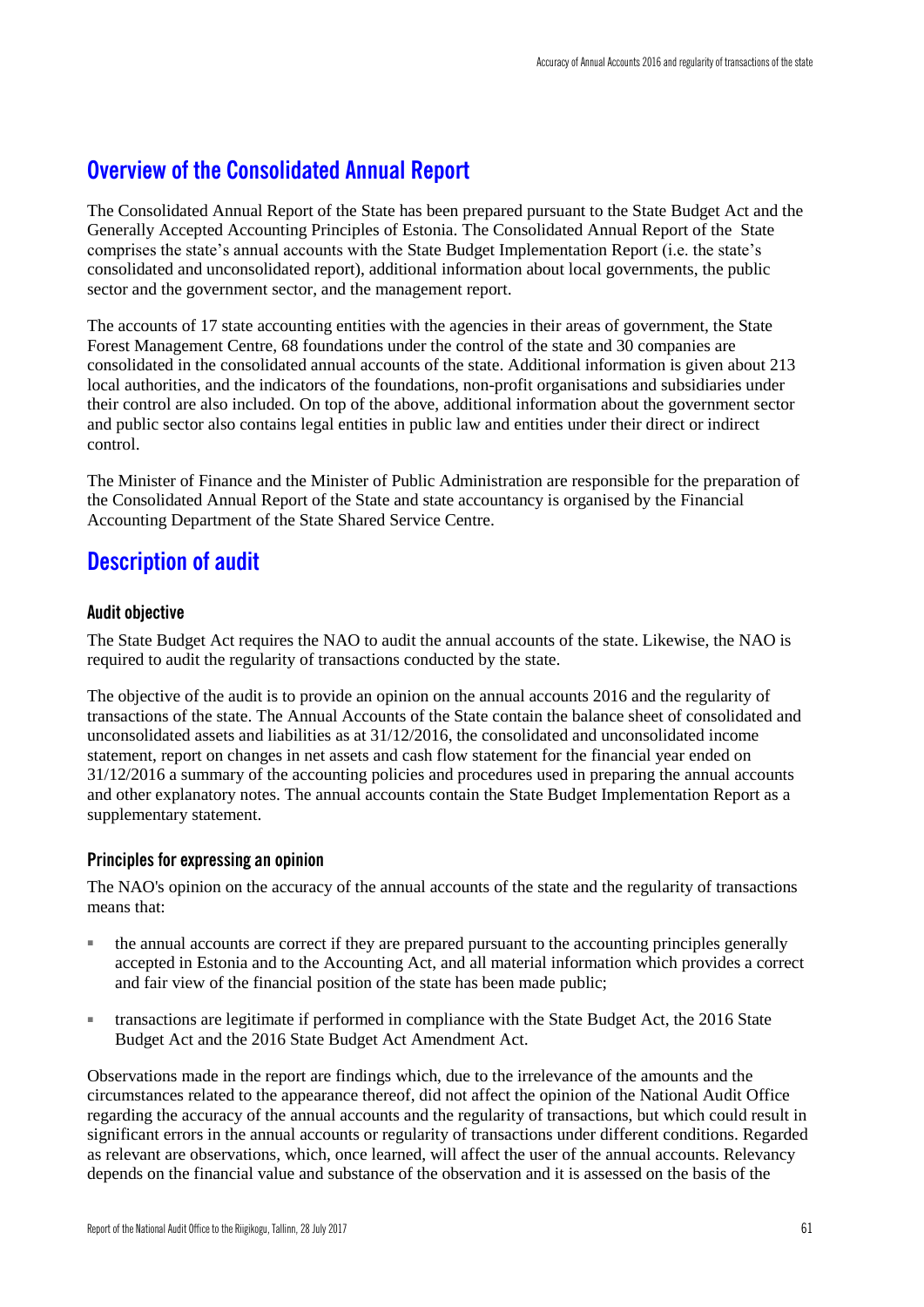applicable circumstances. The financial value of relevance is determined as a percentage of assets calculated on the basis of data in the consolidated annual accounts of the state. The assessment of errors takes account of quantitative aspects of relevance like substance, context (e.g. intent), and potential damage (e.g. corruption, revenue forgone, economic inexpediency).

### **Audit scope**

In order to provide an opinion on the accuracy of the state's annual accounts, the NAO assessed the conformity of the annual accounts with the Generally Accepted Accounting Principles of Estonia. The main requirements of these principles are set out in the Estonian Accounting Act, which is supplemented by the guidelines of the Accounting Standards Board and the Public Sector Financial Accounting and Reporting Guidelines. The Generally Accepted Accounting Principles of Estonia are based on internationally recognised accounting policies (EU directives on accountancy, International Public Sector Accounting Standards).

Auditing of compliance with State Budget Acts is divided into two segments: auditing the regularity of transactions and auditing the budget implementation report). In order to express an opinion on the regularity of transactions, the NAO audited whether or not the transactions were performed in accordance with the State Budget Act, the 2016 State Budget Act and the 2016 State Budget Act Amendment Act in all material respects. To this end, the NAO examined whether: state budget revenues had been collected; expenses, investments and financing operations were effected expediently; the budget adopted with the annual state budget act and budget amendments have been respected, and; prepayments made from the budget were unavoidable.

Further, the NAO examined whether state agencies assumed commitments only when funds were allocated to them for this end in the state budget and whether all revenues, expenses, investments and financing operations have been broken down in a manner that clearly determines their financial nature or purpose. In the context of auditing the budget implementation report, the NAO examined whether the report was drawn up in accordance with the rules and whether any adjustments were justified.

As to acquisition of assets, auditors examined the compliance of transactions with the general principles of the Public Procurement Act, including economy, feasibility, equal treatment and proportionality, transparency and verifiability, effective competition, and avoidance of conflict of interests. To this end, on selective basis and following a risk assessment, acquisitions exceeding the threshold were checked for compliance with the procedures set out in the PPA, whereas simplified procedures were checked for compliance with the general principles of public procurement. The compliance of operations of selected companies and foundations (see the list in Annex 1) with the Public Procurement Act was audited by certified auditors from the private sector.

In the context of auditing the conformity of transactions with the State Assets Act, auditors examined - on selective basis and following a risk assessment - whether transactions were conducted in respect of the principles of governing state assets and essential requirements as set out in the said Act.

### **Limitation of scope**

The annual accounts of the state contain the financial indicators of public undertakings, foundations controlled by the state and profit-making state agency. The annual accounts of companies, foundations and profit-making state agency were audited by certified auditors. The NAO considered the opinions of certified auditors when expressing its opinion of the annual accounts of the state. The certified auditors who provided their opinions on the annual accounts of foundations, companies and the profit-making state agency did not assess the regularity of their transactions (except for the companies and foundations listed in Annex 1 hereto) and the NAO has not performed any additional activities in this respect.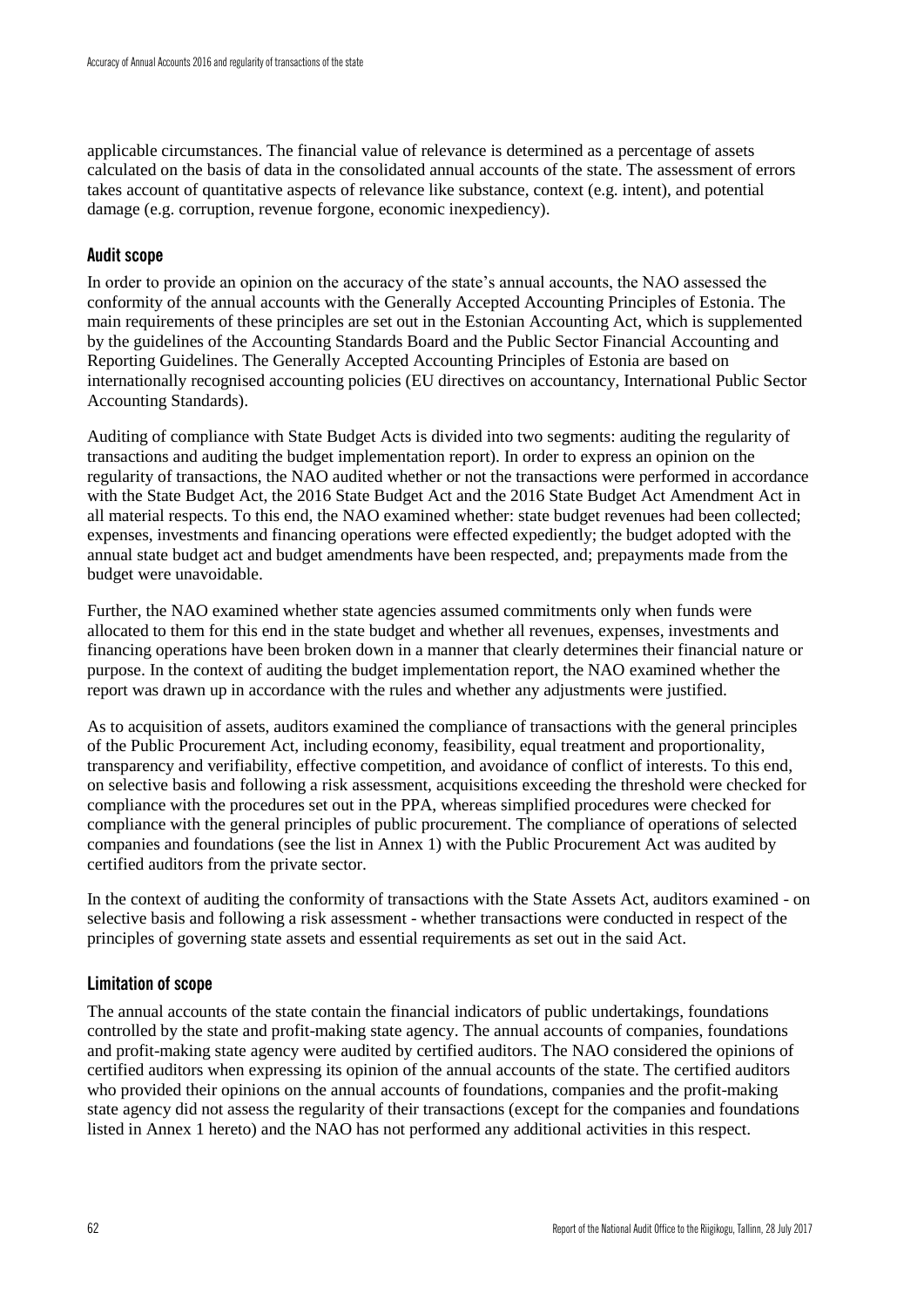The NAO does not provide an opinion on the management report presented as part of the Consolidated Annual Report of the State. The numerical values in the management report originating directly from the annual accounts were checked.

The NAO did not carry out audit procedures to check additional information (annual accounts) about local authorities, the public sector or the government sector disclosed in the Consolidated Annual Report of the State.

### **Audit approach**

The NAO carried out the audit in accordance with INTOSAI (International Organisation of Supreme Audit Institutions) auditing standards which address the auditing of financial statements and the legality of transactions in the framework of an audit of financial statements. These standards require that an audit be planned and performed in a manner that allows the auditor to decide with reasonable assurance that the financial statements are free of any material misstatements and that transactions, insofar as audited, comply with the State Budget Act, the 2016 State Budget Act and the 2016 State Budget Act Amendment Act in all material respects.

During the audit, evidence was collected on the numerical values and information disclosed in financial statements and on the regularity of transactions. To facilitate the planning of appropriate audit operations, the NAO took into account the internal control system put in place for drawing up financial statements and ensuring the regularity of transactions. The NAO does not issue an opinion on the effectiveness of internal controls on the whole. Also, the auditors examined whether the applied accounting policies were relevant and any accounting estimates by the management were justified.

The NAO is of the opinion that the audit provides a sufficient basis for expressing an opinion on the accuracy of the annual accounts, the reliability of the State Budget Implementation Report and the regularity of transactions.

### **Time of completing the audit**

The audit was completed in July 2017.

### **Audit team**

The audit involved auditors from the Financial Audit Department, and it was managed by Angela Onno, Senior Auditor of the Financial Audit Department in the capacity of Project Manager.

#### **Contact particulars**

For further information on the audit, please contact the NAO Communication Service by phone: +372 640 0704 or +372 640 0777, or e-mail: riigikontroll@riigikontroll.ee.

The electronic version of the audit report (pdf) is available on web site [www.riigikontroll.ee.](http://www.riigikontroll.ee/)

The summary of the audit report is available in English also.

The reference number of the audit report in the NAO records system is 2-1.8/17/60154/142.

Postal address of the NAO: Kiriku 2/4 15013 TALLINN Phone +372 640 0700 Fax +372 661 6012 riigikontroll@riigikontroll.ee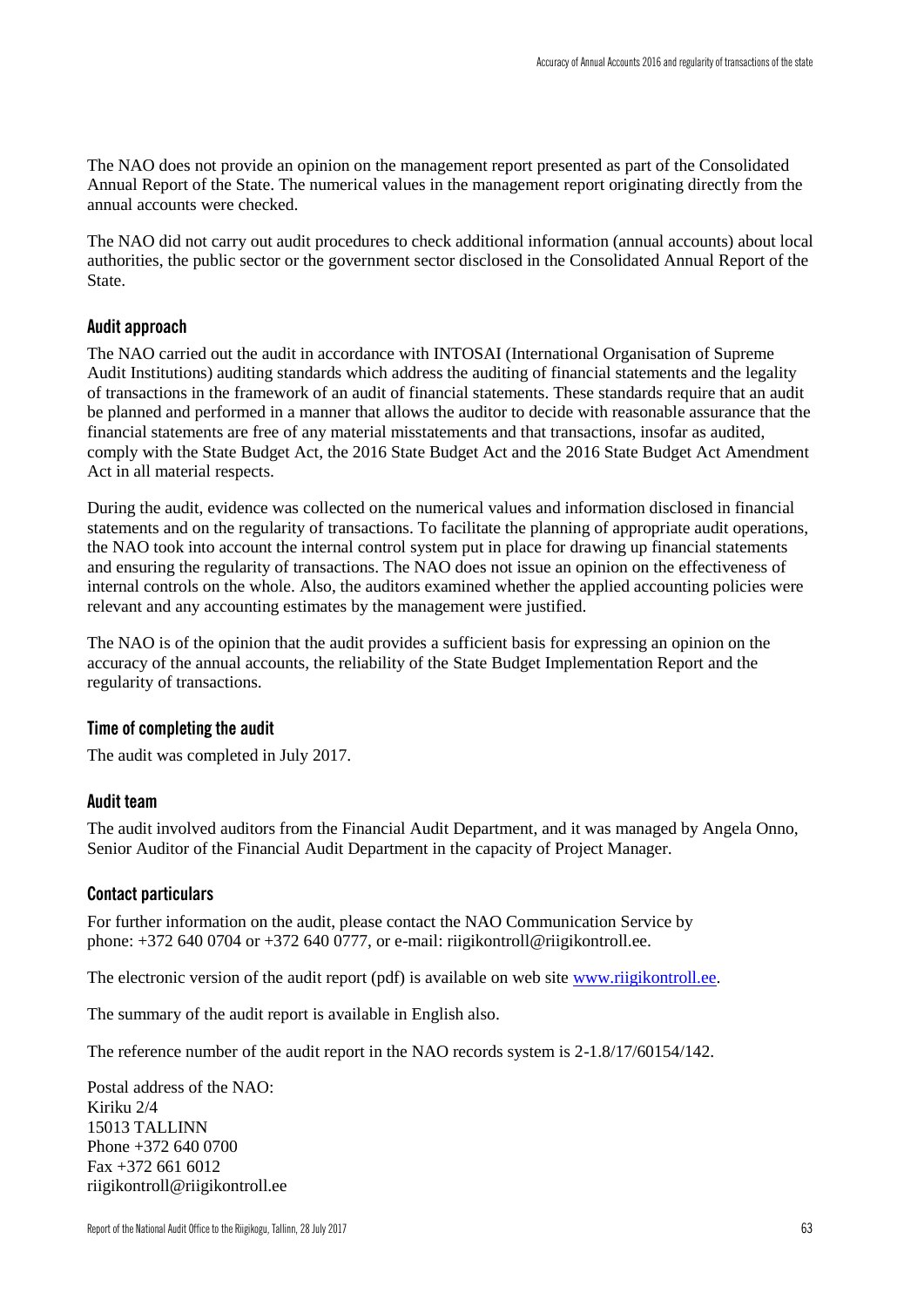## **NAO's earlier audits on the consolidated annual report of the state**

29 August 2016 - **Accuracy of Annual Accounts 2015 and regularity of transactions of the state** 19 August 2015 – **Accuracy of consolidated annual report 2014 and regularity of transactions of the state** 12 August 2014 – **Accuracy of consolidated annual report 2013 and regularity of transactions of the state**

- 15 August 2013 **Accuracy of consolidated annual report 2012 and regularity of transactions of the state**
- 27 August 2012 **Accuracy of consolidated annual report 2011 and regularity of transactions of the state**

**All reports are available on the NAO web sit[e www.riigikontroll.ee.](http://www.riigikontroll.ee/)**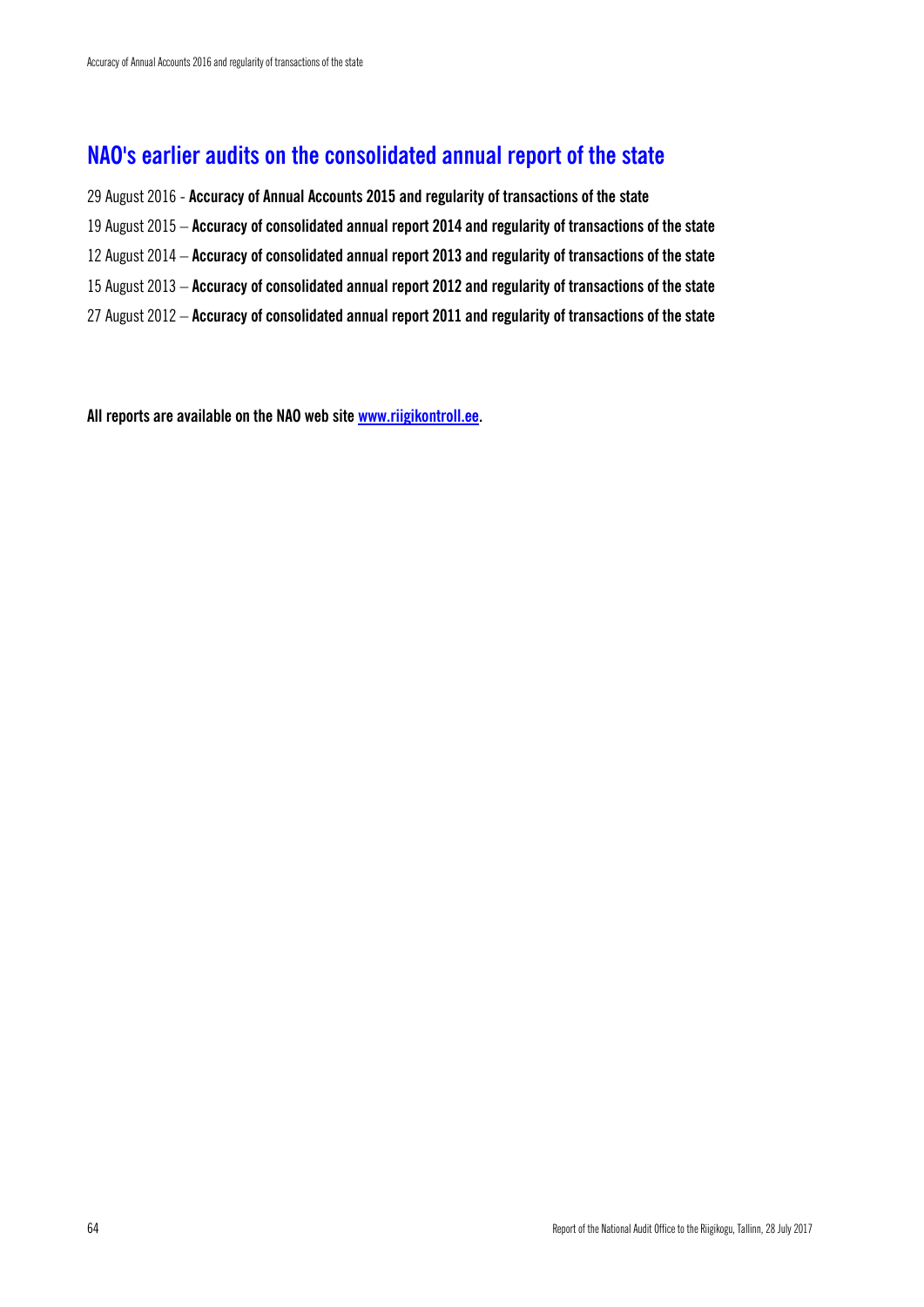# **Annex 1. State-controlled companies and foundations subject to audit of regularity of transactions, and results of audits of their procurement activities**

| <b>Foundation/</b><br>company                         | <b>Entity has put in place internal</b><br>controls for the management<br>procurement activities in<br>accordance with the Public<br><b>Procurement Act</b> | <b>Entity has respected the fundamental</b><br>principles of the Public Procurement Act in<br>its procurement activities                                                                                                                       |  |  |
|-------------------------------------------------------|-------------------------------------------------------------------------------------------------------------------------------------------------------------|------------------------------------------------------------------------------------------------------------------------------------------------------------------------------------------------------------------------------------------------|--|--|
| AS<br>Hoolekandeteenused                              | Yes                                                                                                                                                         | Yes, except for the observation on non-compliance<br>with procedural rules whilst managing a public<br>procurement procedure                                                                                                                   |  |  |
| North Estonia Medical<br>Centre                       | Yes, except for the observation on the need<br>to revise procurement rules                                                                                  | Yes, except for the comment on the omission of<br>procurement procedures, incl. simplified procedures,<br>and the violation of procedural rules                                                                                                |  |  |
| <b>Tartu University</b><br>Hospital                   | Yes                                                                                                                                                         | Yes, except for the comment on the omission of<br>procurement procedures, incl. simplified procedures,<br>and the violation of procedural rules                                                                                                |  |  |
| Viljandi Hospital                                     | Yes                                                                                                                                                         | Yes                                                                                                                                                                                                                                            |  |  |
| <b>Archimedes Foundation</b>                          | Yes                                                                                                                                                         | Yes, except for observations on potential purchases<br>outside the procurement framework, and the failure to<br>enter into a written agreement                                                                                                 |  |  |
| Information Technology<br>Foundation for<br>Education | Yes                                                                                                                                                         | Yes                                                                                                                                                                                                                                            |  |  |
| <b>Estonian Research</b><br><b>Council Foundation</b> | Yes                                                                                                                                                         | Yes                                                                                                                                                                                                                                            |  |  |
| <b>Innove Foundation</b>                              | Yes                                                                                                                                                         | Yes                                                                                                                                                                                                                                            |  |  |
| <b>Foundation Science</b><br>Centre AHHAA             | Yes                                                                                                                                                         | Yes                                                                                                                                                                                                                                            |  |  |
| <b>Enterprise Estonia</b><br>Foundation               | Yes                                                                                                                                                         | Yes, except for the comment on purchases that could<br>encompass purchases of goods and services that<br>should have been acquired under applicable<br>framework agreements or for which a procurement<br>procedure should have been conducted |  |  |
| <b>Foundation KredEx</b>                              | Yes, except for the observation on the<br>harmonisation of internal processes                                                                               | Yes                                                                                                                                                                                                                                            |  |  |
| <b>Foundation Tallinn</b><br>Science Park Tehnopol    | Yes, except for observations on the<br>shortcomings in procurement rules and the<br>failure to respect said rules                                           | Yes                                                                                                                                                                                                                                            |  |  |
| AS Eesti Liinirongid                                  | Yes                                                                                                                                                         | Yes                                                                                                                                                                                                                                            |  |  |
| <b>AS Eesti</b><br>Vedelkütusevaru<br>Agentuur        | Yes                                                                                                                                                         | Yes, except for the comment on the omission of<br>simplified procedures                                                                                                                                                                        |  |  |
| Eesti Loots AS                                        | Yes                                                                                                                                                         | Yes, except for the comment on the omission of<br>procurement procedures, incl. simplified procedures                                                                                                                                          |  |  |
| <b>AS Eesti Raudtee</b>                               | Yes                                                                                                                                                         | Yes                                                                                                                                                                                                                                            |  |  |
| EVR Cargo AS                                          | not issued an opinion on the regularity of the company's economic transactions in 2016                                                                      | AS EVR Cargo has not defined itself as a contracting entity and consequently the certified auditor has                                                                                                                                         |  |  |
| Saarte Liinid AS                                      | Yes                                                                                                                                                         | Yes                                                                                                                                                                                                                                            |  |  |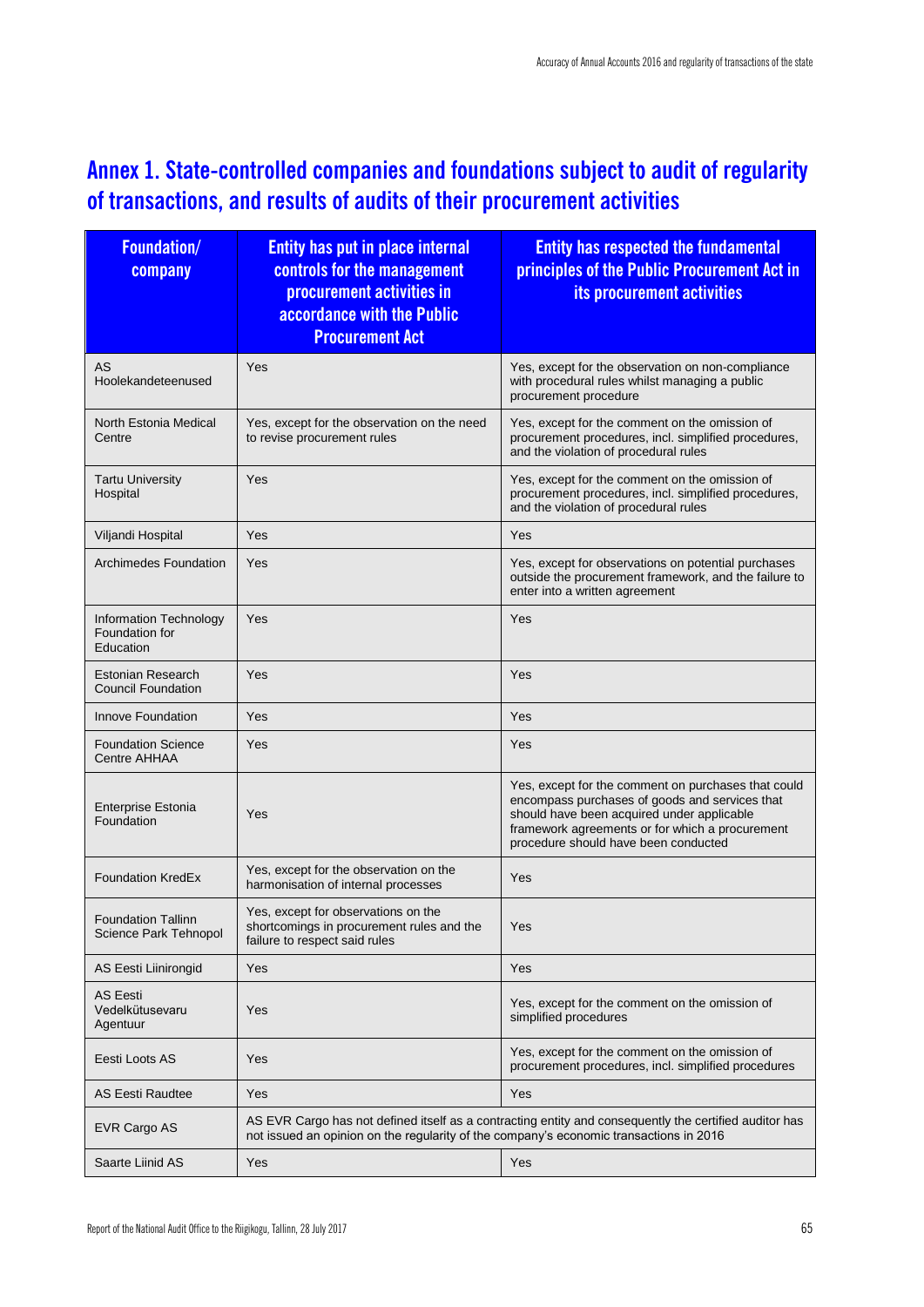| Tallinna Sadam AS                             | No, the applicable procurement rules are not<br>compatible with the Public Procurement Act | No, procurement procedures, incl. simplified<br>procedures, were omitted, and the principles of the<br>Public Procurement Act were violated          |
|-----------------------------------------------|--------------------------------------------------------------------------------------------|------------------------------------------------------------------------------------------------------------------------------------------------------|
| <b>Rural Development</b><br>Foundation        | Yes                                                                                        | Yes                                                                                                                                                  |
| Riigi Kinnisvara AS                           | Yes                                                                                        | Yes                                                                                                                                                  |
| Eesti Loto AS                                 | Yes                                                                                        | Yes, except for the comment on the omission of<br>procurement procedures, incl. simplified procedures                                                |
| Tehvandi Sports Centre<br>Foundation          | Yes, except for observations on<br>shortcomings in procurement rules                       | Yes, except for observations on the omission of<br>procurement procedures, incl. simplified procedures,<br>and the division of procurement into lots |
| Estonian Drama<br><b>Theatre Foundation</b>   | Yes, except for observations on<br>shortcomings in procurement rules                       | Yes                                                                                                                                                  |
| Vanemuine Theatre<br>Foundation               | Yes                                                                                        | Yes                                                                                                                                                  |
| Narva Museum<br>Foundation                    | Yes                                                                                        | Yes, except for the observation on the omission of<br>simplified procedures                                                                          |
| Estonian Open Air<br><b>Museum Foundation</b> | Yes                                                                                        | Yes, except for the observation on the omission of<br>simplified procedures                                                                          |

Source: reports for 2016 from certified auditors to the NAO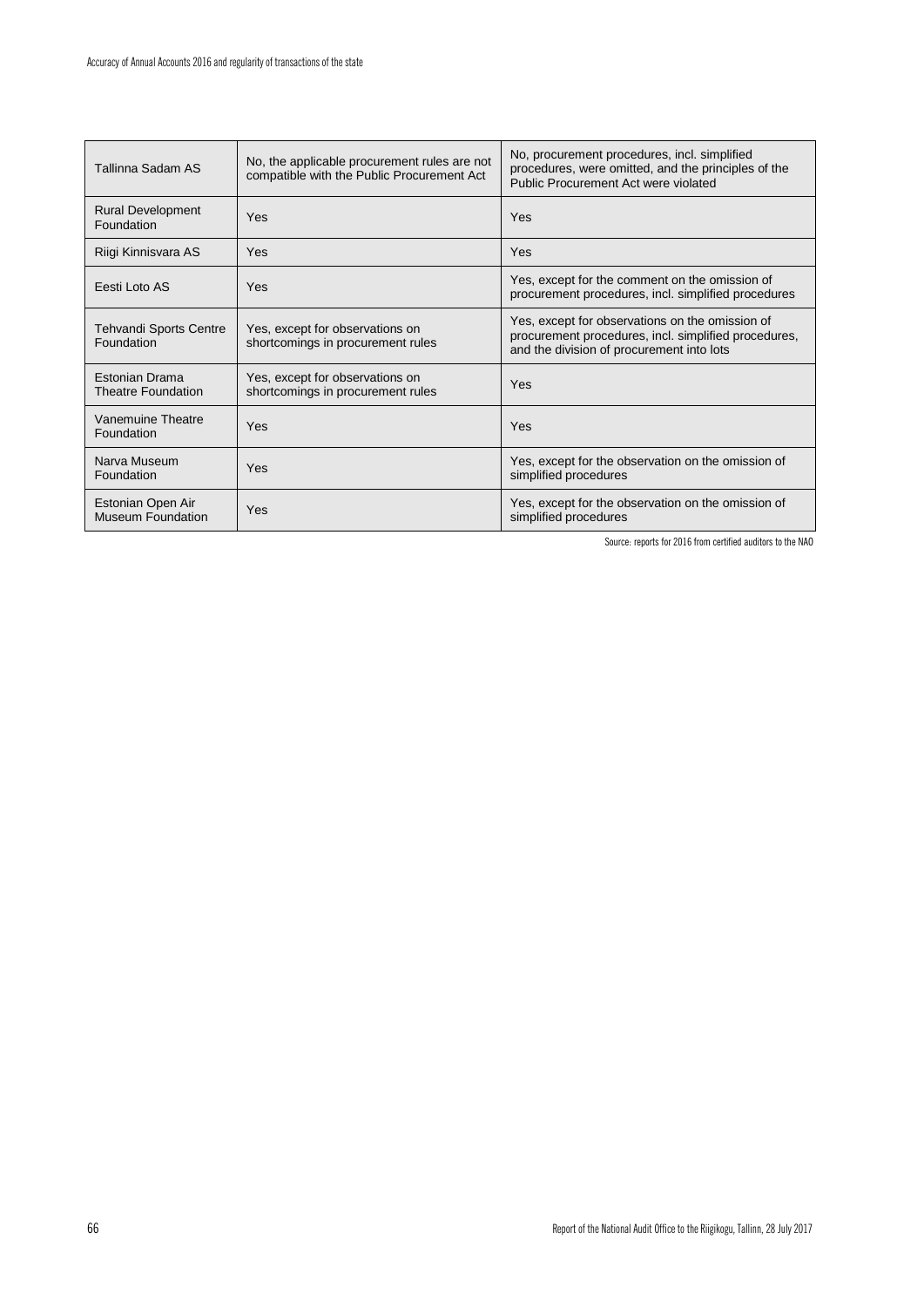| <b>Foundation</b>                                                           | <b>Total assets as at</b><br>31.12.2016 (in EUR million) | <b>Opinion</b>                                        |  |  |
|-----------------------------------------------------------------------------|----------------------------------------------------------|-------------------------------------------------------|--|--|
| <b>Environmental Investment Centre</b>                                      | 181.3                                                    | Unqualified opinion                                   |  |  |
| <b>Holstre-Polli Health Centre</b>                                          | 1.1                                                      | Unqualified opinion with<br>highlighted circumstances |  |  |
| A.H. Tammsaare Museum at Vargamäe                                           | 0.4                                                      | Unqualified opinion                                   |  |  |
| Läänemaa Development Centre                                                 | 0.1                                                      | Unqualified opinion                                   |  |  |
| Saaremaa Development Centre                                                 | 0.1                                                      | Unqualified opinion                                   |  |  |
| Viljandimaa Development Centre                                              | 0.04                                                     | Unqualified opinion                                   |  |  |
| Võrumaa Development Agency                                                  | 0.1                                                      | Unqualified opinion                                   |  |  |
| <b>Tuuru Foundation</b>                                                     | 0.2                                                      | Unqualified opinion                                   |  |  |
| Jõgevamaa Development and Enterprise Centre                                 | 0.1                                                      | Audit is pending                                      |  |  |
| Koeru Care Centre                                                           | 2.0                                                      | Unqualified opinion                                   |  |  |
| Raplamaa Development and Enterprise Centre                                  | 0.1                                                      | Unqualified opinion                                   |  |  |
| Estonian e-Health Foundation                                                | 2.4                                                      | Audit is pending                                      |  |  |
| Estonian Fund for Disabled People                                           | 0.1                                                      | Unqualified opinion                                   |  |  |
| Image Database for Estonian Healthcare                                      | 2.0                                                      | Unqualified opinion                                   |  |  |
| Haapsalu Neurological Rehabilitation Centre                                 | 4.1                                                      | Unqualified opinion                                   |  |  |
| North Estonia Medical Centre                                                | 206.2                                                    | Unqualified opinion                                   |  |  |
| Sillamäe Rehabilitation Centre for Drug Addicts<br>(undergoing liquidation) | 0.2                                                      | Audit is pending                                      |  |  |
| <b>Tartu University Hospital</b>                                            | 183.8                                                    | Unqualified opinion                                   |  |  |
| Viljandi Hospital                                                           | 13.1                                                     | Unqualified opinion                                   |  |  |
| Hiiumaa Hospital                                                            | 1.9                                                      | Unqualified opinion                                   |  |  |
| Jõgeva Hospital                                                             | 2.1                                                      | Unqualified opinion                                   |  |  |
| <b>Enterprise Estonia Foundation</b>                                        | 48.4                                                     | Unqualified opinion                                   |  |  |
| State Infocommunication Foundation                                          | 10.2                                                     | Unqualified opinion                                   |  |  |
| Foundation Estonian Accreditation Centre                                    | 0.5                                                      | Unqualified opinion                                   |  |  |
| Foundation KredEx                                                           | 192.7                                                    | Unqualified opinion                                   |  |  |
| Foundation Tallinn Science Park Tehnopol                                    | 19.2                                                     | Unqualified opinion                                   |  |  |
| Rural Development Foundation                                                | 68.5                                                     | Unqualified opinion                                   |  |  |
| <b>Private Forest Centre</b>                                                | 1.7                                                      | Unqualified opinion                                   |  |  |
| <b>Cultural Publications Foundation</b>                                     | 0.7                                                      | Unqualified opinion                                   |  |  |
| Tehvandi Sports Centre Foundation                                           | 17.9                                                     | Unqualified opinion                                   |  |  |
| Estonian Song and Dance Celebration Foundation                              | 1.1<br>Unqualified opinion                               |                                                       |  |  |
| Integration Foundation*                                                     | 1.4                                                      | Unqualified opinion                                   |  |  |
| Estonian Drama Theatre Foundation                                           | 8.1                                                      | Unqualified opinion                                   |  |  |

# **Annex 2. Results of audits at foundations under dominant influence of the Ministry**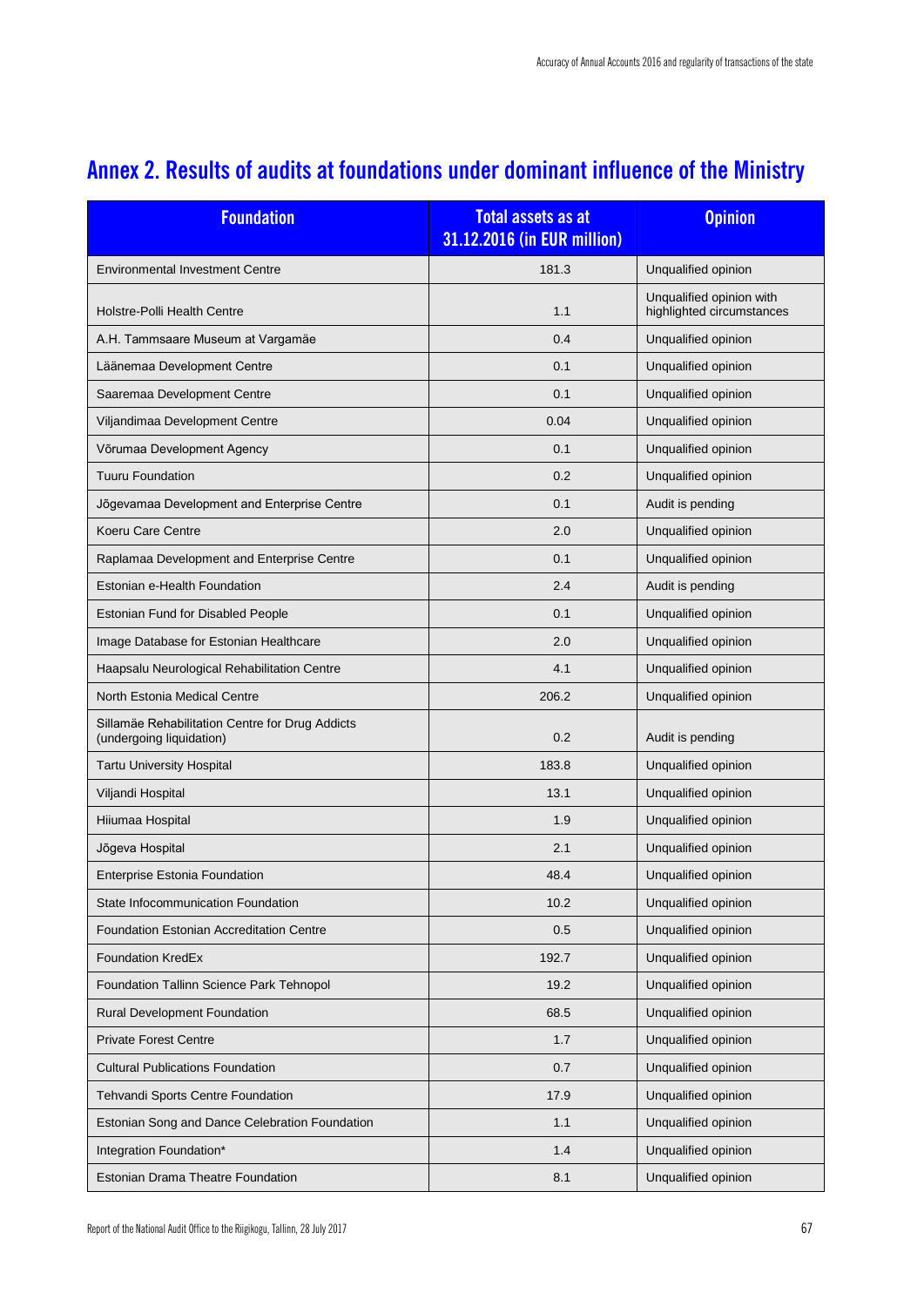| Estonian Film Institute                                | 1.3  | Unqualified opinion |  |  |
|--------------------------------------------------------|------|---------------------|--|--|
| Jõulumäe Recreational Sports Centre                    | 2.8  | Unqualified opinion |  |  |
| Narva Alexander's Cathedral Foundation                 | 0.3  | Audit is pending    |  |  |
| <b>Rakvere Theatre Foundation</b>                      | 6.3  | Unqualified opinion |  |  |
| Tartu St. John's Church Foundation                     | 0.02 | Unqualified opinion |  |  |
| Ugala Theatre Foundation                               | 17.5 | Unqualified opinion |  |  |
| Estonian National Commission for UNESCO                | 0.01 | Unqualified opinion |  |  |
| Old Town Theatre Foundation                            | 0.2  | Unqualified opinion |  |  |
| <b>Russian Theatre</b>                                 | 10.2 | Unqualified opinion |  |  |
| Virumaa Museums Foundation                             | 4.1  | Unqualified opinion |  |  |
| <b>Endla Theatre Foundation</b>                        | 3.6  | Unqualified opinion |  |  |
| Vanemuine Theatre Foundation                           | 16.1 | Unqualified opinion |  |  |
| Theatre NO99 Foundation                                | 0.5  | Unqualified opinion |  |  |
| Foundation NUKU                                        | 1.1  | Unqualified opinion |  |  |
| Narva Museum Foundation                                | 10.9 | Unqualified opinion |  |  |
| Haapsalu and Läänemaa Museums Foundation               | 2.3  | Unqualified opinion |  |  |
| Estonian Healthcare Museum Foundation                  | 0.8  | Unqualified opinion |  |  |
| Estonian Open Air Museum Foundation                    | 10.6 | Unqualified opinion |  |  |
| <b>Estonian Concert Foundation</b>                     | 21.0 | Unqualified opinion |  |  |
| Estonian National Symphony Orchestra                   | 0.8  | Unqualified opinion |  |  |
| Hiiumaa Museums Foundation                             | 0.3  | Qualified opinion   |  |  |
| Estonian Language Foundation                           | 0.2  | Unqualified opinion |  |  |
| Foundation Estonian Philharmonic Chamber Choir         | 0.3  | Unqualified opinion |  |  |
| Pärnu Museum Foundation                                | 0.2  | Unqualified opinion |  |  |
| Foundation Art Museum of Estonia (established in 2016) | 2.1  | Unqualified opinion |  |  |
| National Foundation of Civil Society                   | 1.4  | Unqualified opinion |  |  |
| Estonian Foreign Policy Institute                      | 0.1  | Unqualified opinion |  |  |
| International Centre for Defence and Security          | 0.2  | Unqualified opinion |  |  |
| Culture Fund of President of the Republic              | 0.01 | Unqualified opinion |  |  |
| <b>Estonian Cooperation Assembly</b>                   | 0.03 | Unqualified opinion |  |  |
| Information Technology Foundation for Education        | 18.7 | Unqualified opinion |  |  |
| Innove Foundation                                      | 30.3 | Unqualified opinion |  |  |
| <b>Estonian Qualifications Authority</b>               | 0.9  | Unqualified opinion |  |  |
| Archimedes Foundation                                  | 44.5 | Unqualified opinion |  |  |
| Estonian Research Council Foundation                   | 7.0  | Unqualified opinion |  |  |
| <b>Foundation Science Centre AHHAA</b>                 | 10.6 | Unqualified opinion |  |  |
| Sports Education and Information Foundation            | 1.1  | Unqualified opinion |  |  |

\* The business name of the Integration Foundation used to be Integration and Migration Foundation Our People until 15 March 2017.

Source: audited annual reports for 2016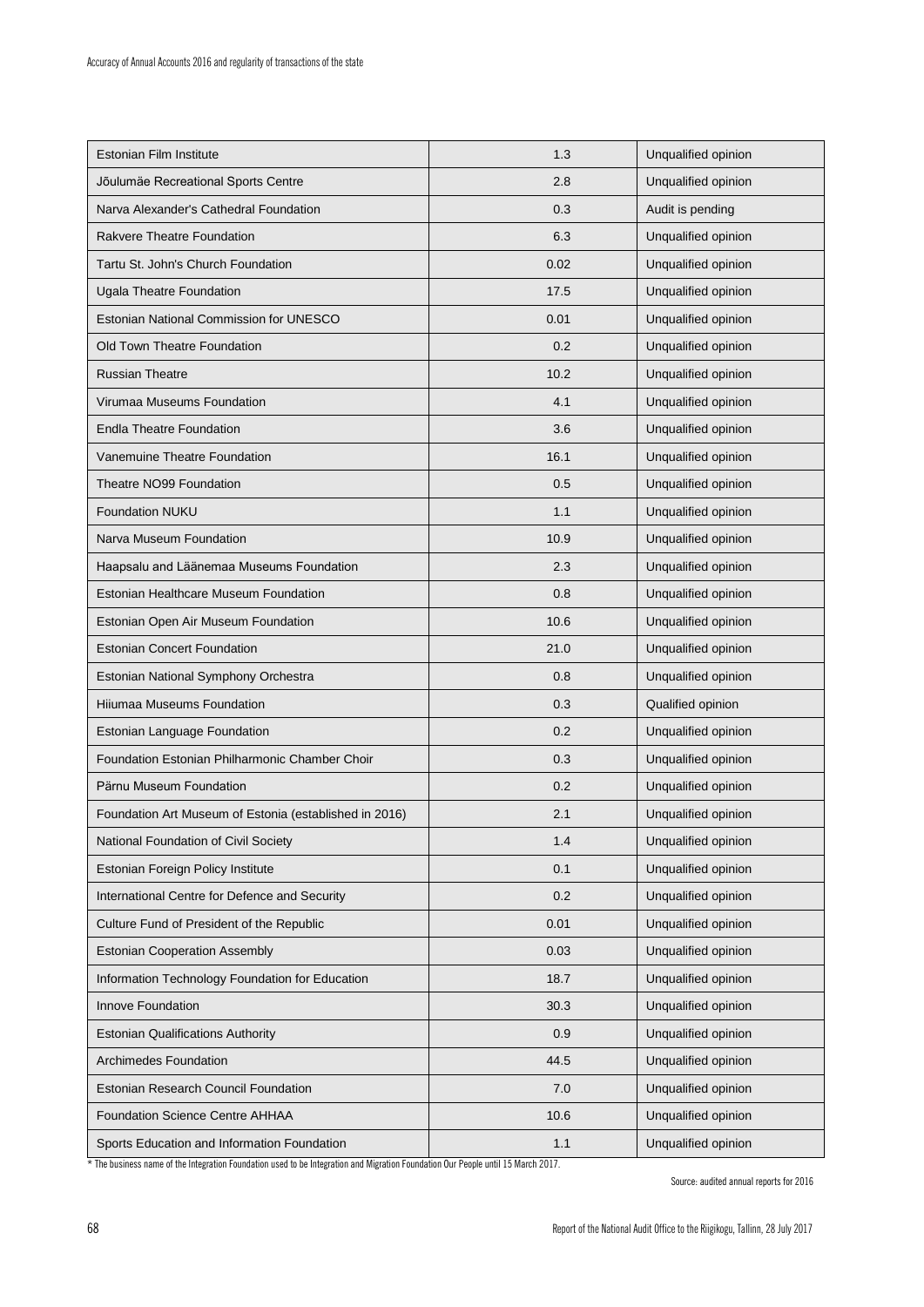| <b>Company</b>                                    | Size of<br>holding (%) | Total assets as at 31.12.2016<br>(in EUR million) | <b>Opinion</b>                                      |  |
|---------------------------------------------------|------------------------|---------------------------------------------------|-----------------------------------------------------|--|
| Eesti Energia AS (group)                          | 100                    | 3087.2                                            | Unqualified opinion                                 |  |
| Riigi Kinnisvara AS (group)                       | 100                    | 508.9                                             | Unqualified opinion                                 |  |
| Eesti Loto AS                                     | 100                    | 18.0                                              | Unqualified opinion                                 |  |
| AS Levira (group)                                 | 51                     | 25.5                                              | Unqualified opinion                                 |  |
| AS Hoolekandeteenused                             | 100                    | 39.4                                              | Unqualified opinion                                 |  |
| Tallinna Sadam AS (group)                         | 100                    | 638.7                                             | Unqualified opinion                                 |  |
| Eesti Post AS (group)                             | 100                    | 77.0                                              | Unqualified opinion                                 |  |
| Tallinna Lennujaam AS (group)                     | 100                    | 155.5                                             | Unqualified opinion                                 |  |
| Lennuliiklusteeninduse AS                         | 100                    | 29.2                                              | Unqualified opinion                                 |  |
| Saarte Liinid AS                                  | 100                    | 59.5                                              | Unqualified opinion                                 |  |
| Eesti Loots AS                                    | 100                    | 19.5                                              | Unqualified opinion                                 |  |
| AS Eesti Liinirongid                              | 100                    | 170.4                                             | Unqualified opinion                                 |  |
| <b>Teede Tehnokeskus AS</b>                       | 100                    | 2.8                                               | Unqualified opinion                                 |  |
| <b>Metrosert AS</b>                               | 100                    | 3.5                                               | Unqualified opinion                                 |  |
| AS Eesti Vedelkütusevaru Agentuur                 | 100                    | 154.9                                             | Unqualified opinion                                 |  |
| A.L.A.R.A. AS                                     | 100                    | 1.4                                               | Unqualified opinion                                 |  |
| Eesti Raudtee AS                                  | 100                    | 301.4                                             | Qualified opinion                                   |  |
| Eesti Teed AS                                     | 100                    | 28.7                                              | Unqualified opinion                                 |  |
| KredEx Krediidikindlustus AS                      | 100                    | 39.5                                              | Unqualified opinion                                 |  |
| <b>Elering AS</b>                                 | 100                    | 903.7                                             | Unqualified opinion                                 |  |
| EVR Cargo AS                                      | 100                    | 64.8                                              | Unqualified opinion                                 |  |
| Rail Baltic Estonia OÜ                            | 100                    | 2.2                                               | Qualified opinion with<br>highlighted circumstances |  |
| Nordic Aviation Group AS                          | 100                    | 29.9                                              | Qualified opinion                                   |  |
| Transpordi Varahalduse OÜ                         | 100                    | 51.9                                              | Unqualified opinion                                 |  |
| <b>AS Vireen</b>                                  | 100                    | 6.4                                               | Unqualified opinion                                 |  |
| Eesti Põllumajandusloomade<br>Jõudluskontrolli AS | 93.3                   | 1.1                                               | Unqualified opinion                                 |  |
| OÜ Eesti Geoloogiakeskus                          | 100                    | 1.4                                               | Unqualified opinion                                 |  |
| AS Eesti Kaardikeskus                             | 100                    | 0.6                                               | Unqualified opinion                                 |  |
| OÜ Eesti Keskkonnauuringute Keskus                | 100                    | 10.0                                              | Unqualified opinion                                 |  |
| AS Ökosil                                         | 35                     | 1.7                                               | Unqualified opinion                                 |  |
| AS Eesti Vanglatööstus                            | 100                    | 1.1                                               | Unqualified opinion                                 |  |
| AS Andmevara*                                     | 100                    | 0.5                                               | Unqualified opinion                                 |  |

# **Annex 3. Results of audits at companies governed by the Ministry**

 $*$  The public limited company belonged to the state until 20 April 2016

Source: audited annual reports for 2016